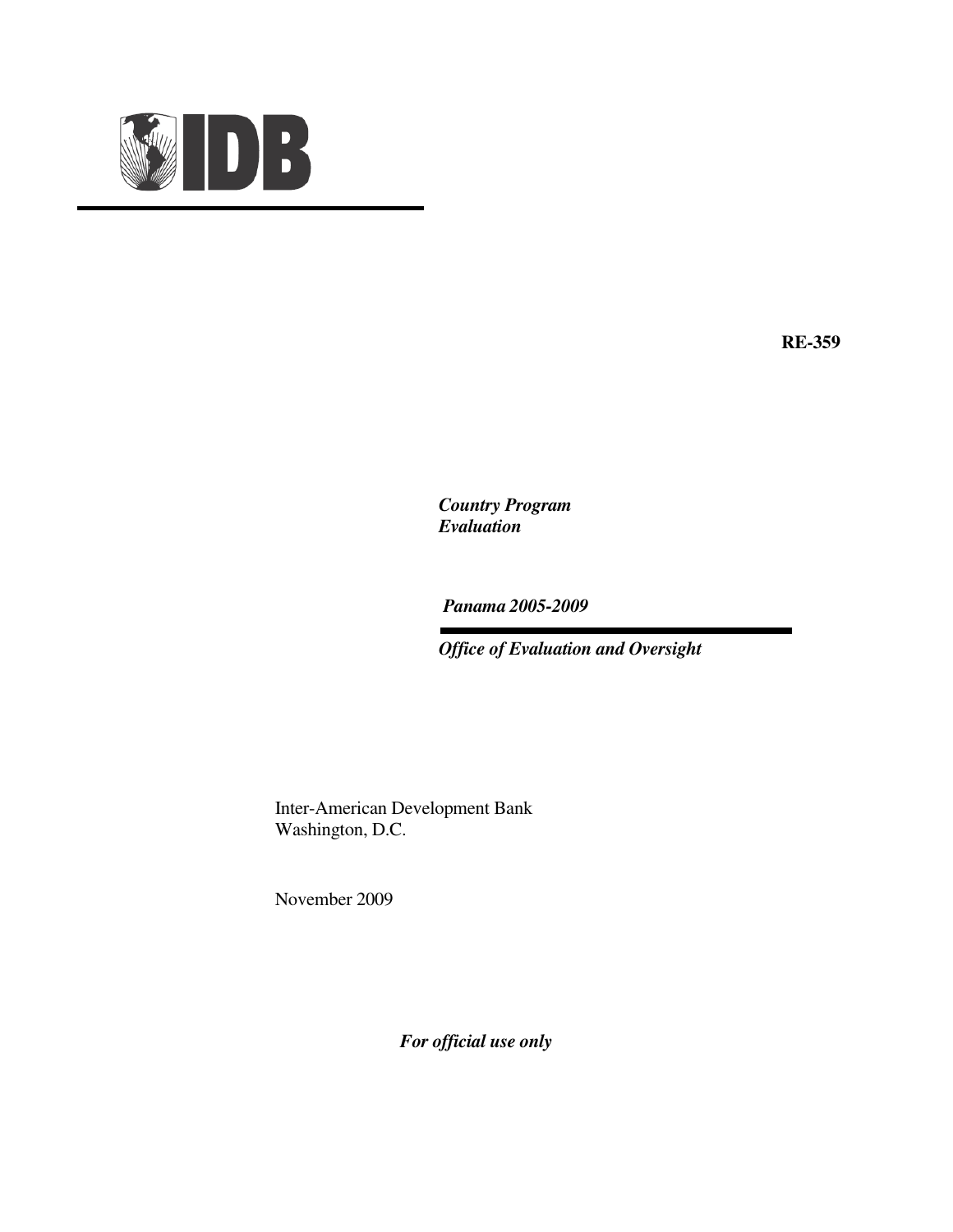# **CONTENTS**

| I.   |    |    |                                                                                  |  |
|------|----|----|----------------------------------------------------------------------------------|--|
|      | A. | 1. |                                                                                  |  |
|      |    | 2. |                                                                                  |  |
|      |    | 3. |                                                                                  |  |
|      |    | 4. |                                                                                  |  |
|      |    | 5. |                                                                                  |  |
|      |    | 6. |                                                                                  |  |
| Π.   |    |    |                                                                                  |  |
|      | A. |    |                                                                                  |  |
|      |    | 1. |                                                                                  |  |
|      |    | 2. |                                                                                  |  |
|      |    | 3. |                                                                                  |  |
|      |    | 4. | Making social spending more efficient and progressive and sustainably increasing |  |
|      |    |    |                                                                                  |  |
|      |    | 5. |                                                                                  |  |
|      |    | 6. |                                                                                  |  |
| III. |    |    |                                                                                  |  |
|      | A. |    |                                                                                  |  |
| IV.  |    |    |                                                                                  |  |
|      | A. |    |                                                                                  |  |
|      |    | 1. |                                                                                  |  |
|      |    | 2. |                                                                                  |  |
|      |    | 3. |                                                                                  |  |
|      |    | 4. | Making social spending more efficient and progressive and sustainably increasing |  |
|      |    | 5. |                                                                                  |  |
|      |    | 6. |                                                                                  |  |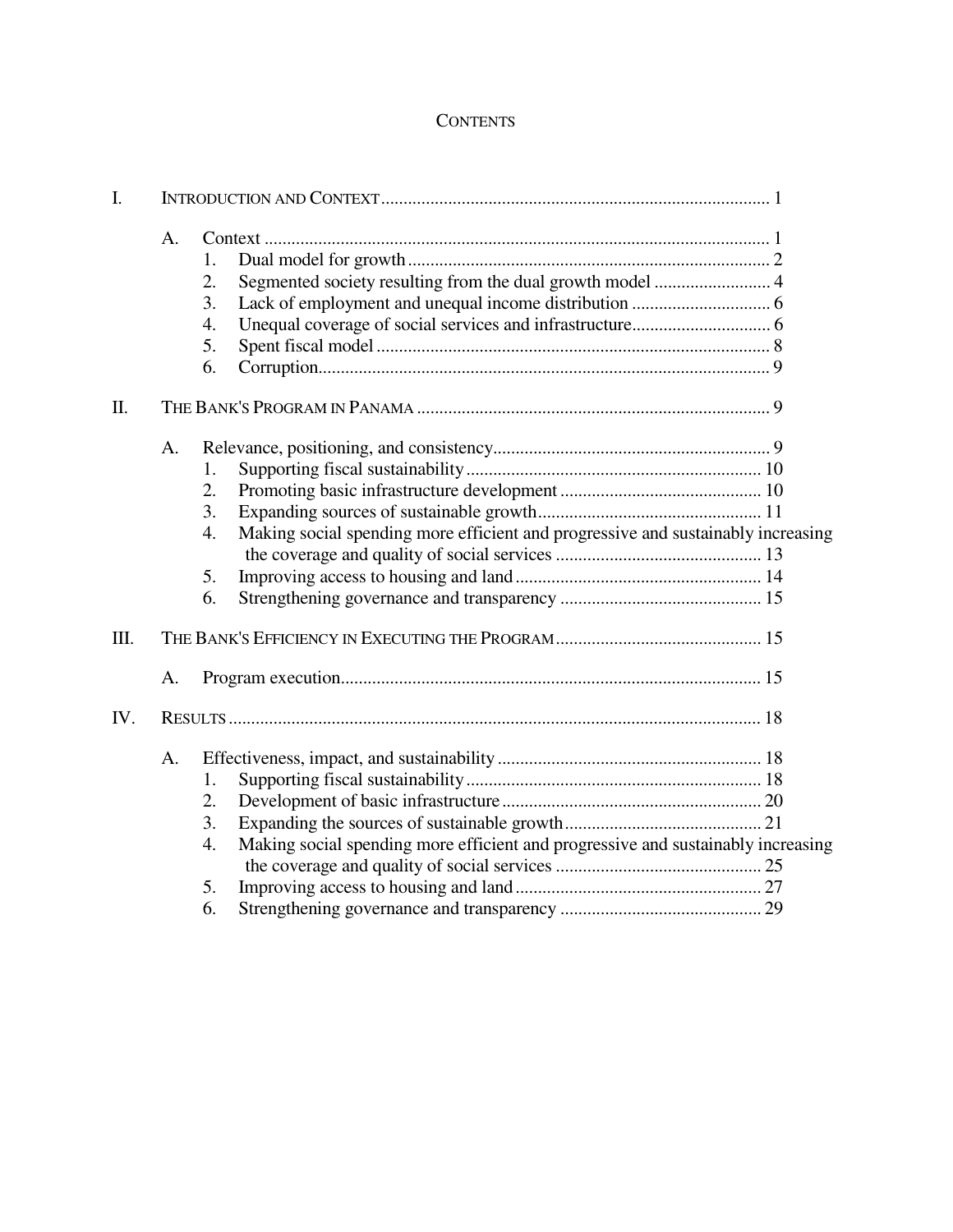### **ANNEXES**

http://idbdocs.iadb.org/WSDocs/getDocument.aspx?DOCNUM=2193076

Annex I Statistical annex<br>Annex II Environmental ar Environmental annex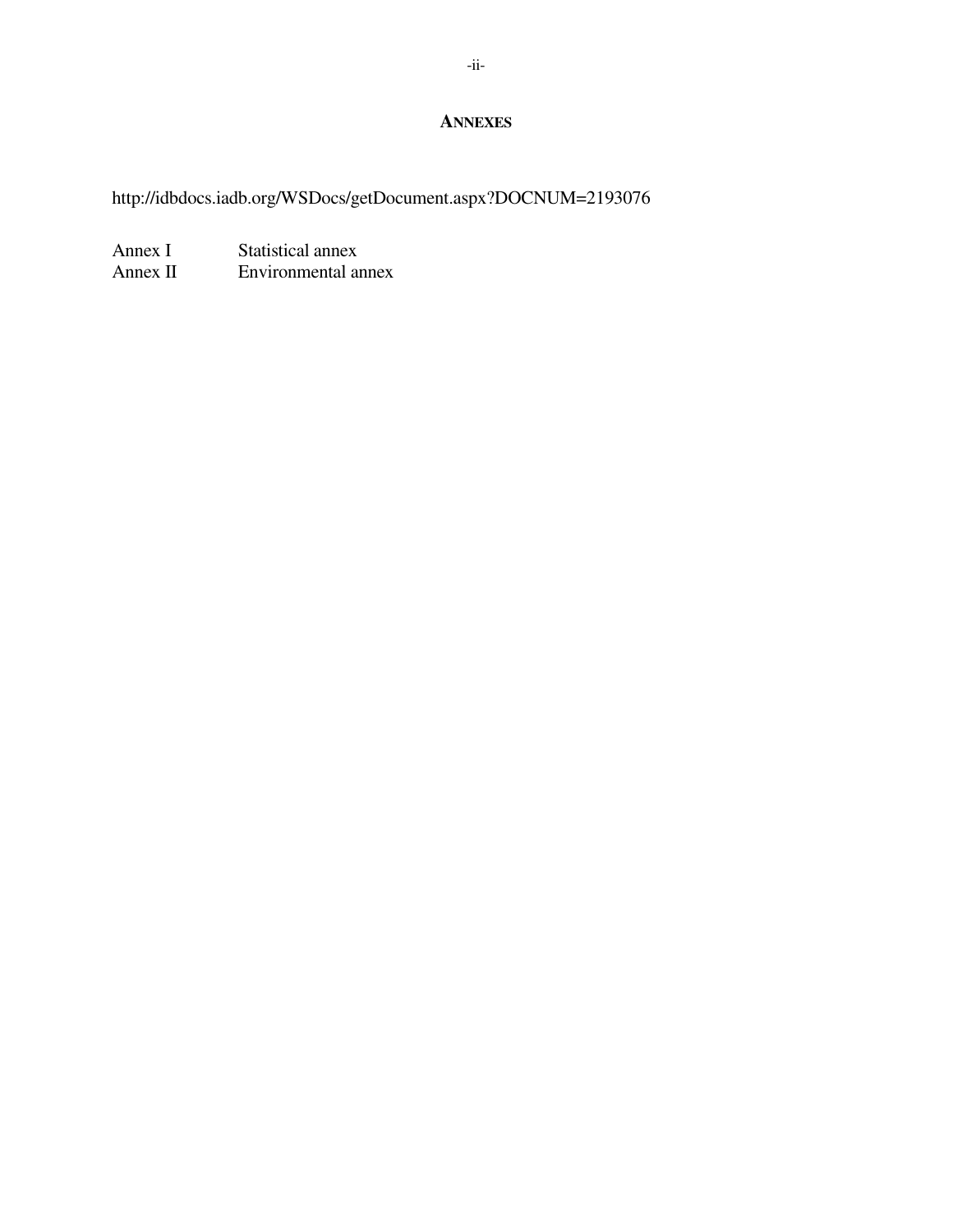### **ACRONYMS**

| <b>ANAM</b>     | Autoridad Nacional del Ambiente [National Environment Authority]                  |
|-----------------|-----------------------------------------------------------------------------------|
| <b>ARAP</b>     | Autoridad de los Recursos Acuáticos de Panamá [Panama Aquatic Resources           |
|                 | Authority]                                                                        |
| <b>BDA</b>      | Banco de Desarrollo Agropecuario [Agricultural Development Bank]                  |
| <b>BNP</b>      | Banco Nacional de Panamá [National Bank of Panama]                                |
| <b>CAF</b>      | <b>Andean Development Corporation</b>                                             |
| <b>CFZ</b>      | Colón Free Zone                                                                   |
| $\rm CID$       | Country Department Central America, Mexico, Panama and the Dominican              |
|                 | Republic                                                                          |
| <b>CPE</b>      | <b>Country Program Evaluation</b>                                                 |
| <b>CONADES</b>  | Consejo Nacional para el Desarrollo Sostenible [National Sustainable              |
|                 | Development Council]                                                              |
| <b>CSS</b>      | Caja de Seguro Social [Social Security Fund]                                      |
| <b>CUT</b>      | Cuenta Única del Tesoro [Single Treasury Account]                                 |
| DGI             | Dirección General de Ingresos [General Revenue Directorate]                       |
| <b>ECLAC</b>    | Economic Commission for Latin America and the Caribbean                           |
| <b>ENV</b>      | <b>Standard of Living Survey</b>                                                  |
| <b>GDP</b>      | Gross domestic product                                                            |
| GWh             | Gigawatt-hours                                                                    |
| ha              | Hectare(s)                                                                        |
| <b>ICTs</b>     | Information and communication technologies                                        |
| <b>IDAAN</b>    | Instituto de Acueductos y Alcantarillados Nacionales [Institute of National Water |
|                 | Pipelines and Sewerage Systems]                                                   |
| <b>ISO</b>      | International Organization for Standardization                                    |
| <b>ITBMS</b>    | Impuesto de Transferencia de Bienes Corporales Muebles y la Prestación de         |
|                 | Servicios [tax on transfers of movable goods and services]                        |
| <b>MEDUCA</b>   | Ministry of Education                                                             |
| <b>MEF</b>      | Ministry of Economy and Finance                                                   |
| <b>MICI</b>     | Ministry of Trade and Industry                                                    |
| <b>MIDA</b>     | Ministry of Agricultural Development                                              |
| <b>MIF</b>      | Multilateral Investment Fund                                                      |
| <b>MINGOB</b>   | Ministry of the Interior and Justice                                              |
| <b>MINSA</b>    | Ministry of Health                                                                |
| <b>MITRADEL</b> | Ministry of Labor and Employment Development                                      |
| <b>MIVI</b>     | Ministry of Housing                                                               |
| <b>MOP</b>      | Ministry of Public Works                                                          |
| <b>MSMEs</b>    | Micro, small, and medium-sized enterprises                                        |
| <b>MW</b>       | Megawatt                                                                          |
| <b>NFPS</b>     | Nonfinancial public sector                                                        |
| <b>OVE</b>      | Office of Evaluation and Oversight                                                |
| <b>PAFI</b>     | Planes Estratégicos de Fortalecimiento Institucional [Strategic Institutional     |
|                 | <b>Strengthening Plan]</b>                                                        |
|                 |                                                                                   |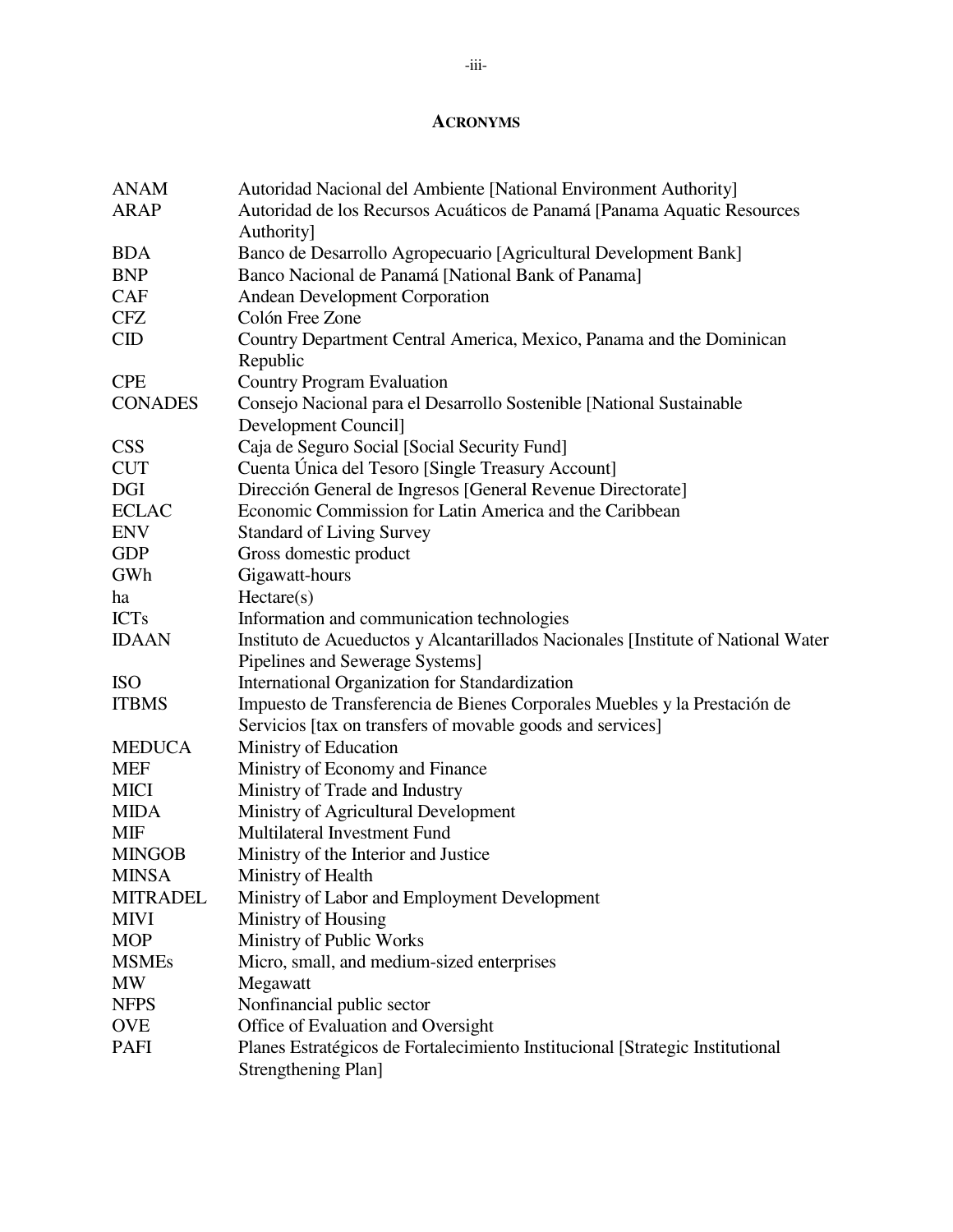| <b>PAISS</b>   | Paquete Integral de Servicios de Salud [Comprehensive Package of Health                                      |
|----------------|--------------------------------------------------------------------------------------------------------------|
|                | Services]                                                                                                    |
| <b>PARVIS</b>  | Programa de Apoyo Rápido para Vivienda de Interés Social [Rapid Assistance]<br>Program for Low-cost Housing] |
| PBL            | Policy-based loan                                                                                            |
| <b>PCR</b>     | <b>Project Completion Report</b>                                                                             |
| <b>PPMR</b>    | Project Performance Monitoring Report                                                                        |
| <b>PPP</b>     | Puebla-Panama Plan                                                                                           |
| <b>PROCAJA</b> | Asociación para el Desarrollo de las Cajas Rurales [Rural Savings Banks                                      |
|                | <b>Development Association]</b>                                                                              |
| <b>PRONAT</b>  | Programa Nacional de Adecuación de Tierras [National Land Improvement                                        |
|                | Program]                                                                                                     |
| <b>PROVISA</b> | Programa de Vivienda con Subsidio y Ahorros [Subsidy and savings program for                                 |
|                | housing]                                                                                                     |
| <b>SDP</b>     | Sustainable development program                                                                              |
| <b>SDS</b>     | Sustainable development strategy                                                                             |
| <b>SEA</b>     | Strategic environmental assessment                                                                           |
| <b>SENACYT</b> | Secretaria Nacional de Ciencia Tecnología y e Innovación [National Science,                                  |
|                | Technology, and Innovation Department]                                                                       |
| <b>SIAFPA</b>  | Sistema Integrado de Administración Financiera de Panamá [Integrated Financial                               |
|                | Management System of Panama]                                                                                 |
| SIF            | Social Investment Fund                                                                                       |
| <b>SMEs</b>    | Small and medium-sized enterprises                                                                           |
| TC             | Technical cooperation program                                                                                |
| <b>UNDP</b>    | <b>United Nations Development Programme</b>                                                                  |
| <b>UNEP</b>    | <b>United Nations Environment Programme</b>                                                                  |
| <b>USAID</b>   | United States Agency for International Development                                                           |
| <b>WB</b>      | <b>World Bank</b>                                                                                            |
| <b>WEF</b>     | World Economic Forum                                                                                         |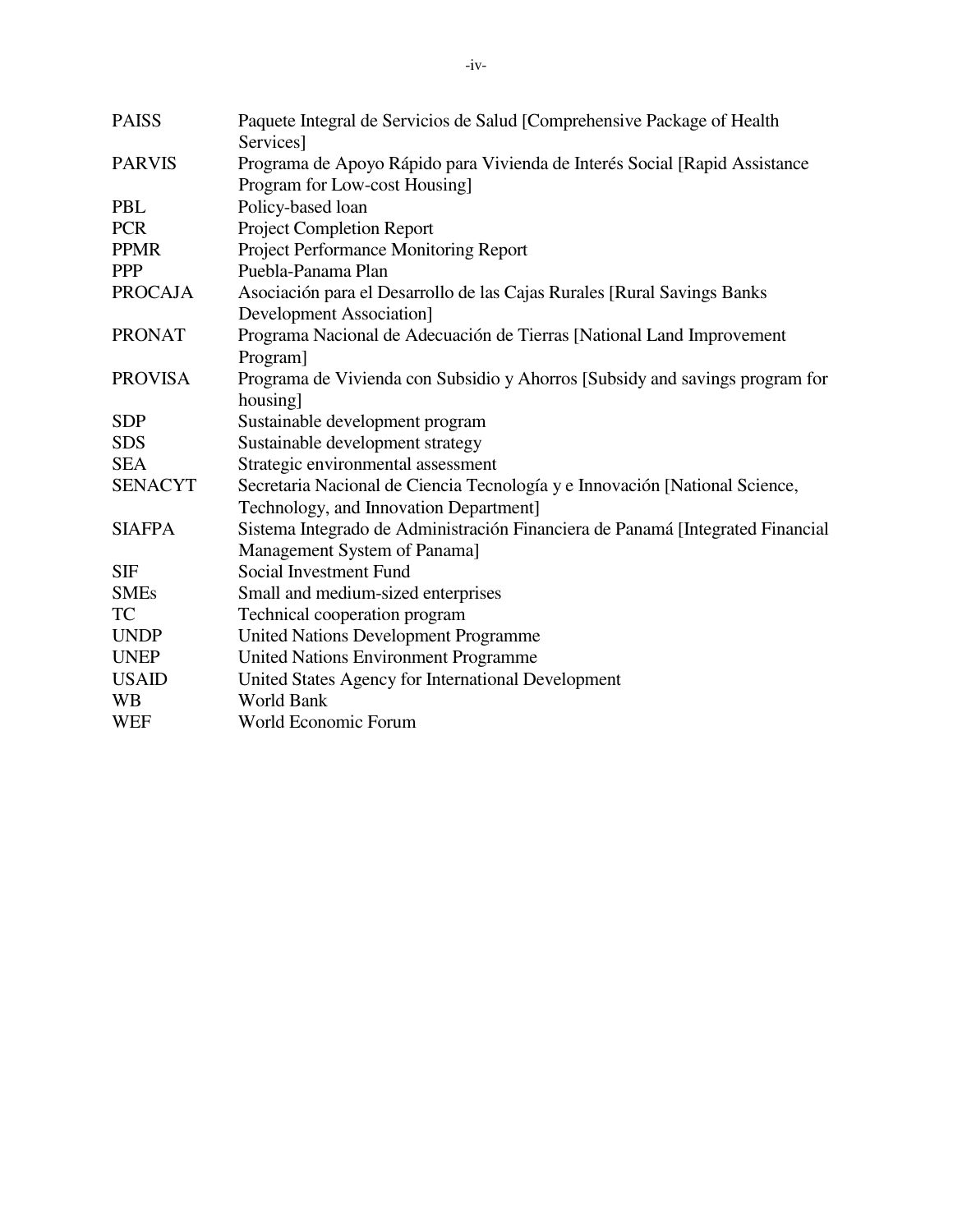#### **Executive Summary**

The main problems identified by the Government of Panama in the document *Visión Estratégica de Desarrollo Económico y de Empleo hacia el 2009* [Strategic Vision for Economic Development and Employment to 2009]*,* which it presented as a development model for Panama during the period 2004-2009, stem from the dual model for economic growth. That model is based on a service export-oriented competitive sector that generates wealth but creates few jobs, and a sector that is not very competitive geared towards the domestic market and employs the vast majority of Panama's labor force but has little capacity to create quality jobs; most workers in this sector are informal wage earners or work in subsistence agriculture. Unequal coverage of social services in rural areas and for indigenous populations compared to Panama City, education gaps in the labor force, a rigid labor market and protection of economic sectors that leads to low productivity are reasons cited to explain the low quality of jobs, the segmentation of Panamanian society, and the income equality seen there. Having weak local institutions has prevented the State from effectively reaching rural areas where its intervention is needed. The negative impact of corruption on development and the need to clean up public finances were other problems the government identified and on which it proposed to work.

The strategic objectives set forth in the Bank's strategy were aligned with the general objectives the country had set forth in the *Visión Estratégica de Desarrollo Económico y Empleo hacia el 2009* and were consistent with the country's needs. In this broad, general sense, the strategy was relevant. A more detailed review of the assistance program reveals, however, that at the design level not all programs were geared towards supporting the achievement of those strategic objectives. Programs for *Supporting Fiscal Sustainability* were designed to control public spending and boost income and were relevant. With respect to *Basic Infrastructure Development,* diagnostic problems and lack of prioritization of problems suggest that the Bank designed relevant programs—its intervention in the electricity sector—but failed to effectively address some of the sectors the government listed as priorities in the *Visión Estratégica de Desarrollo Económico y Empleo hacia el 2009* interventions to increase electricity and water and sanitation service coverage in rural areas did resolve specific sproblems but, at the design level, were too limited to have any general impact on the coverage gaps. The assistance program focused on *Expanding Sources of Sustainable Development* and, again, priorities were not established here: assistance in this area was broad and lacked targeting. The largest problems identified by the government that were included in the strategy—inclusion of the rural sector and indigenous peoples in productive development, promoting the formalization of micro, small, and medium-sized enterprises (MSMEs), and making the labor market more flexible—received scant attention from the assistance program and were addressed on a scale too limited to have any overall impact. This is in contrast to the *Sustainable Development Programs*, for example, which represented 10.8% of the active portfolio in July 2009; as opposed to what the strategy proposed, they failed, at the design level, to promote the strengthening of the regional offices of line ministries and municipios and the deconcentration of public spending. The assistance program for *Improving Access to Housing and Land* was designed adequately and was consistent with the strategy: it was relevant as regards land, but not housing solely because this was not one of the priority problems identified by the government in the *Visión Estratégica de Desarrollo Económico y Empleo hacia el 2009*. The program was relevant in the area of *Strengthening Governance and Transparency,* where there are significant synergies among programs. The assistance program for *Making Social Spending More Efficient and Progressive and*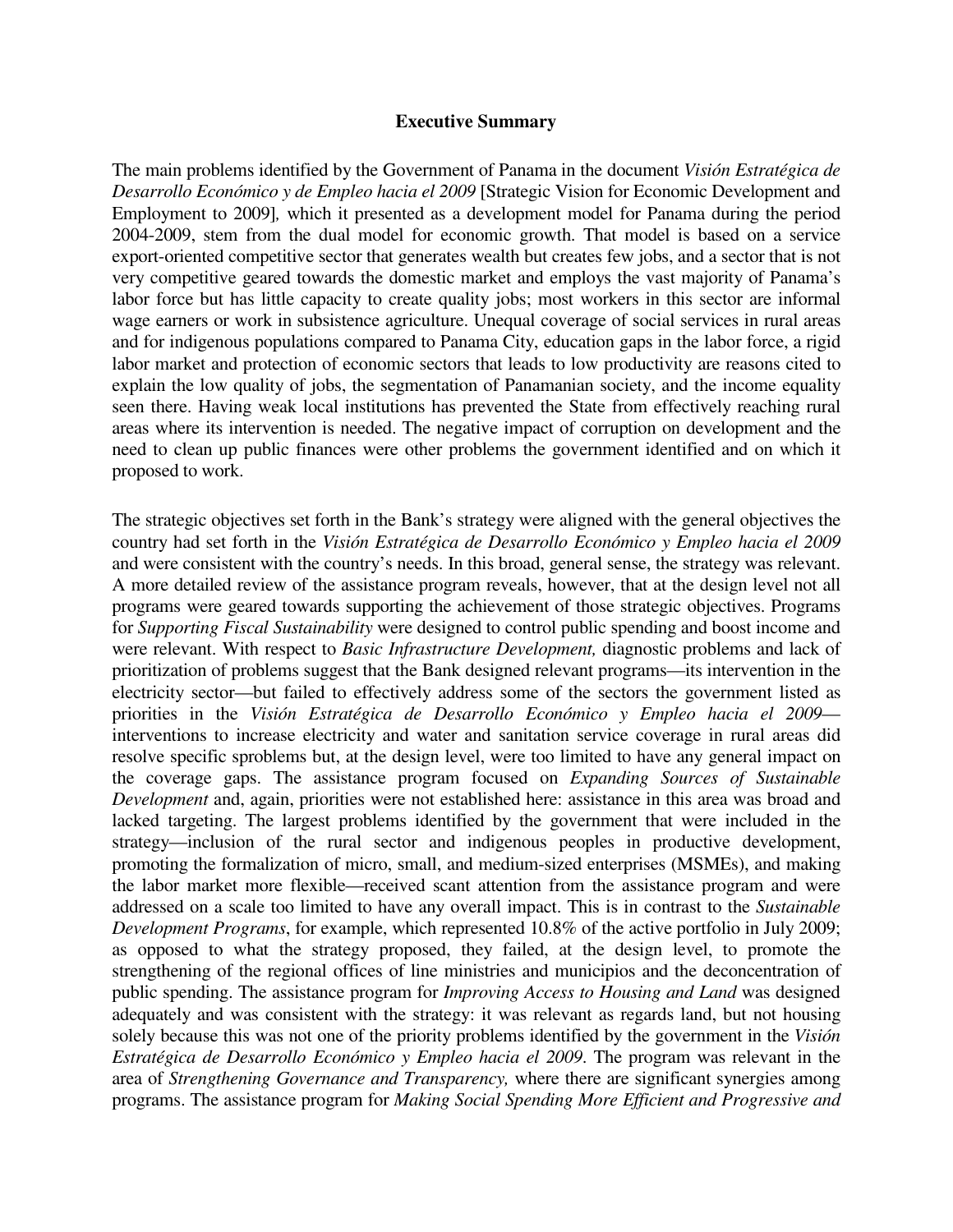*Sustainably Increasing the Coverage and Quality of Social Services* was relevant in making social spending more progressive—through support for the Opportunities Network and the health assistance program— but not as regards the proposed changes in the education sector, where it was constrained by economic policy problems.

Even though not all areas of action in the strategy were evaluable, the areas for which targets were established can be evaluated. Regarding the effectiveness of the assistance program for *Supporting Fiscal Sustainability,* the proposed objectives were only met starting in 2006. Thanks primarily to a favorable external environment, and to a lesser extent the containment of public spending and increased revenue, the nonfinancial public sector (NFPS) fiscal balance improved from a deficit of 4.9% of GDP in 2004 to a surplus of 0.4% of GDP in 2008; a deficit of 1% is projected for 2009. The Bank's *Basic Infrastructure Development* support was deficient in terms of increasing electricity coverage in the rural sector and was limited in increasing the coverage of water and sanitation services for the rural and indigenous populations; it was effective in expanding the electric power transmission grid—the entire extension of which was financed by the Bank—and in the impetus given to the sector; and although it has been effective in the road sector infrastructure works, support for the institutional framework for maintenance has progressed very slowly. In the area of *Expanding Sources of Sustainable Growth,* OVE considers that the strategy's targets do not reflect the orientation of the assistance program and that the program is quite scattered without the depth to have an impact on the country's competitiveness: scant progress was made through the *Sustainable Development Programs* and in the financial sector—no regulatory framework was created for the operation of credit unions and finance and microfinance companies, which has affected access to credit for micro and small enterprises and limited the sustainability and replicability of pilot projects promoted under the *Sustainable Development Programs.*

The Bank's support for *Making Social Spending More Efficient and Progressive and Sustainably Increasing the Coverage and Quality of Social Services* was deficient. With the exception of the operational area in the health sector and the progress made by the Opportunities Network, the Bank's participation in this area fell short, particularly in the education sector where Panama requires ongoing support to reduce the coverage gap and improve quality. The preschool education coverage indicator was not reached and was 56.1% for children ages 4 and 5 (the target was 75%); gross education coverage reached 77.8% for young people ages 15 to 17 (the target was net coverage of 70%); 96.2% of the coverage level for basic primary health care services in poor and vulnerable areas was achieved; the coverage of new beneficiaries rose by 432,710, although the goal was to add at least 450,000 new beneficiaries by 2009; no target was established for the indicator on coverage of the Opportunities Network, however, according to the 2008 Standard of Living Survey (ENV), coverage was 7.5% of the Panamanian population.

Although there is room for improvement, OVE considers that the Bank's support for *Improving Access to Housing and Land* in Panama was effective. In 2008, 11.2% of the population in rural areas said that they had benefitted from the land titling program in the last five years—in urban areas and in the *comarcas* the percentages were 2.8% and 2.2%, respectively. The housing deficit contracted 28.4% from 2004 to 2008. Sufficient progress was not made on any of the lines of action proposed in the *Strengthening Governance and Transparency* area and, as a result, the Bank has not supported progress on this crosscutting objective.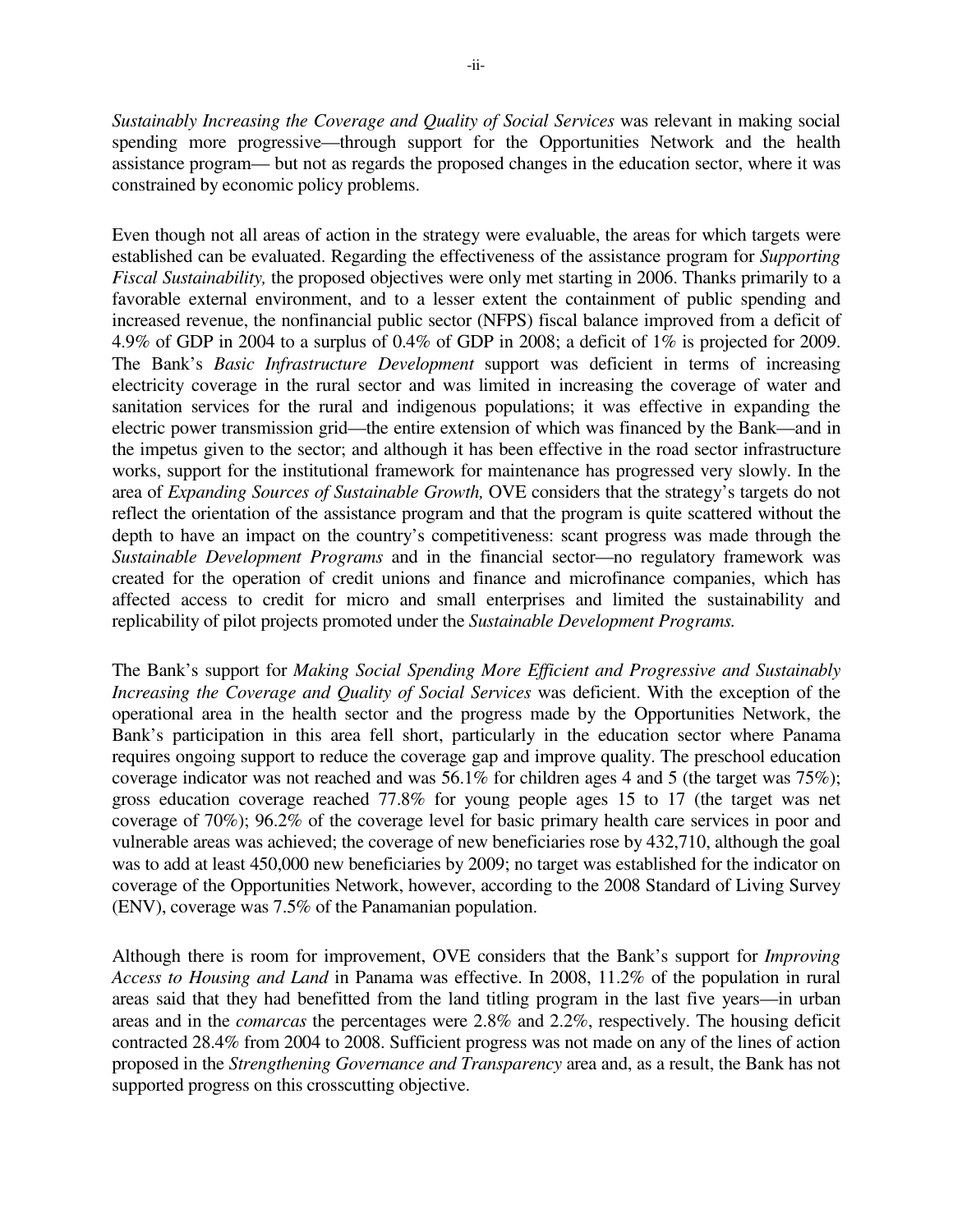OVE's most significant recommendation stemming from this analysis is that, if this is one of the new administration's priorities, *the next strategy should design an assistance program aimed at closing the gap that exists between Panama City and Colón, and the rest of the country; and the program should be on a scale commensurate with the size of the problem.* This means that the assistance program should work in a coordinated fashion on institutional strengthening issues at the regional and municipal level—institutional strengthening should not be understood as financing infrastructure or personnel, but rather as improving institutions' management capacity and it is contingent on, among other things, professionalizing the civil service and sound employment management in the State. A necessary condition for Panama to achieve its goal of resolving its duality problem is that the State must effectively reach the interior of the country.

Other recommendations stemming from the analysis are:

1

If Panama maintains its plan to leverage promotion of the technological sector—one of the comparative advantages identified by the country—to resolve the problem of the duality of its economy, *the country must enhance the quality of education in the long term, and this requires immediate attention*. Despite the consensus on this issue, the Bank's action in the education sector has been limited by economic policy problems that go beyond the effective jurisdiction of the interventions proposed. When this type of orthodox intervention is costly from a political standpoint, *the Bank should consider using innovative intervention models, through pilot programs, to gradually build consensus and enhance the policy dialogue with the country*. 1

*The Bank should increase the technical value of operations aimed at enhancing the country's competitiveness.*<sup>2</sup> This recommendation was made in the previous CPE and remains relevant. The competitiveness strategy has placed greater emphasis on the sectors identified by the country as having the greatest comparative advantages—tourism, technology, agroindustry, and logistics (the latter two to a lesser extent). Improving the effectiveness of the portfolio in this area requires *better targeting and design of interventions based on the strategy's objective*—which for the period 2004-2008 was to support sustainable economic growth and reduce poverty. To that end, interventions must be selected that maximize the benefits to the country given their potential impact on productivity and competitiveness in Panama. It should also be borne in mind that *by focusing on the service sector and neglecting the manufacturing and agriculture sectors and not including labor sector-related issues, the problem of the economy's duality is exacerbated, and the causes of social segmentation remain.*

As technical support, *the Bank should take steps to evaluate the effectiveness of the "compensatory" programs targeting less competitive sectors and supporting Panama in designing policies that make it possible to channel resources into the modern sectors of the economy.* The free trade agreement between Panama and the United States opens a window of opportunity for preparing the country to

<sup>1</sup> This would make it possible to identify successful interventions that could be expanded, gradually reducing the political costs of achieving a comprehensive transformation of the sector. It is important to note that the aim of a pilot program is to learn about the intervention model. Accordingly, great emphasis should be placed on the evaluation and other conditions to be fulfilled if the intervention is to be successful when expanded.

<sup>2</sup> Operations aimed at improving competitiveness account for 70% of the number of operations approved over the last five years, not including technical cooperation programs.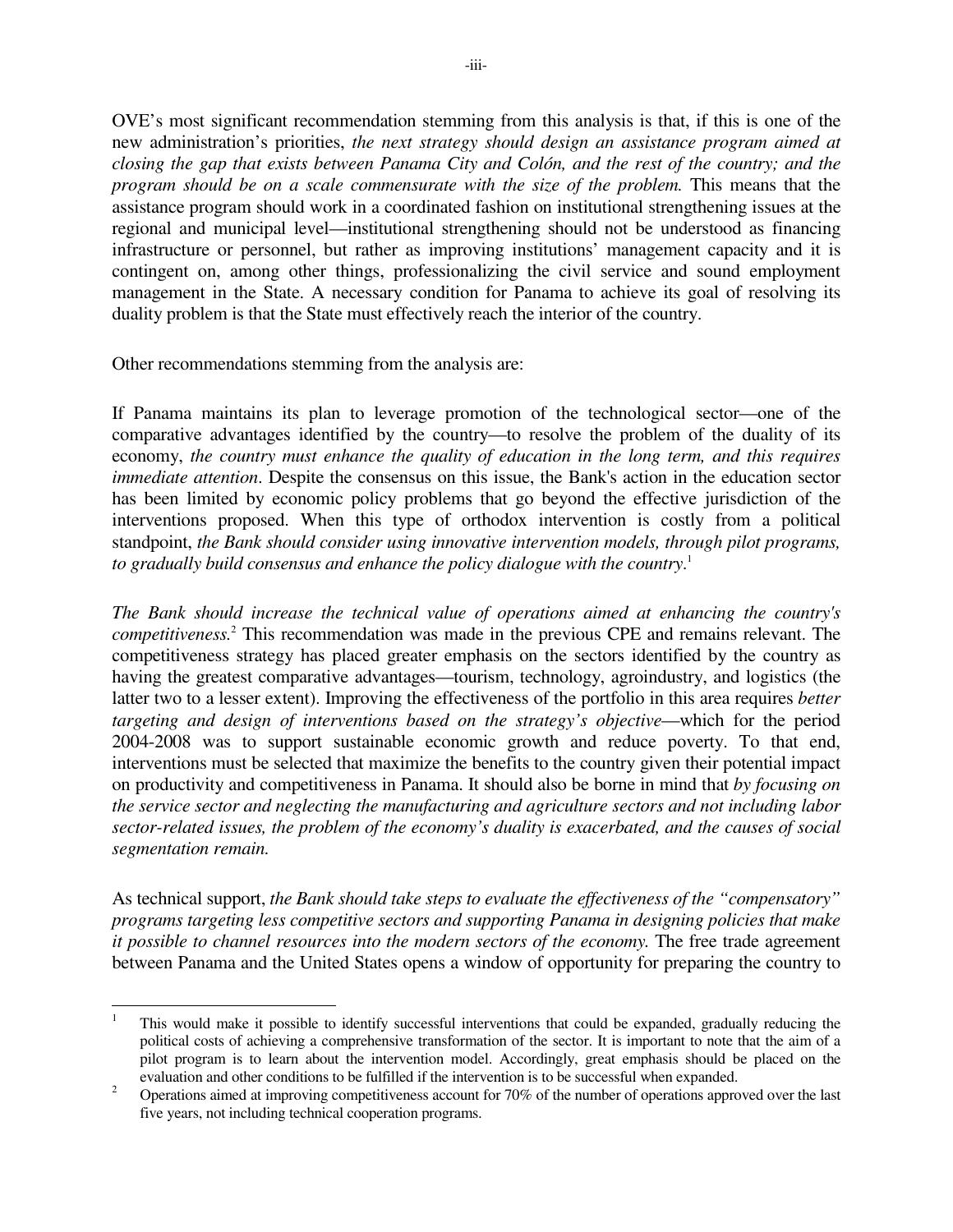cope with the gradual market liberalization that will accompany the process.<sup>3,4</sup> In the less competitive sectors, liberalization could have a short-run adverse effect on the well-being of the most disadvantaged population, and the Bank should be ready to support Panama in this area. *It is essential this support be provided without creating incentives that distort resource allocation towards uncompetitive sectors in the long run.* As a short-term solution, the support should be given through measures to mitigate adverse effects on the situation of the most vulnerable population groups. The success of the Opportunities Network in terms of targeting and its impact on the welfare of beneficiaries since 2004 is an example of the support that the IDB, together with the World Bank, can provide the country to mitigate the adverse effects on the vulnerable population.

Interagency coordination problems have hindered project execution. They are especially acute in projects that are complex in terms of the number of entities involved and the breadth of the objectives to be achieved. In some cases, operational delays tend to be the result of design failings that need to be corrected once the project is under way, and which are more prevalent the more complex the project; in other cases they are the result of shortcomings in measures to mitigate potential coordination problems between peers.<sup>5</sup> *The Bank should consider designing less complex programs and use loan instruments that allow for adjustments to be made during execution—loans in phases*. 6 In the case of projects involving several entities, *permanent support is required from the Bank to overcome interagency coordination problems*, *which are particularly acute in Panama*.

There are several undeniable advantages to the intervention model used in the *Sustainable Development Programs*: they have an executing unit with sufficient influence to coordinate the various line ministries, owing to its attachment to the Ministry of the Office of the President—the evidence suggests, particularly within Panama, such coordination between peers is difficult to achieve. Nonetheless, although the supraministerial nature of the executing unit enables it to speed up the implementation process, it also can make it harder to plan the activities of the ministries, because the intervention model makes them less important in the implementation process.<sup>7,8</sup> The exclusion of sector institutions—responsible for works operation and maintenance—from the planning and implementation process, in some cases generates low levels of project ownership leading potentially to a lack of financial sustainability—i.e. the recovery of operating and

 $\frac{1}{3}$  Although Panama is considered to have an open economy, and the average tariff benefiting the agriculture sector in Panama in 2007 was 10.6%, some product lines currently enjoy tariff protection of up to 260%. Dairy products, animals and products of animal origin, and grains are the most protected categories with high tariffs and other phytosanitary barriers. Tariffs on the most sensitive agricultural products will be gradually lowered over a 15-20 year period, following a grace period.

<sup>4</sup> In the previous CPE, OVE recommended closely monitoring the progress of trade liberalization and integration, particularly the bilateral agreement between Panama and the United States, for its impact on the exposure of the Panamanian market to global competition.

<sup>5</sup> In some cases, Panamanian institutions have not been strong enough technically to give an opinion on the quality of the design of loans before they are approved.

<sup>6</sup> This statement should not necessarily be interpreted as smaller projects in terms of amounts approved.

<sup>7</sup> In some cases this situation increases works costs when the technical standards used by ministries are not satisfied from the outset.

<sup>8</sup> Involving Bank sector specialists in the design process and especially in supporting execution of the SDPs would improve effectiveness by giving technical rigor to supervision. In this regard, for the Bank to effectively support the Panamanian State in implementing multisector programs such as SDPs requires intervention by specialists from the different sectors in which the SDPs have major projects. This multisector support does not seem to have been achieved in the SDPs already executed.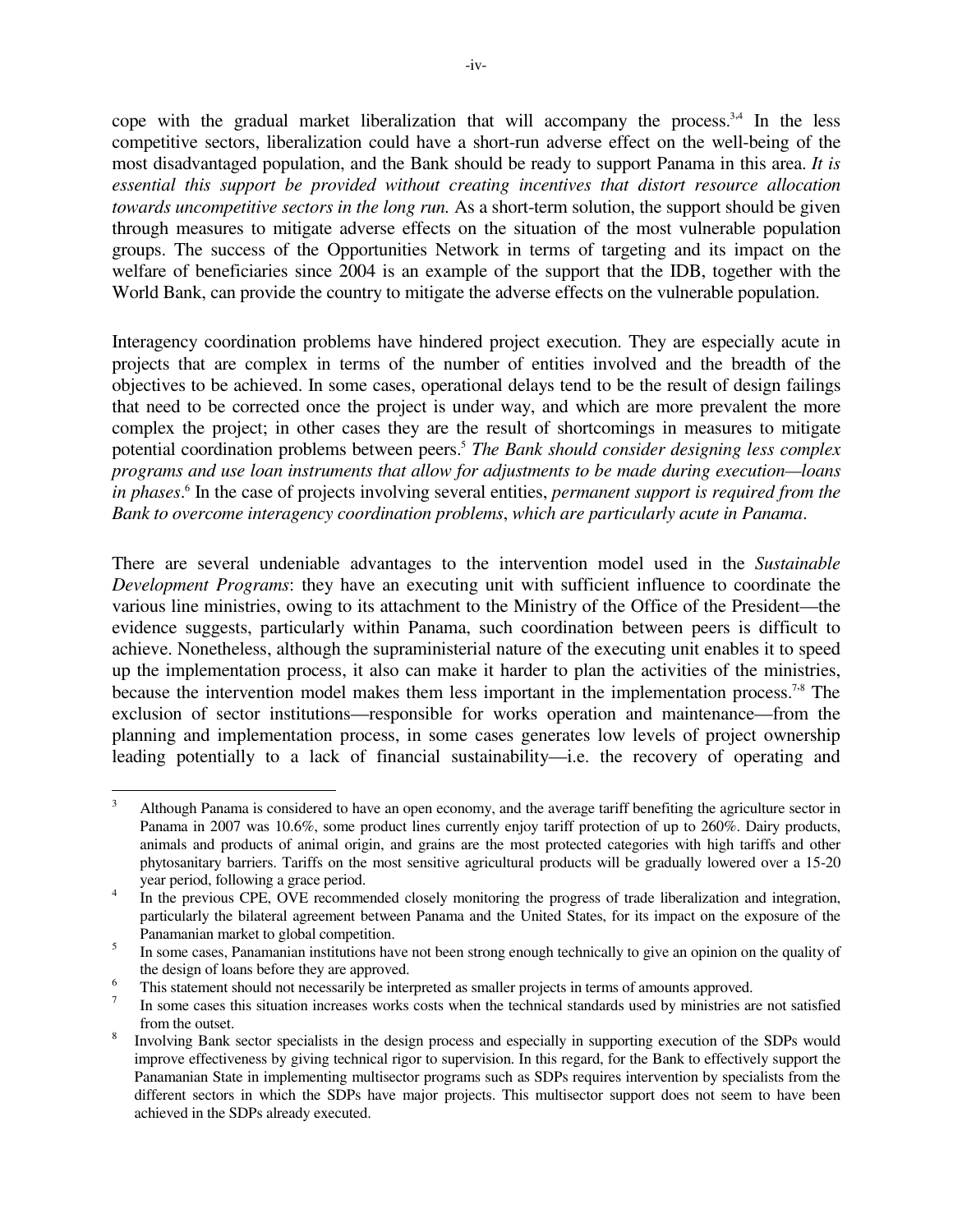maintenance costs by charging fees. *The goal of institutional strengthening in the regional offices of ministries and municipios has been overshadowed by the urgency of meeting the needs of*  populations in the regions.<sup>9</sup> Nonetheless, both objectives are compatible and can be tackled *simultaneously if an effort is made to incorporate the line ministries and municipios in the planning and execution activities carried out by CONADES. For this, the personnel constraints these institutions face must be resolved.* 

Although a large portion of the Bank's portfolio in Panama is aimed at the development of the regions through SDPs and the *Municipal Development and Decentralization Support Program*, OVE has not found there to be effective coordination between the municipal and regional institutional strengthening components of these programs. Very little progress has been made in this respect, and in many cases it is limited to providing equipment and building offices.<sup>10,11</sup> It is essential for the Panamanian State to effectively and sustainably reach the regions and municipios through strengthened institutions, if it is to close the quality-of-life gap among its inhabitants.

### **Opportunities to improve dealings between the Bank and Panama**

<u>.</u>

Approval of the Fiscal Accountability Act achieved its objective of limiting NFPS deficits to 1% of GDP in the last few years. *Budgetary constraints on the disbursement of programs by multilateral organizations, which stem from application of the law, could pose a risk for planned project execution.* In this context, Bank support for the Investment Programming Division, which was designed as one of the components under the *Program to Strengthen and Modernize Economic and Fiscal Management II, is becoming even more relevant and urgent.<sup>12</sup> <i>Until the objectives of that component are achieved, the Bank has an opportunity to support Panama in analyzing resource* 

<sup>9</sup> The Bank and the country have gone through a learning process that has made it posible to gradually improve the design of operations under the Sustainable Development Programs. OVE recognizes that the improvements made to the design of the last SDPs that were approved—Colón SDP, Central Provinces SDP— particularly on institutional matters and thinks that it is important to closely monitor their effectiveness, in order to improve the Bank's work in this type of comprehensive intervention. Noteworthy measures incorporated into the SDP loans approved most recently include: (1) the need for the SDPs' sector activities to be consistent with national policies and the strategies for each sector, as well as with the standards of the coexecuting agencies—technical and viability criteria, efficiency, fee sustainability, etc.; (2) the need to involve the coexecuting agencies —line ministries—starting in the early stages, to improve project sustainability—operation and maintenance. The agreements that are signed must clearly state their responsibilities—bidding, technical supervision, operation, and maintenance—as well as establish targets and indicators for measuring them. In the case of Colón, each sector coexecuting agency is also expected to assign at least one profesional to serve as the technical liasison for the SDP. Nonetheless, the cost such personnel entails for the coexecuting agencies must be taken into account, and whether or not the institution has the capacity to cover that cost; and (3) the need to include performance targets in the PAFIs for the institutional strengthening components, with performance indicators, and clear responsibilities in the loan and under binding agreements.

 $10\degree$  So long as there is no municipal administrative career law that can minimize the turnover of technical staff as a result of the political parties alternating in power, as is guaranteed in a democracy, no progress can be made through staff training, because it would be very expensive for the State to provide such training on an ongoing basis.

<sup>&</sup>lt;sup>11</sup> The provision of equipment and offices is valid for the ministries' regional offices, but not for the municipios.

 $12$  The objective of this component of the program is to improve the quality of public investment through the creation of a computerized tool, the "control tower," that would record outcome and public investment project managementrelated indicators and could be fed budget, public credit, and technical cooperation data, and data from the regional offices. There were serious delays in executing this component, and the control tower is not yet operational.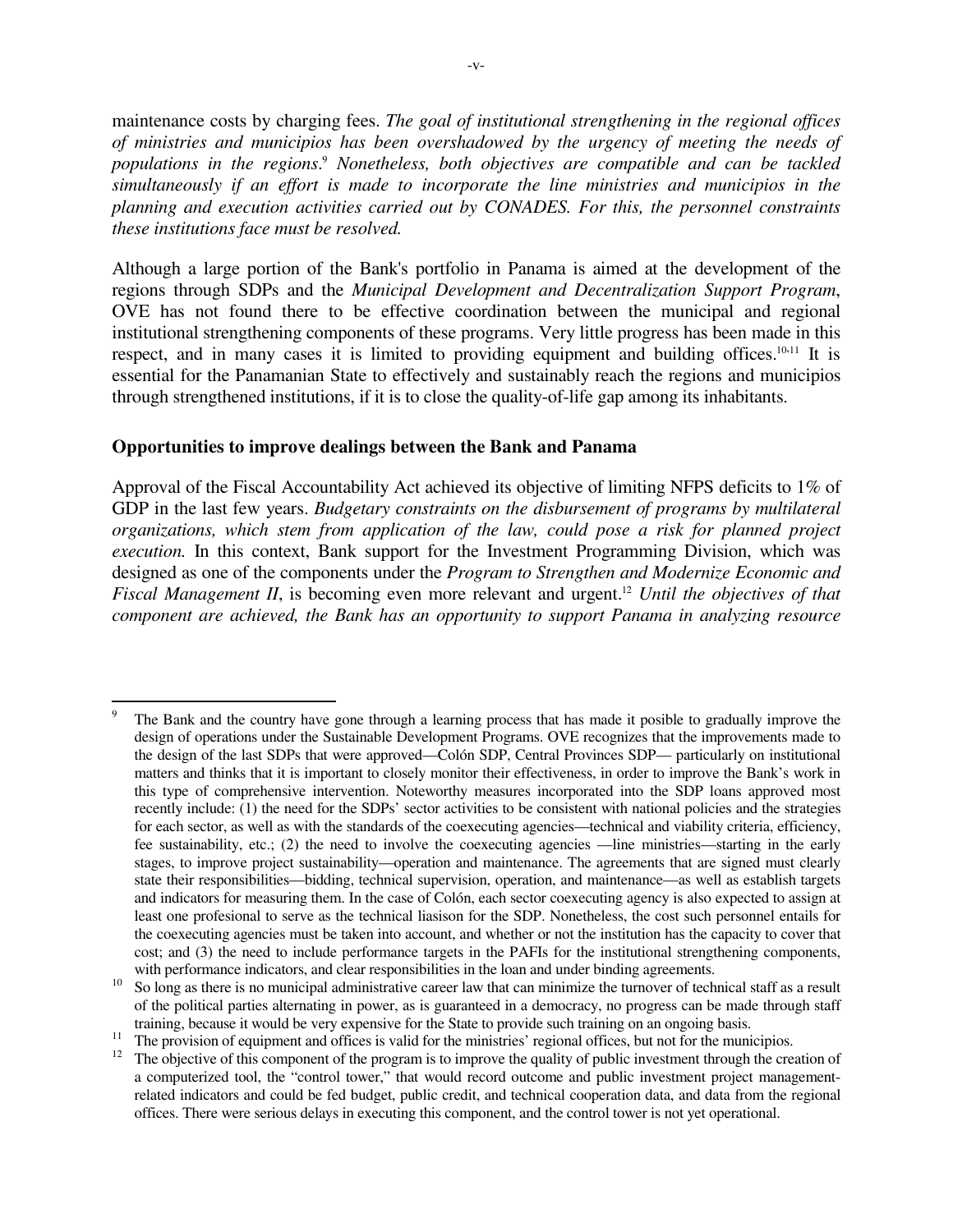*allocation to Bank projects, to ensure that the country has sufficient information for efficient allocation of funds*. 13

The complexity and importance of the *Sustainable Development Programs* requires greater monitoring and evaluation work to make it possible to increase the technical capital of the country and the Bank in this area. According to interviews held in ANAM for the purpose of this evaluation, progress is being made on the targets for the *Program for Modernization of Environmental Management for Competitiveness* related to the *strategic environmental assessment* (SEA) in the country. Consulting services are working to define the conceptual framework to be adopted in Panama, and the pilot cases to be evaluated include issues of land management, mining and the energy sector in general. *This could be exploited jointly to encourage an in-depth assessment of the results obtained through the SDPs and establish provincial sustainable development strategies also financed by the Bank. This evaluation would form part of the context of the land management SEA in the country, and could be aligned with the Bank's recent efforts in preparing Strategic Environmental Assessment Guidelines*.

In the context of a change in government, early dissemination of projects to the new authorities improves the execution of operations. The Bank must take steps to communicate the objectives of projects in execution as soon as a new government takes office, or whenever there are changes at the ministerial level. Many projects currently in execution are delayed because the Bank failed in this task and it took the government time to recognize the advantages of these projects.

The permanent presence of sector specialists in the Bank's Country Office has been recognized by the executing agencies as significant value added by the Bank. The Bank's new organizational structure was positively evaluated when the interviewees interacted with specialists in the Bank's Country Office in Panama, but not with specialists stationed in a neighboring country from which they served Panama's needs. The Bank should permanently monitor this situation with a view to making adjustments as necessary.

 $13$ <sup>13</sup> This support will make it posible to improve coordination between the Bank, the Ministry of Economy and Finance, and the beneficiary institutions and program executing agencies.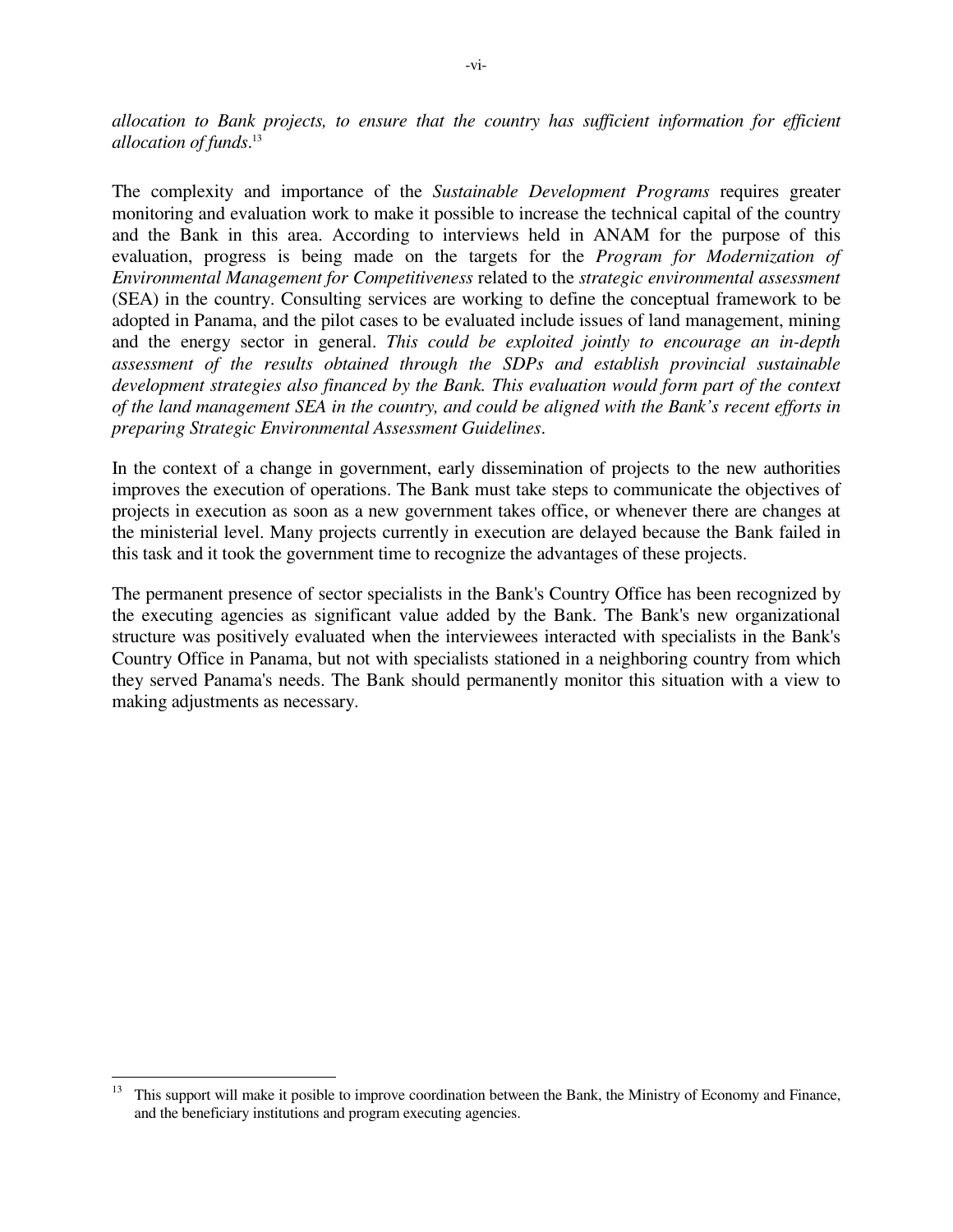# **I. INTRODUCTION AND CONTEXT**

1.1 This report presents the evaluation conducted by the Office of Evaluation and Oversight (OVE) of the Bank's strategy with Panama for 2005 to 2009. Its aim is to describe the outcomes of the Bank's activity in that country and to draw lessons that can help make future Bank actions more effective. This first chapter reviews the context in which the strategy was conceived and implemented.

### **Section .01 Context**

- 1.2 Panama's geographic location and monetary regime have had a significant impact on the structure and growth pattern of its economy. Economic growth has been driven mainly by the service sector, thanks to Canal and port operations, the Colón Free Zone (CFZ)—the world's second-largest duty-free port zone after Hong Kong—the International Banking Center, and also tourism in last several years. The service sector represents roughly 76% of the country's economic activity, and it accounted for 62.9% of all jobs in 2004 when the strategy was being charted.
- 1.3 Service sector activities are carried out mainly in the Canal zone, in the interoceanic region located in the Colón-Panama City corridor which is home to 58% of the country's population.<sup>1</sup> In all,  $75\%$  of the country's economic activity is generated in the metropolitan areas of Colón and Panama City, while the remainder takes place in the interior of the country and in Darién, where most of the population lives in rural areas.<sup>2</sup> Of Panama's total population  $10.1\%$  is indigenous and 81.7% of those live in rural areas.<sup>3</sup> In 2004, per capita GDP was one of the highest in Central America and above the Latin American average (US\$4,216 for Panama compared to US\$4,027 for the region as a whole, measured in constant 2000 dollars). Nonetheless, its income distribution was the second most unequal in Central America, as shown by its Gini coefficient of 56.1 (2003 figure), which indicates a high degree of inequality.<sup>4</sup>
- 1.4 The main development challenges identified by the Panamanian government at the start of the 2004-2009 electoral period were set out in the document entitled, *La Visión Estratégica de Desarrollo Económico y de Empleo hacia el 2009* [Strategic Vision for Economic Development and Employment to 2009], known as *Visión 2009*, which the government put forward as a development model for Panama.
- 1.5 *Visión 2009* summarized the main problems facing Panama in 2004 as follows:
	- The dual economic growth model based on an export-oriented service sector and another sector targeting the domestic market, protected by public policies.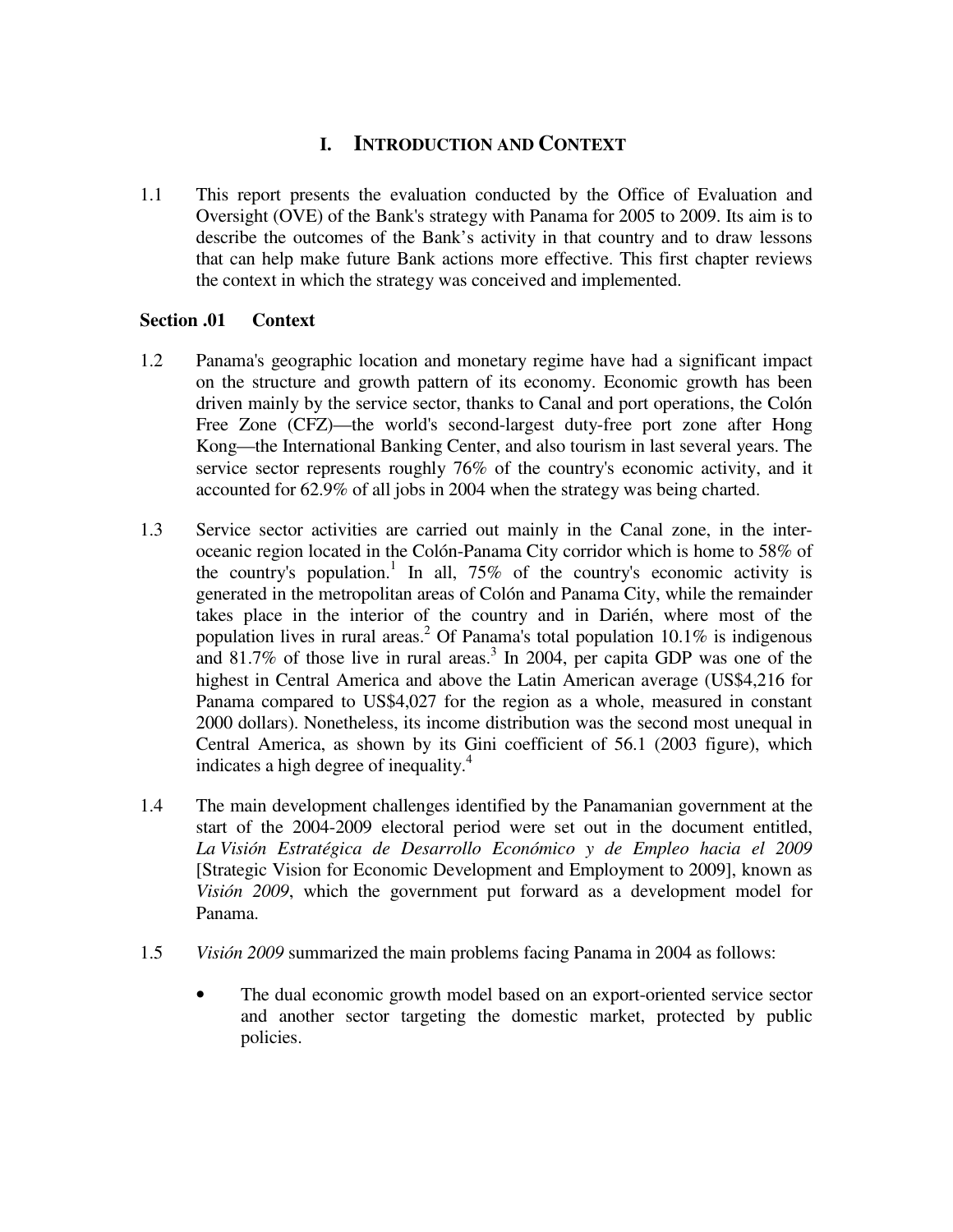- A segmented society arising from the dual model, where the sector that serves the domestic market has very little capacity to create quality jobs, and a large proportion of the population works in subsistence agriculture.
- Lack of jobs and an unequal income distribution resulting from uncompetitive agroindustrial production, low-quality jobs, and growth of the informal sector.
- Unequal coverage of social services mainly to the detriment of rural zones and indigenous population groups.
- Lack of competitiveness in protected sectors of the economy and an unsustainable fiscal model involving high borrowing levels and large deficits both in central government and in the Social Security Fund.
- Corruption and its adverse impact on development.
- 1.6 The problems identified by the public at large—and documented by Latinobarómetro in its 2004 annual survey—confirm the diagnosis made by the Panamanian State (see Figure 1 in the Statistical Annex).
- 1.7 In relation to the country's environmental management, the National Environment Strategy (ANAM, 1999) identified a number of emerging priority issues, including: deforestation, given its repercussions in terms of loss of biodiversity and degradation of soil and water resources; progress towards sustainable development that would move beyond the natural resource exploitation approach of the country's environmental administration; and resolution of specific environmental management issues in Arco Seco, the Panama Canal Watershed, and Panama Bay.

### **(a) Dual model for growth**

- 1.8 The Panamanian economy is segmented into an export-oriented services sector and a manufacturing and agriculture sector that mainly serves the domestic market (see Figure 2 in the Statistical Annex). Competitive advantages are the main reason for this segmentation, although the distortions introduced by some public policies have significantly exacerbated the division: for example, some sectors have enjoyed preferential tax treatment, while others have been protected through subsidies and trade barriers without such measures being accompanied by actions to promote productivity gains.
- 1.9 By way of example, commercial transactions within the CFZ—fueled by the port facilities and the Canal—are exempt from value added and transfer taxes; and income taxes are levied at a lower rate than for the rest of economic activity. The CFZ moves 6.1 times the volume of merchandise exports actually produced in the country and in 2004 it generated around 7.1% of GDP; but that year it employed just  $1\%$  of the labor force and generated as little as 0.28% of tax revenue.<sup>5</sup> Similar fiscal incentives have been used in the manufacturing sector by creating export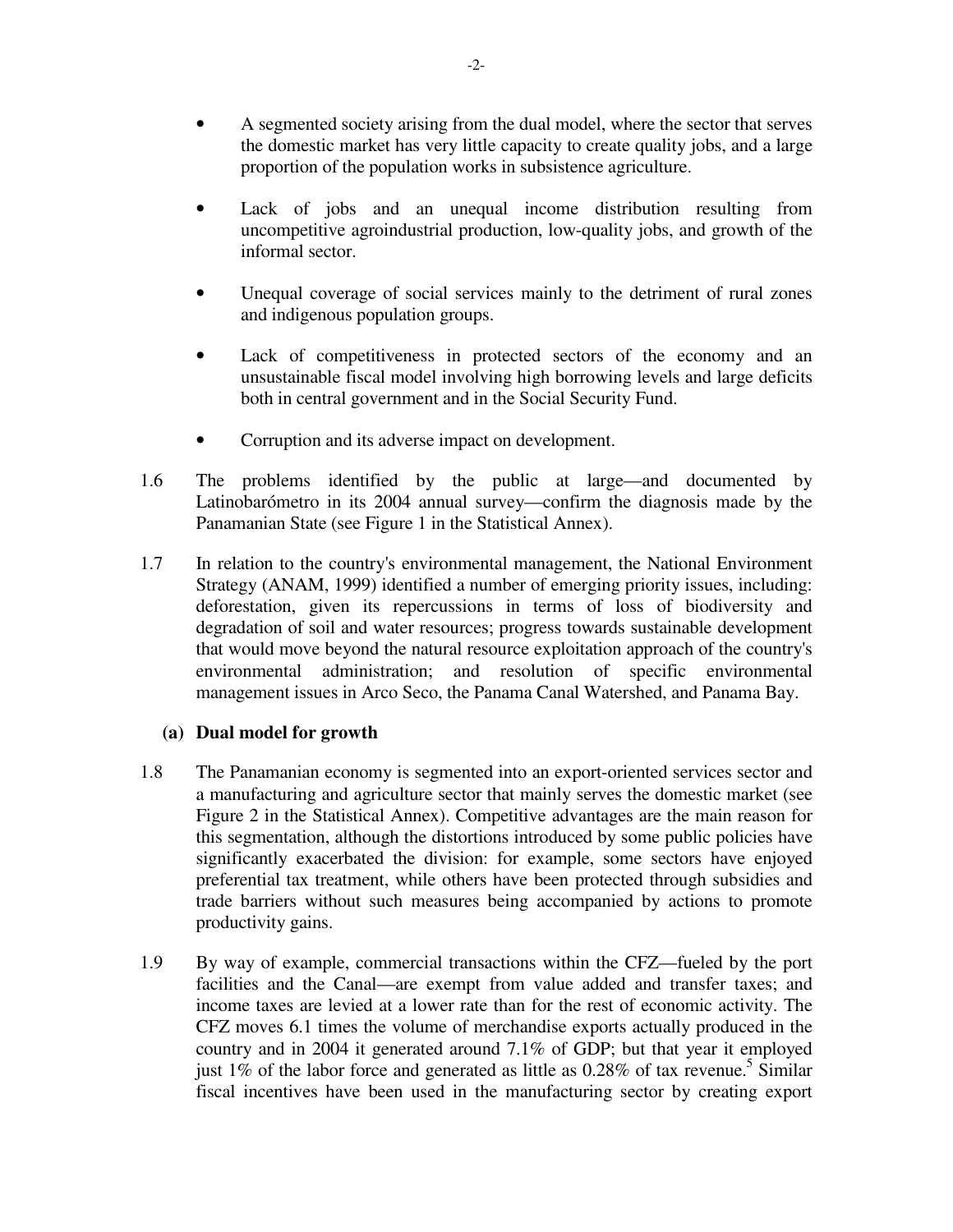processing zones, where imported raw materials are tax exempt provided they are processed for re-exportation. Nonetheless, high labor costs and a shortage of skilled labor make these zones less attractive than similar ones elsewhere in the region to set up either maquila operations, at one end of the activity spectrum, or technology parks at the other. As a result, the special zones have not had the desired success in creating domestic jobs and generating exports—their net exports amounted to just US\$69.8 million in 2004 or 7.3% of net goods exports generated in the country. The industrial sector is dominated by agricultural product processing, while manufacturing as such is incipient.

- 1.10 Since 2003, a boom in the construction sector, which has posted average real growth of 23% per year, was driven by the residential sector, mainly high-rise buildings to attract foreign investment benefiting from Panama's tax incentives for the tourism sector.<sup>6,7</sup> The construction sector has also been largely responsible for the drop in unemployment in recent years; in 2004 it accounted for 4.56% of GDP and generated 7.52% of jobs. In 2004, the Canal produced 4.95% of GDP and, on average, between 2004 and 2008, it contributed the equivalent of 3.56% of GDP to the Panamanian Treasury; yet it created just  $0.78\%$  of all jobs.<sup>8</sup>
- 1.11 Use of the United States dollar as legal currency and the absence of restrictions on mobilization of capital have enabled Panama to keep inflation very low and foster a climate of confidence for operation of the International Banking Center.<sup>9</sup> Despite being one of the most competitive sectors in the Panamanian economy, in 2004 it employed just 1% of the labor force, while producing 6.7% of GDP.
- 1.12 In contrast, in 2004 the agriculture sector generated 7.4% of GDP, but employed 19.3% of the Panamanian labor force. The sector consists of an uncompetitive segment exporting traditional products (coffee, sugar and bananas) and a more dynamic subsector that exports nontraditional products (melons, pineapple, watermelon and livestock). There is also a subsistence farming sector that grows food staples on marginal land and employs the majority of agricultural workers— 55% of farm units produce for their own consumption without generating any sales revenue, and 62.7% of farm workers operate independently or as unpaid family hands  $(2003).^{10}$
- 1.13 While the average tariff protection in the agriculture sector in Panama was 10.6% in 2007, some items benefited from rates as high as 250%. Dairy products, animals and products of animal origin, and grains are the most protected categories, benefiting from high tariffs and other phytosanitary barriers. Nonetheless, the free trade agreement between Panama and the United States, signed in June 2007, will allow duty-free entry for 88% of industrial and consumer products produced in the United States and over half of its agricultural products.<sup>11</sup> Tariffs on other goods will be gradually rolled back, with the most sensitive agricultural products enjoying a 15- to 20-year tariff reduction period. The lack of competitiveness of products in this sector, resulting from protection, has meant that most agricultural production is consumed locally—agricultural exports represented just 37.9% of sector GDP in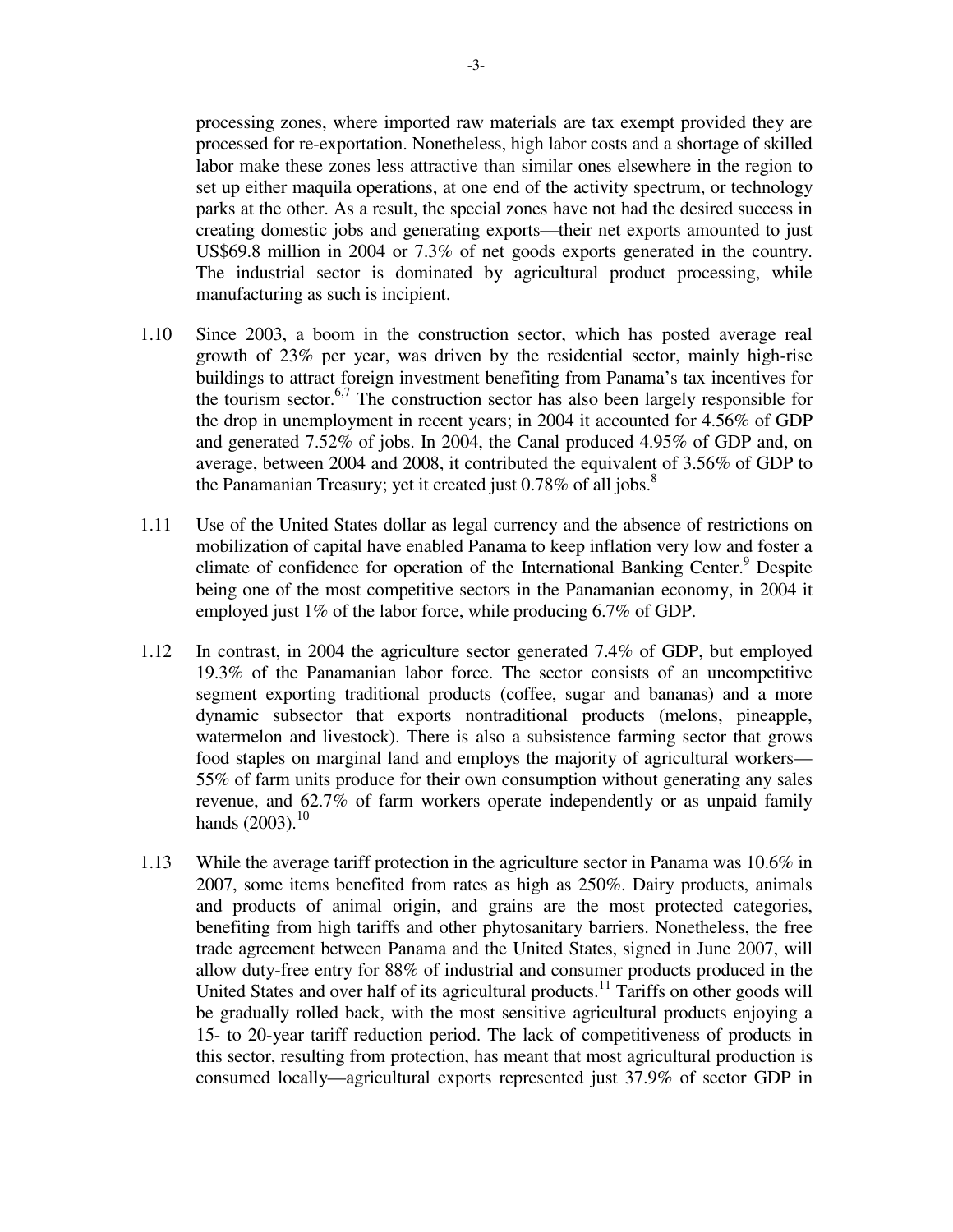2004. Other product categories receive protection through tariff quotas or tax breaks. $12$ 

- 1.14 In addition to tax benefits, interest rates on loans to agriculture and the agroindustrial sector exporting nontraditional products are subsidized by the rest of the economy through the Special Interest Compensation Fund (FECI) which levies a tax of 1% per year on personal and commercial bank loans to other economic activities.<sup>13</sup> This subsidy represented 1.6% of GDP in 2004 and 1.9% in 2008. According to figures from the Banking Superintendency, the agriculture sector in general is well supplied with credit: in 2004, loans for agriculture represented 86.2% of sector GDP; while comparable to the rest of the Panamanian economy, this is far above the equivalent figures elsewhere in Latin America.<sup>14</sup> The interest received by banks on loans extended to farmers under certain conditions is also free of income tax. Nonetheless, a more detailed analysis using microdata (2003 Standard of Living Survey) shows that just 3.9% of farmers try to obtain credit— 46% of those who did not apply for credit said they did not need it, while 18.9% said they had no collateral, which is consistent with the very high proportion of subsistence farmers. While 80.2% of all loan applications in 2003 were approved, the rate was just  $15.2\%$  in the indigenous rural sector.<sup>15</sup> A Bank-funded study for Panama estimates that in 2004 the annual monetary value of gross transfers made to farmers from consumers and taxpayers amounted to 36.7% of sector GDP; and 98% of such transfers were in the form of high prices paid by consumers, which make the products in question less competitive.<sup>16</sup> Moreover, these transfers do not reach subsistence farmers.<sup>17</sup> The study also shows that the distribution of support for farmers is unrelated to the economic, productive and social importance of the product in question.<sup>18</sup>
- 1.15 There is also a set of subsidies and incentives apparently designed to protect the agriculture and agroindustrial sectors, but which do not promote efficiency gains, fuel growth, or create quality jobs. Although the State has a policy to protect farming activity and territorial planning instruments have been created, there is no well-defined rural development policy.<sup>19</sup>

#### **(b) Segmented society resulting from the dual growth model**

1.16 Much like the overall economy, the labor market is segmented. Service activities undertaken around the inter-oceanic transit route are competitive, and worker productivity is well above the country average: in the financial intermediation sector, for example, worker productivity is 3.3 times the national average. Workers in the agriculture sector, however, achieve just one quarter of national average worker productivity and receive the second lowest wage in the country after domestic employees—in 2004, 37.2% of agricultural workers earned less than the legal minimum wage, 66.5% were self-employed, and 79.8% were not covered by social security. This situation has led to a fragmented society: one segment of the population lives in metropolitan areas in the provinces of Colón and Panamá, where 80% of the country's economic activity is generated and most people have access to quality jobs. In these zones there is a greater prevalence of formal employment,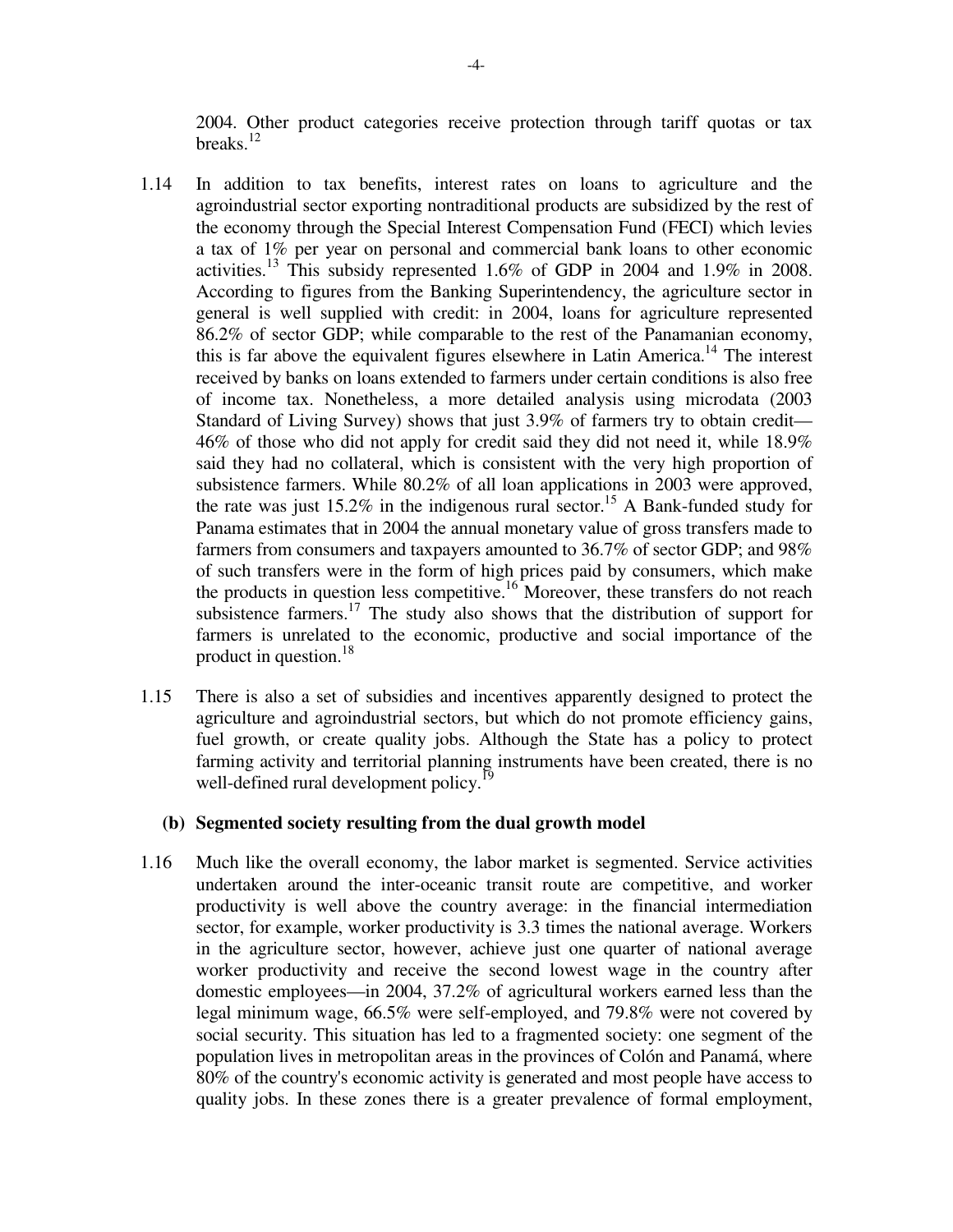67.7% of the employed (nonfarming) population is working in the formal sector, and 31.9% in the informal sector. In contrast, the country's other provinces generate little economic activity and offer very low quality jobs: 67.7% of the population there works in rural areas, where 53.6% of the labor force was employed in the agriculture sector and 28.6% of (nonfarming) workers were in the informal sector.

- 1.17 The prevailing high levels of informality reflect the quality of the work force and strict labor regulations—surpassed in Latin America only by those in Bolivia, Venezuela, and Paraguay, according to the Employment Rigidity Index calculated for the World Bank's annual Doing Business report.<sup>20</sup> Figures for Panama reported by the Enterprise Survey show that more flexible regulations would have a net positive effect and would raise formal employment by at least 3.7% in a single year for small nonagricultural enterprises and by 1.3% for manufacturing firms (see Table 1 in the Statistical Annex).<sup>21</sup> An increase in formal employment would also have positive effects on unemployment and underemployment, and potentially also on poverty which is closely related to labor market conditions given their key role in social inclusion.<sup>22</sup> This is evidenced by the reduction in poverty in the period 2004-2008 that resulted from the drop in unemployment, among other things.
- 1.18 Although these hypothetical formal job creation figures seem low, they only consider the direct reaction of existing firms, not possible collateral effects such as the emergence of new enterprises and consequent new job creation. Moreover, between 2004 and 2008, formal employment grew by an average of just 1.4 percentage points per year, even though the economy expanded on average by 8.6% in real terms and unemployment fell by an average of 1.5 percentage points per year over the same period. Informal employment declined, despite job losses in the primary sector, and the unskilled labor thus released was absorbed by the construction sector, which started a major upswing in 2003. Despite the positive trend of these indicators, Panama has not undergone any structural change suggesting that permanent changes have occurred in the labor market, or that the latter will not falter as a result of the global crisis. Although the Canal expansion works are expected to absorb part of the contingent of workers from the construction sector, its needs are far less than the number of jobs created annually in that sector since 2003. While an average of 11,425 new jobs per year were created in the construction sector from 2003 to 2008, Canal expansion is expected to require around 6,500 workers during the peak construction period.
- 1.19 When entrepreneurs were surveyed in 2006, 21.7% of them viewed labor regulations as an obstacle for business operations, while 31% cited shortcomings in the education of the labor force.<sup>23</sup> In its annual opinion survey of executives in 2004, the World Economic Forum (WEF) identified restrictive labor regulations and a poorly educated labor force as the third and fourth most problematic factors when doing business in Panama, behind corruption and inefficient government bureaucracy. The 2008 survey yielded the same results.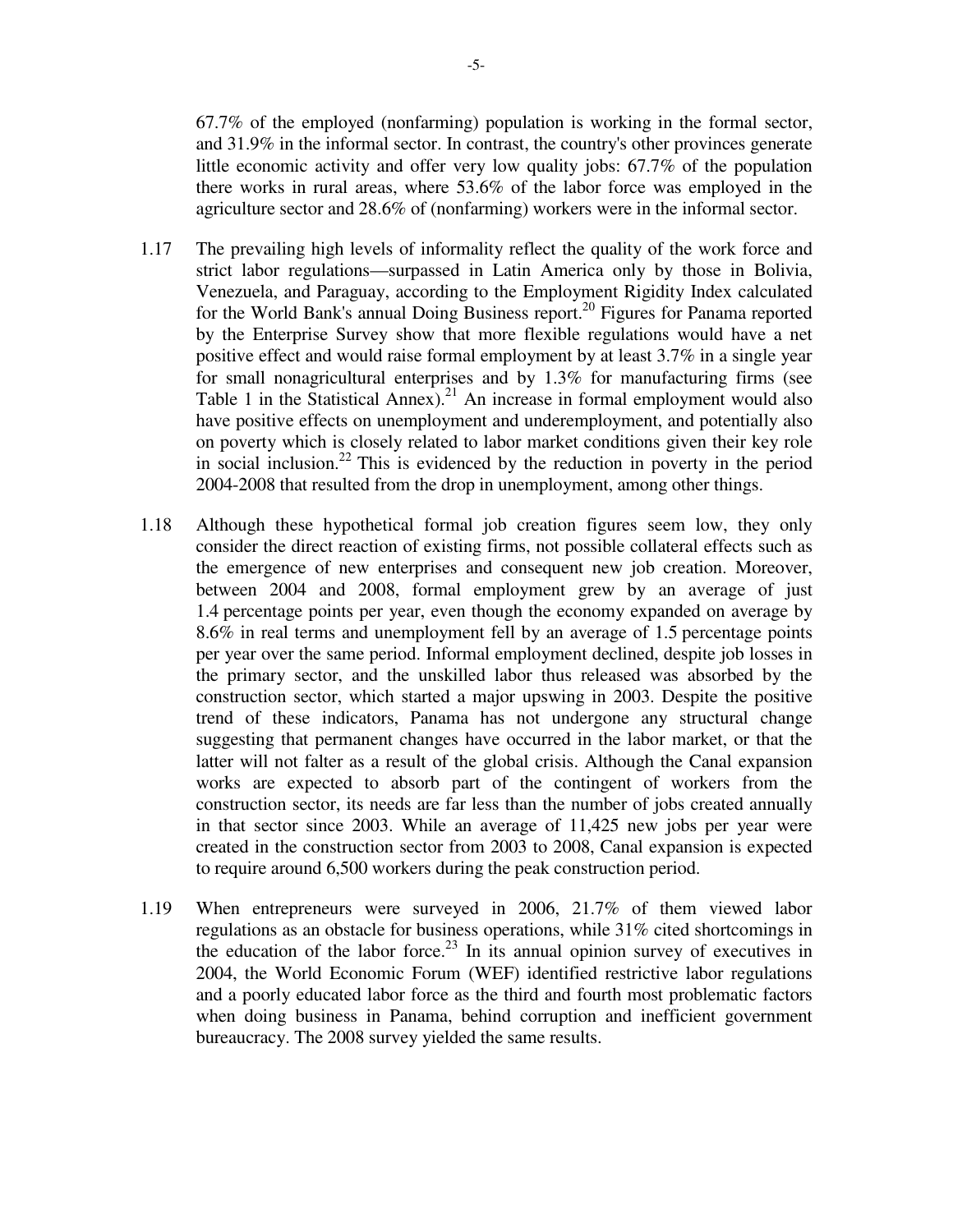#### **(c) Lack of employment and unequal income distribution**

- 1.20 The existence of an inadequately trained labor force does not generate incentives to create high-quality jobs for the majority of the population. In 2004, for example, 79.2% of individuals working in agriculture had not completed primary school, and the median income in the sector was just US\$88 per month—less than the minimum wage. This population group was affected to a greater extent by poverty and by the lack of direct access to social security. It was also more likely to exploit protected forest land, thereby generating overuse and turning such areas into zones of critical soil degradation.<sup>24,25</sup>
- 1.21 Education levels for workers in the formal sector of the economy were a very different story: just 14.4% had not completed primary education, and the median income in the sector was US\$406 per month (see Table 2 in the Statistical Annex). Nonetheless, less than half of the population is employed by the formal nonfarming sector. As a result, economic growth has not translated into an equivalent increase in employment, or, as work is the main source of income and principal route out of poverty, by a similar reduction in poverty rates.
- 1.22 Although poverty has decreased in recent years, its elasticity to growth remains low. Using data from household surveys, for example, an estimate was made of the percentage of people who would move out of poverty and extreme poverty each year if the income of the population as a whole increased by  $1\%$ —a measure of elasticity under the "Headcount ratio" (Table 3). If economic growth were distributed equitably among the population, actual elasticity should be equal to those estimates (or higher if growth is pro-poor). In the case of extreme poverty, growth was pro-poor in 2003-2005 and again in 2008; whereas for general poverty this only occurred in 2004—the years flagged in Table 3. The other elasticity measure used—the poverty gap—has increased, which suggests that the proportion of poor people close to the poverty line has risen, and that they are more likely to escape from poverty.<sup>26</sup> At this rate, Panama could meet the first Millennium Development Goal before the deadline.

### **(d) Unequal coverage of social services and infrastructure**

- 1.23 The national poverty figures conceal the serious problem of inequality resulting partly from labor market segmentation and regional differences—an inequality that exists generally but also among the poor themselves, since the population living in poverty is highly heterogeneous. The extreme poverty gap among the urban population is much smaller than among rural dwellers and indigenous groups; moreover, between 2004 and 2008 the gap narrowed proportionately more in urban areas than in rural ones, and it has widened in indigenous reserves (*comarcas*).
- 1.24 Poverty is concentrated in the indigenous *comarcas* of Kuna Yala, Ngöbe Buglé and Emberá, which reported a 98.3% general poverty rate (90% extreme poverty) in 2003; and in the provinces of Darién and Bocas del Toro with general poverty of 71.9% and 69.8%, respectively. Panamá province reported the country's lowest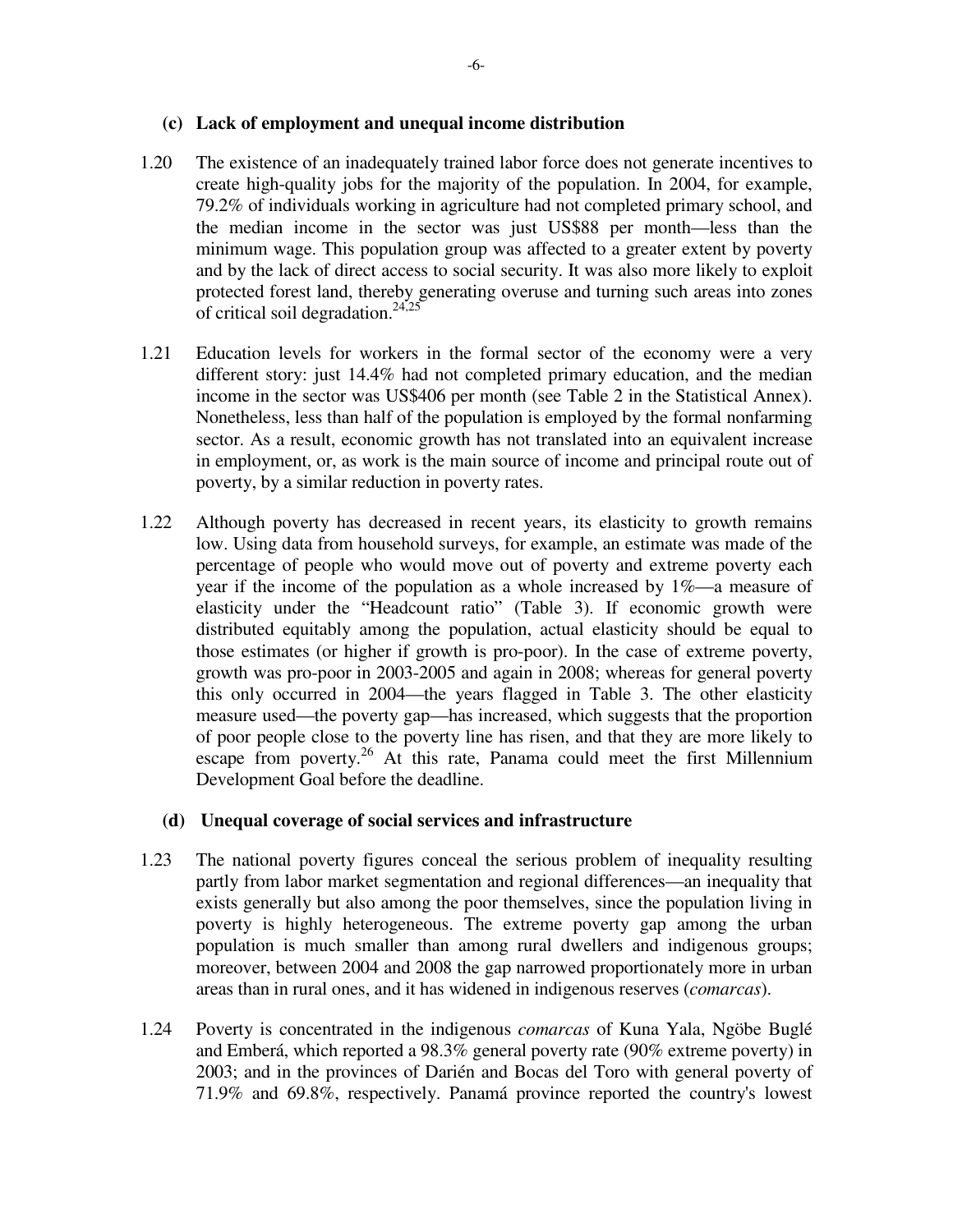incidence of general poverty at just 20.3%. This situation persists not because of lack of resources but because of social policy targeting failures, local institutional weakness, and diminishing expenditure quality resulting from institutional growth of the public investment sector at the central level.<sup>27</sup> In 2004, Panama had one of the highest levels of social spending in Latin America, and the second highest in Central America after Costa Rica.<sup>28</sup> It also has various autonomous entities and special funds responsible for public investment, but does not have the capacity to monitor and supervise their projects.<sup>29</sup> The scattering of efforts results in burgeoning administrative expenses and complicates the coordination of the different actors involved: despite their proliferation, there are no mechanisms to coordinate planning and execution between these entities and autonomous funds, and with line ministries and municipios.<sup>30</sup>

- 1.25 Social and infrastructure investment traditionally does not reach the more remote parts of the country or Darién, but remains concentrated along the Colón-Panama City corridor. Public services are scarce in rural and indigenous areas, even though per capita social spending is high compared to other Latin American countries. Service coverage disparities between urban and rural indigenous areas are over 70 percentage points in sewerage, electricity and telephone services (see Table 4). This reinforces poverty and social inequity, particularly in terms of unequal opportunities in education, where lack of access, grade repetition, and dropout are more serious problems in rural areas and among indigenous groups.<sup>31</sup> This situation is similar in terms of access to health services and problems of chronic malnutrition.<sup>32</sup>
- 1.26 There are national deficits in terms of access to the electric power grid, the density of the road network, and the availability of sanitation services—particularly sewerage—compared to other Latin American countries with comparable income levels (see Figure 3 in the Statistical Annex). The largest deficit is in education, as shown particularly by indicators of progression to secondary school. Shortcomings in the education process are a risk factor for youth violence, particularly in urban areas, where they help to generate violence and criminality through gang activity. Although the gang problem in Panama is not comparable to that of its Central American neighbors, there are hotspots with very high rates of violence: the Office of the Prosecutor General reported 51.4 homicides per 100,000 inhabitants in the province of Colón in 2008, one of the highest rates in Latin America.
- 1.27 The WEF annual opinion survey of executives rated the overall quality of infrastructure in Panama in the 57th percentile among another  $103$  countries.<sup>33</sup> In the case of the electricity sector, stalled generation capacity, higher demand fuelled by economic growth, and climate problems hampering hydropower generation have created a critical situation. According to the World Bank's Enterprise Survey, the situation in the electric power market was perceived in 2006 as the most serious constraint on business operations in Panama.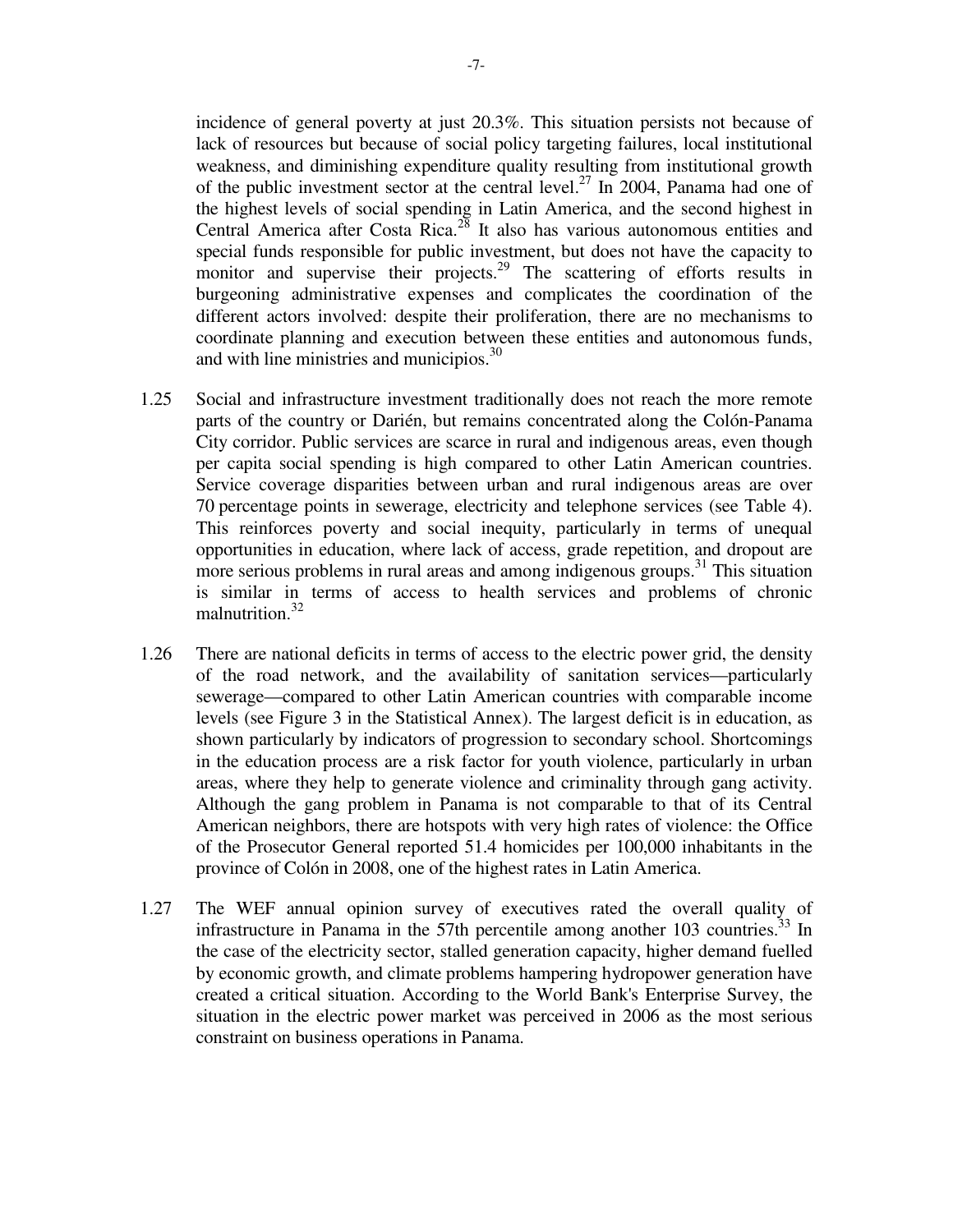#### **(e) Spent fiscal model**

- 1.28 Although social spending and public expenditure generally were among the highest in Central America, tax revenue was among the lowest, representing around 39% of total central government income from 2000 to 2004. According to figures published by the Ministry of Economy and Finance (MEF), Panama had posted fiscal deficits in most years before 2004, accumulating a public debt equivalent to 70.3% of GDP in 2004. In 2002, Panama passed the Fiscal Accountability Act to limit fiscal deficits in the nonfinancial public sector (NFPS) to 2% of GDP, setting ceilings of 50% of GDP on borrowing (public debt/GDP) and 35% of GDP on the level of external borrowing—the latter two targets to be achieved within 15 years.<sup>34</sup>
- 1.29 Panama's fiscal deficits have widened partly due to a reduction in tax revenue over two percentage points of GDP less tax revenue in the decade ending 2004 and over three percentage points if social security is included—and to current expenditure growth, particularly wages and debt service (public sector employment expanded by 22% from 1999 to 2004). A tax reform was approved in December 2002, when revenue reached its lowest level; and although the International Monetary Fund estimated the potential impact of this reform at 0.3% of GDP in 2003, actual revenue growth came in well below expectations at just 0.11% of GDP.
- 1.30 While perceptions on fiscal policy and tax administration are not a problem in Panama, tax evasion is. Data collected by the World Bank show that 64% of firms interviewed in 2006 under-reported their sales to the tax administration, and 34% under-reported their number of employees to the Social Security Fund. On average, tax evaders reported 20.2% of their sales and 14.6% of their employees. The size of the informal economy in Panama is estimated at 65.3% of GDP, which is surpassed in Latin America only by Bolivia.<sup>35</sup> The rate of evasion on the tax on transfers of movable goods and services (ITBMS) was estimated for the IDB by Gomez-Sabaini at 38.1% in 2003 and 26.6% in 2006, the latest figure available.<sup>36</sup> The high cost of complying with tax and labor laws, and lack of trust in the government, explain the high levels of noncompliance; 84.85% of the population interviewed by Latinobarómetro in 2003 did not believe that the money paid in taxes would be well spent by the government. Moreover, the exemptions and benefits granted to promote and develop certain sectors have gradually eroded the tax base.
- 1.31 Owing to evasion and high levels of informality, the Social Security Fund (CSS) faced a serious fiscal crisis, including an actuarial deficit; it was estimated that if reserves continued to be used at the current pace, they would disappear by 2013. Although the Panamanian pension system is generous compared to those in other Latin American and European countries (a low contribution rate and high benefits), the coverage of the economically active population had declined partly owing to the growth in informal activity and higher evasion rates. $37$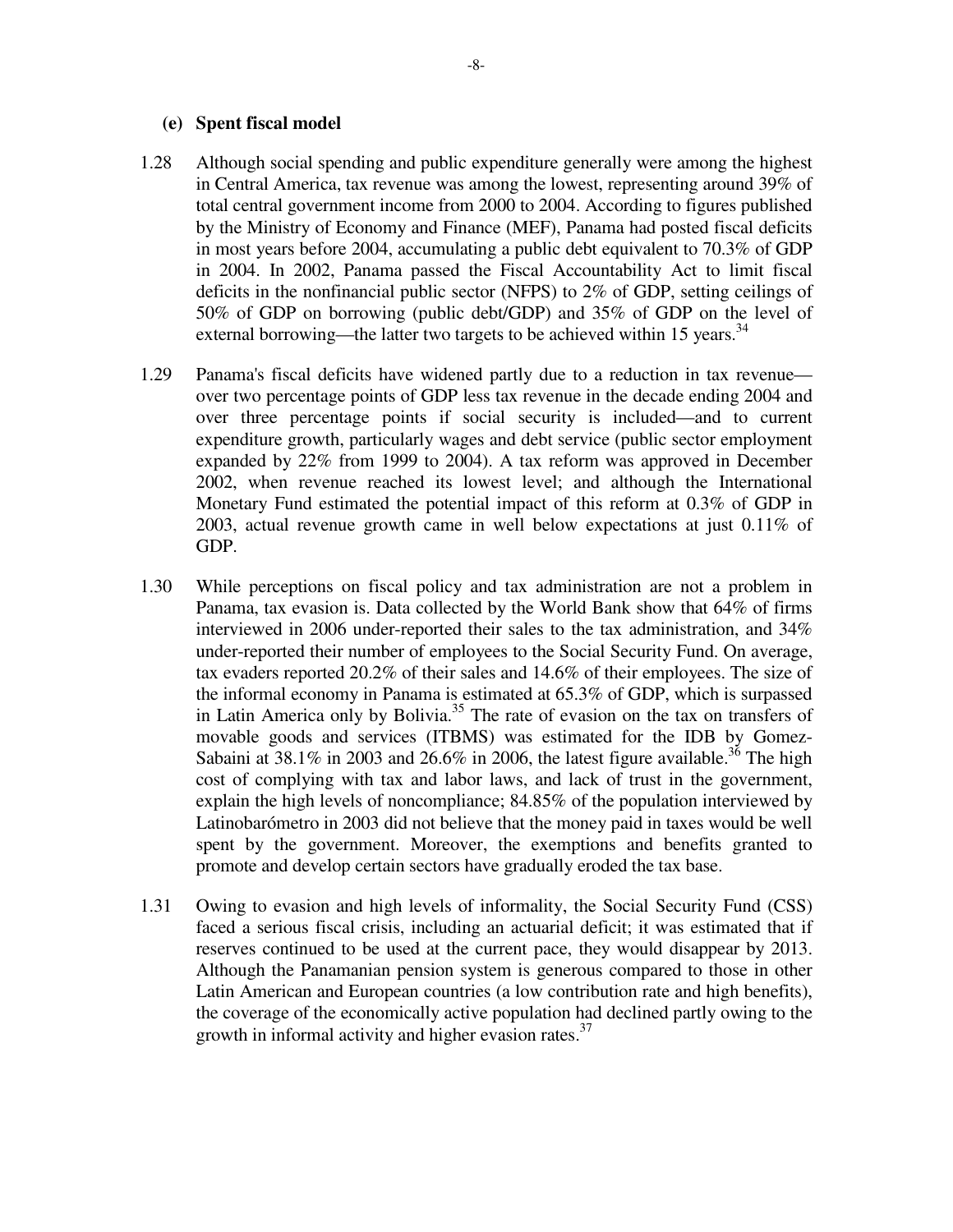### **(f) Corruption**

1.32 Corruption was one of the main problems cited by Panamanians in 2004, with 9.1% of the population rating it the country's most serious problem.<sup>38</sup>,<sup>39</sup> The perception of corruption in Panama, however, is geared towards influence peddling to protect special interests over the public interest. In 2004, for example, the Global Competitiveness Report indicated that the areas in which Panama had major comparative disadvantages in terms of corruption compared to other countries were: the judiciary's susceptibility to influence from members of the government, citizens or companies; favoritism in the decisions made by government officials; and the ease with which the outcome of public policies can be influenced by making contributions to political parties.<sup>40</sup> That same year, 76.7% of the Panamanian population felt that the country was governed by powerful special interests.<sup>41</sup> In all 37.6% were personally aware of at least one case of persons who received privileges because the supported the party in power (2005) and 30.1% thought it was proper for an official to give work to a family member  $(2006)^{42}$ . This had made civil service highly politicized, with low levels of merit, and has made the government bureaucracy inefficient. $43$  Moreover, corruption, understood as irregular payments to obtain connections to public utilities, permits, tax reductions, public contracts, and loans do not appear to be as serious as the issues mentioned above.<sup>44</sup> The chance that a firm will ask for a special, undocumented payment was estimated at 4.5% for Panama (2006 data), compared to 2.3% in Chile and 15.9% in Ecuador.<sup>45</sup>

# **II. THE BANK'S PROGRAM IN PANAMA**

2.1 This chapter analyses the relevance of the program and the degree to which the design and objectives of the strategy and the assistance program were compatible with the country's needs and the government's development plans and priorities. It assesses the realism of the diagnostic study and strategy, and the assistance program's sufficiency and consistency with that strategy in the light of economic and social events, economic policy problems, and the approach taken by other partners to Panama's development.

## **A. Relevance, positioning, and consistency**

- 2.2 The key objective of the 2005-2009 strategy was to support sustainable economic growth and poverty reduction. Two strategic objectives were set for this purpose: (i) boosting the economy's competitiveness; and (ii) developing the country's human and productive capital. The strategy also included strengthening governance and transparency as a crosscutting dimension.
- 2.3 The objectives put forth by the country for that period were to: (1) reduce poverty and improve income distribution; (2) develop an economic growth policy for job creation; (3) strengthen the country's public finances; (4) develop human capital; and (5) reform and modernize the State. These objectives were set out as the five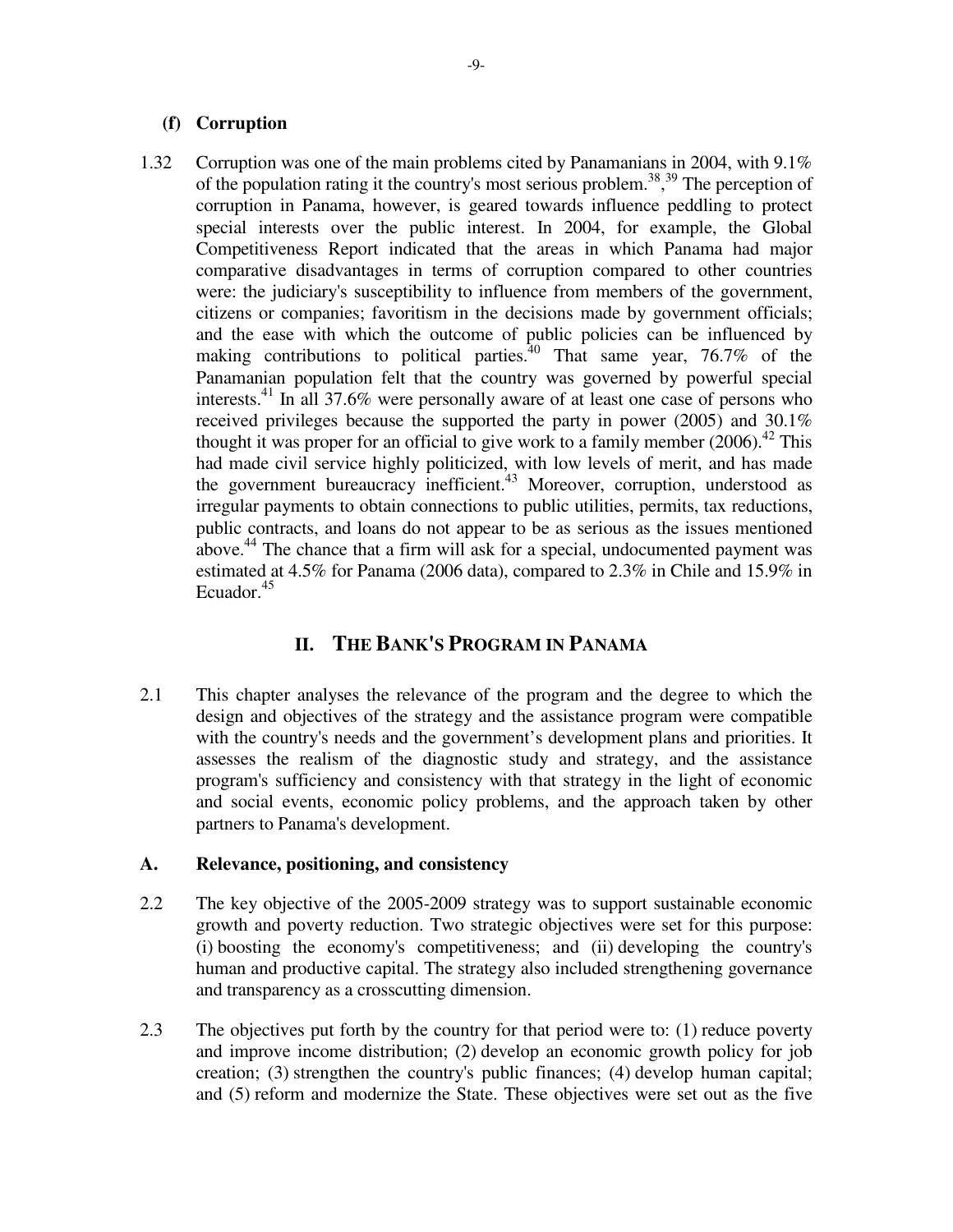pillars of the economic and social policy in the document *Visión 2009* presented by the Government of Panama in 2005. Each pillar was accompanied by specific objectives and actions to support its implementation.<sup>46</sup>

2.4 As the Bank's strategic objectives were so broad, they were generally aligned with the country's general objectives set forth in *Visión 2009*, and consistent with the country's needs. In this broad and general sense, the strategy was relevant. As regards the suggested assistance program for achieving these strategic objectives, the Bank proposed implementing sector strategies and executing projects in the various sectors discussed below.<sup>47</sup> Not all of these programs were designed to support the achievement of these strategic objectives, however.

# **1. Supporting fiscal sustainability<sup>48</sup>**

- 2.5 To support fiscal sustainability it was proposed that the programs in execution at that time be continued; and a policy-based loan (PBL) was formulated to support fiscal stabilization, broadening the tax base and controlling fiscal expenditure by limiting the number of civil servants to 1999 levels.<sup>49,50</sup> Attempts were also made to reduce the actuarial deficit of the CSS and make it sustainable in the long term, by reforming its legal framework.<sup>51</sup> Although the strategy mentioned the need to review the role of public development banks, and initially this was included in the 1997 *Financial Sector PBL*, none of the operations executed in the period 2004- 2009 addressed that issue.
- 2.6 In this sector the assistance program was generally appropriate and consistent with the strategy—by targeting expenditure containment and revenue growth—and it addressed one of the problems identified as a priority by the Panamanian government.<sup>52</sup>

## **2. Promoting basic infrastructure development<sup>53</sup>**

- 2.7 Particularly relevant in this area were the *corporate loan extended to the Panama Canal Authority to support the Panama Canal expansion*, which is one of the government's priorities, and the Bank's support in structuring the syndicated loan (that operation was not included in the strategy).<sup>54</sup>
- 2.8 **The coverage of electricity services in rural areas was to be increased** through the *Rural Electrification Program*, by subsidizing the cost of connection to the power grid and subsidizing operators of isolated systems.<sup>55</sup> The sustainable development program (SDP) for Darién province also proposed funding for various interventions in rural electrification, power distribution lines and small-scale electricity integration projects.<sup>56</sup> While these actions were compatible with the country's needs, owing to its low levels of electricity coverage, this was not one of the problems identified by the Panamanian government. With the MIF grant, and at the government's request, the Bank funded a *Comprehensive Review of the Regulatory Framework and Policies in the Energy Sector*, which aimed to introduce changes to promote the supply of energy and diversification of sources, including hydropower.  $57,58$  This problem was identified by the government as a priority. With regard to **expanding the coverage of telecommunication services**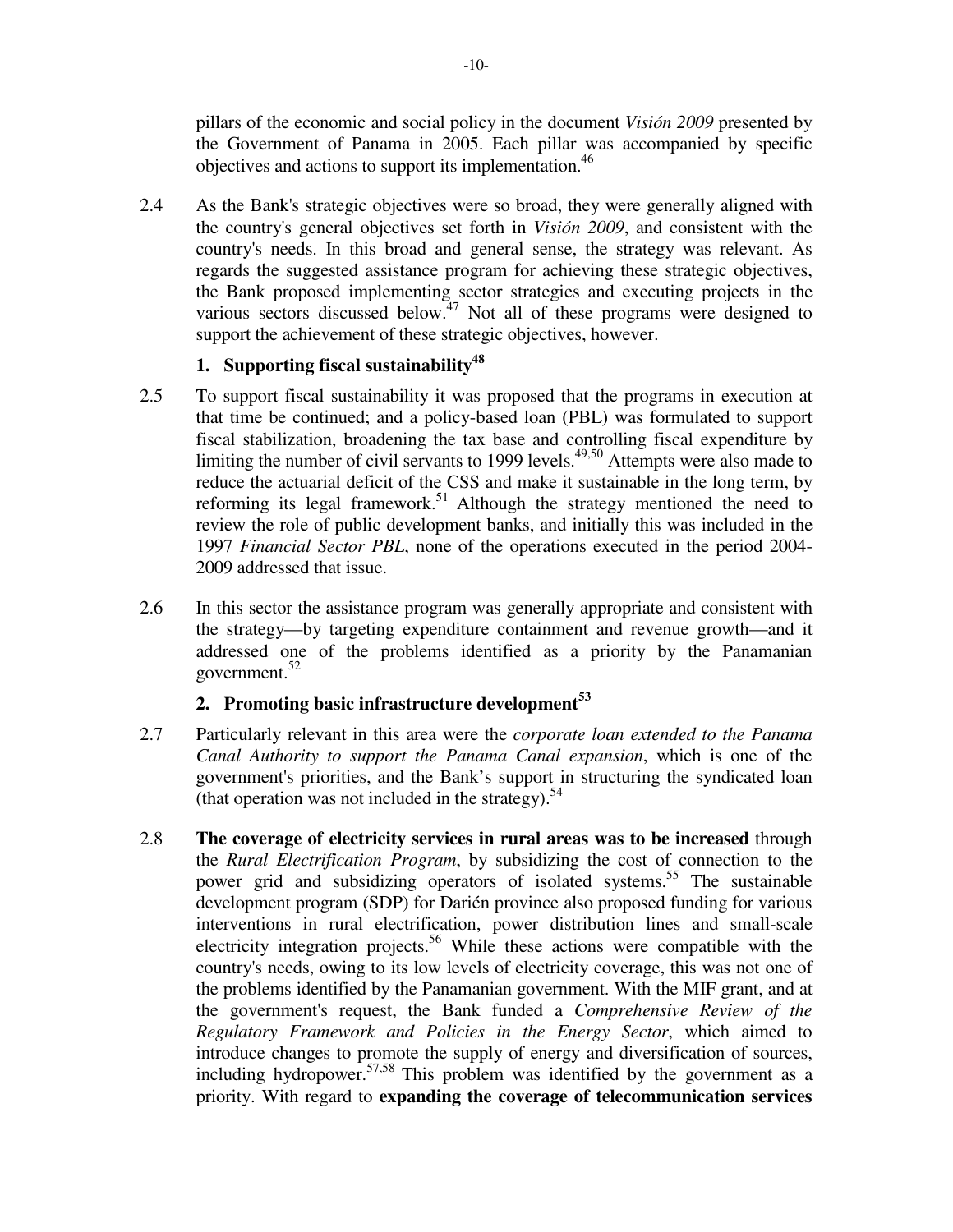**in rural areas**, the regulatory changes made before the strategy was approved allowed for a massive increase in mobile phone service in rural areas; and in principle it is not clear that Bank intervention would be needed in that sector; moreover, this was not a problem identified by the government. **The increase in coverage of drinking water and sanitation services among rural and indigenous population groups** was not the target of any direct intervention, and the only action in that area was undertaken through the SDP and through the *Poverty Alleviation and Community Development Program* executed by the Social Investment Fund (SIF).<sup>59</sup> The design of these programs meant that the needs in question would be addressed in these regions only if the communities requested it. Nonetheless, these were very specific, small-scale interventions despite the fact that the government had identified low coverage of drinking water services as a priority issue.

- 2.9 Although the Bank proposed **promoting physical and energy integration with Central America and the Andean Community, and improving highway infrastructure, setting up a road maintenance fund and strengthening sector institutions**, the Panamanian government only identified electric power integration with Colombia and rehabilitation of the Pan American highway as priorities. In this area, the Bank's participation was broader than requested by the government.<sup>60</sup> In *Visión 2009* the government indicated that maintaining and expanding the rural road network was a top priority; nonetheless, the Bank has not conducted an analysis that would make it possible to determine the level of priority of its activity in this sector.<sup>61,62</sup> **Mapping out and implementing a mass transit solution in Panama City** was included in the government's plans and addressed before the strategy was approved. $63$  No large-scale operation was undertaken owing to differences of opinion on how to solve the public transport problem in Panama.<sup>64</sup> Another area in which no operation was approved, despite having been programmed, was the **consolidation of reforms in the infrastructure sectors and promotion of private and local government participation**. 65
- 2.10 Although all of the proposed actions have an impact on the goal of *developing basic infrastructure*, the strategy did not make clear how these different actions would impact the strategic objective of *boosting competitiveness*. 66
	- **(g) Expanding sources of sustainable growth<sup>67</sup>**

#### **(i) International positioning**

2.11 The assistance program in this area **sought to enhance the country's position in the global marketplace by fostering the development of sectors with comparative advantages,<sup>68</sup> strengthening foreign trade management in order to facilitate the implementation of trade agreements and promote investment, and stimulating integration with Central America through the Puebla-Panama Plan (PPP) and the Andean Community**. Although the programming was wideranging and ambitious, little support was provided to the agroindustrial sector; and its lack of competitiveness as a result of sector incentives was also not addressed,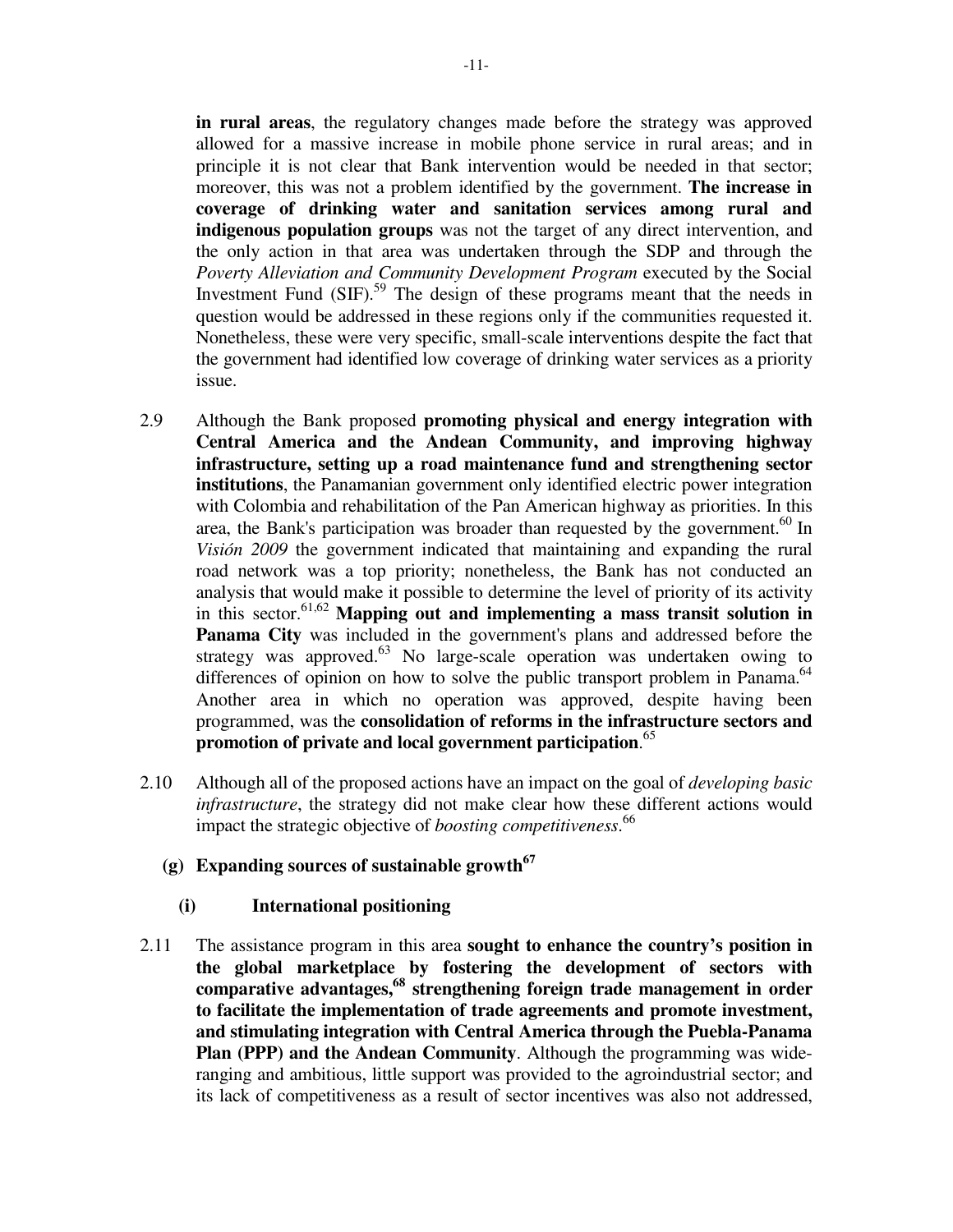even though that problem had been raised by the government and was associated with low rates of job creation.<sup>69</sup> The assistance mechanisms proposed in this area are not necessarily the most suitable.<sup>70</sup>

### **(ii) Sector inclusion**

2.12 To **support inclusion of the rural sector, indigenous peoples, and women, by engaging them in productive development and promoting new economic opportunities for those adversely affected by trade liberalization,** the Bank implemented small-scale operations through technical cooperation programs  $(TCs)$ .<sup>71</sup> Although exclusion was one of the key problems identified by the Panamanian government, and these were the sectors hardest hit by the dual growth model, the Bank channeled just 0.12% of its active portfolio in June 2009 into projects in this area. This was the same amount deployed to **promote the development of micro, small, and medium-sized enterprises (MSMEs) in the formal sectors of the economy, and promote the business climate and strengthen private sector capacity to contribute to economic growth with equity**. In these areas (rural sector, indigenous peoples, and MSMEs), although all the programs are praiseworthy and aligned with the country's needs, the intervention is not of sufficient scale to have any impact on the target population, even though these are areas where Panama possibly needs the greatest support to overcome the problem of economic duality in the short to medium term.<sup>72</sup>

## **(iii) Financial sector development<sup>73</sup>**

2.13 Strengthening of the banking sector continued, and small-scale operations were approved to promote microcredit and financial services for micro and small enterprises.<sup>74</sup> The Bank did not propose any actions to improve the efficiency of public banks—one of the actions proposed in the sector strategy but that the Panamanian government did not consider a problem. It also approved several loans to the private banking sector through the Trade Finance Facilitation Program, which were not among the actions proposed in the strategy.<sup>75</sup>

# **(iv) Technological innovation and the labor market<sup>76</sup>**

2.14 In the *technological innovation* area, the Bank's activity focused on the Ciudad del Saber (Knowledge City) and the National Secretariat for Science, Technology, and Innovation (SENACYT), although this area had not been identified by the government in the *Visión 2009* document as a priority.<sup>77</sup>In the **labor market** area, the program to promote job placement and enhance the competitiveness of Panamanian workers with new institutional schemes continued. This program is crucial, firstly, because it aims to resolve shortcomings in the education of the labor force, which is one of the obstacles identified by entrepreneurs in operating their businesses; and, secondly, because the government's strategy was based on promoting growth in sectors that require highly skilled labor.<sup>78</sup> Nonetheless, no progress was made in the dialogue on increasing labor market flexibility, although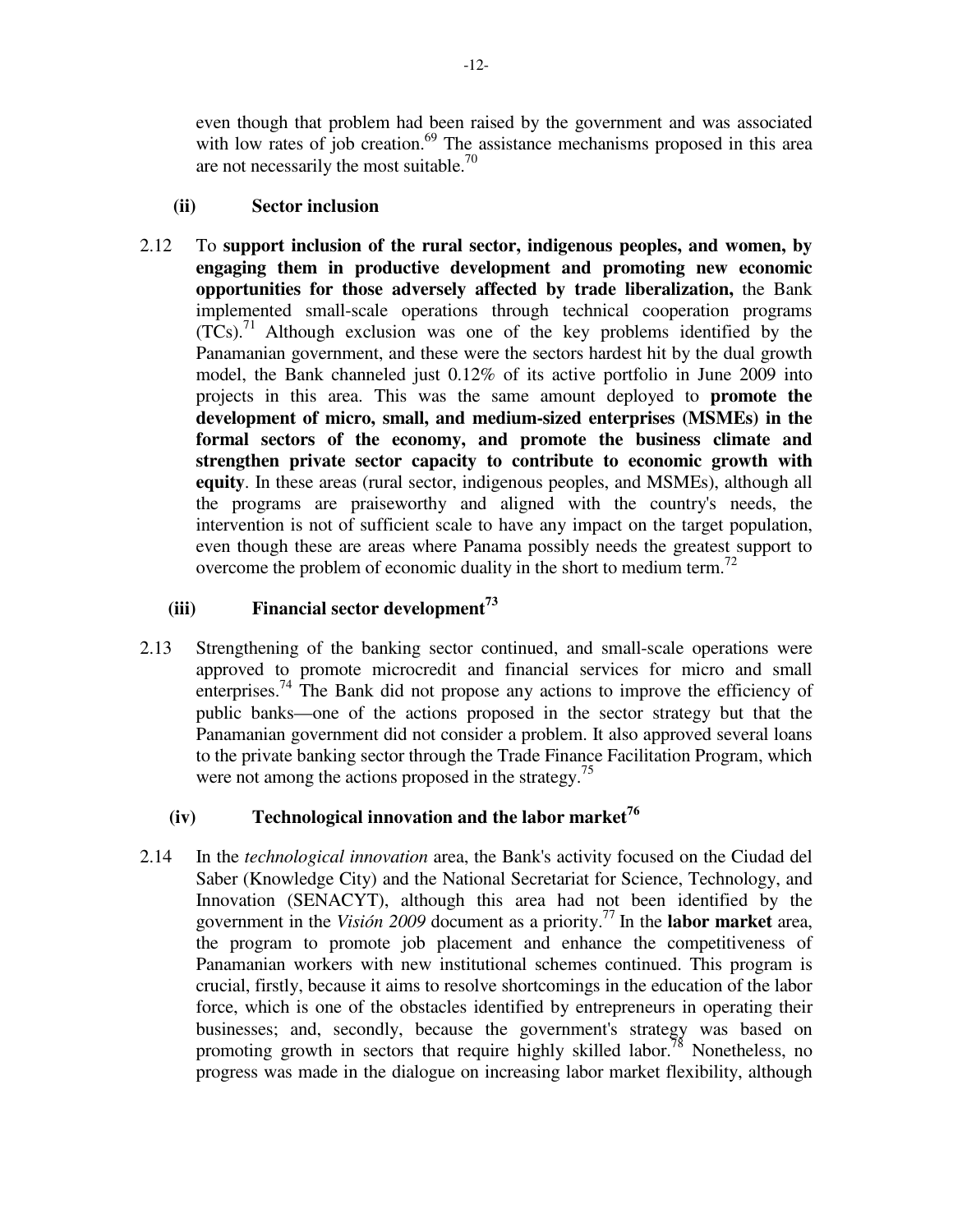this is one of the issues that most affects the creation of quality jobs in Panama (a recommendation contained in the previous  $CPE$ ).<sup>79</sup>

### **(v) Sustainable development programs**

- 2.15 To **develop natural resources on a sustainable basis, by consolidating the institutional, legal, and regulatory systems governing their management and encouraging decentralization,** the strategy proposed sustainable development programs  $(SDPs)$ <sup>80,81</sup> The corresponding loan documents identified institutional weakness at the provincial level and potential problems with interagency coordination as execution risk factors. From that standpoint, working through SDPs at the provincial level would seem to make more sense in countries that have welldefined federal governments and sufficient installed institutional capacity. This is a very important point given the centralized nature of decision-making in Panama. The alternative to this intervention model was working directly with line agencies and municipios, to support their institutional strengthening, one of the points proposed in the strategy. From 2004 onwards, and following the selection of the National Sustainable Development Council (CONADES) as executing agency, these programs exacerbated the problem raised in Chapter 1, namely the existence of different autonomous entities and special funds responsible for public investment in Panama.<sup>82</sup>
- 2.16 The sector strategy also sought to "**develop an institutional, financial, and physical strategy for reducing the country's vulnerability to natural disasters,"** but the Bank has not worked directly in this area. $83$  Three programs were also planned to strengthen environmental institutions,<sup>84</sup> although this issue had not been raised by the government as a priority.
- 2.17 The programs proposed to expand the sources of sustainable growth are wideranging but do not necessarily reflect the priorities identified by the Panamanian government and the Bank. The sectors that received the least attention were rural and indigenous populations (which are precisely the groups most affected by the dual growth model), along with job skills development and greater flexibility in the labor market. Considering that the rural sector was addressed through regional SDPs, it is not clear whether the type of actions planned in these programs are relevant in terms of having any impact on competitiveness among rural populations or helping close the gap that divides the two Panamas (given the size, lack of mutual coordination, and future sustainability of the actions in question).

### **(h) Making social spending more efficient and progressive and sustainably increasing the coverage and quality of social services**

2.18 Here the strategy sought to **safeguard levels of expenditure (particularly investment spending) in programs having the greatest impact on poverty reduction**. For this purpose, the Bank continued executing the program being implemented by the SIF.<sup>85</sup> It also embarked on the *Social Protection Program - Phase I*, a technical and financial effort in conjunction with the World Bank to help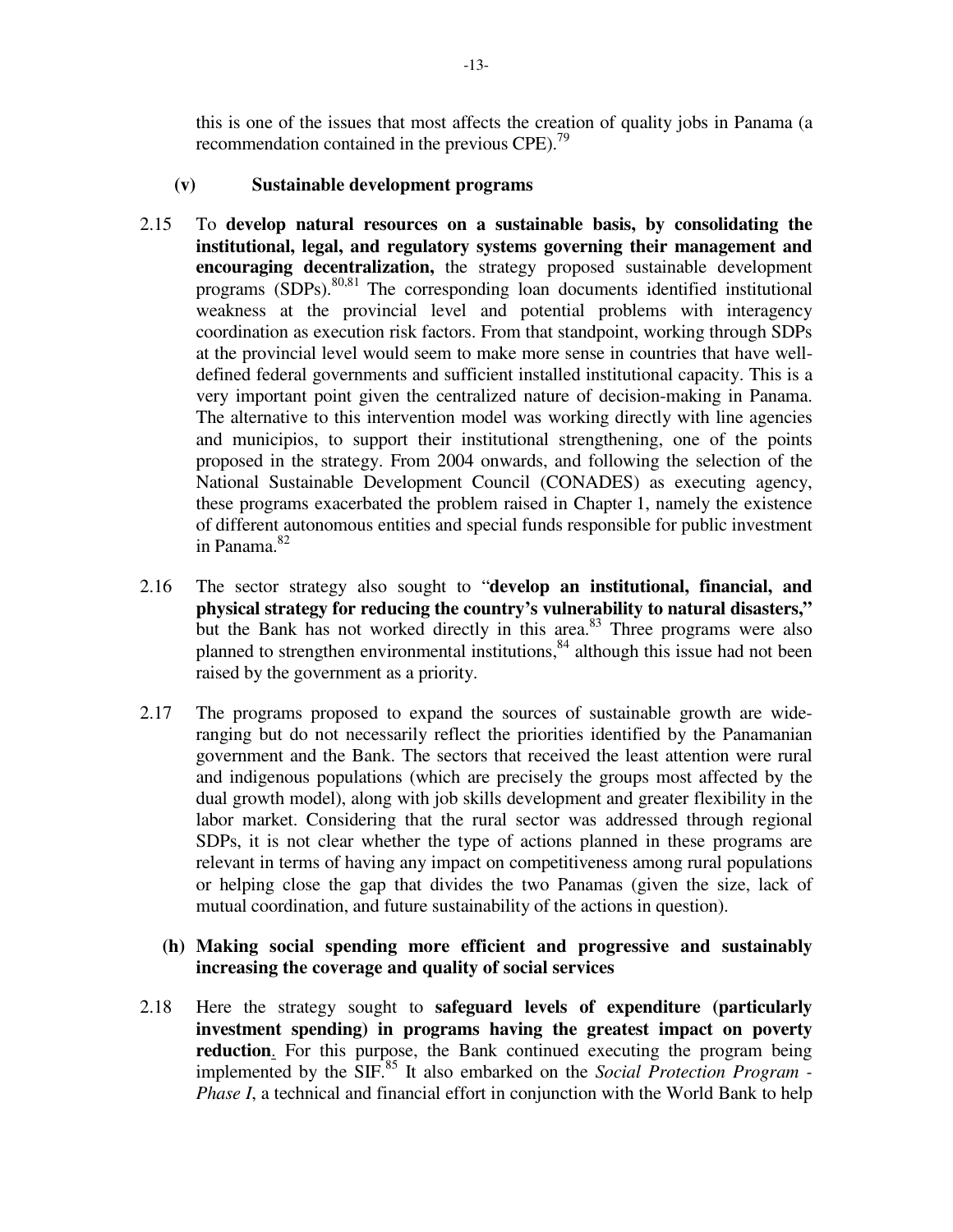Panama finance a number of strategic hubs in the Opportunities Network—one of the points identified as a priority by the Government of Panama. $86$ 

2.19 The strategy continued to implement operations in the health and education sectors **to increase coordination among social sector institutions and build up their management capacity**.<sup>87</sup> The line of action defined by the sector strategy for this purpose was irrelevant. The Bank continued to execute the *Educational Development Program* which had proven relatively ineffective until it was reformulated, in 2006, to support the *Social Protection Program - Phase I*, in supplying basic education services.<sup>88</sup> According to the Project Performance Monitoring Report (PPMR), owing to a lack of monitoring and evaluation, it is impossible to measure the attainment of the indicators in the previous phase of the project. Moreover, during program execution, the World Bank commissioned four impact assessments on the components of its loan "to learn from the implementation experience, fine-tune interventions, and maximize results and impacts." With regard to **making public expenditure less centralized**, the strategy had no room to maneuver.<sup>89</sup> The little that the Bank can do in this respect is to promote the deconcentration of planning and execution, and the SDPs provided an opportunity to do so. Nonetheless, the Bank and the country went in the opposite direction, in terms of the deconcentration of project implementation, by using CONADES as the executing agency for these programs.<sup>90</sup> Although the strategy's line of action was rejected, it is nonetheless crucial, along with its institutional strengthening subproduct, to ensure that Panama attains its objective of resolving the country's duality problem. The Bank wasted the chance to use the SDPs as a tool to strengthen line ministry regional offices and municipios, and to  $deconcentrate public expenditure.<sup>91</sup>$ 

### **(i) Improving access to housing and land<sup>92</sup>**

- 2.20 To improve access to housing, the Bank continued to implement the program in the portfolio and approved three additional operations. These aim to increase access to housing for middle-low income families through: (1) subsidies to make them eligible for loans from private banks and for the provision of homes by the private sector; and (2) other instruments to be pilot tested.<sup>93,94</sup> Nonetheless, the 2003 Standard of Living Survey (ENV2003) shows that access to housing is not a problem in Panama: 80.3% of the population has housing (either paid in full or with a mortgage) and in the lowest decile, 91.9% of the population owns the home in which they live.<sup>95</sup> Access to housing was not a problem identified by the Panamanian government; and, while the assistance program was consistent with the strategy and the scale of intervention was adequate, the assistance program is not relevant. The most recent housing program supports the process of regularizing land ownership, in which the solution proposed is suited to the housing problem in Panama.<sup>96</sup>
- 2.21 To address access to land, the IDB continued to work with the World Bank in supporting the *National Land Improvement Program* (PRONAT) in different, mutually exclusive areas of the country; and it approved a titling program in the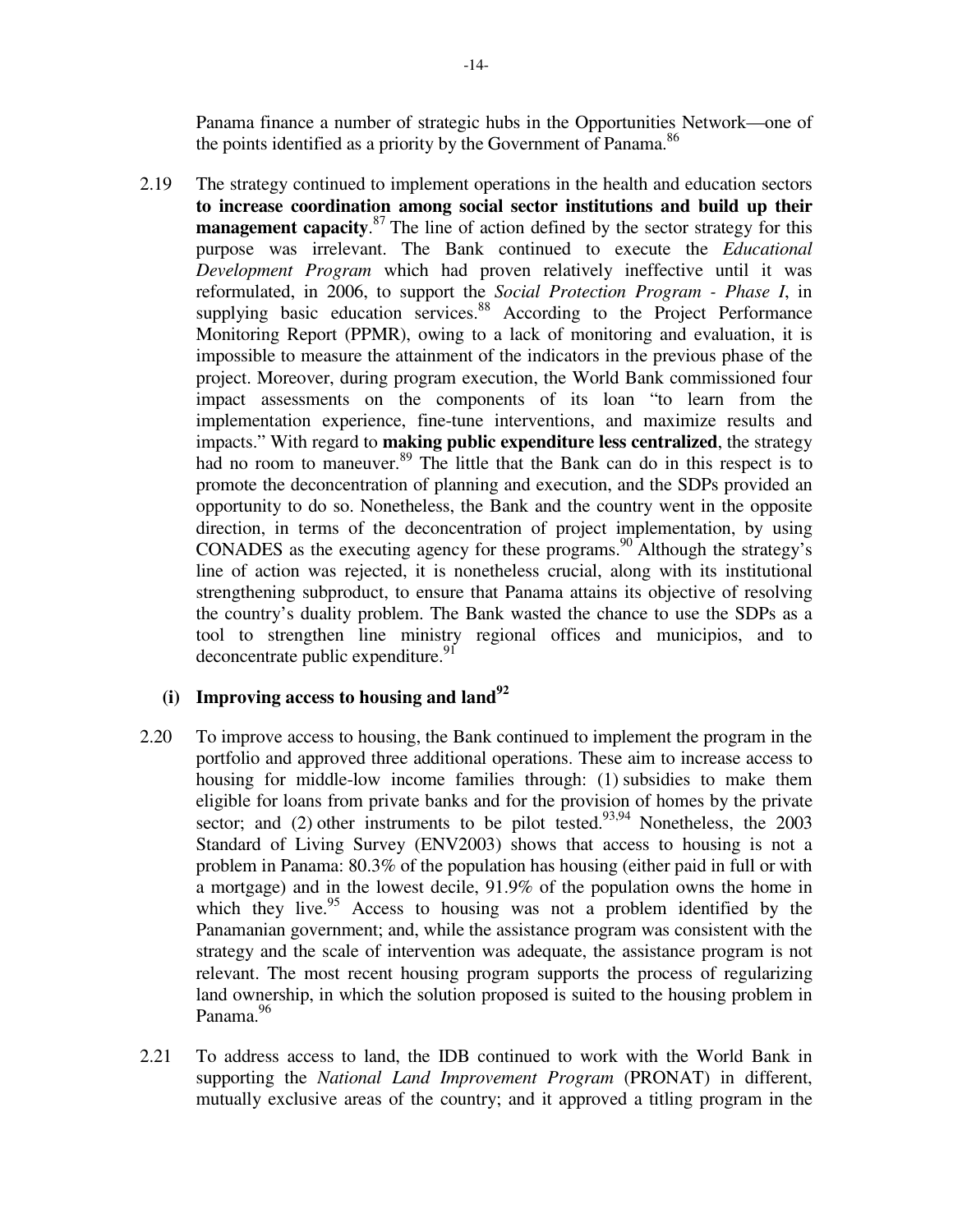Metropolitan Area of Panama City.<sup>97</sup> Large-scale titling programs were included in the government's plans; and as the Bank's intervention in the sector was consistent with the strategy and the scale of intervention was adequate, the interventions were relevant. Through these programs, the Bank supported Panama in increasing the net worth of the most vulnerable sectors by improving their access to physical assets.98,99

#### **(j) Strengthening governance and transparency**

2.22 The strategy stated that progress was needed in this crosscutting element to make headway in the two strategic areas proposed. Although the Bank's intervention is highly specific, there are significant synergies between program components and among the Bank programs in this crosscutting element.<sup>100,101</sup> This also means that a failure in one these programs diminished the scope of influence of the others. As correctly noted in the strategy, municipal institutional strengthening was essential for resolving the country's duality problem, for which enabling the State to effectively reach the interior of the country is a necessary condition. In that area in particular, the Bank's intervention is extremely important and relevant, but it required additional monitoring owing to the institutional weakness of the municipios.

# **III. THE BANK'S EFFICIENCY IN EXECUTING THE PROGRAM**

3.1 This chapter considers the efficiency with which the assistance program was implemented, or the degree to which the design and delivery of assistance maximized the return. Given the lack of tools for measuring the return of program implementation, a number of proxy variables were used, such as assistance programmed compared to assistance actually approved, preparation and execution costs, and developments in classifying implementation progress and the likelihood of achieving the development objectives reported in the PPMRs. The Bank's preparation and execution times were used as a proxy variable to measure the time executing agencies spent on project design and implementation.<sup>102</sup>

### **A. Program execution**

3.2 The 2004-2009 strategy proposed two scenarios for the lending program: A low scenario of US\$575 million, and a high scenario of US\$870 million.<sup>103</sup> The conditions to be satisfied for execution of the high scenario were: (i) a nonfinancial public sector deficit under 2% of GDP starting in 2007, reflecting an improvement in the fiscal situation; (ii) start-up of the Ministry of Economy and Finance's (MEF) "control tower," to improve project monitoring and management capacity; and (iii) projected disbursement for 2007 of at least 25% of the undisbursed balances of the eligible investment loan portfolio, reflecting an improvement in the country's absorption capacity. Although the second and third conditions were not met, the Bank nonetheless decided to execute the high scenario.<sup>104</sup> This decision was taken despite the fact that the portfolio execution period was not reduced and the country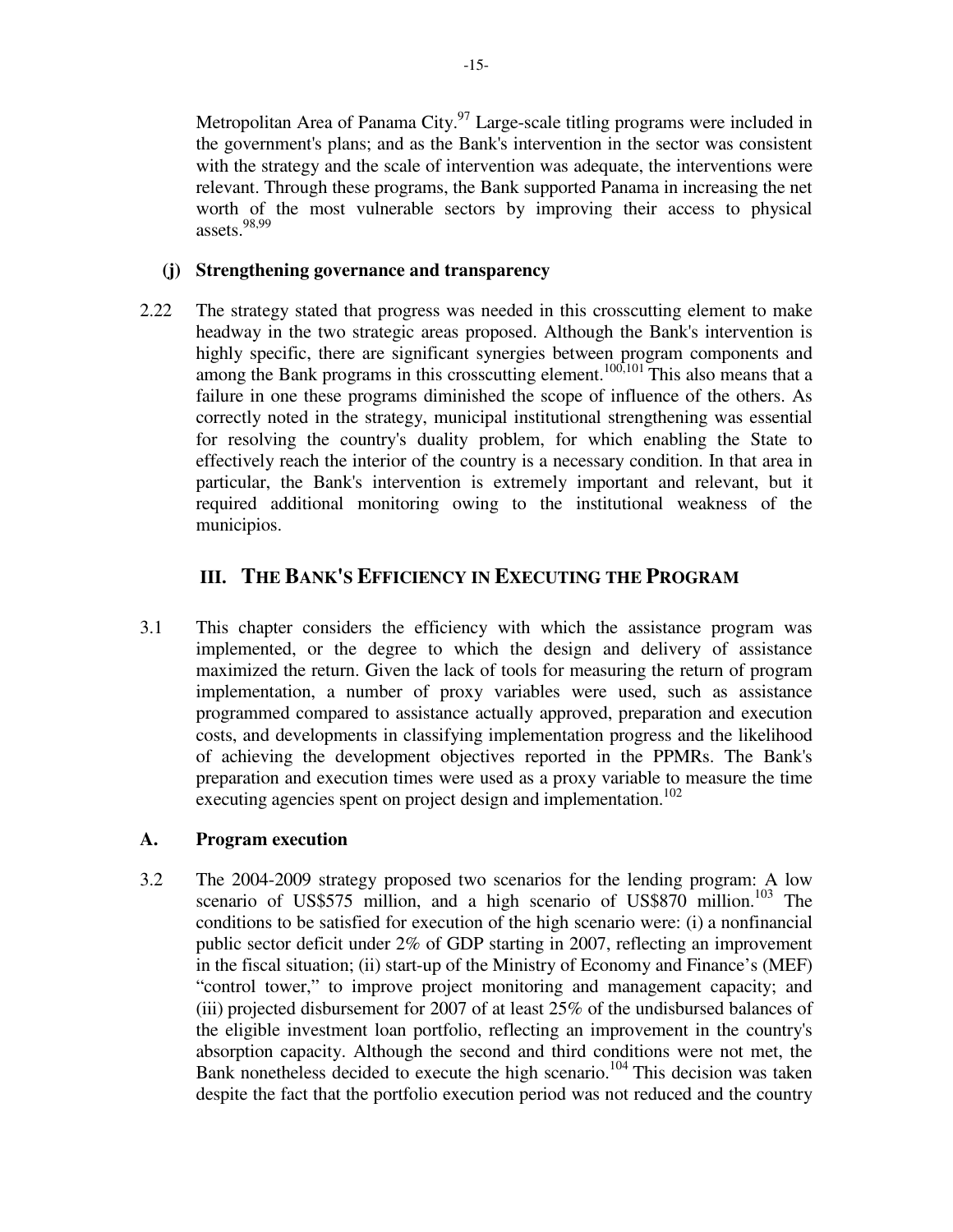does not yet have a tool to monitor and supervise projects undertaken. This means that project absorption capacity has not changed, and use of the borrowing scenario put the efficiency of project execution at risk, according to criterion defined in the strategy.

- 3.3 The loans programmed in the strategy amounted to a total of US\$870 million, plus US\$175.5 million for the private sector, corresponding to 36 operations—10 of them for the private sector. Of this total, operations were approved for US\$495 million (17 projects) or 47.32% of the programmed amount, although not all of the programs included in the low scenario were approved. The total amount approved in the period 2004-2009 (both programmed and unprogrammed loans) was US\$1,228.8 million, corresponding to 32 projects, 17 that were programmed and 15 that were not included in the strategy.<sup>105</sup> In the same period, 59 technical cooperation operations were approved for US\$24.8 million.
- 3.4 The approved loan operations were concentrated in investment loans (65.6% of the number of operations and 43.6% of the amount approved), and loans to the private sector (25% of all operations and 47.8% of the amount originally approved).
- 3.5 There are evident programming problems in the private sector, where the Bank's planning capacity is less exposed to economic problems: loans programmed in the energy sector were not approved, and those that were approved under the Trade Finance Facilitation Program for the banking sector were never included in the strategy. There were also programming problems in the SDPs, which were not all included in the strategy.
- 3.6 Preparation costs per million approved fell 48.4%, from US\$12,717 for operations executed in the period 2004-2009 but prepared earlier, to US\$6,510 for operations prepared and approved during the strategy period. Execution costs, in contrast, increased by 174.8%, rising from US\$14,228 per million disbursed, for operations executed in the period 2004-2009 but approved earlier, to US\$39,099 per million disbursed for operations approved during the strategy period (see Figure 4). The previous CPE had noted that administrative costs in Panama were very high, and they increased during the 2004-2009 period; nonetheless, operation execution costs in Panama are the same as the average for the Country Department Central America, Mexico, Panama and the Dominican Republic (CID) countries. The most costly operations in terms of execution are the *Social Protection Program - Phase I* (US\$164,157 per US\$1 million disbursed), the *Rural Electrification Program* (US\$133,429 per US\$1 million disbursed) and the *Sector Facility Profile to Strengthen Foreign Trade Management* (US\$119,978 per US\$1 million disbursed).
- 3.7 The transaction cost for the government and portfolio execution efficiency were measured using as a proxy variable the preparation and execution times for loans approved during 2004-2009 compared to the average for the CID countries, Group C countries, and the Bank as a whole in the same period (see Table 5).<sup>106</sup> A comparison was also made of the Panama portfolio approved during the 2004-2009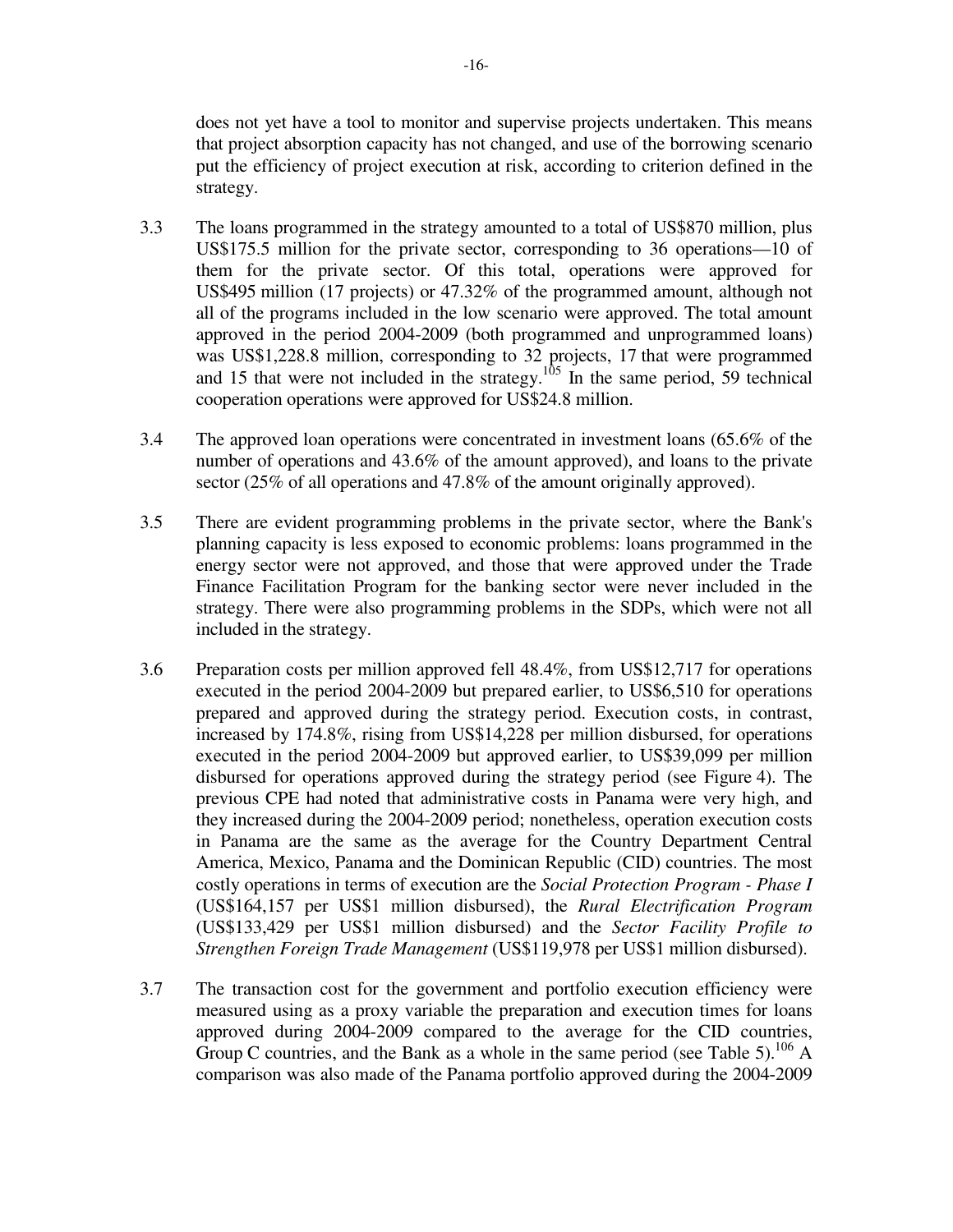strategy period and the active portfolio during the same period (active, completed, or approved projects) (see Table 6).

- 3.8 In the initial phases, from projection to approval and from approval through to full eligibility, the average time elapsed for the approved Panama portfolio is less than the average for CID, Group C countries, or the Bank as a whole.<sup>107</sup> In the phase from full eligibility to the first disbursement, the average is greater in the case of Panama; $108$  as is the phase from the actual first to last disbursement, where the average difference is up to 7.4 months in the case of CID. This shows that there are efficiency problems in execution but not in program preparation.<sup>109</sup> The sector-bysector analysis for this final phase shows that this problem is particularly serious in the social investment and energy sectors, and in reform and modernization of the State. In other sectors, however, such as financial and capital market development or foreign trade, execution time is below the averages for CID countries, Group C countries, and the Bank as a whole.
- 3.9 One positive aspect is that a comparison between the portfolio approved during the 2004-2009 strategy period and the active portfolio in the same period in Panama shows a downward trend in preparation and execution times in all sectors. Nonetheless, this is not of sufficient magnitude to justify activating the high lending scenario.
- 3.10 Although there are differences in preparation and execution times between Panama and the comparator groups, and between the various sectors within Panama, OVE found a very low correlation between efficiency, as measured through execution times, and how programs were rated in the PPMRs in terms of implementation progress and the likelihood of achieving the development objectives. If the monitoring systems were actually reflecting project implementation problems, one would expect that projects whose final disbursement date had been extended by years would not have their implementation progress continuously rated as "satisfactory." What's more, one would expect to see changes in the rating, to reflect the problems that led to execution delays. For example, there are cases such as the *National Environment Program* which, despite falling 3.63 years behind in execution compared to the scheduled final disbursement date, was rated **throughout its lifetime** as having "satisfactory" implementation.<sup>110</sup> The correlation between years of delay and the variance in the rating of implementation progress for projects that were completed in 2004-2009 is just 0.22; while the correlation between amounts cancelled and this variance is 0.69.
- 3.11 In addition, the correlation between the rating given to implementation progress and the probability of fulfilling the development objectives is just 0.59 for projects for which there is sufficient variance to make the calculation. Nonetheless, there are cases such as the electricity expansion program and the *Program to Support the Tourism Sector*, where the correlation is just 0.12, which suggests that the likelihood of achieving the objectives is independent of implementation progress.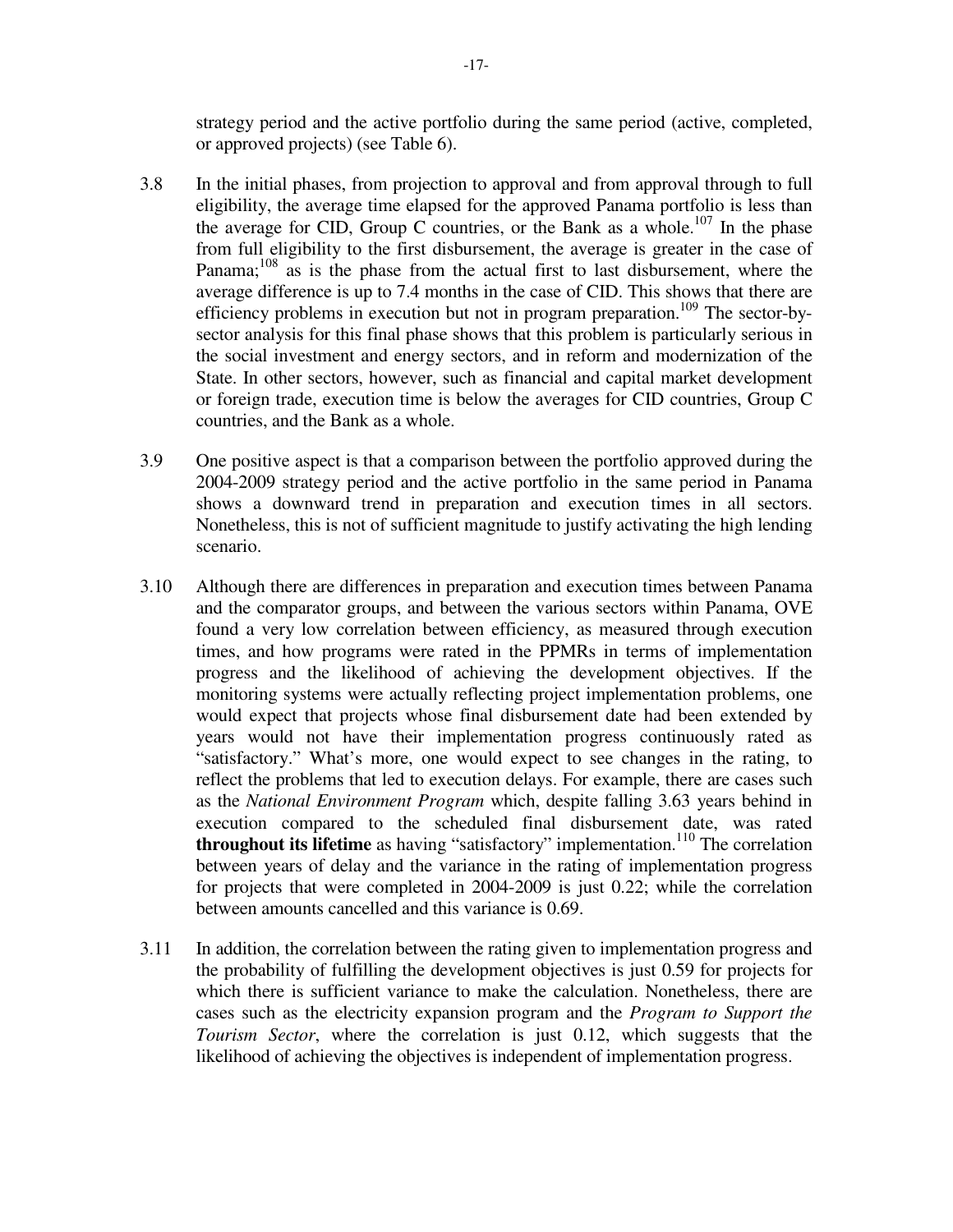- 3.12 This monitoring system is unreliable, and an effort is needed to unify criteria to make the system useful as a proxy for measuring the efficiency of the Bank's contribution.
- 3.13 In terms of project evaluability, there are no substantive differences between the operations approved before 2004 but executed in the 2004-2009 period, and those approved after 2004. For projects approved before and after 2004, the proportion of objectives with at least one indicator defined is 89.2% and 90.9%, respectively; the indicator quality (measured as those with well-established baselines and targets) has also gone unchanged: the evaluability ratio is 72.9% and 73.6% for projects approved before and after 2004, respectively. With respect to monitoring, the projects from before 2004 have compiled information for 14.8% of the outcome indicators (5% in the case of those approved afterwards).

# **IV. RESULTS**

4.1 This chapter summarizes the Bank's effectiveness or the extent to which the assistance program achieved the proposed objectives. The results were evaluated at different levels: individual loan, sector or thematic area, and for the strategy as a whole bearing in mind the program's cumulative results. An analysis was also made of the program's impact in the few cases where this was possible, as well as its long-term contribution to changes in development conditions, and the sustainability of the results.

## **A. Effectiveness, impact, and sustainability**

## **1. Supporting fiscal sustainability**

Although there is room for improvement, OVE considers that the Bank provided effective support to Panama to achieve fiscal sustainability (see Table 7)*.* The indicator proposed in the strategy to measure progress in this area was keeping the nonfinancial public sector (NFPS) fiscal deficit within the parameters specified in the Fiscal Accountability Act.<sup>111</sup>This objective was achieved in part and only after 2006, thanks primarily to a favorable environment (a condition exogenous to Panama and the Bank) and secondarily to the measures to contain public expenditure and increase revenue promoted by the assistance program. The NFPS fiscal balance improved from a deficit of 4.9% of GDP in 2004 to a surplus of 0.4% of GDP in 2008; a deficit of  $1\%$  is projected for 2009 in the context of the crisis and within the parameters specified in the Fiscal Accountability Act. Current expenditure was cut, and tax revenue increased as a percentage of GDP. Investment spending, however, rose 2.4 points of GDP from 2004 to 2008; this was achieved even though the Investment Programming Division continues to suffer from problems related to monitoring and evaluating investments.

4.2 The *Program to Strengthen and Modernize Economic and Fiscal Management, Phase II* made significant progress in the General Property Registry Directorate.<sup>112</sup> Between 2004 and 2008, property tax increased from US\$47.2 million to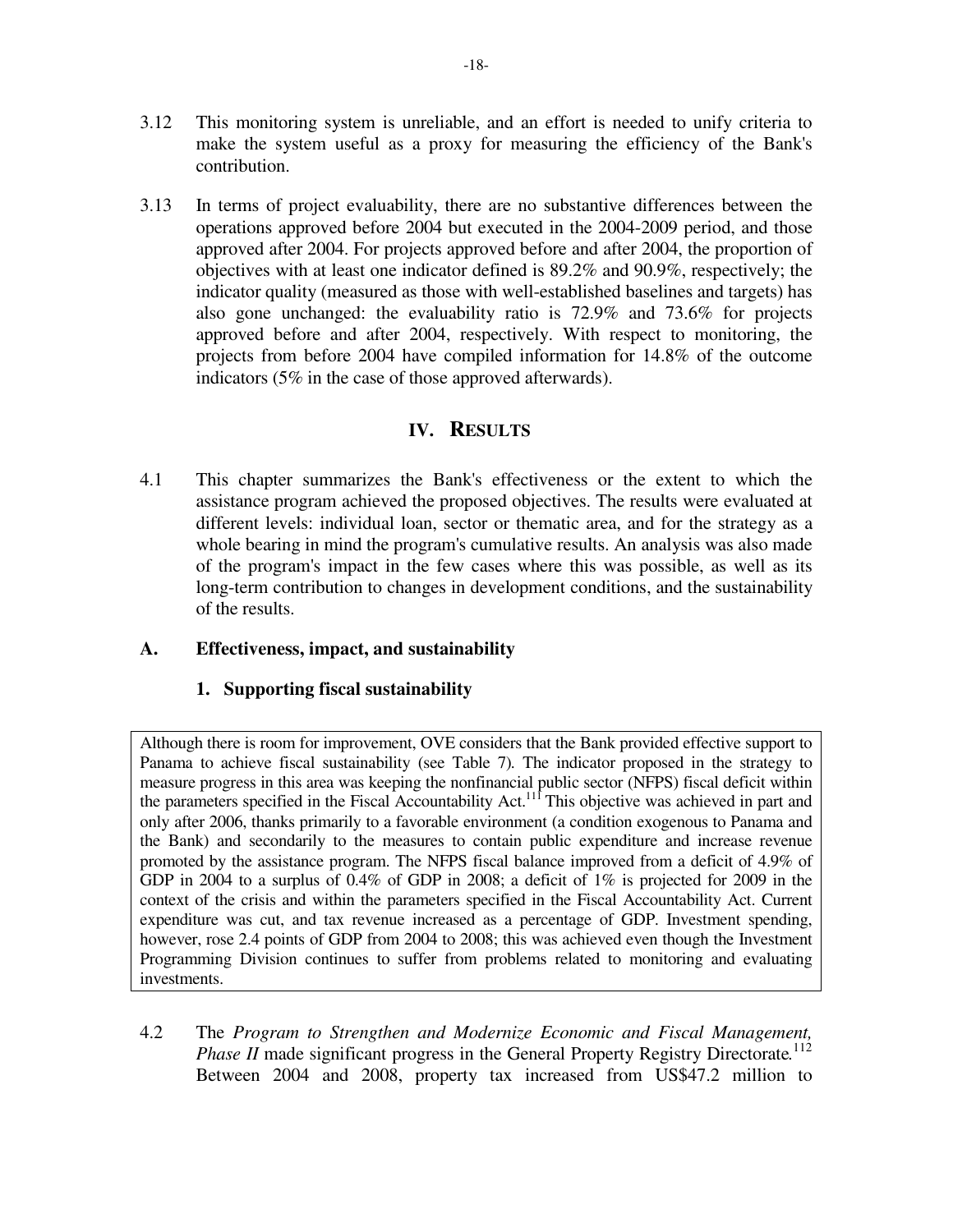US\$80.9 million (from 0.33% to 0.35% of GDP) and property transfer taxes grew from US\$14.6 million to US\$41.1 million (from 0.10% to 0.18% of GDP).

- 4.3 The General Revenue Directorate (DGI) implemented a mass inspection and collection process and pilot tests were conducted for the tax on transfers of movable goods and services  $(ITBMS)$ <sup>113</sup>. The increase in revenue since 2006, when the component was reformulated as a result of the Tax Code reform introduced through Law 6 of 2005, exceeded the 5% annual growth target by the end of project execution. Another suitable measure was the ITBMS productivity index, which has risen since 2002, reflecting legislative changes and an improvement in DGI efficiency.<sup>114</sup> The changes made since 2006 can be entirely attributed to efficiency gains in DGI revenue collection: productivity grew by 16.7% in 2006 and by 17.0% in 2007 (see Figure 5). In the old General Customs Bureau*,* now the National Customs Authority, not all of the tasks envisaged had been executed, and the objectives have not been achieved thus far.<sup>115</sup>
- 4.4 The aim of strengthening financial management has been partly achieved.<sup>116,117</sup> The electronic payment system is currently being used for 100% of suppliers and 97% of the payroll—only civil servants working in areas where there is no banking service do not use the system. The average number of days for paying central government liabilities has been cut from 175 in 2004 to 53 in 2008, and the number of official bank accounts has been reduced.<sup>118</sup>
- 4.5 Modernization of the public investment system is the component that has made the least progress.<sup>119</sup> Despite having the computerized Project Bank, the capacity to tie the projects to output, process, and outcome indicators for results-based project management and for making spending more efficient still need to be incorporated.<sup>120</sup> Implementation of the "control tower" was one of the triggers to activate the Bank's high lending scenario. The activities listed within the Ministry of Economy and Finance (MEF) strengthening component were completed; but the ministry has not yet taken a decision to implement the Institutional Development Plan. $^{121}$
- 4.6 The *Investment Climate and Free Trade Adjustment Program* supported the approval of the Fiscal Equity Act (February 2005) and the entry into force of its legal framework. This law introduced the alternative income-tax calculation (CAIR) as a minimum prepayment of corporate income tax; and it abolished preferential regimes and exemptions with respect to personal income earned abroad. According to the Office of the Comptroller General of the Republic, the number of civil servants grew by 2.7% between 1999 and 2006 in the specified institutions (the law provided for zero growth). The regulations governing the new legal framework of the Social Security Fund (CSS) made it possible to increase the number of active insured contributors from  $688,620$  in 2004 to 913,000 in 2008.<sup>122</sup>
- 4.7 The nonfinancial products proposed in this sector were: (i) a study on fiscal sustainability and public borrowing, which was not completed; (ii) the Public Expenditure Review, which was finally prepared exclusively by the World Bank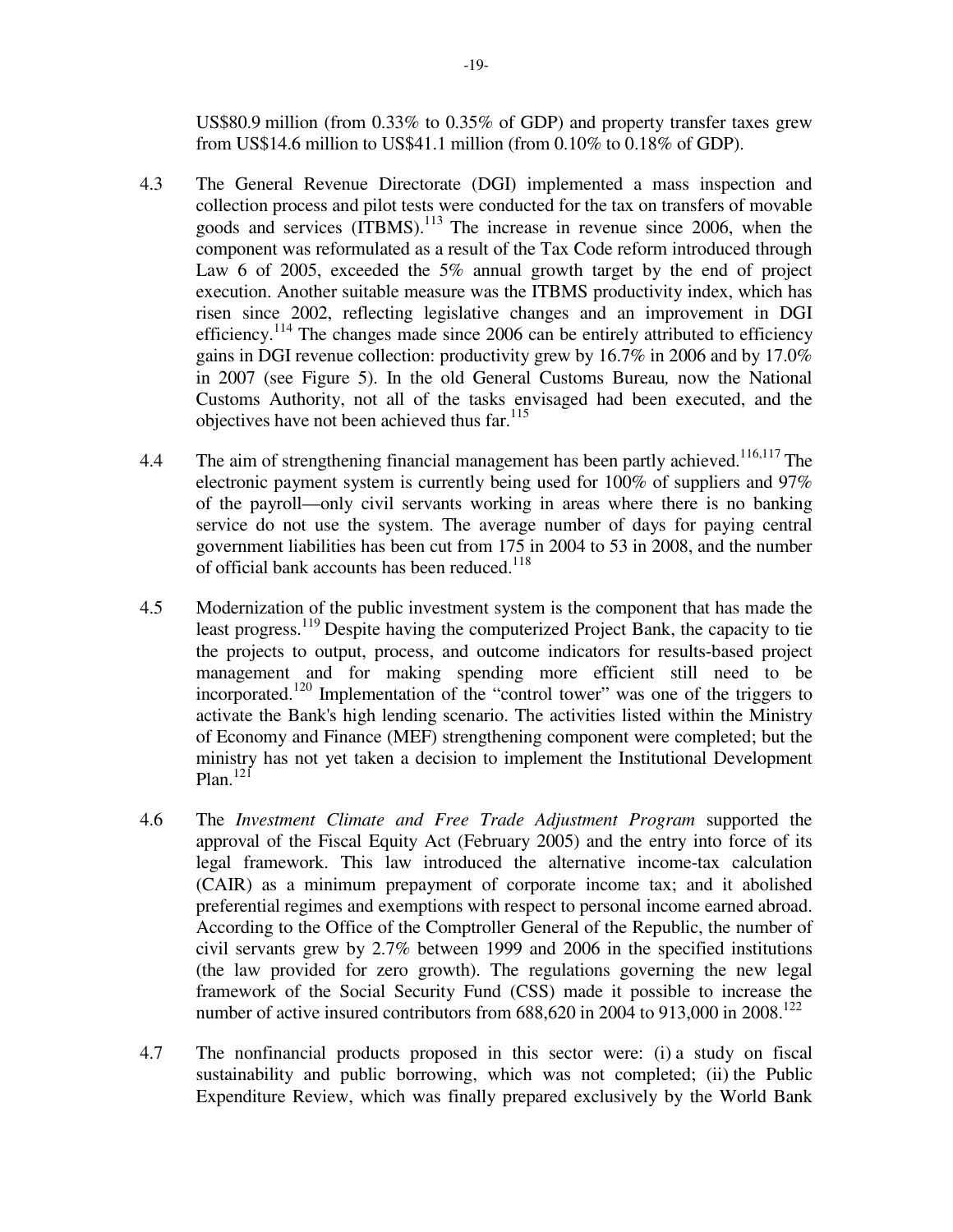and presented in January 2007—although the strategy proposed collaboration with the IDB; and (iii) an evaluation of the country's financial administration and government procurement system, prepared in collaboration with the World Bank and presented in December 2006.

#### **(k) Development of basic infrastructure**

In terms of basic infrastructure development, the indicators proposed in the strategy to measure progress in the electric power sector were to expand capacity to meet demand from 5,200 GWh/year and 861 MW in 2004 to 6,358 GWh/year and 1,304 MW in 2008, equivalent to 22.3% growth in demand and a 51.5% expansion in installed capacity;<sup>123</sup> and to increase the national electrification ratio from 81% to 91%. In 2008, electric power sales by distributors amounted to 5,394 GWh/year and 1,638 MW of installed capacity—up 18.4% and 2.3% over the 2004 figures reported by the National Public Services Authority (ASEP) of 4,556 GWh/year and 1,601 MW. The customer base of power distribution companies grew by 20.7% from 631,097 in 2004 to 761,720 in 2008. The strategy also called for reducing transport costs on rehabilitated roads by 10%; however, the programs did not collect data to verify whether or not this target was met. Another indicator proposed in the strategy was the number of new sewerage connections in outlying districts; but here also there are no data to verify the trend of the indicator.<sup>124</sup> The Bank's support fell quite short in terms of increasing electricity coverage in rural areas, and was very limited in increasing drinking water and sanitation service coverage among rural and indigenous population groups. In contrast, it has been effective in expanding the electric power transmission grid and boosting the sector; and, although it has provided effective support in road infrastructure works, support for the institutional framework for maintenance has moved forward very slowly, despite being included repeatedly in several operations.

#### **a. Electric power sector**

4.8 Investments to extend electricity grids in rural areas could not be implemented owing to difficulties in getting the agreement signed between the government and the distributors—despite the commitment undertaken by the parties when they signed the loan. The economic terms set by the Bank for negotiating payments to distributors considered a per-connection subsidy different from the amount that is recognized for this by the Rural Electrification Office in the program being financed by the Government of Panama with its own funds.<sup>125</sup> The TC for a *Comprehensive Review of the Regulatory Framework and Policies of the Energy Sector* made it possible to relaunch investments in power generation.<sup>126</sup> As a result, an expansion of over 700 MW was achieved and close to US\$1 billion invested, with a view to reducing the risk of power crises in 2008 and 2009, and to provide for an orderly, coordinated expansion of supply to meet electric power demand when the programmed expansions are completed. According to the National Dispatch Center, the expansion in installed capacity under centralized dispatch arrangements between 2004 and June 2009 amounted to 327.2 MW, of which 40.9 MW are produced by hydropower plants.<sup>127</sup> In May 2009, there were 14 private hydroelectric projects either under construction or with energy supply contracts signed. Growth in the Panamanian electric power transmission network between 2004 and 2008 was financed by the *Electric Power Transmission Expansion*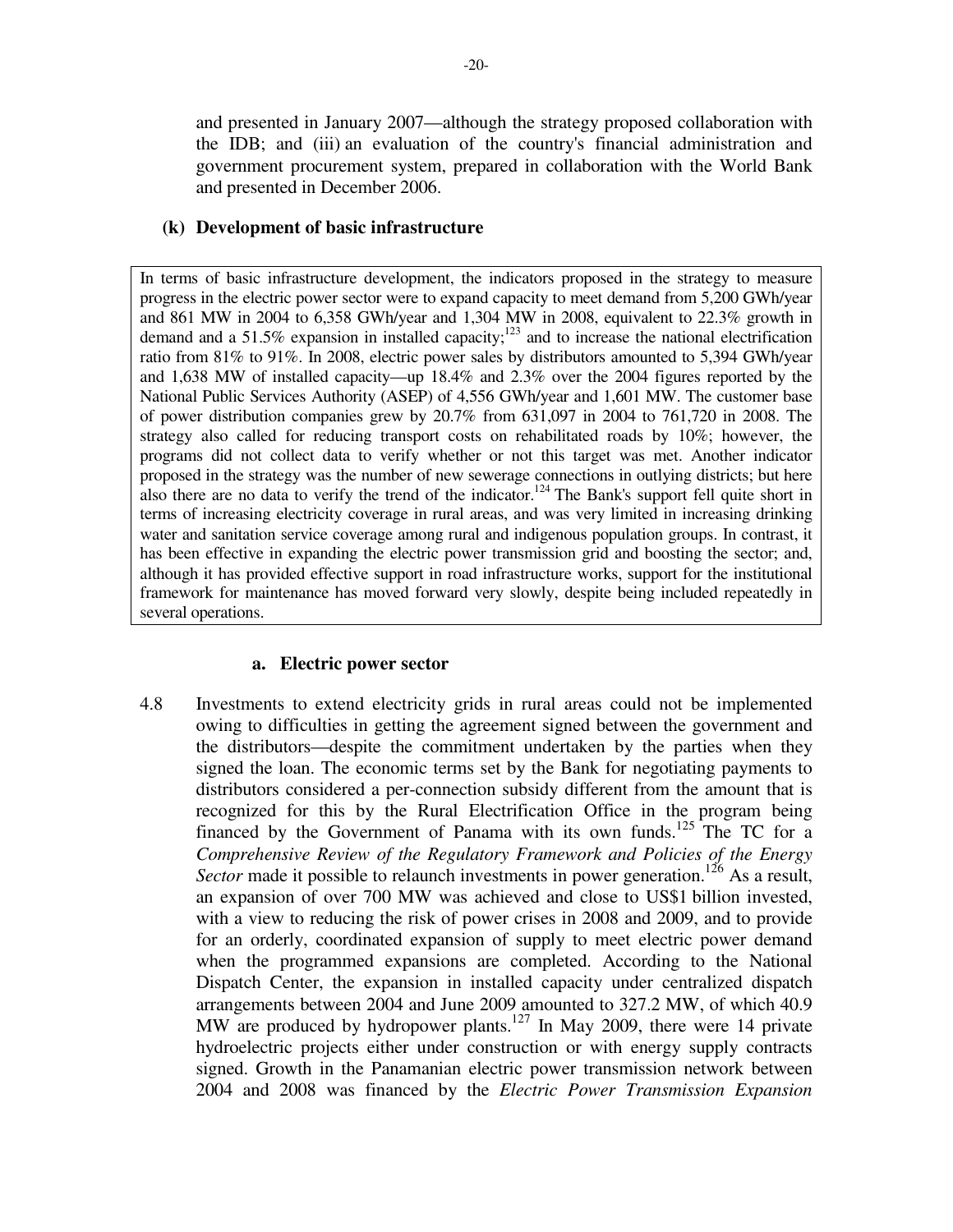*Project*, which began in 2001. The stock of transmission lines in 2004 included 1,455.7 km of 230-kV lines and 305.6 km of 115-kV lines; in 2008, there was a total of 1,845.7 km of 230-kV lines and 306.1 km of 115-kV lines.<sup>128</sup> Transmission losses were reduced from 3.35% in 2004 to 2.47% in 2008.<sup>129</sup>

## **(vi) Drinking water and sanitation**

4.9 The *Poverty Alleviation and Community Development Program* financed infrastructure construction in the water and sanitation sectors. Figures provided by the program show that it benefited a total of 6,385 individuals with new water supply systems, 37,226 people with new latrines, and 55,450 with new sewerage systems— representing, respectively, 0.5%, 3.1%, and 4.6% of Panama's rural population. The SDPs also undertook activities in Darién, Bocas del Toro, and through the *Project of Priority Activities in the Canal Watershed* (see analysis of the SDPs).<sup>130</sup> Nonetheless, there are no data to verify the trend of the indicator proposed in the strategy.

# **(vii) Road infrastructure**

4.10 The *Program to Strengthen Highway Administration and Local Road Rehabilitation* achieved its aim of reducing works preparation and tendering times by 7.1 months (the target was six months), and there is anecdotal evidence of shorter travel times and lower costs, as well as year-round serviceability of the rehabilitated roads.<sup>131</sup> Under the *Program to Improve the Puebla-Panama Plan Pacific Corridor*, the number of traffic accidents in the provinces of Herrera (where Divisa is located) increased by 1.6%, while in Veraguas the number of accidents fell by 18.9% (where Santiago and El Pajal are located) between 2003 and 2005, the last year for which data are available.<sup>132</sup>

## **(l) Expanding the sources of sustainable growth**

The proposed indicators for measuring progress in this area were to increase Panama's score on the World Economic Forum (WEF) Growth Competitiveness Index from 3.55 in 2005 to 4.55 in 2009, along with the number of jobs created. The index did increase, but by less than expected—from 3.97 in 2004 to 4.22 in 2008.<sup>133</sup> In all, 230,227 jobs were created from August 2004 to March 2009: 23% of them in construction and 32% in the commerce sector, but only 7% in the primary sector of the economy. It is not known whether the objectives were attained, since no target was set for this indicator. OVE considers these indicators to be inadequate, because they do not reflect the orientation of the assistance program in this area. OVE studies suggest that Panama succeeded in reversing the negative trend in labor productivity that the country had been experiencing since 1980; the trend has been positive since 2004.

This area of intervention by the Bank was very broad, and the results vary from sector to sector.

## **a. International positioning**

4.11 The *Program to Promote Competitiveness* surpassed the target for the number of clusters it helped form.<sup>134</sup> Bank monitoring reports show that cluster participants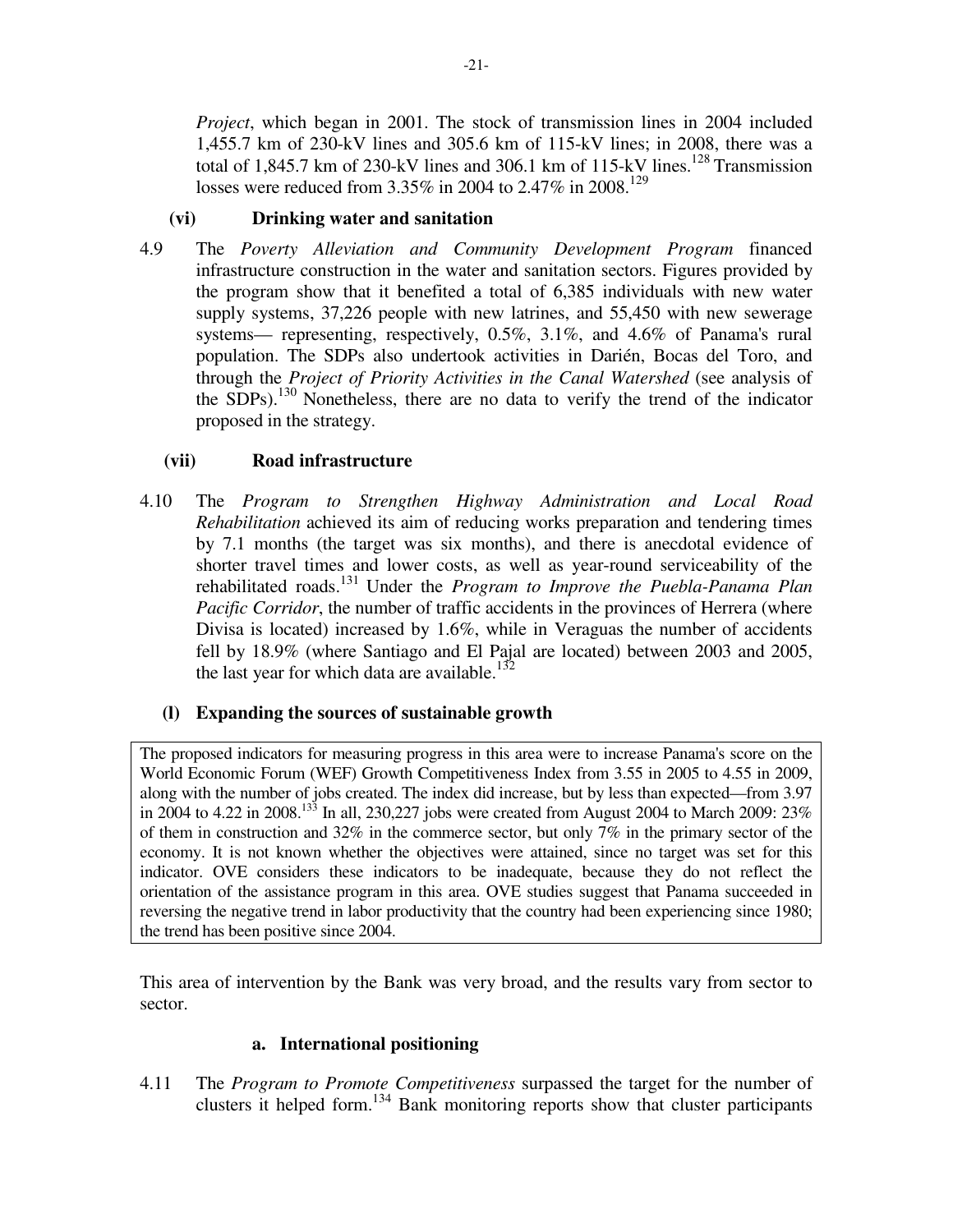have increased their competitiveness (sales, production, and productivity), but there is currently no impact assessment that would make it possible to attribute these results to the program. The PBL for the *Investment Climate and Free Trade Adjustment Program* simplified procedures for creating new companies and for exporting.<sup>135</sup> The results in this area include: an increase in nontraditional exports, exports to new markets, signing of new free trade agreements, and a reduction in the number of days needed to start a company.<sup>136</sup> The main contribution made by the *Program to Support the Tourism Sector* has been institutional strengthening of the Panamanian Tourism Institute  $(IPAT)$ .<sup>137</sup>

#### **b. Financial sector**

- 4.12 The Financial Sector Program helped implement market mechanisms for the placement of domestic bonds: treasury bill auctions in 2008 were oversubscribed by 84.8% although only 96% were awarded. In 1998, the bonds offered were undersubscribed, and only 70.8%, of the total amount was actually awarded. Major progress was also made in strengthening the Banking Superintendency and the National Securities Commission since the start of the operation in 1998.<sup>138</sup> No progress was made on the commitment made by the Bank, following the contractual amendment of the PBL, to assist the government in auditing the Agricultural Development Bank*,* or in preparing the legislative amendments needed to modernize rural financial services. The absence of a regulatory framework for operating saving and loan cooperatives and financial firms, and the general lack of specific regulations for microfinance institutions, have hindered the goal of improving access to credit for the micro and small enterprise sector; and they have seriously undermined the sustainability and replicability of pilot projects for agricultural diversification and environmental improvement of the productive areas promoted by the SDPs regionally.
- 4.13 Bank support in this regard has been confined to a very small area; but in the niches where it has intervened, the projects have been successful: the Asociación para el Desarrollo de las Cajas Rurales [Rural Savings Banks Development Association] (PROCAJA) was consolidated and made economically viable, serving low-income, rural populations in the provinces of Veraguas, Herrera, and Los Santos.<sup>139,140</sup> Another program to improve microenterprise and small business access to credit was the *Expansion of Financial Services to Micro and Small Enterprises through Banco Delta*. One of three microfinance banks in Panama, Banco Delta serves the urban population in Panama City, Santiago, and David.<sup>141</sup> Although it is not yet fully executed, the program has already introduced new products and services targeting microenterprises and small businesses and has surpassed the target for the size of the microcredit portfolio.<sup>142</sup> Unlike the two previous programs, the other MIF program in execution has a broader field of action and, if successful, could have a highly positive impact on microenterprise and small business access to credit. With this program, the Credit Bureau of the Panamanian Credit Association would be incorporated into a broad sector of the economy that is currently not covered, and as a result does not borrow from the banking system.<sup>143</sup>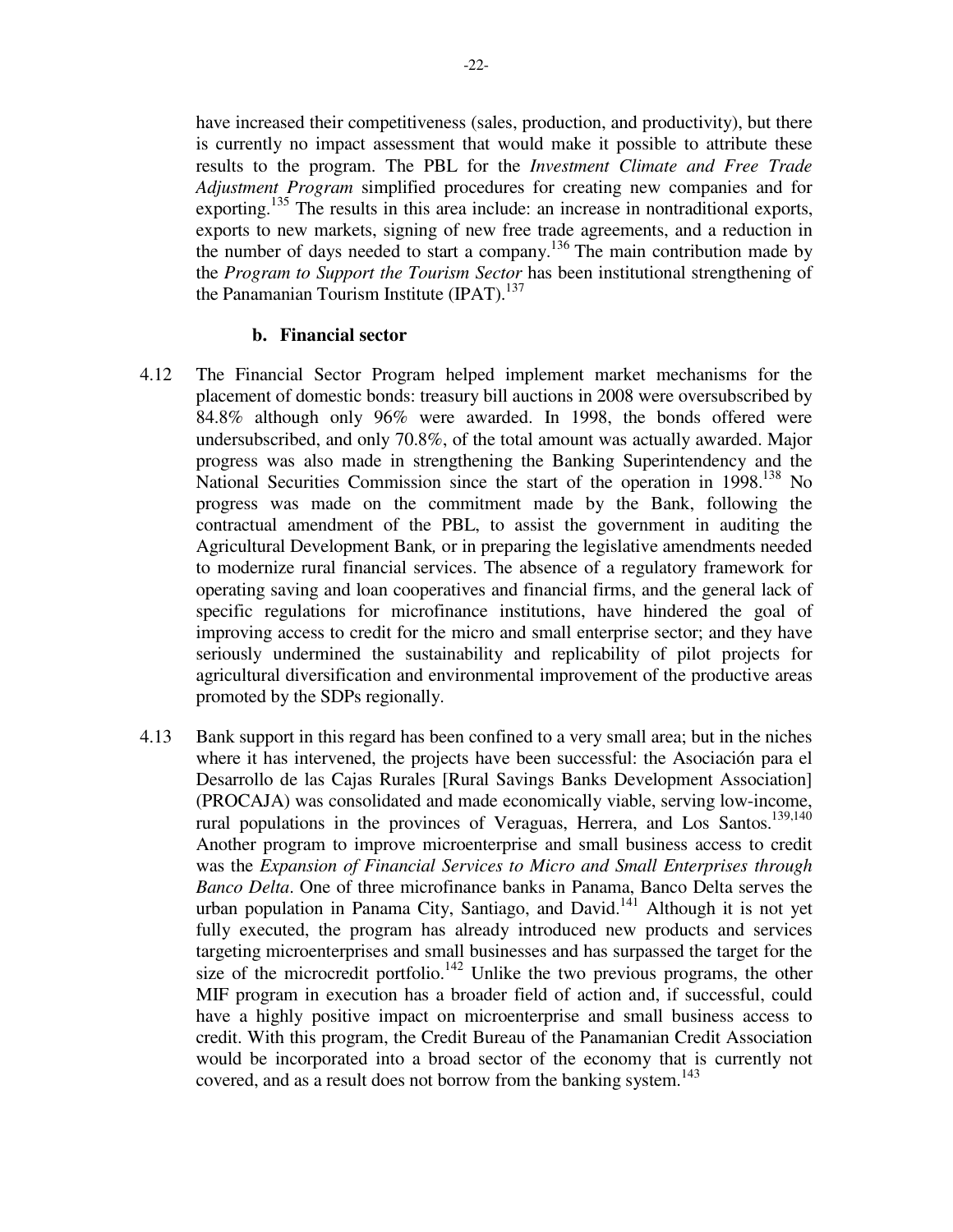#### **(viii) Technological innovation and the labor market**

4.14 OVE made an impact assessment of one of the components of the *Assistance Program for the Building of a Training and Employment System in Panama*. It found that the program had a positive effect on the employment rate, but not on the quality of jobs or on wages. A five percentage point difference was found between the employment rate of young people participating in the programs and the rate in the control group (46.9% compared to 42.2%), with larger differences for the job placement modality (47.7% compared to 41.9%) than for the transition one (46.3% compared to 43.1%). An interesting result is the heterogeneity of the program's impact by gender and region: it had a significant impact on the female employment rate (44.1% compared to 32.2%) and on the rate among young people in Panama City (47.2% for participants compared to 31.5% in the control group).

# **(ix) Sustainable development of natural resources and consolidation of the institutional, legal, and regulatory framework for their management**

# **Sustainable Development Programs (Darién,<sup>144</sup> Bocas del Toro,<sup>145</sup>and Chiriquí)**

- 4.15 With respect to land management and according to the latest data reported by the Bank, in Darién the area in dispute between the *comarcas*, protected areas, and other uses decreased from 467,000 hectares in 1999 to 326,900 in mid-2007 (30% reduction, still well below the 50% target).<sup>146,147</sup> The deforestation rate also seems to have declined in the region, according to the most recent data reported by ANAM; and the goals of stabilizing human settlements in the Darién National Park to a maximum of  $3\%$  of its land area also seem to have been achieved.<sup>148,149</sup>
- 4.16 OVE was unable to obtain information reflecting progress in the institutional strengthening area, beyond the creation of Strategic Institutional Strengthening Plans (PAFIs) for various ministerial offices at the regional level, as well as the construction of buildings and provision of equipment (in the case of Bocas del Toro the programmed PAFIs were not completed). In terms of municipal strengthening, similar plans were also prepared and increases recorded in municipal revenue beyond the proposed targets in Darién, but the relation between the activities financed by the SDP under these strengthening plans and this result is unclear (such an increase was not observed in Bocas del Toro, nor was there evidence of improvements in municipal management). In Chiriquí, the activities thus far have been limited to preparing municipal action plans (which complement the plans funded by the *Municipal Development and Decentralization Support Program*), subregional action plans, and, as in other SDPs, the rehabilitation of buildings and equipping of facilities.
- 4.17 In terms of promoting sustainable productive projects, the Darién SDP is very limited, going no further than validating productive alternatives at a pilot level. $150$ The lack of a State policy to support the diversification of agricultural production in the province made the task more difficult. Problems of access to credit for smallscale producers and lack of human resources in the Ministry of Agricultural Development (MIDA) for monitoring and control of this type of project are a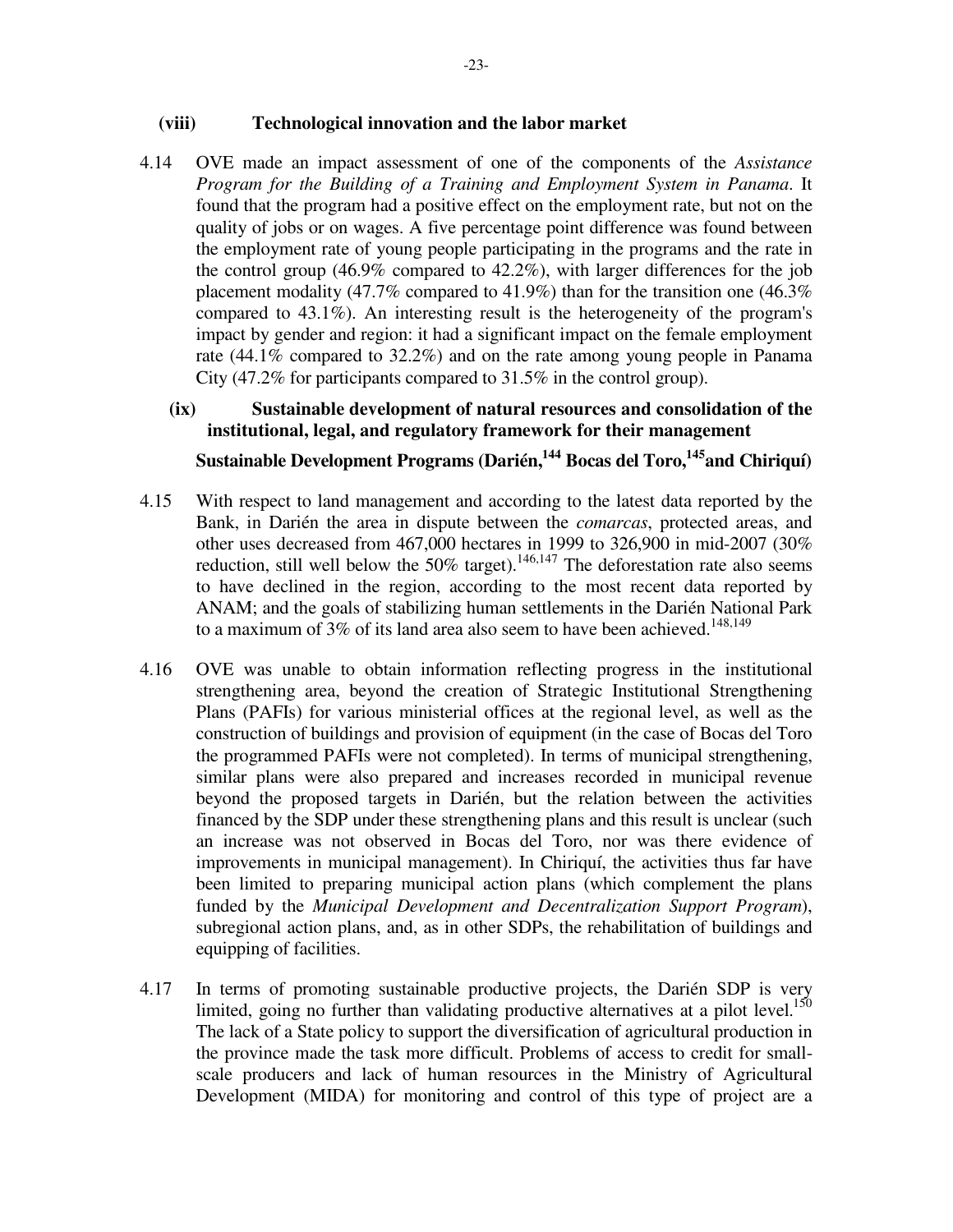constraint on its replicability and sustainability. Interventions on a similar scale were made for fisheries and ecotourism.<sup>151</sup> In Bocas del Toro all the productive projects targeted the banana sector, where the yield of the farms covered by the programs did not increase; however programmed projects in other areas were not completed.<sup>152</sup> In Chiriquí, work has begun, on a very incipient basis, on innovative demonstration projects in agricultural productive systems.<sup>153</sup> In the livestock sector, 34 demonstration farms had been served throughout the province, but there are replicability problems owing to a lack of capital among other producers to make the necessary investments.<sup>154</sup>

- 4.18 In terms of rehabilitation of the transport system, paving of the Pan American Highway was completed under the Darién SDP—138 km between Puente Bayano and Yaviza, cutting travel times between the two points from five hours to two and keeping the road serviceable year-round.155,156 In Bocas del Toro, a bridge was built over the Changuinola River. This directly benefits 80,000 inhabitants of the province by improving safety for heavy freight transport and reducing travel times, thereby making the ports of Almirante and Chiriquí Grande more competitive. Under the Chiriquí SDP, to date, several infrastructure works have either been completed or made progress, to support competitiveness by improving access to the David airport and rehabilitating production roads.
- 4.19 In terms of improving basic services, distribution lines and an electric integration project benefiting 10,000 people in Darién were financed.<sup>157</sup> The data show growth in the coverage of the public electricity service from 37.75% in 2003 to 55.44% in 2008. The results in water and sanitation were more modest: Standard of Living Survey (ENV) data for 2003 and 2008 show that drinking water coverage did not vary during the period, and the number of homes in Darién with sanitation service either inside the home or in the patio increased by just  $3.4\%$ .<sup>158,159</sup> The waste management situation worsened: the percentage of homes that burn or dump their waste increased from 63.11% in 2003 to 69.52% in 2008; and the number of homes that dispose of their waste material through municipal or private vehicles for transportation to a sanitary landfill increased by just  $2\%$ .<sup>160</sup> Lastly, in relation to health service improvements, two health centers were rehabilitated in addition to the three initially proposed, benefiting 7,073 people. In Bocas del Toro, investment in drinking water and sanitation works financed improvements to the Bocas sewerage service and improved water intake and the purification plant in Isla Colón, as well as 56 rural water supply systems; but there is no information on beneficiaries, only the amount invested in these works. Coverage of access to a reliable water source rose from 73.83% in 2003 to 77.83% in 2008 (ENV 2003 and 2008).<sup>161</sup> The SDP began work on solid waste management but has not yet succeeded in creating adequate sanitary landfills in a zone that has a large floating population thanks to tourism. The program did not do any work in the electric power sector.<sup>162</sup> Progress on public utilities under the Chiriquí SDP has been slower, and coordination problems have arisen with line ministries, particularly in the area regarding the technical specifications of the drinking water works.

#### **Other programs**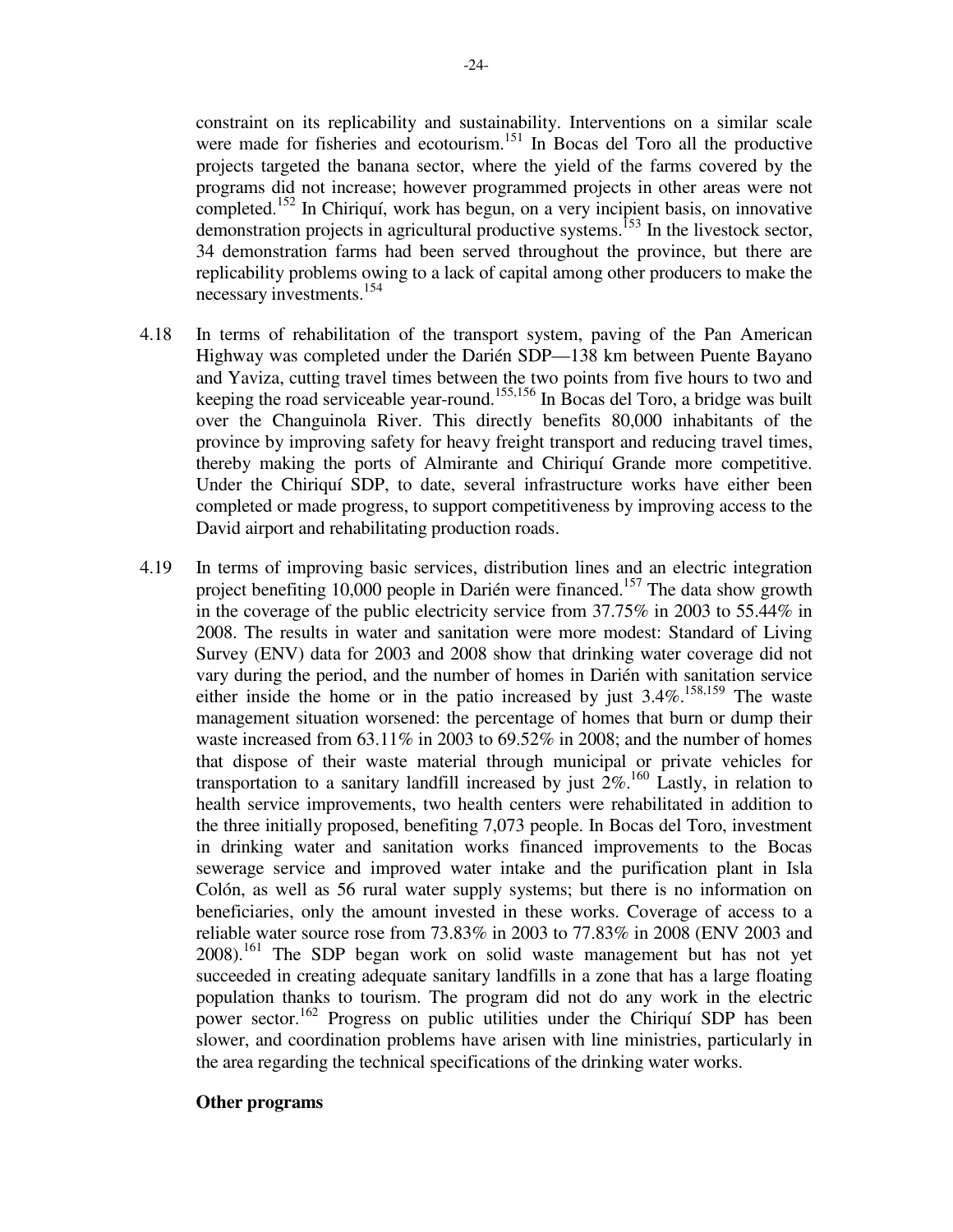- 4.20 The *Program for Priority Activities in the Panama Canal Watershed* had disbursed 78.5% of its funding as of July 2009. In relation to projects for the protection, conservation and management of natural resources, the reforestation target has been met.<sup>163</sup> None of the projects programmed in relation to sustainable production systems implemented through technical assistance and incentives have yet begun; and the program is on alert status owing to delays in its execution. Progress on basic infrastructure projects has been made at a different pace in different areas.<sup>164</sup> No headway has been made towards providing communication systems, or public radio or telephone services, to 30 rural communities. The program aimed to design and implement the Investment Fund, which would operate with seed capital from the Panama Canal Authority and make the project sustainable. Nonetheless, the fund was not yet operational as of July 2009.
- 4.21 In the case of the *National Environment Program*, the new ANAM organic and functional structure was put into operation, although further work is needed to strengthen the institution.<sup>165</sup> Data reported by ANAM show that the self-financing target has been met: it was expected that revenue from the sale of services (registration of consultants and environmental auditors, environmental impact assessments and related sanctions), together with fees and duties (for the use of forest resources, flora and fauna, protected areas, water and land) would represent 45% of the institution's income by the end of program execution; the corresponding figure in 2008, was 49.1%. Revenue grew from US\$3.3 million in 2004-2005 to US\$9.1 million in 2008.<sup>166</sup>
- 4.22 In terms of expanding environmental management tools, tangible progress has been made through the environmental impact assessment process and its systemization.<sup>167</sup> Nonetheless, the sanctioning scheme is showing signs of problems, because administrative fines imposed for failure to comply with environmental regulations are usually cheaper than implementing the corrective measures themselves. The aim of generating pilot experiences for environmental improvement through civil society was partially fulfilled.<sup>168</sup> This is an activity that could have been coordinated with other Bank projects, such as the SDPs and the *Municipal Development and Decentralization Support Program*.

### **(m) Making social spending more efficient and progressive and sustainably increasing the coverage and quality of social services**

The indicator proposed in the strategy, to expand the coverage of basic primary health care services in poor and vulnerable areas by at least 450,000 new beneficiaries by 2009, was 96.2% achieved; coverage grew by 432,710. The preschool education coverage indicator was not achieved, reaching a level of 56.1% for children ages 4 to 5 (the target was 75%). The **gross** coverage rate of secondary education was 77.8% for young people ages 15 to 17 (the target was 70% **net**). No target was set for the indicator of the coverage of the Opportunities Network, but according to the Standard of Living Survey, the network covered 7.5% of the Panamanian population in August 2008. Bank support to make social spending more efficient and progressive and increase the coverage and quality of social services was deficient. Apart from the operational component in the health sector and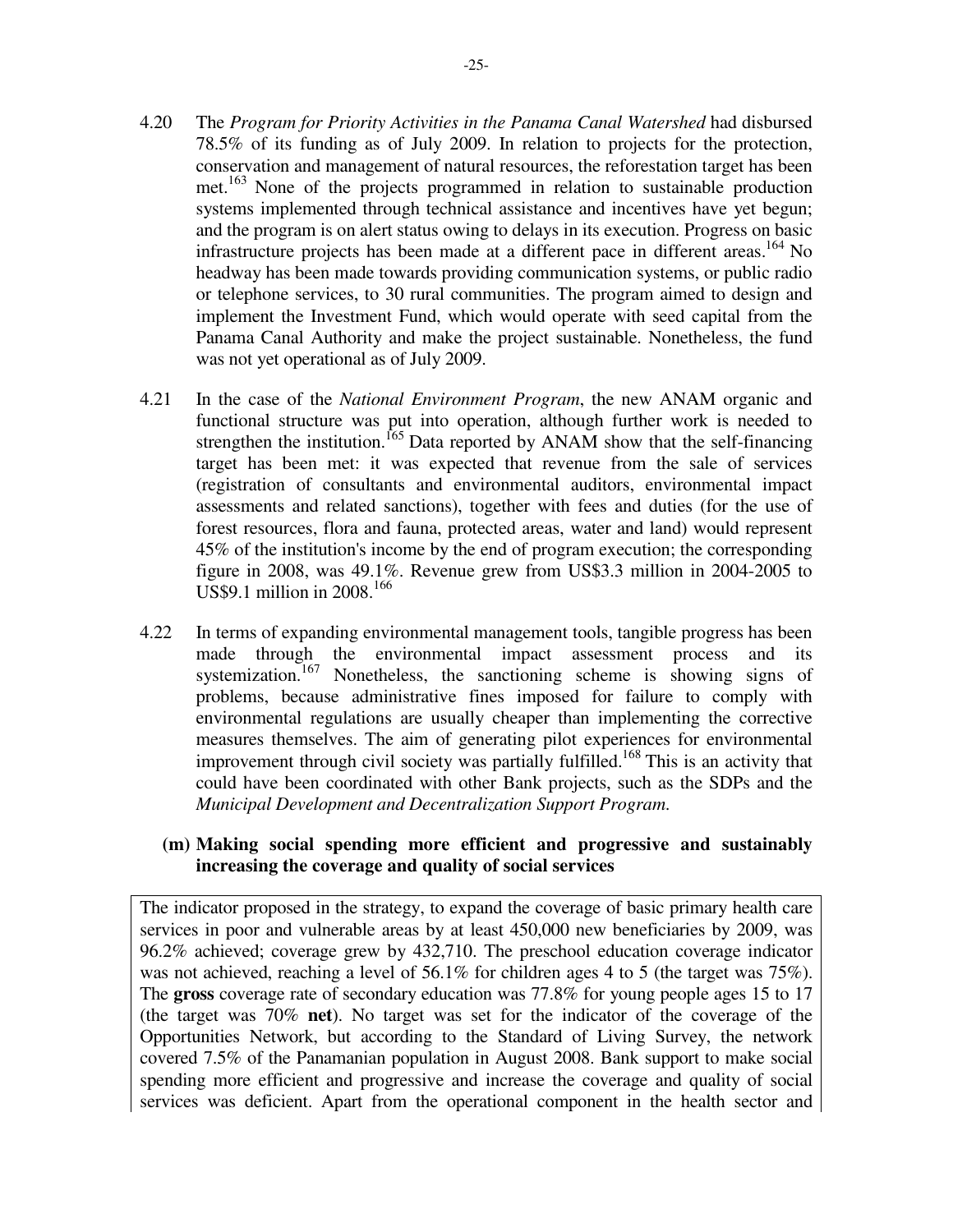progress achieved by the Opportunities Network, the Bank's participation in this area has been deficient particularly in the education sector, where Panama needs permanent support to bridge the coverage and quality gap.

## **a. Safeguarding investment in programs with an impact on reducing poverty**

- 4.23 Although Phase I of the Social Protection Program has disbursed only 6.3% of its funding, OVE estimates that, thanks to the sharp targeting of the Opportunities Network (95% of transfers benefit poor families and 80% benefit extremely poor families), the program is better placed to support the objective of investing in programs with an impact on poverty reduction (see Figure 6). Although the Opportunities Network only represents 0.2% of total household income, its excellent targeting enabled it to raise incomes among the poorest 10% by nearly 20% from 2004 to 2008.<sup>169</sup> Preliminary OVE studies indicate that the program has had a positive impact of up to 10 percentage points on the enrollment of children ages 4 to 17 in rural and indigenous areas.<sup>170</sup>
- 4.24 The *Program for Poverty Alleviation and Community Development*, however, was less clearly targeted: 60% of program funds executed by the Social Investment Fund were destined for extremely poor communities, compared to the 50% target; 84.7% of funds went to infrastructure projects concentrated in the roads (36.8%), education (17.6%), and water (13.0%) sectors; while 15.2% went to social services.<sup>171</sup> There is no way to monitor the individual impacts of the 504 projects financed with these funds, averaging US\$71,320 each. Nonetheless, a general lack of evaluation of investment projects could undermine the quality of the results achieved. The 2008 Standard of Living Survey shows the percentage of Panamanians that claim to have benefited from the Social Investment Fund in various areas, nationwide, over the last five years (see Table 8). The percentages calculated with the figures reported by the executing unit are 0.2% for water supply systems; 1.1% for latrines, and 1.6% for sewerage systems (the two latter categories are overestimated compared to the figures reported by the beneficiaries themselves).

### **(x) Increasing coordination among social sector institutions and building their management capacity**

4.25 The institutional changes proposed by *Phase I of the Multiphase Program for Institutional Transformation in the Health Sector*, which aims to develop the role of the Ministry of Health (MINSA) as governing agency and regulator in the health sector, have not been made.<sup>172</sup> Nonetheless, the program was highly successful in expanding the coverage of health services through outreach organizations—a new methodology in Panama. The target number of beneficiaries covered by these organizations through the Comprehensive Package of Health Services (PAISS) was surpassed by 16.3%: the aim was to cover 275,000 beneficiaries in remote areas, and the result was a total of 319,798 beneficiaries—38% of them in the Ngöbe Buglé *comarca*, where PAISS is the only service provider for this population group.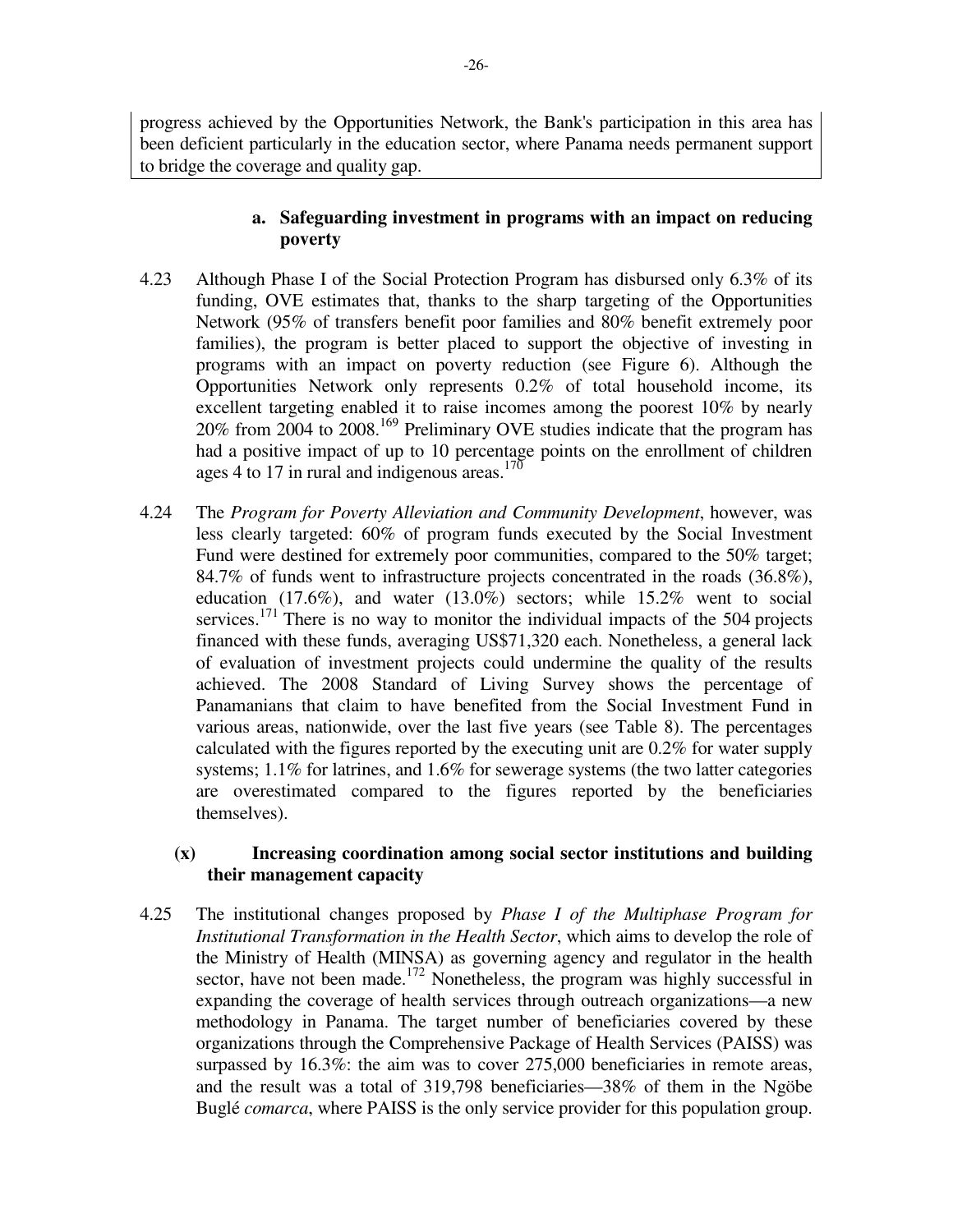In addition, outreach organizations achieved the target coverage rates on all indicators except for the percentage of children ages 6 months to 36 months suffering from moderate and severe malnutrition who received Nutricrema.<sup>173</sup> The coverage achieved through PAISS with the public health system and the fund for integral medical tours was below target—112,912 beneficiaries were served out of the target number of 175,000 (64.5%).<sup>174</sup> The aim of supporting mechanisms to decentralize the service has only been partially fulfilled.<sup>175</sup>

- 4.26 As of July 2009, the *Educational Development Program* had disbursed 55.7% of the amount available following its reformulation in January 2006; and cumulatively it now has been extended 5.8 years beyond the original expiry date. Infrastructure works are progressing slowly, but the supply of education services for groups in rural and indigenous zones is expanding faster: whereas the number of classrooms built and rehabilitated as of May 2008 represented 17.9% and 1.6% of the target, respectively, the new quotas generated for early and pre-secondary education in rural and indigenous zones represent 34.6% and 91.3% of the proposed target— ENV2008 data confirm that the rural and indigenous areas have benefitted the most from school construction and improvements since 2003, with 42.4% and 66.9%, respectively. The school improvement program has not yet been implemented.
- 4.27 This progress is reflected in OVE's analysis: the measure of inequality of opportunities, defined as the likelihood of children completing primary education on time, shows that the situation has improved from 2003 to 2008; the gap between the different ethnic, regional, and social groups has closed. The analysis suggests that the improvement reflects the fact that more children from vulnerable groups are completing primary education on time, but mainly the fact that the increase has been proportionally larger among children in such groups. The gap in terms of the quality of education received by children in vulnerable groups, however, is reflected in the results of standardized tests of academic achievement implemented by the National Learning Quality System (SINECA). In 2005, whereas the average score in mathematics among urban sixth-grade students was 49, in rural areas it was 47, and among the indigenous population just 36; the scores in Spanish were 51, 45, and 23, respectively.
- 4.28 In the area of health, OVE analyses found that the unequal opportunities measure, defined as the likelihood that children under 5 possess a vaccination card (a proxy for immunization), shows that the situation improved from 2003 to 2008. Coverage has increased and now more children from vulnerable groups have the card. Indicators of coverage through outreach organizations show that 95% of children under the program have completed the immunization schedule for their age group. 176,177

#### **(n) Improving access to housing and land**

The indicators chosen by the strategy to measure progress in improving access to housing and land was that 75% of urban households had access to mortgage credit, and at least 85,000 properties in the rural sector and over 35,000 in urban areas would be included in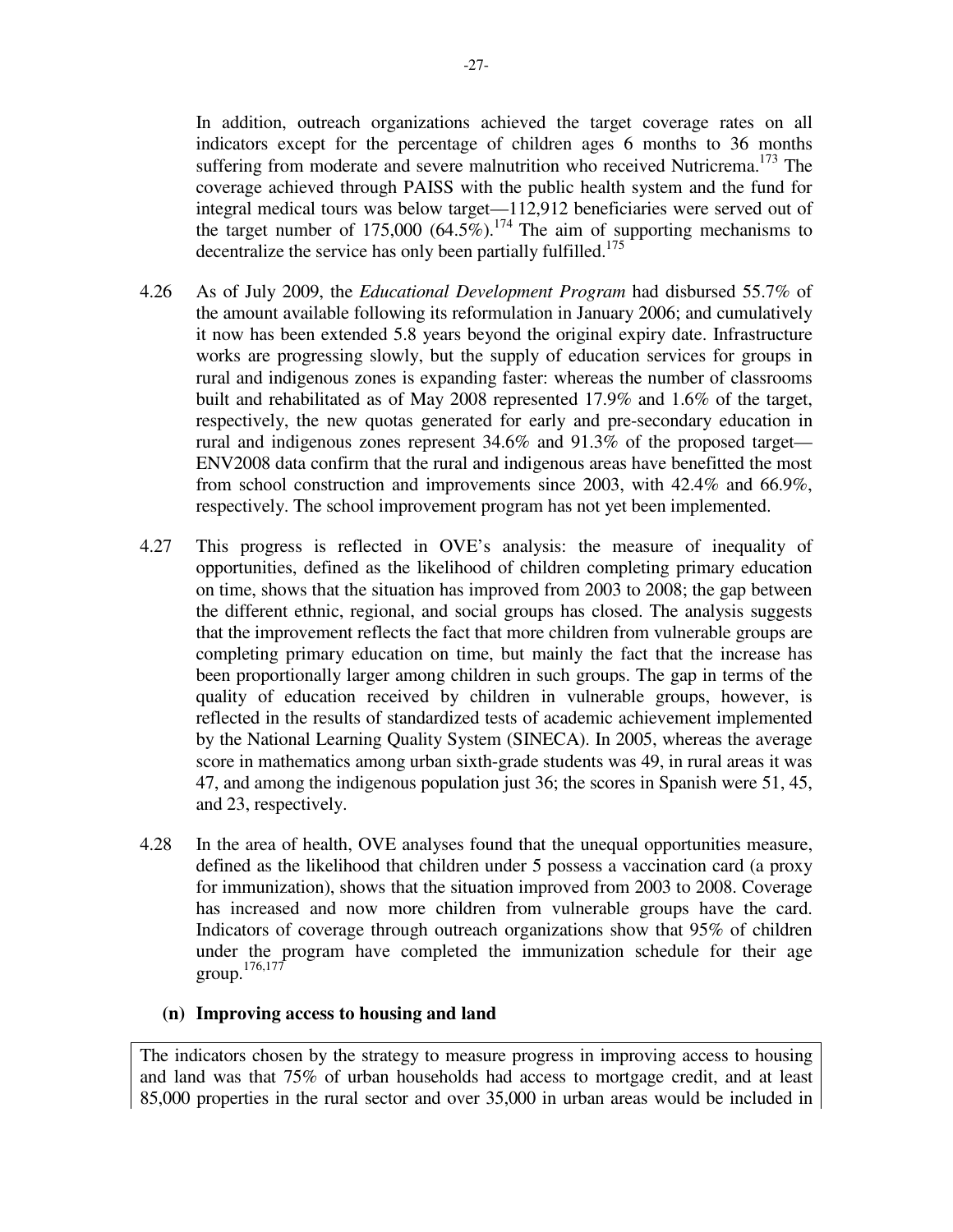cadastres and registries. The target number of rural land plots included in the cadastre was achieved, but not the number of land plots in urban areas,  $96,661$  and  $26,000$  respectively.<sup>178</sup> In 2008, 74.4% of Panamanians living in urban areas had their own home paid in full or with a mortgage; in 2003, the figure was 74.0%. Of persons with mortgages in urban areas in 2008, 33.4% had loans with private banks, 24% with public banks, and 3.8% with the Ministry of Housing (MIVI). In 2003, the corresponding figures were 32.3%, 31.37%, and 1.7%, respectively. The housing deficit decreased by 28.4% from 2004 to 2008: from 195,769 to 140,120 units, according to MIVI. Although there is room for improvement, OVE considers that Bank support for improving access to housing and land in Panama was effective. In 2008, 11.2% of the population in rural areas claimed to have benefited from the land titling program over the previous five years; the corresponding figures in urban areas and *comarcas* were 2.8% and 2.2%, respectively.

#### **a. Housing**

- 4.29 The *Housing Program* contributed to the fact that, through the *Rapid Assistance Program for Low-cost Housing* (PARVIS), 25,445 of the 26,000 grants programmed for building housing units for low-income families were delivered— 98% of the target. In all, 67% of beneficiary families had a monthly income of US\$100 or less, and the objective of serving at least 25% of households headed by a single mother was surpassed: 49% of beneficiary families met this criterion. The MIVI continued to use this instrument with its own resources once the program had ended.<sup>179</sup> OVE is currently evaluating the impact of PARVIS. Preliminary results show that the program succeeded in making housing more durable, by reducing improvisation in the construction process and improving flooring and roofing materials. Nonetheless, it failed to improve access to public utilities—inadequate access to sanitation services is more prevalent among the beneficiaries than in the control group. Improvements in living spaces were limited to a reduction in the number of families sharing the home. There was no impact on traditional indicators of social welfare: labor force participation, children who work, school attendance, occurrence of diarrhea in children under 5, household poverty, access to credit. Nonetheless, nearly 60% of the beneficiaries claimed their living standards had improved over the last five years. PARVIS was the program second most frequently associated with improvements in living conditions, surpassed only by microcredit programs (ENV 2003). The *joint financing program* (PROFINCO), which aimed to show private banks the feasibility of extending mortgages with a small initial down payment, was adopted and is currently being used by the Panamanian banking sector. The *subsidy and savings program for housing* (PROVISA), which subsidized up to US\$4,000 of the down payment, with the aim of increasing access to mortgages and commercial housing, came into direct competition with the Prime Rate Act, but this alternative was much more attractive for households with access to a private sector mortgage. PROVISA did not arouse any interest, and the funds were ultimately transferred to PARVIS.
- 4.30 The *Program for the Development of New Operational Instruments for Low-cost Housing* succeeded in identifying the operational feasibility of the instruments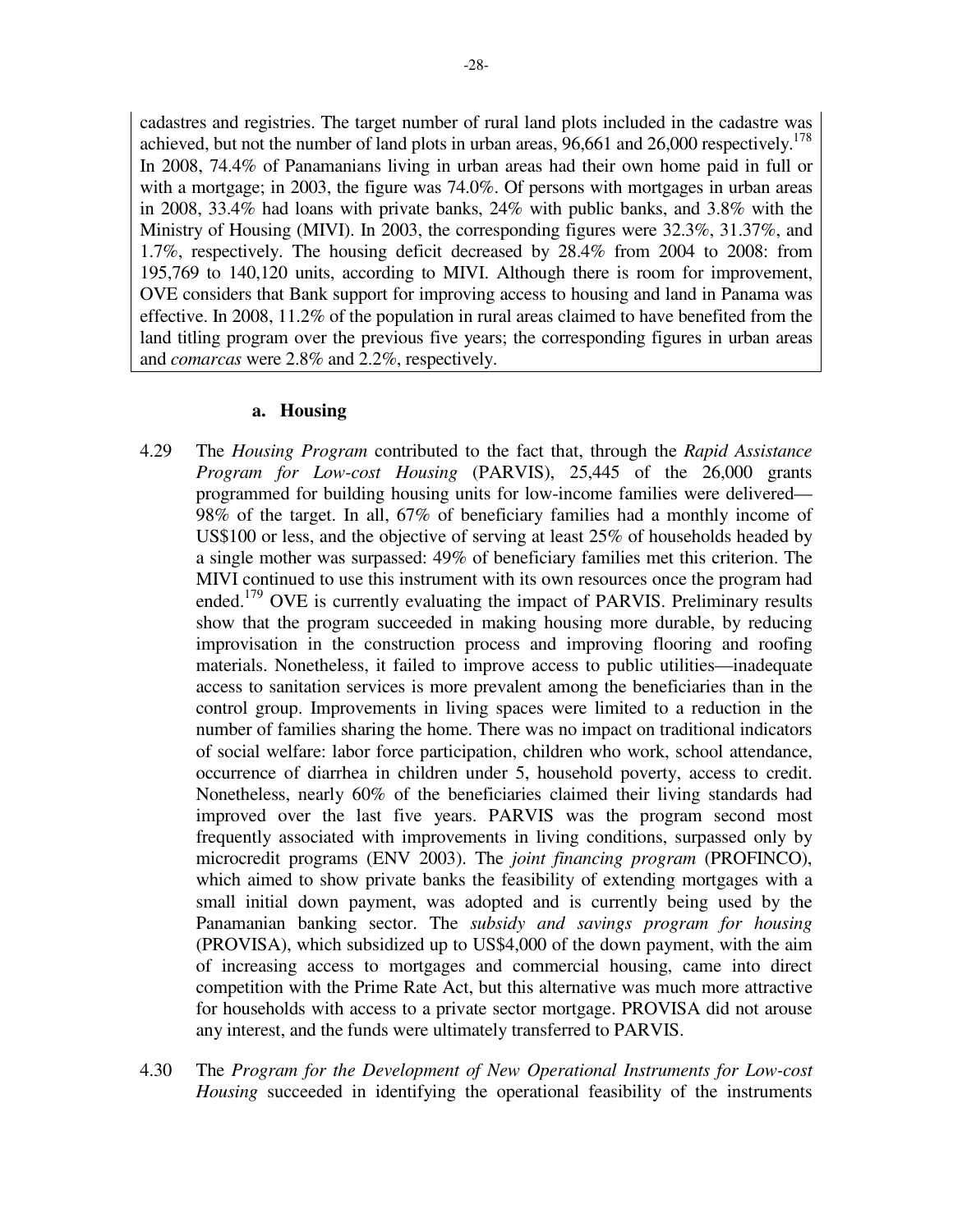tested*:* the enhanced PARVIS surpassed the target number of beneficiary families receiving a home—target was 850 families, but 1,042 homes had been delivered by June 2009. Basic infrastructure works were also completed—water supply systems, sewerage, sidewalks, electricity and legalization of land plots—in the Villa María settlement, benefiting 760 families. The government considered the two remaining instruments, macrolots and direct subsidies, not to be viable.<sup>180,181</sup>

4.31 The *Pilot Project for Urban Revitalization and Poverty Relief in Colón*, as an experiment requiring close collaboration between the public, private, and civil society sectors has thus far had little success.<sup>182</sup> Its experimental nature required an additional effort from the Bank in monitoring the project, together with the participation of local authorities who were not involved in the project.

## **(xi) Land**

4.32 As of July 2009 the *Land Administration and Regularization Project* had disbursed 68.7% of the loan amount.<sup>183</sup> Although it is not yet completed, OVE was able to identify significant progress on titling: 44,356 land plots had been included in the cadastre, and 32,384 titled, as of February 2009, representing 65.2% of the cadastre target and 50.3% of the titling target.<sup>184</sup>The midterm evaluation showed that  $82\%$ of land plots registered were located in rural areas. According to beneficiary surveys, 23% of recently titled beneficiaries claimed to have made improvements to their property costing US\$2,235 on average, and this figure increased to 28% in the case of beneficiaries who had received their property title at least two years ago, and on average made improvements worth US\$18,193. The survey also shows that 23.9% of beneficiaries who received title at least two years ago had applied for credit.<sup>185</sup> In terms of land sales after titling, the surveys show that just 1.9% of urban land plots and 9.8% of rural properties changed owner after titling between 2003 and 2008.<sup>186</sup>

# **(o) Strengthening governance and transparency<sup>187</sup>**

The Bank has not made progress on any of the lines of actions proposed in this sector; and, as a result, it has not supported progress on the crosscutting objective of strengthening governance and transparency. One of the indicators proposed in the strategy to measure progress in this area was raising the WEF Public Institutions Index from 4.26 in 2004 to 6.25 in 2008. (In 2004, no country had a Public Institutions Index as high as that proposed by the strategy. The highest were Singapore (5.53), followed by Finland (5.50), which suggests that the indicator target was set without any foundation or thought). The index for Panama did increase however, rising from 3.0 in 2004 to 3.6 in 2008, according to the new methodology.<sup>188</sup>

4.33 The *Municipal Development and Decentralization Support Program*, the furthest along of the three programs in execution in this area has made very little progress in achieving its objectives, and is on alert status in the Project Alert Identification System (PAIS) owing to its low rate of disbursement in the fifth year of execution.<sup>189</sup> Funds intended for investments in infrastructure, which by design were tied to progress in institutional strengthening, to operate as an incentive, have been approved and disbursed, despite the lack of any progress justifying this.<sup>190</sup> Consideration is currently being given to implementing SIAFPA on a Web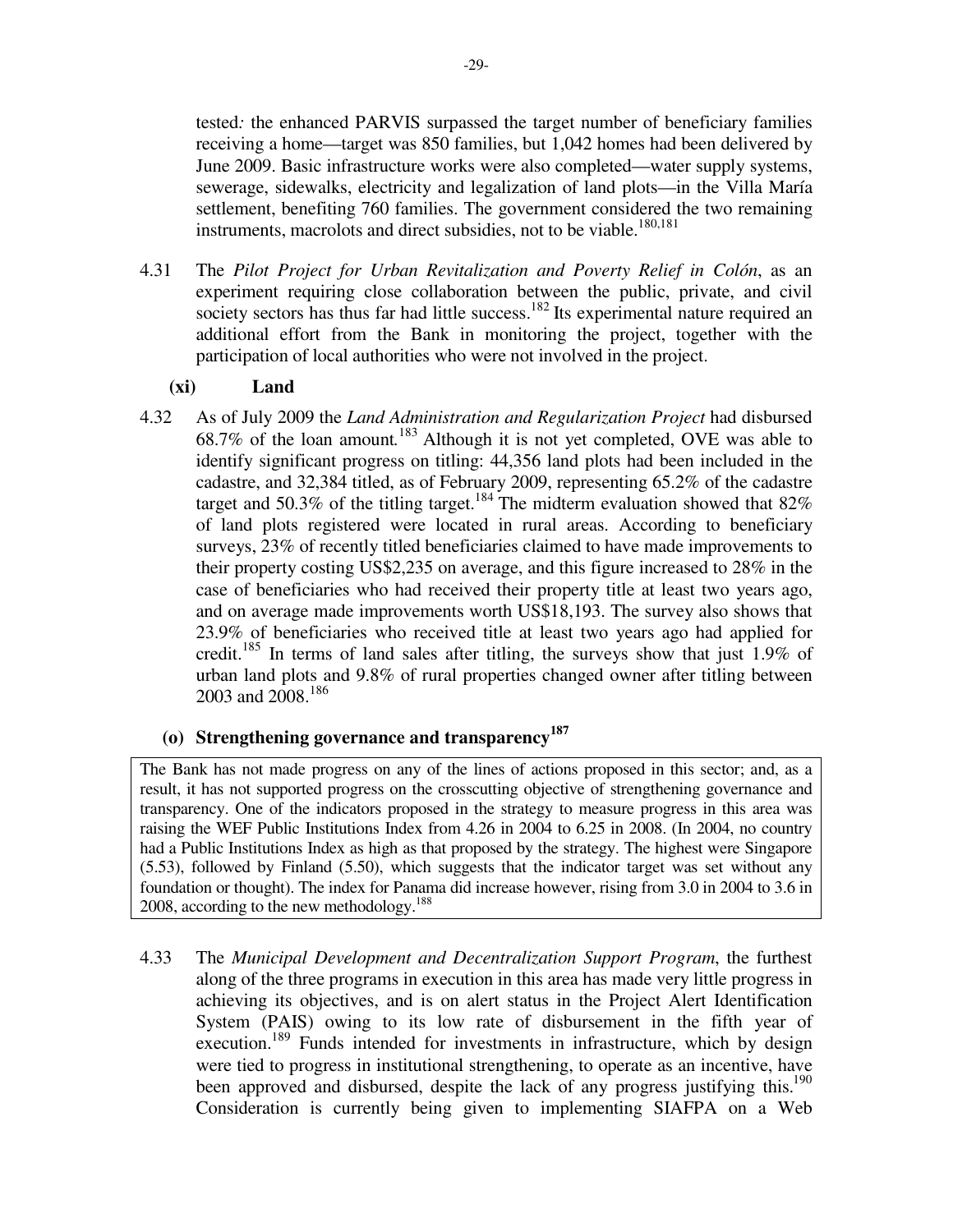platform, to improve the municipios' financial and budget management capacity. Nonetheless, one of the points raised by the MEF divisions in the *Program to Strengthen and Modernize Economic and Fiscal Management II* is precisely the capacity of municipios, in terms of equipment and skilled staff, to make these systems viable.<sup>191</sup> Implementation problems and the lack of progress achieved to date suggest that this program will have difficulties achieving its development objective of improving the municipal government's capacity to respond to demands from the local population.<sup>192</sup> Achieving this objective is a necessary condition for strengthening governance, promoting deconcentration and decentralization, and resolving the problem of duality in the Panamanian economy—a problem that is exacerbated by the State's inability to reach Panama City as effectively as the rest of the country.

4.34 With regard to the *Comprehensive Security Program*, there are no data to show whether the infrastructure works constructed and the activities implemented to date have had an impact on citizen safety.<sup>193</sup> Statistics from the Office of the Attorney General of the Nation show that the number of homicides per 100,000 inhabitants in the provinces where the program beneficiary municipios are located, increased between 2007 and 2008; and the figures up to April 2009 also show an increase over the same period in 2008.<sup>194</sup>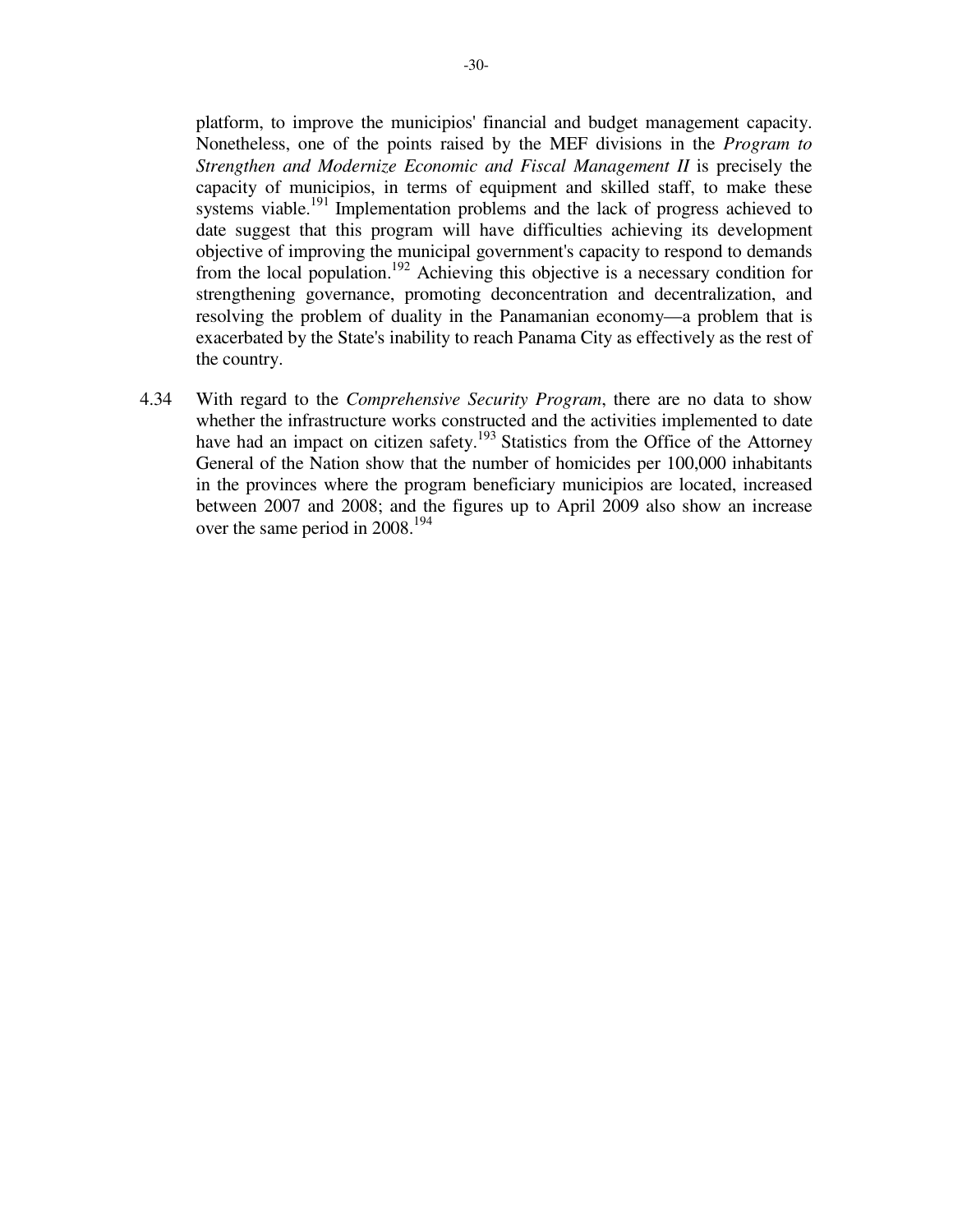### **References**

- ANAM, 2009. Informe Final de Análisis y Actualización de la Cobertura Boscosa en la República de Panamá [Final Report Analyzing and Updating Forest Cover in the Republic of Panama], 2008.
- Arenas de Mesa and Gnazzo "Estudio sobre el Gasto Público en Panamá" [Study on Public Expenditure in Panama]. IDB, December 2004.
- Autoridad Nacional de los Servicios Públicos (ASEP). Informe de Gestión Anual del Administrador General. Panamá 2008 [Annual Report of the Administrator General, Panama 2008].World Bank. WDI. Various years.
- IDB. Panama. Evaluación Ambiental y Social para el Programa de Infraestructura Vial del Plan Puebla Panamá para Competititvidad. Informe de Gestión Ambiental y Social [Environmental and Social Evaluation for the Puebla-Panama Plan Road Infrastructure Program for Competitiveness. Environmental and Social Management Report]. June 2006.
- IDB, COPE-MEF. Plan de Electrificación en zonas rurales [Electrification Plan in Rural Areas], Republic of Panama. Status Report. J. Ramírez, C. Chahín, J. Parada, L.F. Gil. August 2005.
- IDB. Panamá: Desafíos y Propuestas Estratégicas para el Desarrollo de un Sector Energético Sostenible. Informe Final [Challenges and Strategic Proposals for Developing a Sustainable Energy Sector. Final Report]. Manuel I. Dussan. May 2009.
- IDB. Informe Final de Consultoría. Reformas de Segunda Generación en el Sector Eléctrico de Panamá [Final Consultancy Report. Second-generation Reforms in the Panamanian Electricity Sector]. Jaime Millán. 28 February 2008.
- IBRD. Estrategia de Alianza con el pais para la República de Panamá. Años Fiscales 2008 2010 [Strategic Country Alliance for the Republic of Panama. Fiscal Years 2008- 2010]. October 2007.
- Botero, J., S. Djankov, R. La Porta, F. López-de-Silanes, and A. Shleifer (2004), "The Regulation of Labor". The Quarterly Journal of Economics, MIT Press, vol. 119(4), pages 1339-1382.
- Centro de Programas y Proyectos de Inversión y Oficina del IICA en Panamá, "Panamá: Sector Agropecuario, Diagnóstico y Propuestas" [Panama: Agricultural Sector, Diagnostic and Proposals]. Inter-American Institute for Cooperation on Agriculture (IICA), June 1992.
- Centro de Programas y Proyectos de Inversión y Oficina del IICA en Panamá, "Panamá: Sector Agropecuario, Diagnóstico y Propuestas" [Panama: Agricultural Sector, Diagnostic Assessment and Proposals]. Inter-American Institute for Cooperation on Agriculture (IICA), June 1992.
- ECLAC. 2008. "Panamá: Pobreza y Distribución del Ingreso en el Período 2001-2007." [Panama: Poverty and Income Distribution in the Period 2001-2007] Santiago, Chile.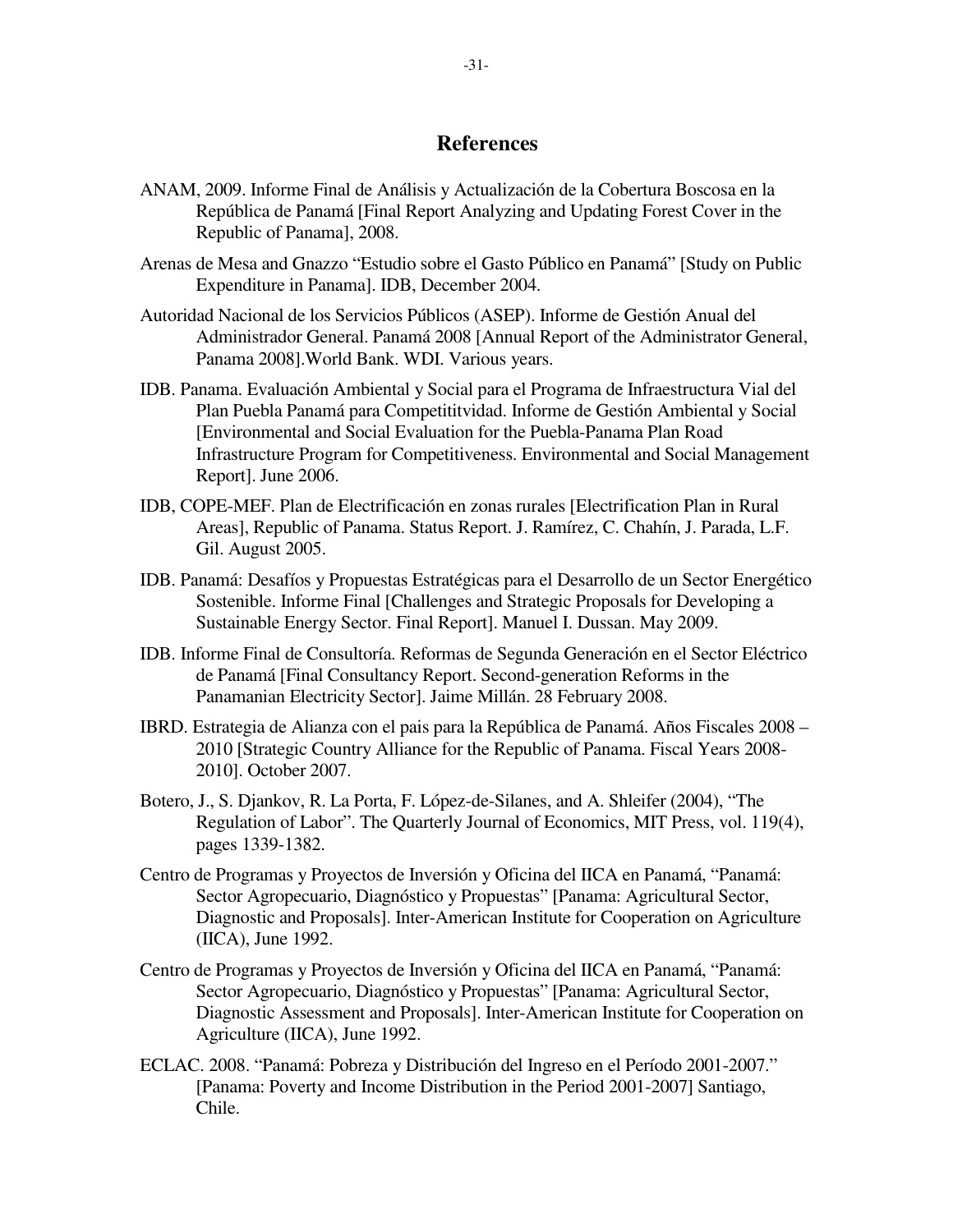- ECLAC. 2009. "Gasto Social en América Latina." [Social Spending in Latin America]. 23 February. Available at http://www.risalc.org:9090/GastoSocial/Fuentes.php?es\_indicador=1
- Chen Peñalba, S. M. 2008. "Diagnóstico Situacional del Sector Artesanal de la Provincia de Colón: Consultoría Individual" [Situational Diagnostic of the Handicrafts Sector in the Province of Colón: Individual Consulting Assignment].
- Cole, H, L. Ohanian, A. Riascos, and J. Schmitz Jr. (2005), "Latin America in the Rearview Mirror," Journal of Monetary Economics, 52, 69-117.
- Consejo Nacional de Educación (CONACED). 2008. "Un Documento para la Acción en el Sistema Educativo Panameño: Tema Monitoreo y Seguimiento" [Document for Action in the Panamanian Education System: Monitoring and Follow-up]. July.
- eLAC 2007 Working Group document. Informe sobre infraestructura regional. [Regional Infrastructure Report]. January 2008.

Effectiveness, 1(2), 195-216.

- El PPP: Avances, retos y perspectivas. Evolución del Plan Puebla Panamá hacia un Proyecto de Integración y Desarrollo de Mesoamérica: "Proyecto Mesoamérica". Informe Ejecutivo Comisión Ejecutiva del Proyecto Mesoamérica. [The PPP: Progress, Challenges and Perspectives. Evolution of the Puebla-Panama Plan Towards a Meso-America Integration and Development Project: "Meso-America Project". Executive Report of the Meso-America Project Executive Commission.] Mexico, 27 and 28 June 2008.
- Espino, J.A. 2008. "Evaluación Intermedia: Programa para el Desarrollo de Nuevos Instrumentos Operativos para la Vivienda Social" [Midterm Evaluation: Program to Develop New Operational Instruments for Low-cost Housing]. Draft report, 25 January.
- Ferreira F., and J. Gignoux, "The Measurement of Inequality of Opportunity: Theory and Application to Latin America". Policy Research Working Paper 4659, World Bank, July 2008.
- Foster, L., J. Haltiwanger and C. J. Krizan (2001): "Aggregate Productivity Growth: Lessons from Microeconomic Evidence," In New Developments in Productivity Analysis, ed. E. Dean, M. Harper, and C. Hulten, 303-363. Chicago, University of Chicago Press.
- Gesaworld. No author. "Evaluación Concurrente del Programa Multifase de Transformación Institucional del Sector Salud: Memoria Técnica del Progreso" [Concurrent Evaluation of the Multiphase Program for Institutional Transformation in the Health Sector: Technical Status Report]. Barcelona, Spain.
- Government of Panama. 2005. "Visión Estratégica de Desarrollo Económico y de Empleo hacia el 2009" [Strategic Vision of Economic Development and Employment to 2009].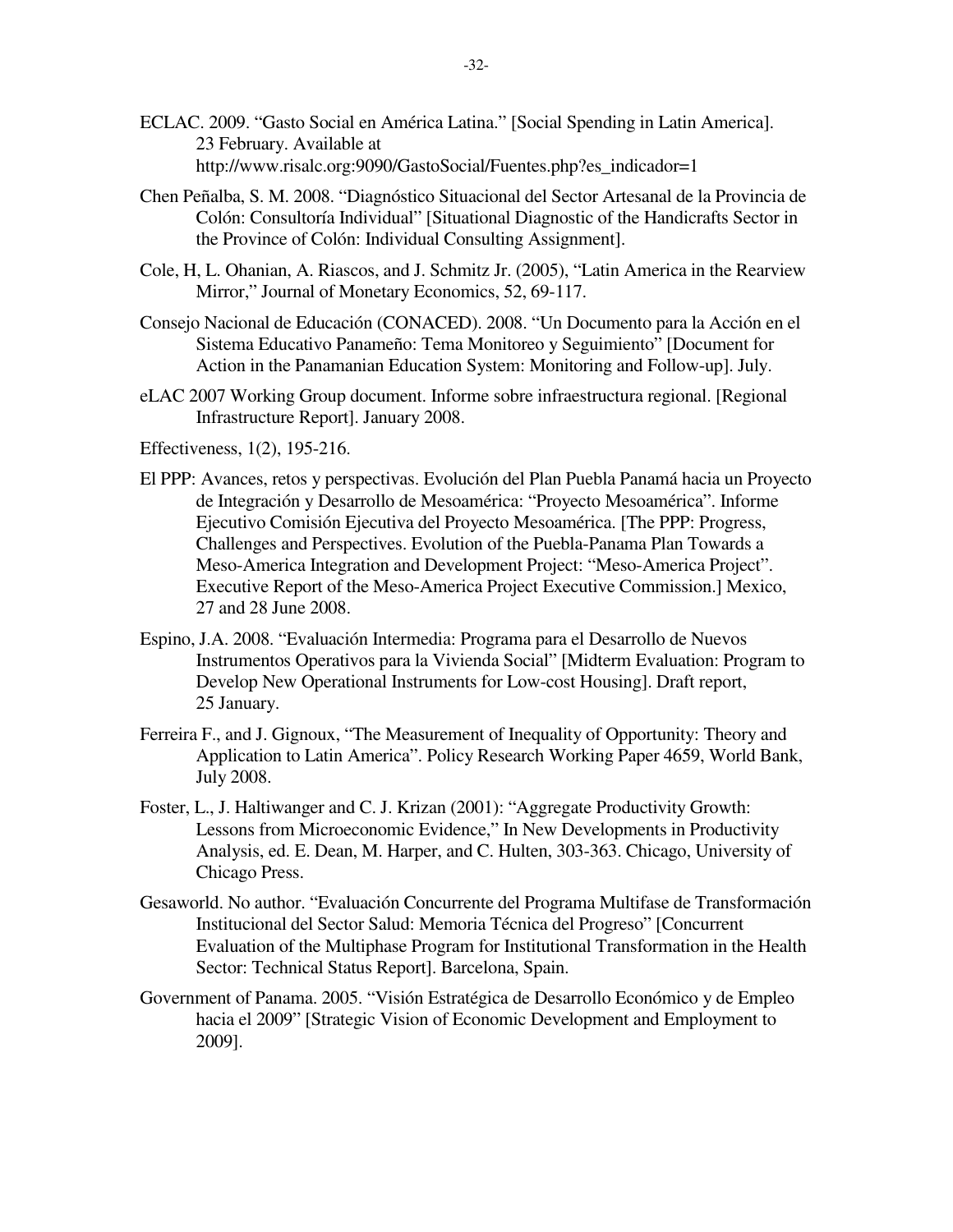- Gonzalez, A., E. López-Córdova, and E. Valladares, "The Incidence of Graft on Developing-country Firms". Policy Research Working Paper 4394, World Bank, November 2007.
- Heckman J., and C. Pages (2000), "The Cost of Job Security Regulation: Evidence from Latin American Labor Markets." NBER Working Paper No. 7773.
- Ibarraran, P and D. Rosas (2007): "Impact Evaluation of a Labor Training Program in Panama," mimeo.
- Ibarraran, P and D. Rosas (2009): "Evaluating the impact of job training programs in Latin America: Evidence from IDB-funded Operations," Journal of Development.
- IDB (2003): "Competitiveness," Strategy Document. Inter-American Development Bank, Washington D.C., USA.
- IDB, 2007. Quick Reference Guide for the PPMR. Internal document.
- IDB (2008): "Protocol for Country Program Evaluation (CPE) 2008," Office of Evaluation and Oversight, Inter-American Development Bank, document RE-348, Washington D.C., USA.
- Indicadores Ambientales de la República de Panamá [Environmental Indicators for the Republic of Panama], ANAM, 2006.
- United Nations GEO (Global Environment Outlook) Report 2009 for Panama.
- Informe Nacional de Desarrollo Humano Panamá 2002. El compromiso con el Desarrollo Humano: Un desafío nacional. [National Human Development Report, Panama 2002. The Commitment to Human Development: a National Challenge] UNDP, June 2002.
- Instituto de Acueductos y Alcantarillados Nacionales. Informe a la Nación [Report to the Nation] 2008.
- ISA- ETESA. Panamá Colombia. El enlace entre los Mercados de la Región Andina y América Central Panamá, [Panama-Colombia. The Link between Markets in the Andean Region and Central America, Panama] March 2007.
- Jaramillo, B. 2008. "Asistencia Técnica para la Ejecución del Plan de la Implementación del Subcomponente de Acompañamiento Social: Informe Final de Consultoría Período Septiembre 2006-Febrero 2008" [Technical Assistance for Implementation of the Plan to Execute the Social Monitoring Subcomponent: Final Consultancy Report, September 2006-February 2008].
- Juan Gómez-Sabaini, "Panamá: Consideraciones metodológicas y estimación de los gastos tributarios y del coeficiente de cumplimiento del ITBMS" [Panama: Methodological Considerations and Estimation of Tax Expenses and ITBMS Compliance Rate]. IDB, December 2008.
- Krugman, P. (1994): "Competitiveness: A Dangerous Obsession," Foreign Affairs, 73(2), 28-44.
- Lora, E. (2001): "Growth, Productivity and Competitiveness in Latin America," Chapter 1 in Competitiveness: The Business of Growth, Economic and Social Progress in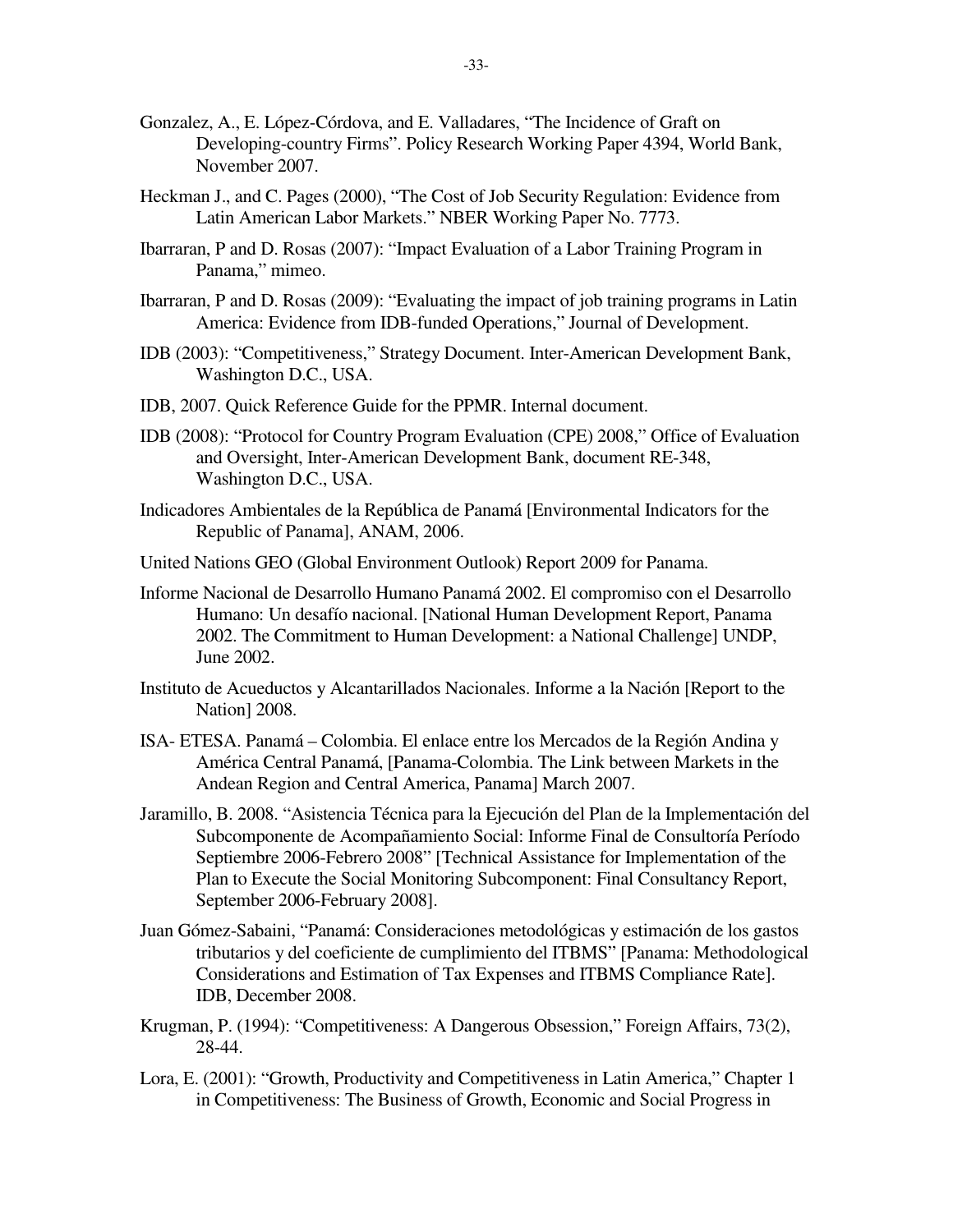Latin America 2001 Report. Inter-American Development Bank, Washington DC, USA.

- Martin, D. 2009. "Consultoría: Calidad de la Educación y Eficiencia del Gasto Educativo en Panamá." [Consultancy: Education Quality and Efficiency of Education Expenditure in Panama], Inter-American Development Bank. Final draft version, February.
- Ministry of Education. No author. "Proyecto de Desarrollo Educativo Reformulado (PRODE/MEDUCA/BID) 1013/OC-PN: Logros al 2007 y Proyecciones 2008." [Reformulated Educational Development Project (PRODE/MEDUCA/IDB) loan 1013/OC-PN: Achievements as of 2007 and Projections for 2008].
- Ministry of Economy and Finance. 2005. "Panama: Mapas de Pobreza y Desigualdad a Nivel de Distrito y Corregimiento." [Panama: Poverty and Inequality Maps at the District and Corregimiento Levels.] Social Policy Directorate. Republic of Panama, June.
- Ministry of Economy and Finance. 2006. "Pobreza y Desigualdad en Panamá. La Equidad: Un Resto Impostergable: Análisis de la Encuesta de Niveles de Vida 2003." [Poverty and Inequality in Panama. Equity: an Undelayable Challenge: Analysis of the 2003 Standard of Living Survey] Social Policy Directorate. Republic of Panama, March.
- Ministry of Economy and Finance. 2006b. "Situación Nutricional, Patrón de Consumo y Acceso a los Alimentos: Análisis de la Encuesta de Niveles de Vida 2003." [Nutritional Situation, Consumption Pattern and Access to Food: Analysis of the 2003 Standard of Living Survey] Social Policy Directorate. Republic of Panama, December.
- Ministry of Economy and Finance. 2006. "Informe Económico Anual 2006." [Annual Economic Report, 2006] Republic of Panama.
- Ministry of Education. No author. "Sistema Nacional de Evaluación de la Calidad de los Aprendizajes (SINECA): Informe de Resultados de las Pruebas de Logros Académicos." [National System for the Evaluation of Learning Quality (SINECA): Report on the Results of Academic Achievement Tests] Education Quality Directorate. Republic of Panama.
- Ministry of Housing. 2002. "Estudio de las Características Socioeconómicas de las Familias Residentes en el Asentamiento Informal Villa María Corregimiento Las Cumbres Distrito y Provincia de Panamá." [Study of the Socioeconomic Characteristics of Families Living in the Informal Settlement of Villa María, Corregimiento las Cumbres, Panamá District and Province] Republic of Panama.
- Ministry of Housing. 2006. "Sumas Comprometidas por Contratos para la Construcción de Viviendas PARVIS Mejorado." [Amounts Committed in Housebuilding Contracts under the Enhanced PARVIS ] Republic of Panama.
- Ministry of Housing. 2007. "Memoria Gestión 2006-2007" [Annual Report 2006-2007]. Republic of Panama.
- Ministry of Housing. 2007b. "Resultado Actos Públicos PARVIS Mejorado 2007." [Result of Public Actions Undertaken under the Enhanced PARVIS]. Republic of Panama.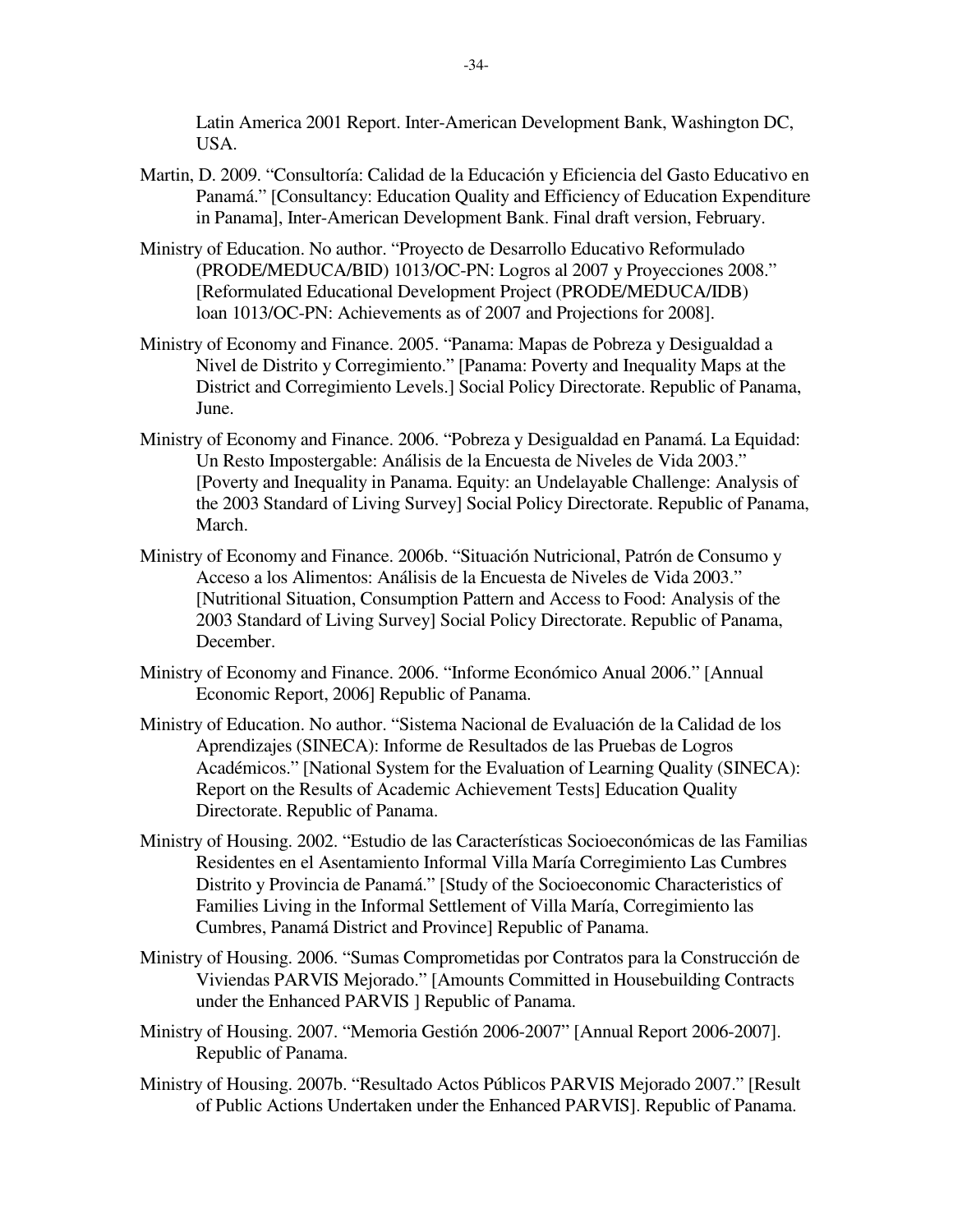- Ministry of Housing. 2008. "Estimación del Déficit Habitacional según Ingreso del Hogar por Provincia." [Estimate of the Housing Deficit by Household Income by Province]. Programming and Budget Department. Statistics and Indicators Unit.
- Ministry of Housing. 2008b. "Subcomponente PARVIS Mejorado 2008: Adjudicación de Contratos para Construcción de Viviendas." [Enhanced PARVIS 2008 Subcomponent: Awarding of Housebuilding Contracts]. Republic of Panama.
- Ministry of Housing, Directorate General of Planning and Budget. 2007. "Estimación del Déficit Habitacional por Provincia República de Panamá 2007." [Estimate of the Housing Deficit by Province, Republic of Panama, 2007].
- Ministry of Housing, Dirección General de Planificación y Presupuesto [Directorate General of Planning and Budget]. 2008. "Estimación del Déficit Habitacional por Provincia 2008" [Estimate of the Housing Deficit by Province, 2008].
- Ministry of Public Works. Una Visión Integral. Carreteras para el desarrollo [An Overview, Roads for Development] 2009.
- United Nations. Global Environment Outlook 2004.
- Nelson et al., "Land Use and Road Improvements: A Spatial Perspective," International
- Nota Técnica del Subsector Agua Potable y Saneamiento (Primera Versión) [Technical Note on the Drinking Water and Sanitation Subsector (First Version)] April 2009. IDB-Country Office in Panama.
- Olley, G. S. and A. Pakes (1996): "The Dynamics of Productivity in the Telecommunications Equipment Industry," Econometrica 64(6), 1263-1297.
- World Health Organization. "Desigualdades en el acceso, uso y gasto con el agua potable en América Latina y el Caribe PANAMA." [Inequalities in Access, Use and Expenditure on Drinking Water in Latin America and the Caribbean, Panama] Cuadernos Técnicos series No. 9. 2001.
- Pan American Health Organization. Health Analysis and Statistics Unit. Consulted in May 2009. http://www.paho.org/english/dd/ais/coredata.htm.
- Plan Nacional de Energía 2009-2023. [National Energy Plan, 2009-2023] National Energy Department. April 2009.
- Porter, M.E., K. Schwab, X. Sala-i-Martin and A. Lopez-Claros. 2004. The Global Competitiveness Report 2003-2004. New York, Oxford University Press.
- Porter, M.E. and K. Schwab. 2008. The Global Competitiveness Report 2008-2009. Switzerland, SRO-Kundig.
- Privado Medrano, A.A. 2009. "Producto No. 3: Informe de Evaluación Final del Programa Multifase de Transformación Institucional del Sector Salud." [Output 3: Final Evaluation Report of the Multiphase Program for Institutional Transformation in the Health Sector]. Panama, January.

Regional Science Review, Vol. 27, 3: 297-325 (2004).

Rosales Posas, R. 2008. "Informe de Consultoría: Evaluación Concurrente Programa de Alivio a la Pobreza y Desarrollo Comunitario 1226/OC-PN Programa BID 1226."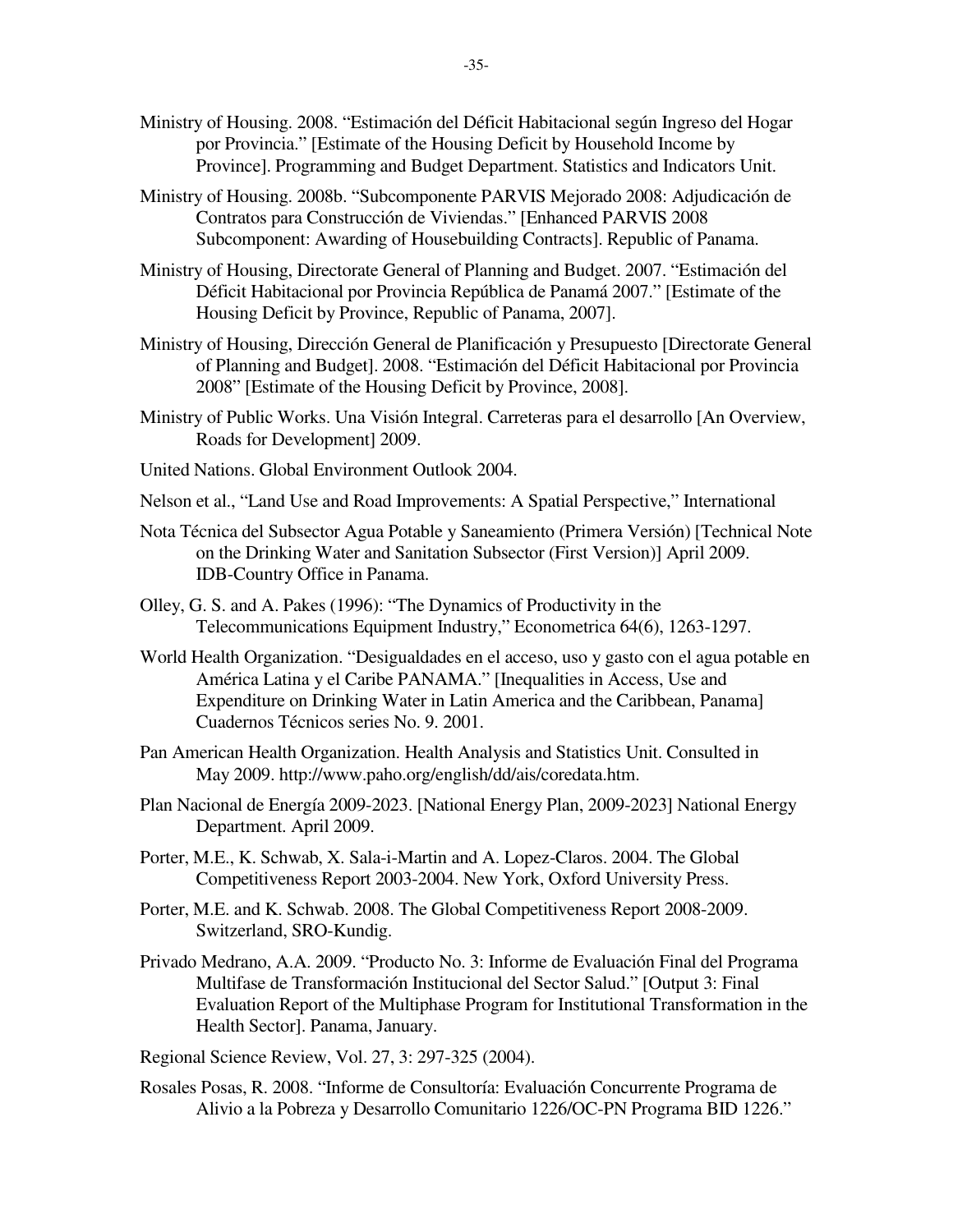[Consultancy Report: Concurrent Evaluation of the Program for Poverty Alleviation and Community Development, loan 1226/OC-PN, IDB Program 1226] Ministry of the Office of the President, Social Investment Fund. Republic of Panama, December.

- Reyes, Guillermo Ángel. Propuesta de Plan Estratégico para el Sub-Sector de Agua Potable y Saneamiento en Panamá. Informe Final [Strategic Plan for the Drinking Water and Sanitation Subsector in Panama. Final Report] IDB. December, 2008.
- Rosales Posas, R. 2009. "Informe de Consultoría: Evaluación Final Programa de Alivio a la Pobreza y Desarrollo Comunitario 1226/OC-PN Programa BID 1226." [Consultancy Report: Final Evaluation of the Program for Poverty Alleviation and Community Development, loan 1226/OC-PN, IDB Program 1226] Ministry of the Office of the President, Social Investment Fund. Republic of Panama, February.
- Schneider Friedrich, "The Size of the Shadow Economies of 145 Countries all over the World: First Results over the Period 1999 to 2003". IZA Discussion Paper 1431. December 2004.
- The Global Competitiveness Report 2008-2009.
- UNCTAD (2008): "Handbook of Statistics 2008," UNCTAD, United Nations, New York and Geneva.
- Urrutia, Victor. How a Market-based Approach in a Small Power System has Attracted Private Sector Participation. ASEP. April 2009.
- Valdés, H., E. Treviño, C.G. Acevedo, R. Costilla, M. Castro, J. Murillo and D. Bogoya. 2008. "SERCE: Los Aprendizajes de los Estudiantes de América Latina y el Caribe: Primer Reporte." [SERCE: Student Learning Outcomes in Latin America and the Caribbean. First Report] UNESCO. Santiago, Chile, Salesianos Impresiones.
- Vialidad Informe de la Contraloría 2008 [Comptroller Roads Report, 2008].
- Villanueva, K.M. 2007. "Second Basic Education Project." World Bank. Updated 2007-12-06. http://go.worldBank.org/591UW8PS10.
- World Bank. 2000. "Project Appraisal Document on a Proposed Loan in the Amount of US\$35 Million to the Republic of Panama for a Second Basic Education Project." Human and Social Development Group, Central America Country Management Unit, Latin America and the Caribbean Regional Office. Report 20334-PAN, 10 August.
- World Bank. 2008. "Project Appraisal Document on a Proposed Loan in the Amount of US\$35 Million to the Republic of Panama for the Education Quality Improvement Project." Human and Social Development Group, Central America Country Management Unit, Latin America and the Caribbean Regional Office. Report 43757-PA, 10 July.
- WHO Core Health Indicators. World Health Organization, Geneva. (Consulted on 10 June 2009 at http://apps.who.int/whosis/database/core/core\_select.cfm).
- World Economic Forum (2004): "The Global Competitiveness Report 2004-2005," World Economic Forum, Geneva, Switzerland.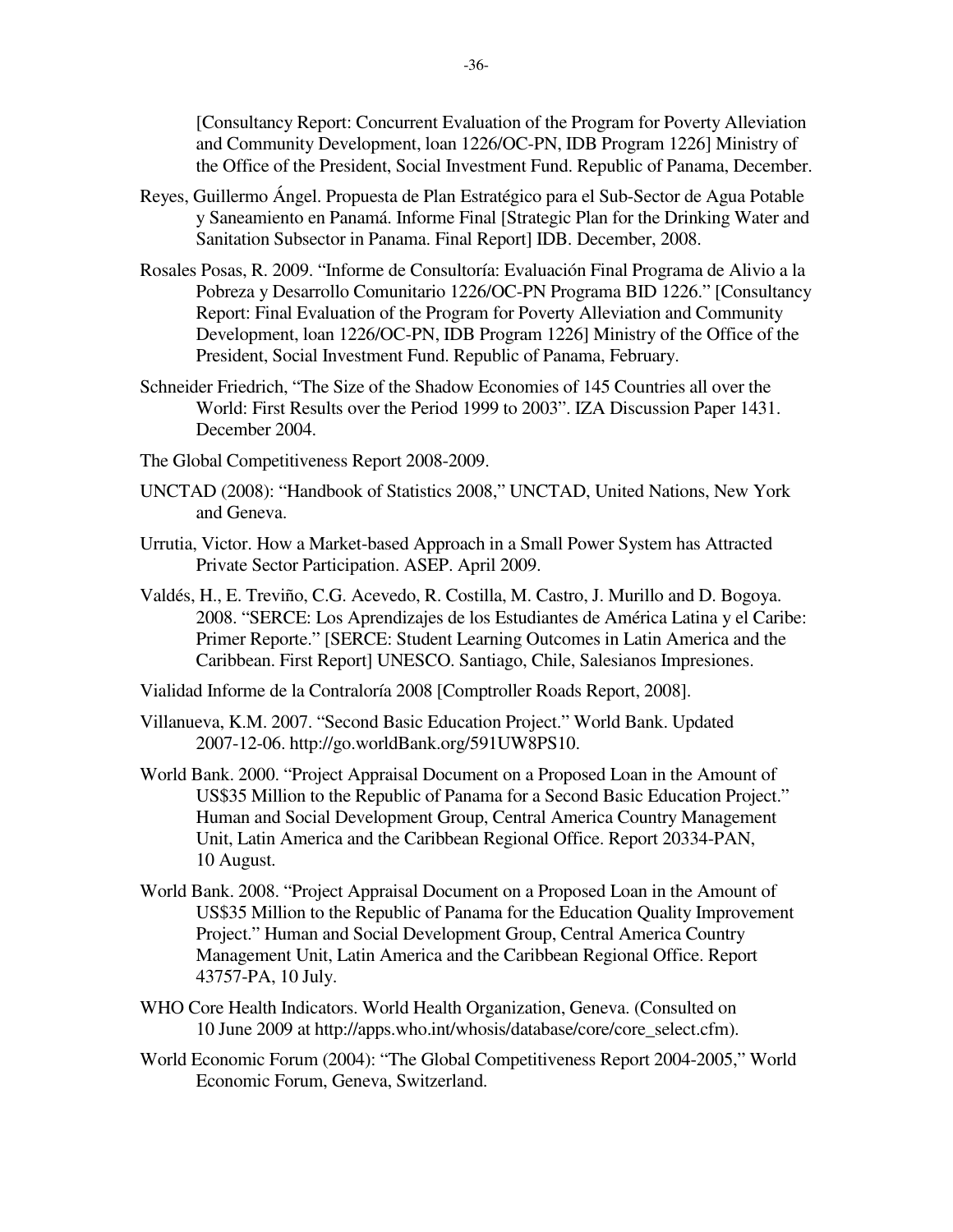World Economic Forum (2008): "The Global Competitiveness Report 2008-2009," World Economic Forum, Geneva, Switzerland.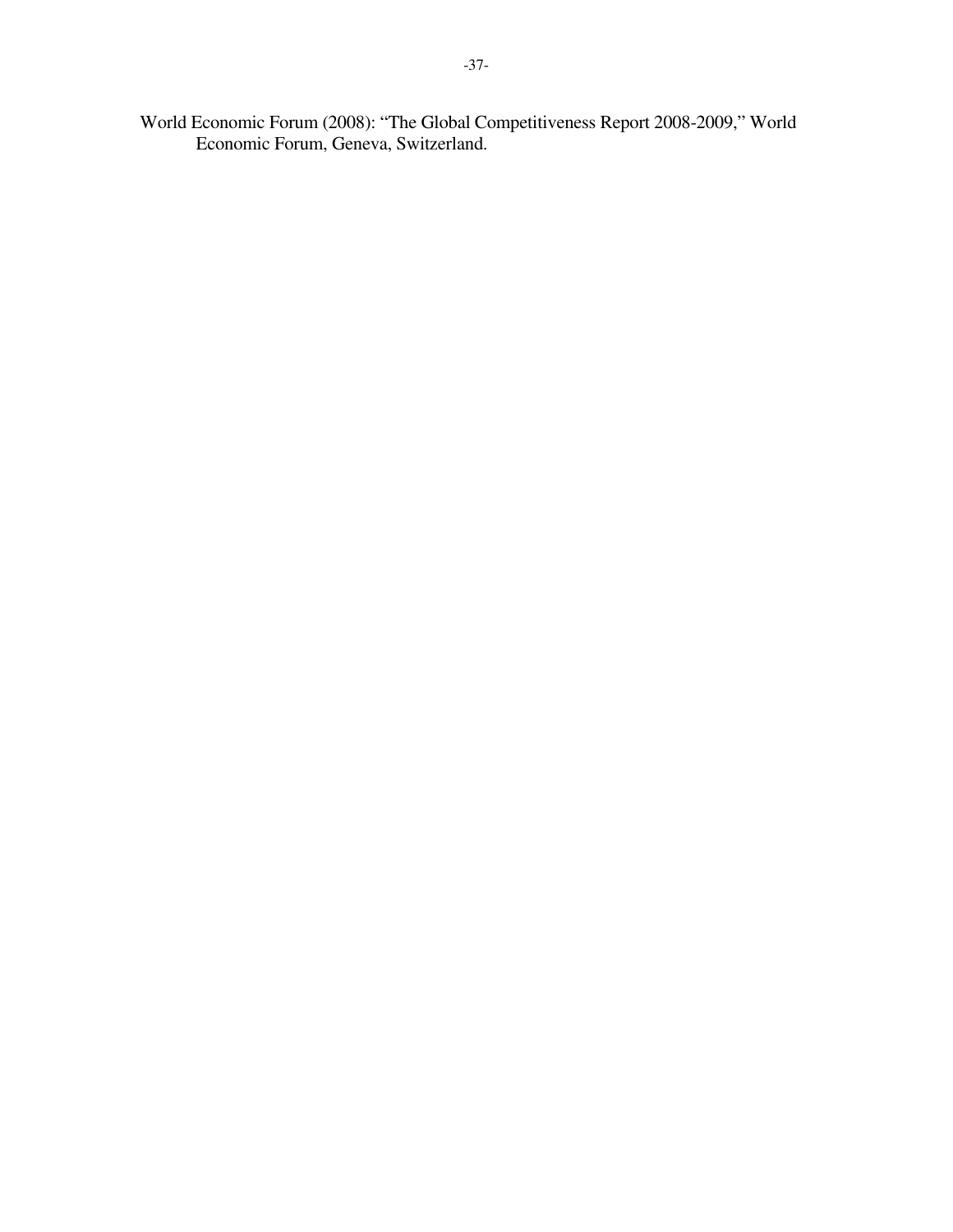#### **ENDNOTES**

1

- <sup>1</sup> In all, 87.4% of the inhabitants of these provinces are considered urban.
- 2 68.7% of their inhabitants.
- <sup>3</sup> Figures from the 2000 Census. There are seven indigenous ethnic groups in Panama: the Emberá, Wounaan, Kuna, Ngöbe, Buglé, Nazo, and Bri bri. The Kuna, Emberá-Wounaan, and Ngöbe-Buglé peoples each have a defined self-governing region (known as a *comarca*).
- <sup>4</sup> According to the World Development Indicators (WDI), the Gini coefficients for Central American countries are as follows: Honduras 56.7 (2005), Guatemala 53.7 (2006), Nicaragua 52.3 (2005), El Salvador 49.7 (2005), and Costa Rica 47.2 (2005).
- <sup>5</sup> The equivalent figures for 2008 are 2.1% of the labor force and 0.89% of tax revenue.
- <sup>6</sup> The 2009 United Nations Global Environment Outlook report for Panama warns of the incentives that have been present in recent years to draw agricultural or forestry areas into the land market and turn them into urban land, particularly for "residential tourism". Ros (2006) discusses some of the negative effects of this "real estate boom": (a) rising land prices which render other economic activities unviable, such as agriculture, livestock breeding, industry, regulated tourism, etc., and hence reduce economic diversification; (b) rising housing costs for local people; (c) the creation of a vicious circle in municipal financing, which relies mainly on fees and taxes from real estate activity, and has no long-term vision for increasing public expenditure on maintaining and providing the services that urban development would require; (d) the risk of creating residential ghettos; and (e) the possibility that once the initial land purchase transactions have been completed, the speculative process will fall into foreign hands and the subsequent capital gains will flow out of the country.
- <sup>7</sup> The tax benefits include: exemption from property taxes for 20 years, depreciation of properties over a 20-year period, exemption from all taxes on the promoter company's capital, and 20-year exemption from the payment of income tax on interest accrued by creditors. These incentives benefit all participants in the business. Since August 2004, similar incentives have been offered to firms participating in the construction and development of hydropower generation systems and other new, renewable and clean energy sources.
- 8 The Canal has a special labor regime regulated by the Constitution, which has enabled it to maintain its productivity since the transfer of control to the Panamanian State in December 1999.
- 9 Since 1997, the government has taken steps to strengthen the banking system. In its Article IV Consultation in 2004, the International Monetary Fund described the Panamanian banking sector as reliable, with sound performance indicators and a strong regulatory framework. In 2002, the Fund had praised the Banking Superintendency for strengthening both supervision and the regulatory framework to ensure that the system satisfied most of the 25 Basel core principles for effective banking supervision.
- <sup>10</sup> Although the value of goods exports grew on average by 6.3% per year over the last decade, traditional products saw their share of the export basket decline: the export shares of bananas, coffee and sugar dropped from 19.7%, 3.5%, and 3.6%, respectively, in 1998 to 10.2%, 1.4%, and 1.3% in 2008. In contrast, nontraditional products gained ground. Melons, which accounted for 3% of exports of goods in 1998, represented 10.3% in 2008; watermelon and pineapples did not feature on the list of the leading goods exports in 1998, but accounted for 8.5% and 3.2%, respectively, in 2008.
- <sup>11</sup> The free trade agreement has not yet been ratified by the United States Congress. In October 2008, Panama signed a free trade agreement with Costa Rica, and it now has agreements in place with all of its Central American neighbors.
- <sup>12</sup> For example, despite being scheduled to expire in December 2005, Tax Bonus Certificates (CATs) equivalent to 15% of value added in nontraditional goods exports—are subsidies granted to promote the export of nontraditional products used to pay various domestic taxes, and in some cases can be reimbursed in cash. These Certificates were extended until September 2009, and the subsidy was cut to 10% for 2008 and 5% for 2009.
- <sup>13</sup> The 1% levy is added to the interest-rate calculation base.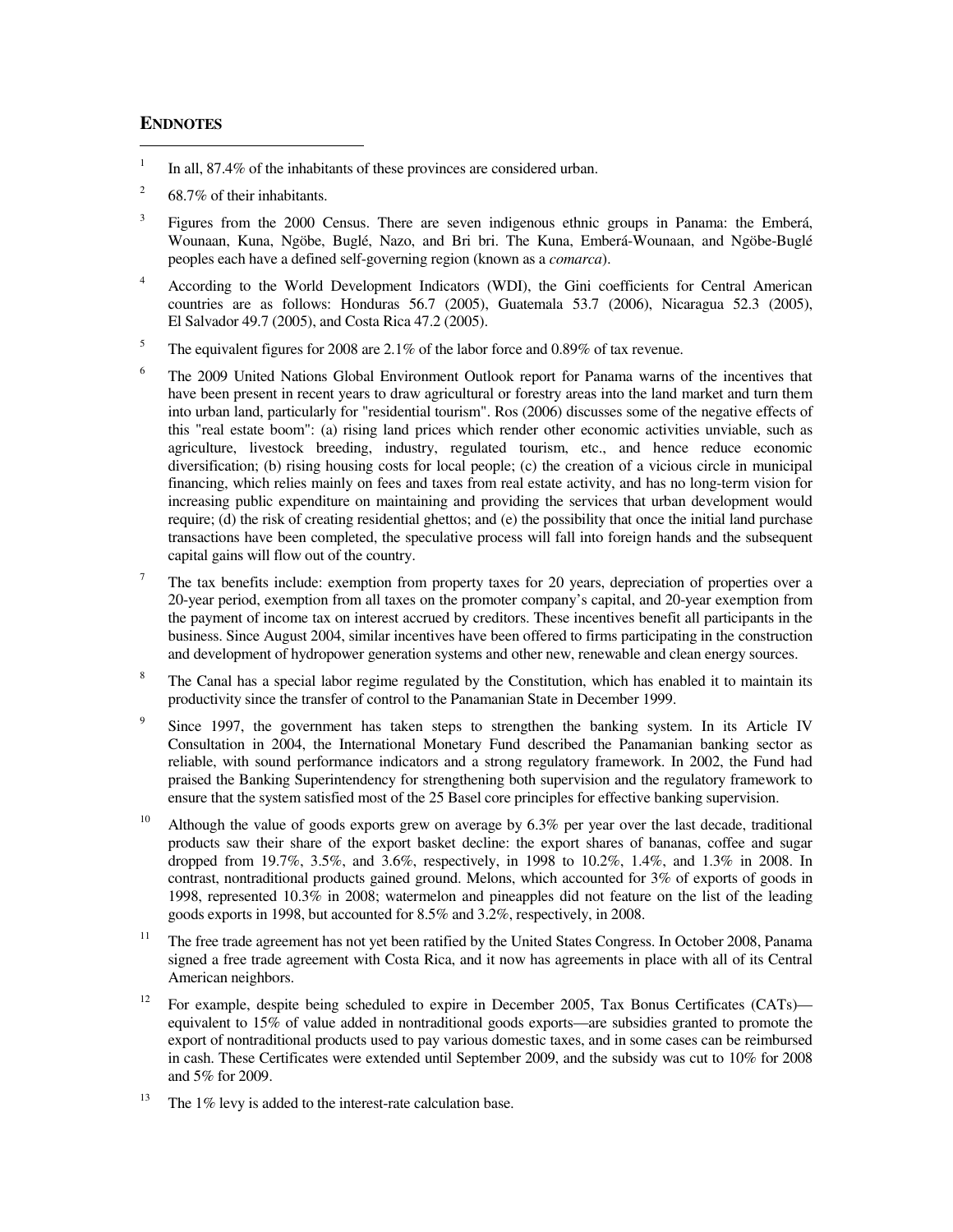<sup>14</sup> Domestic lending to the private sector as a percentage of GDP for the entire Panamanian economy was 85.1% in 2004, the highest ratio among Latin American countries of comparable income levels. The countries with the next highest rates were Chile (79.5%); Costa Rica (31.9%); Brazil (29.0%); Uruguay (25.1%); Mexico (15.2%); Venezuela (11.0%); and Argentina (10.5%).

- <sup>15</sup> The inconsistency between the macro figures reported by the banks and the micro figures reported by farmers, together with the incentives that banks have to grant tax-free loans and for borrowers to access subsidized interest rates, and the difficulty of verifying how credits extended to the agriculture and agroindustrial sector are used, make it possible that the figures reported by the banking sector are exaggerated, and in reality less use is made of the funds in question in these sectors.
- $16$  The high prices are due to the existence of instruments such as safeguard clauses, purchasing agreements for certain products, legal restrictions on importing sensitive products, price freezes in the domestic market based on temporary agreements between producers and the government, and other nontariff barriers in force in the country on the importation of agricultural products. See "Estimado de apoyos al sector agropecuario de Panamá 2000-2004" [Estimated support for Panama's agricultural sector 2000-2004], Arthur D Little, July 2006.
- $17$  Subsistence farmers do not benefit from these transfers because they do not sell their crops.
- <sup>18</sup> For example, eggs received the greatest support in 2004, despite accounting for just  $3.3\%$  of agricultural GDP, and 0.3% of goods exports. In all, 99.8% of the transfer to producers was through high prices paid by consumers.
- $19$  In 2003 ANAM developed the General Environmental Management Indicative Plan (PIGOT), to adapt and preserve the country's natural potential in the face of socioeconomic demands. The National Sustainable Development Council (CONADES) used Sustainable Development Programs (SDPs) to make progress in developing territorial plans at the subnational level, but did not prepare a rural development policy.
- <sup>20</sup> There is also a highly complex structure of minimum wages, depending on the region and economic activity, which fuels wage differences between workers and distorts the allocation of factors in the economy.
- <sup>21</sup> The rigidity of the labor code does not affect either the modern sectors, which are productive enough to cover without problems the high cost of employing a worker, or the majority of the agricultural sector, where 66.5% of workers work for themselves. It does have, however, a harmful effect on small companies and on the manufacturing sector: this is evidenced in the low capacity to create formal jobs in the case of small companies—only 9.9% of jobs were created by companies with fewer than 20 employees in 2005 and in the manufacturing sector's limited participation in job creation at the national level—just 9.5% in 2004 and 8.7% in 2008.
- <sup>22</sup> Botero et al. (2004) find that strict labor regulation has adverse effects on labor market participation and employment, particularly among young people. Heckman and Pages (2000) reach similar conclusions in a study of the labor market in Latin America: they find that labor protection provisions are extremely inefficient mechanisms for guaranteeing workers' incomes, and that they also increase inequality by: (1) reducing job prospects for young workers, women, and unskilled workers; and (2) segregating the labor market between workers with secure jobs and those with very slim prospects of becoming employees (they also increase inequality by increasing the size of the informal sector).
- $23$  This is the percentage of companies that considered these aspects as moderate, major, or very serious obstacles to their business operations. Enterprise Survey for Panama 2006.
- <sup>24</sup> Center for Investment Programs and Projects, and the Panama Office of the Inter-American Institute for Cooperation on Agriculture (IICA), Panamá: Sector Agropecuario, Diagnóstico y Propuestas [Panama: Agricultural Sector, Diagnostic Assessment and Proposals]. IICA, June 1992.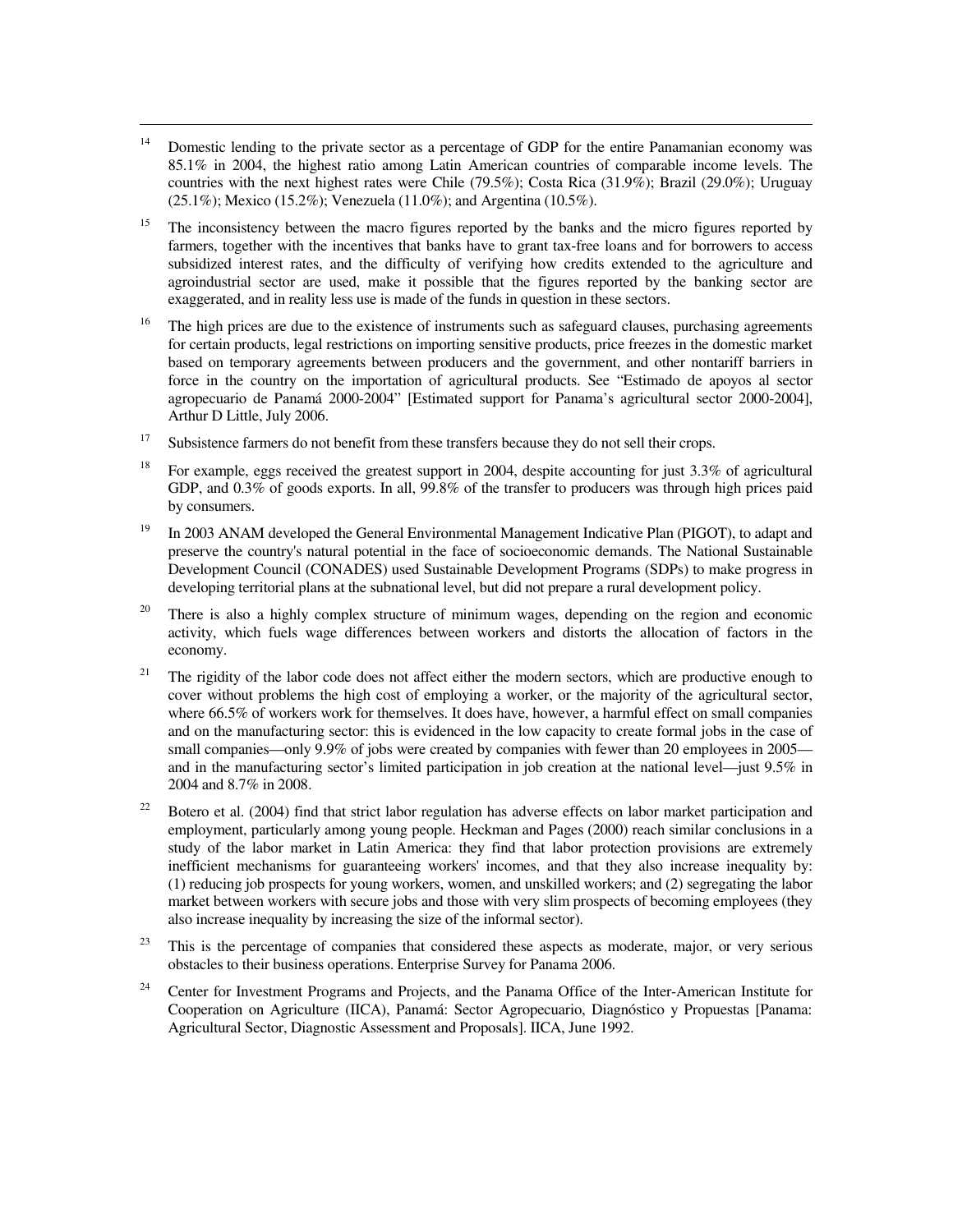- <sup>25</sup> For example, as indicated in the National Environment Strategy and the GEO2009 report, the area of Arco Seco, which encompasses the central provinces of Los Santos, Herrera and Coclé and western Panamá province, is the largest agricultural production zone, and paradoxically the area worst affected by land degradation in the country. The environmental indicators published by the National Environment Authority (ANAM, 2006), show that 37% of land area is used for agriculture, which is 14 percentage points more than the potential capacity indicated for this activity by the United Nations in its 2004 Global Environment Outlook. Using forest land for agriculture results in inappropriate production practices, excessive use of agrochemicals, soil erosion and degradation, and low productivity.
- <sup>26</sup> The absolute value rises as the depth of poverty declines, since the percentage of poor close to the poverty line is high.
- <sup>27</sup> See Arenas de Mesa and Gnazzo, Estudio sobre el Gasto Público en Panamá. [Study on Public Spending in Panama] IDB, December 2004.
- <sup>28</sup> While average annual spending in Central America, excluding Panama, was US\$237 per capita in 2004, Panama spent US\$724 per capita on education, health and nutrition, social security, employment, social assistance, housing, water and sanitation in that same year.
- <sup>29</sup> The Community Development Program (PRODEC), the Social Investment Fund (SIF), the National Council for Sustainable Development (CONADES), the Community Works Program of the Regional Planning Department of the Ministry of Economy and Finance (MEF), and the Local Investment Program (PROINLO).
- <sup>30</sup> See National Human Development Report, Panama 2007-2008. UNDP.

- $31$  The repetition rate in primary school nationwide was 5.6% in 2007, however in the comarcas it was double that—10.5% in the Kuna Yala comarca, 13.7% in Ngobe-Buglé, and 16.1% in the Emberá comarca. And although the repetition rate was lower in pre-secondary and high school and comparable with national statistics, the dropout rate for pre-secondary and high school was 24.4% in Darién and over 20% in the comarcas—double the national figure, which was 12.1% in 2007.
- $32$  Infant mortality in indigenous zones was 38 per 1,000 live births in 2003 versus 17 per 1,000 live births in urban areas and 14 per 1,000 in rural non-indigenous zones. In 2003, chronic malnutrition affected 56.6% of children in indigenous areas and 18.5% of children in rural areas (only 13.8% of children in urban areas suffered from chronic malnutrition). In 2008 the situation improved in urban and rural areas, but worsened in rural indigenous areas where 61.9% of children suffered from chronic malnutrition.
- <sup>33</sup> It reported advantages in port facilities (84.8 percentile) and air transport (66.3 percentile), but disadvantages in terms of the efficiency of the postal system (15.4 percentile), rail infrastructure (39.4 percentile), and phone services (39.4 percentile), and the quality of the electricity service (41.3 percentile). Road infrastructure was not evaluated.
- <sup>34</sup> The fiscal deficit surpassed the legally imposed ceiling in both 2003 and 2004, and implementation of the law was ultimately suspended for one year in late 2004 because the targets would not be achievable owing to the deficit the new administration inherited.
- $35$  Estimates for 2002-2003. The figures represent legal production of goods and services deliberately concealed from the authorities to evade taxes and social security contributions, and to avoid complying with regulations and administrative procedures in the labor market. See Schneider, Friedrich, The Size of the Shadow Economies of 145 Countries all over the World: First Results over the Period 1999 to 2003. IZA Discussion Paper 1431. December 2004.
- <sup>36</sup> Juan Gómez-Sabaini, Panamá: Consideraciones metodológicas y estimación de los gastos tributarios y del coeficiente de cumplimiento del ITBMS. [Methodological Considerations and Estimate of Tax Expenditures and of the ITBMS compliance rate] IDB, December 2008.
- <sup>37</sup>The CSS deficit was cited by risk rating agencies as a structural reason for not raising Panama's debt rating to "investment grade".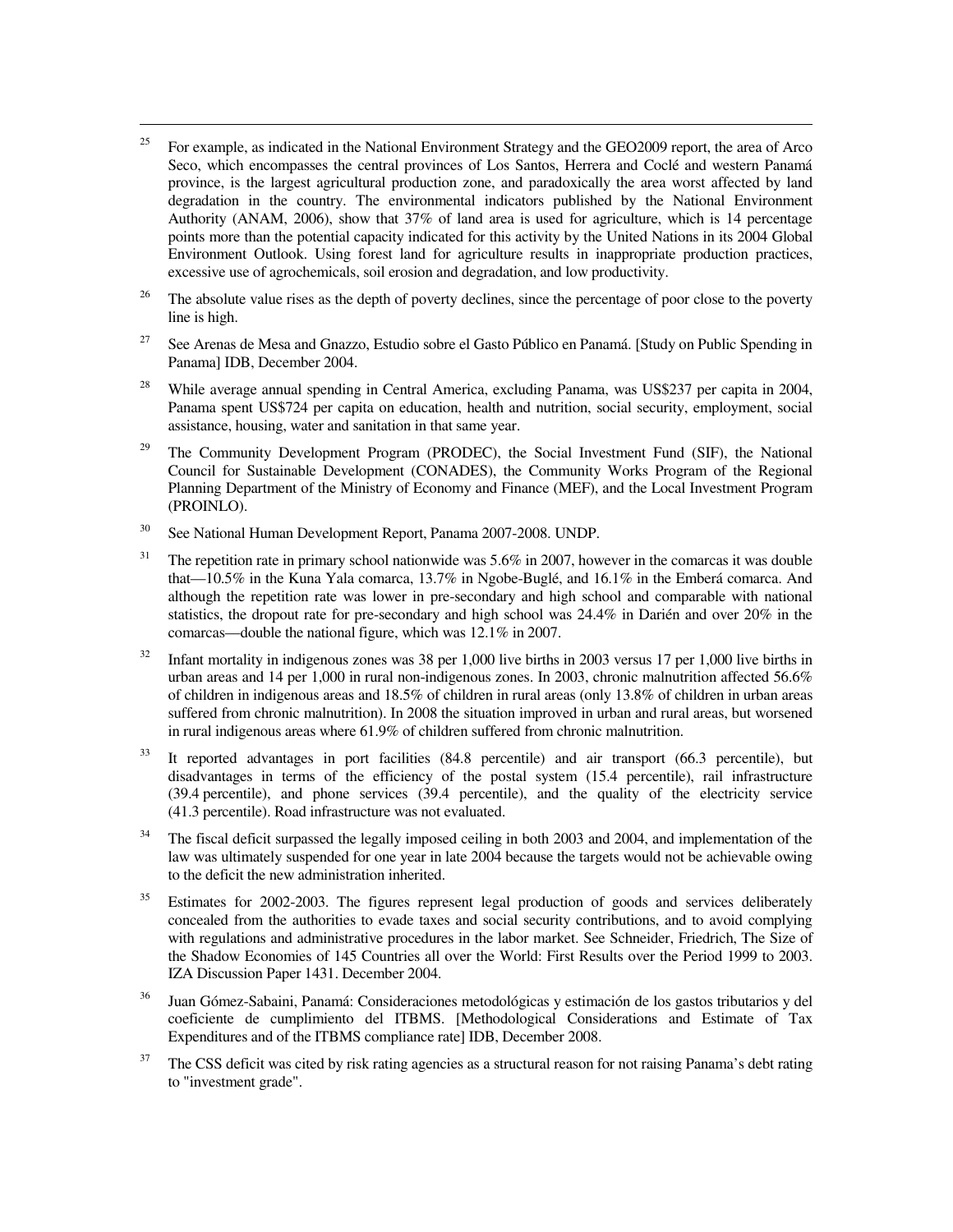- <sup>38</sup> The 2004 Latinobarómetro survey notes that corruption was identified as the country's main problem by 12.03% of the population in Argentina; 3.07% in Brazil; 15.94% in Costa Rica; 1.86% in Chile; 12.92% in Mexico; 2.58% in Uruguay; and 1.37% in Venezuela.
- <sup>39</sup> Executive identified this perception of corruption as the most important obstacle to doing business in Panama—it was identified by 22% of the executives interviewed by the WEF in 2004, the highest percentage in the medium-high income Latin American countries.
- <sup>40</sup> On all of these criteria the country was ranked below the 9th percentile. Wasteful public spending and the public's lack of confidence in the financial honesty of politicians were also below this percentile.
- <sup>41</sup> According to the Latinobarómetro, in 2004 Venezuela had the highest percentage of the population that believed that it was governed for the general good (and not to benefit powerful groups), with 45.5%, and Peru the lowest, with 13.2%. The figures for Panama have deteriorated in recent years, sliding from 23.3% in 2004 to 12.8% in 2008.
- <sup>42</sup> In Latin America this last figure is surpassed only by the Dominican Republic where 47.5% of the population thinks this is proper.
- <sup>43</sup> See Iacoviello, Mercedes and Laura Zuvanic "El Rol de la Burocracia en el PMP en América Latina" [The Role of Bureaucracy in the PMP in Latin America], Mimeo, Inter-American Development Bank, Washington, DC (2005).
- <sup>44</sup> On these criteria the country was ranked below the 56th percentile.

- <sup>45</sup> Estimated probability when any of six commercial transactions is conducted: electricity connection, water, telephone, and obtaining import, operating, and construction permits. See Gonzalez, A., E. López-Córdova and E. Valladares, The Incidence of Graft on Developing-country Firms. Policy Research Working Paper 4394, World Bank, November 2007.
- <sup>46</sup> Under this framework, and to boost competitiveness, the Bank proposed supporting fiscal sustainability (one of the five pillars of economic and social policy proposed by the country), promoting basic infrastructure development, and expanding the sources of sustainable growth. To build the country's human capital (another of the pillars proposed by the country) and productive capital, it proposed heightening the efficiency of social spending, making it more progressive, and increasing the coverage and quality of social services on a sustainable basis (which forms part of the first pillar proposed by the country through improved income distribution); and also improving access to housing and land (this action was also included in the country's strategy, in the poverty reduction and income distribution pillar). The crosscutting element of strengthening governance and transparency proposed, first, strengthening the institutions that underpin the country's democratic system, keeping the peace, and upholding legal certainty and public safety; and, second, producing public goods and services more efficiently. Although the country's strategy included the aim of reforming and modernizing the State, its actions in this regard were directed towards 'ensuring that public-sector institutions and activities become development facilitators,' through measures to guarantee transparency and eradicate public-sector corruption, reduce bureaucratic hurdles, incorporate the private sector into infrastructure investment, reform regulations in the electric power and transport sectors, restructure health administration, and strengthen municipios. The country's strategy did not explicitly discuss the judiciary, which was one of the intervention areas proposed by the Bank.
- <sup>47</sup> Sustainable development programs are an exception because they do not work on a sector basis and represent a significant portion of the Bank's portfolio.
- <sup>48</sup> This was to be achieved by increasing revenue and containing public spending, and by supporting the implementation of laws on fiscal accountability, fiscal equity, and social security reform.
- <sup>49</sup> Except for education, health, and the police (Article 1 of the Fiscal Equity Act).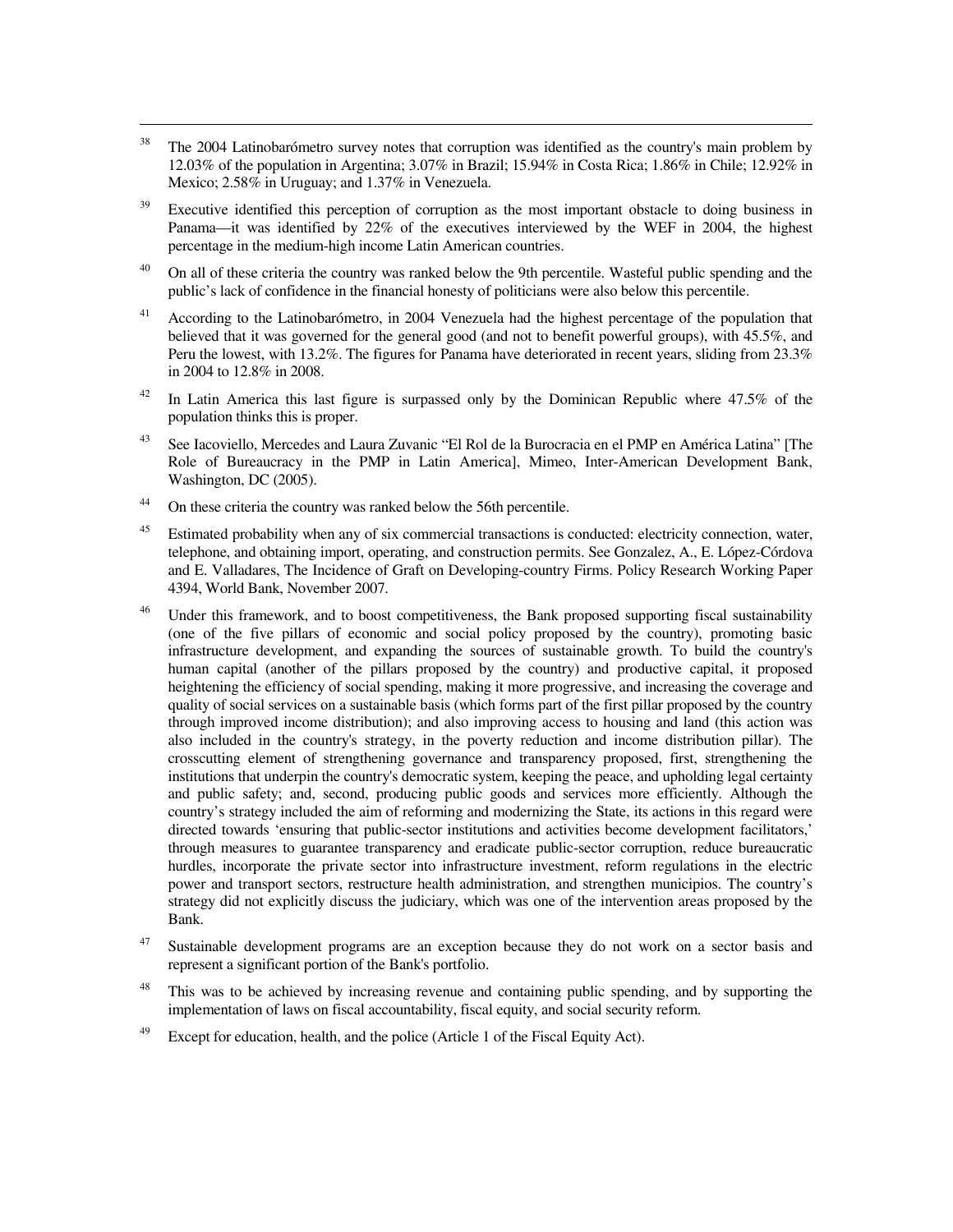<sup>50</sup> Programs in execution were the *Program to Strengthen and Modernize Economic and Fiscal Management II*, which included a wide range of actions within the MEF, and the *Financial Sector Program.* The *Program to Strengthen and Modernize Economic and Fiscal Management II* proposed a review of the MEF's institutional framework; implementation of Panama's Integrated Financial Management System (SIAFPA) in all financial management entities; implementation of a Single Treasury Account; strengthening of the National Accounts Department, an increase in the efficiency and effectiveness of tax collection; improvement in the quality of public investment using computerized tools to manage public investment projects; improvement of the management and oversight capacity of the Customs Administration, and institutional strengthening of the cadastre system. In September 2003, before the strategy was prepared, the *Financial Sector Program* was reformulated by eliminating floating tranches tied to privatizations of public development banks and social security reform, both of which are directly related to fiscal sustainability. In 2002, the Housing Program was also reformulated, and this probably helped improve the efficiency of State involvement in the provision of housing, while also proposing reorganization of the Ministry of Housing (MIVI), the National Mortgage Bank (BHN) and the Social Security Fund (CSS). The only project approved in this sector during the review period was the *Investment Climate and Free Trade Adjustment Program*.

- <sup>51</sup> This point was taken up again after being eliminated from the *Financial Sector Program* in 2003. The Bank continues to support the MEF and has recently begun supporting the Office of the Comptroller General of the Republic with funds from the program to implement the external pillar of the Medium-term Action Plan for Development Effectiveness (PRODEV), as part of the dialogue with the country, and to maintain its relevance in the process of modernizing economic management.
- $52$  The strategy proposed that a strengthening of fiscal accounts would reduce uncertainty and the country-risk premium, thereby making it more attractive to invest in Panama.
- $53$  This goal was to be achieved through the sector strategy to expand the coverage of electricity and telecommunications services in rural areas and by creating incentives for hydropower generation; increasing the coverage of water and sanitation services among rural and indigenous population groups; improving highway infrastructure, creating the road maintenance fund and strengthening the sector's institutions; defining and implementing a mass transit solution for Panama City; promoting physical and energy integration with Central America and the Andean Community; and consolidating reforms in the infrastructure sectors and promoting private and local government participation.
- <sup>54</sup> The previous CPE recommended an in-depth analysis of the Bank's comparative advantages to support Panama in the likely Canal expansion.
- <sup>55</sup> This program aimed to increase rural coverage by 10% by the end of its execution, and to lower the cost of electricity for this population group.
- <sup>56</sup> This was not the case for the Bocas del Toro I and Chiriquí SDPs. The Bank also approved a grant in August 2008, to design the rural electrification program for the Kuna Yala *comarca*.
- $57$  Law 45 of 4 August 2004 defined an incentives regime, including tax breaks, to promote hydropower generation systems and other new, renewable and clean sources. It establishes the tax breaks for these generation options.
- <sup>58</sup>Another technical cooperation operation was approved to support the *Santa Fe wind farm project*, which finances specific studies to promote the use of renewable energy sources and enhance energy efficiency.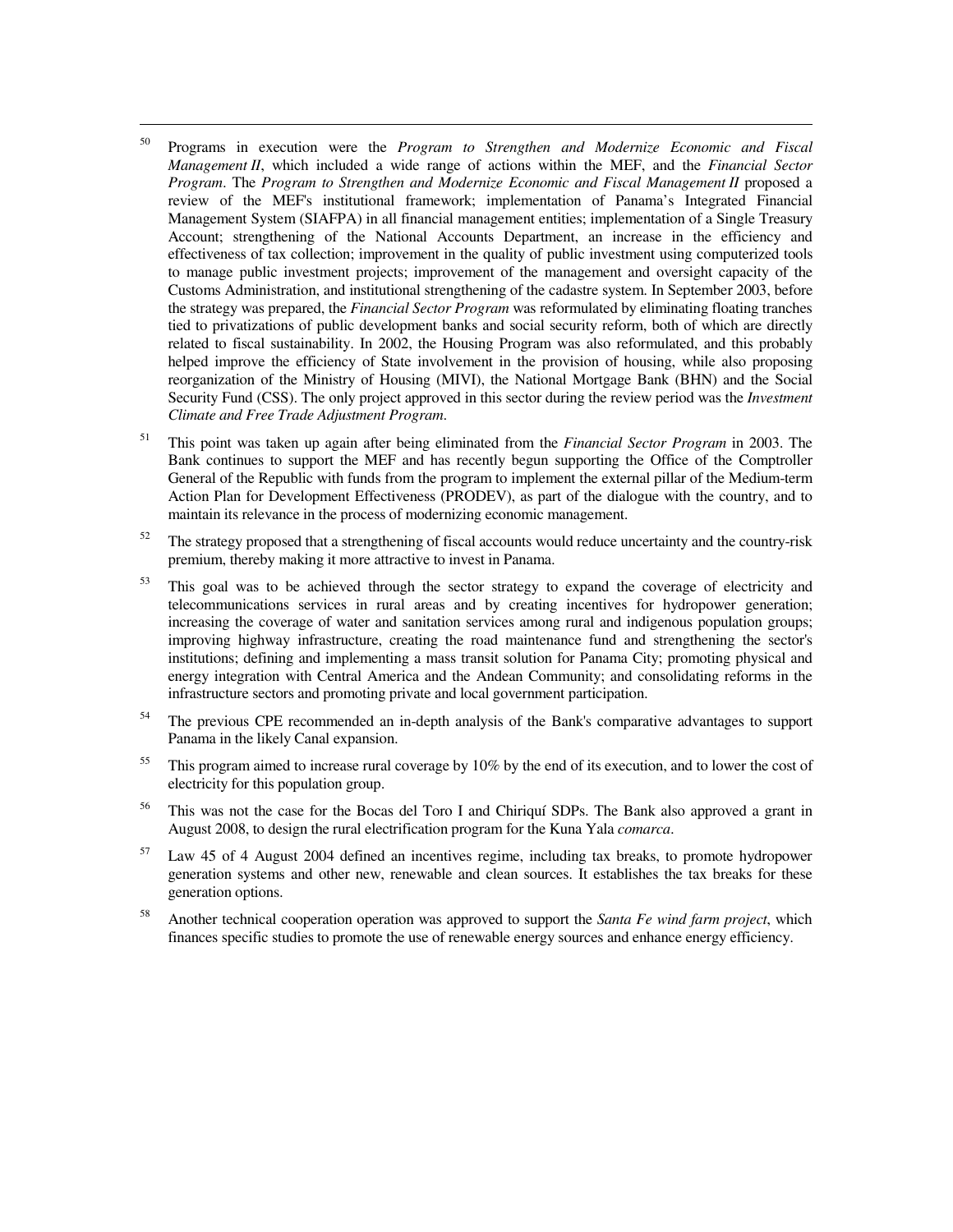$59$  The largest works in this area involve building a drinking water supply system for 31 communities along the Pan American highway (supplemental loan for the Darién SDP); upgrading the water purification plant on Isla Colón, which is crucial for sustainably maintaining the tourist sector in that area; and upgrading the sewerage system in the Bocas del Toro population (Bocas del Toro I SDP). The Bank also continued to execute the 1998 *program to support restructuring of the Institute of National Water Pipelines and Sewerage Systems* (IDAAN). This initially involved partial privatization of IDAAN, but the execution process from December 1999 until June 2002 was rated in the PPMRs as highly unsatisfactory, after which it was restructured in 2002 to support the Ministry of Health Policy Unit—rural water and sewerage—and the Water Quality Surveillance Unit, and to finance studies to prepare the Panama City sanitation project. By June 2004, the MEF had cancelled financing to implement the Rural Water and Sanitation Master Plan, and for the Storm Drainage Study in Downtown Panama City. Other funds to prepare the *Panama City and Bay Sanitation Project I* were obtained from the Japan Fund to finance design of the *wastewater collection, treatment and elimination system*. The issue of downtown urban sanitation was addressed with the *Panama City and Bay Sanitation Project I*.

- <sup>60</sup> This included the following: the *Electric Power Transmission Expansion Project*, to extend and adapt the power transmission grid to the west of the country and Central America; the *Central American Electric Interconnection System (SIEPAC)*, to support the creation of a regional electric power market and expand the capacity of electricity interconnection in the region (a project approved in 1997 and reformulated in 2006); the *Program to Improve the Puebla-Panama Plan Pacific Corridor*, for partial rehabilitation of the Puebla-Panama corridor—the three latter projects were in execution when the strategy was charted; the *PPP multiphase program on road infrastructure for competitiveness*, to rehabilitate and maintain the priority arteries of the road network and provide institutional strengthening; and the *Investment program for corporate change in ETESA (Empresa de Transmisión Eléctrica S.A.) - Phase I* to expand the electric power transmission grid.
- <sup>61</sup> In this area, the *Local roads and bridges rehabilitation program* was continued, along with related activities from the Darién and Bocas del Toro I SDPs. Design of the Darién SDP focused the bulk of its activities on rehabilitating the Pan American Highway and a number of other roads in the region. These actions, which are crucial for reducing transport costs in the province, were not accompanied by actions to improve the precarious state of rural roads, which, according to assessments conducted in Darién, hinder rural competitiveness in the area. The Bocas del Toro I SDP proposed building a new bridge over the Changuinola River, which is very important for improving transport safety and the transit of merchandise and passengers from the province to the rest of the country.
- $62$  The Bank also provided grants to finance the workshop for authorities from the Ministry of Public Works (MOP), the Ministry of Agricultural Development (MIDA), and the Social Investment Fund to discuss successful experiences in several Latin American countries in managing the local roads subsector, entitled *Exchange of experiences on the management of local road maintenance*.
- <sup>63</sup> An MIF grant was made to support *Strengthening of the regulatory framework and concessions for operating small and medium-sized bus companies in Panama*. Two new technical cooperation programs were also anticipated to map out an urban development plan for Panama City and a national transport plan, but neither was approved.
- <sup>64</sup> Although the Bank proposed organizing and modernizing the city's bus system, the government preferred to build a new metro system; as this alternative started to gain support, the Bank's involvement was replaced by that of the World Bank and the Andean Development Corporation (CAF). The Panama City urban transport project is now in the World Bank pipeline.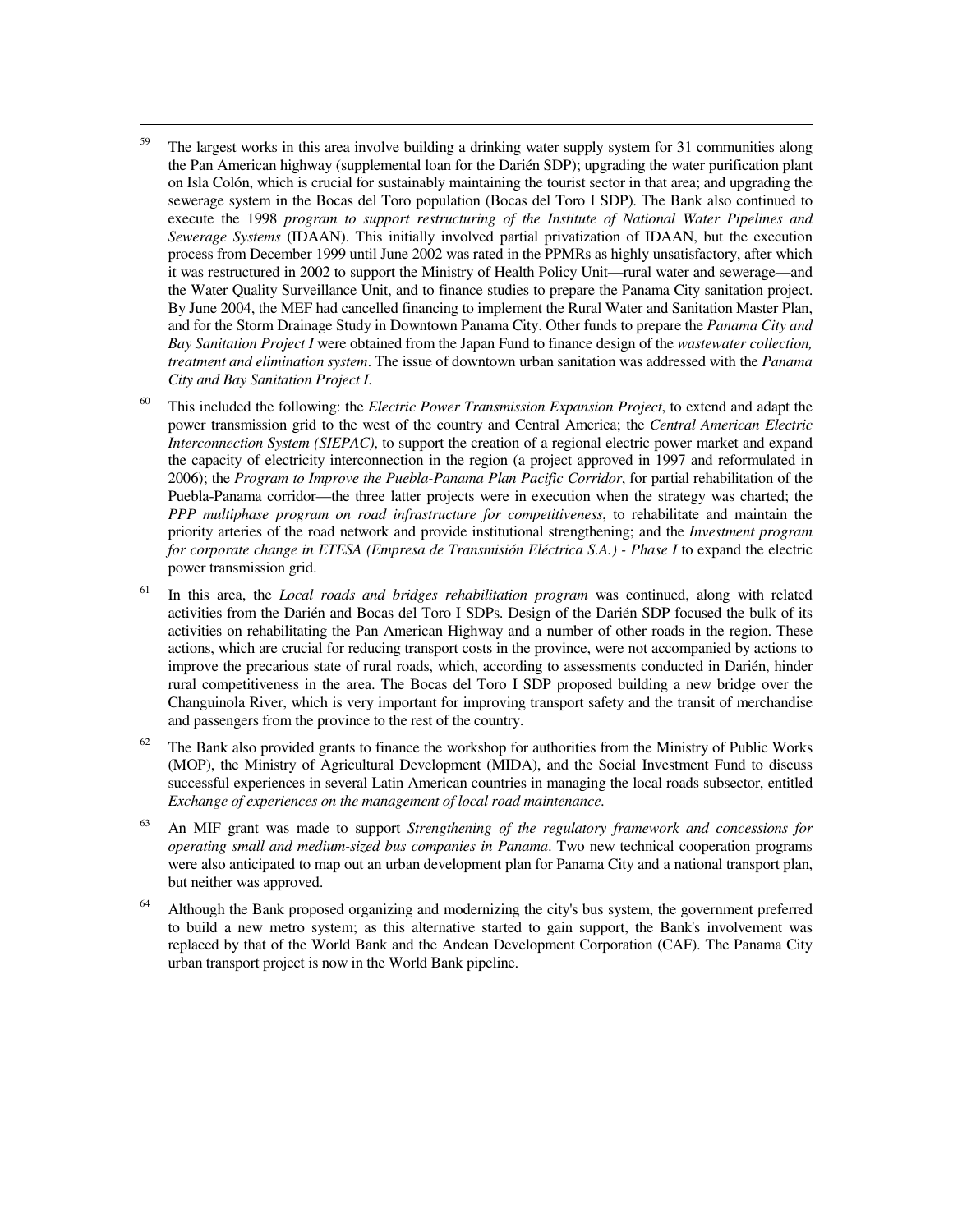$65$  Although not explicitly stated, OVE interprets the strategy as relating to the electric power sector through financing envisaged in private sector projects to increase the country's power generation capacity (the strategy proposed financing three generation plants through the private sector: the Bonyic hydroelectric plant, the Bajo de Mina hydroelectric plant, and a thermal conversion project. Lack of private sector funding was widespread in the electric power sector and associated with regulatory failings, which have been overcome in recent years thanks to changes promoted by the TC for a *Comprehensive review of the regulatory framework and policies in the energy sector*). Information supplied by the regulatory agency shows that the Bank's withdrawal from these projects was hasty and was related to management of the environmental issue. The strategy did not make clear how local government participation in infrastructure sectors would be promoted.

- <sup>66</sup> The strategy did not identify or rank the infrastructure problems hindering Panama's competitiveness. Various surveys of Panamanian entrepreneurs (Enterprise Survey, Global Competitiveness Report) state that shortcomings in road infrastructure, water supply, or telecommunication services do not pose major constraints for firms of any size. OVE is aware that these surveys are of entrepreneurs in Panama City and by no means capture the perceptions of all entrepreneurs and workers in the country. As the strategy indicates, it also believes the road network needs to be expanded and maintained to meet the needs of the agriculture and tourism sectors. The Bank should therefore conduct a comprehensive diagnostic study to identify priority actions to maximize competitiveness gains. There is no evidence that such a study has been done.
- The Bank stated that the strategy would focus on "promoting the development of sectors that can stimulate gains in competitiveness and open up opportunities to integrate rural and indigenous sectors of the population".
- <sup>68</sup>Tourism, agroexports, information technology and other clusters to be identified in the *Competitiveness Promotion Program*.
- $69$  The Competitiveness Promotion Program, which began in 2004, aimed to build consensus to formulate a national cluster strategy and to finance cluster projects through matching grants. The chosen sectors were agroindustry, logistics, technology, and tourism. The Bank's intervention in these four sectors was uneven, however. While the tourism sector received several operations, the agroindustrial sector only received one TC and the logistics sector none. The *Program to Support the Tourism Sector*, which had begun operations in 1999, aimed to lay the foundation for promoting private sector participation in the tourism industry. The strategy also approved a TC (*Panama Tourism Master Plan 2007-2020*) that financed a comprehensive and forward-looking diagnostic assessment of the Panamanian tourism sector; and a second TC was approved to *support preparation of the Rural Tourism Program*. The Darién SDP also included a number of tourism sector activities in its component on diversifying low-productivity agricultural activities (the previous CPE recommended considering alternative ways to support Panama's tourism sector which was growing swiftly when the CPE was being prepared). A TC targeting the agroindustrial sector (*environmental, sanitary and phytosanitary requirements in export chains*) aimed to help SMEs fulfill the environmental requirements and sanitary and phytosanitary measures imposed by their main export markets. The technology sector was supported by two TCs: *increasing competitiveness in the information and communications technology (ICT) sector*, which addressed issues such as the quality and quantity of human capital and training for professional workers in the sector and strengthening of the Panamanian Chamber of Information and Communication Technologies (CAPAtec), to ensure the program's sustainability; and *application of ICT as a competitiveness strategy*—a highly specific intervention that sought to make use of ICTs to monitor and manage the Chiriquí Palm Oil Producers Cooperative (COOPEMAPACHI). The *Sector Facility Profile to Strengthen Foreign Trade Management* sought to build capacity for formulating, negotiating, and implementing foreign trade policy in Panama. The second pillar of the *Investment Climate and Free Trade Adjustment* PBL aimed to cover a broad spectrum of activities by amending legal frameworks governing infrastructure, vocational training, competition in local markets, investment and export promotion, innovation, and governance and transparency (in the infrastructure sectors, the legal frameworks governing the maritime and aviation sector were expected to be altered and a national energy strategy prepared, as part of the MIF program to finance a *Comprehensive Review of the Regulatory Framework and Policies in the Energy Sector*. Changes were also envisaged in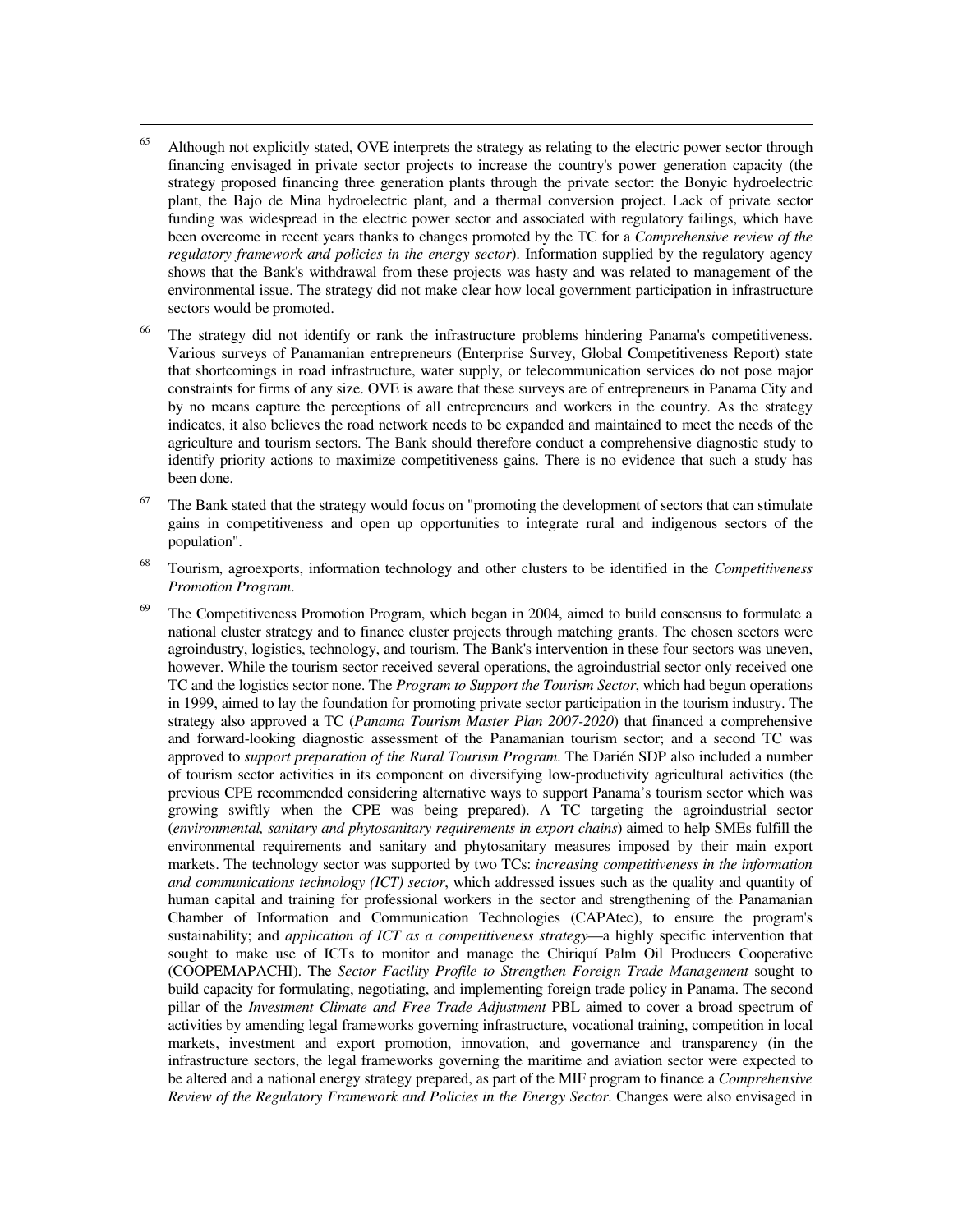the legal framework: to restructure the Ministry of Trade and Industry (MICI) and the Vice Ministry of Foreign Trade (VICOMEX), simplify the formalities for setting up legal enterprises, the Digital Signature Act, to promote public sector transparency and enable the Panamanian State to fulfill its international commitments. The aim was also to develop a strategy for the private sector to provide labor training services, supervised by the public sector. The loan to provide *Technical Support for the Investment Climate and Free Trade Adjustment* would fund the studies needed to satisfy the conditions of the PBL.

- For example, the program on competitiveness and trade liberalization, which was not originally included in the strategy, is a complex, ambitious operation involving nine ministries and government institutions (MICI, MEF, MIDA, SIG, MINSA, ANAM, SENACYT, MITRADEL and MINGOB) totaling US\$103.5 million in its first phase. It has the very broad objective of strengthening the institutional framework to facilitate exports and investment, and it includes several apparently unconnected activities. Although the activities contemplated all aim to boost competitiveness, it is not clear why they had to be grouped together in a single operation (the activities proposed include setting up and technically strengthening the Economic Analysis Unit, for when Panama decides to join the Central American customs union process; studies on the State's role in agricultural research and its links with the science and technology system; improvements in public governance for indigenous business development; creation of a guarantee mechanism to facilitate enterprise financing, and many other activities). The operation has not yet started to be disbursed and, given its scale and complexity, it is likely to over-run its 4.5-year disbursement period. The program of credit lines for second-tier banks proposed under this operation is not the most suitable, given the characteristics of Panama's banking system, where there is no shortage of funds for lending, but rather problems relating to the coverage of the credit bureau, the assets that can be used as loan collateral, the complicated, costly process involved in fulfilling contracts, and so forth, which discourage the banking sector from lending for certain activities. The solution proposed by the program does not resolve the underlying problems, but rather addresses the symptoms; once the treatment ends, the symptoms will reappear, so the proposed solution is not sustainable.
- <sup>71</sup> To support the inclusion of **indigenous peoples and women**, the operation to promote the *Competitiveness of Panamanian Handicrafts* was continued, with a view to forging commercial links between handicraft workers and local and international markets. In addition, the following programs were also started: *Training and sustainable support for the design, production and marketing of Molas* through the Kalu Ibaky Foundation, which supports the Kuna community by providing training and publicizing business opportunities in local and international markets. The *comprehensive development strategy and plan for the Kuna Yala and Ngöbe-Buglé comarcas* aimed to establish dialogue to formulate comprehensive development strategies and plans, and to identify alternatives for direct participation by the Bank in funding projects in the *comarcas*. The *evaluation and plan of action for business development among indigenous people* performed a diagnostic assessment of potential and existing business activities in five *comarcas* and with the Naso people. The information generated was used in preparing the advisory TC to support indigenous business development, which aimed to close gaps and overcome barriers identified in the diagnostic assessment, improve the suitability and capacity of firms run by indigenous groups in Panama, and enable them to gain access to capital and support from the *competitiveness and trade* loan and other Bank financing facilities. This program totals US\$2,421,000 and is complemented with operation PN-L1014, which includes a US\$935,000 component to strengthen the indigenous business environment. In both cases there will be a local counterpart. To support inclusion of the **rural sector**, the program for *institutional strengthening of agribusinesses of small producers in the provinces of Veraguas, Los Santos, and Coclé* was continued, strengthening management and entrepreneurial capacity among individuals and cooperatives in the area. The following programs were also started: the *Agribusiness Strengthening Project* (PROFA), which aims to strengthen the management and operational capacity of three producer associations (encompassing 240 producers), to identify opportunities and organize and coordinate production through training and the preparation of business plans; the *program to strengthen the production and marketing of organic products from Valle de Antón*, by providing technical, business and commercial strengthening to PROVALLE to enable it to coordinate and plan its members' production and help them position themselves with certified organic products in the country's leading marketing chains; *implementation of quality standards in small and medium-sized producer associations*, to improve management quality in the National Association of Coffee Producers, the Juan XXIII Cooperative, and the El Progreso Cooperative, by adopting international quality standards leading to ISO certification. The TC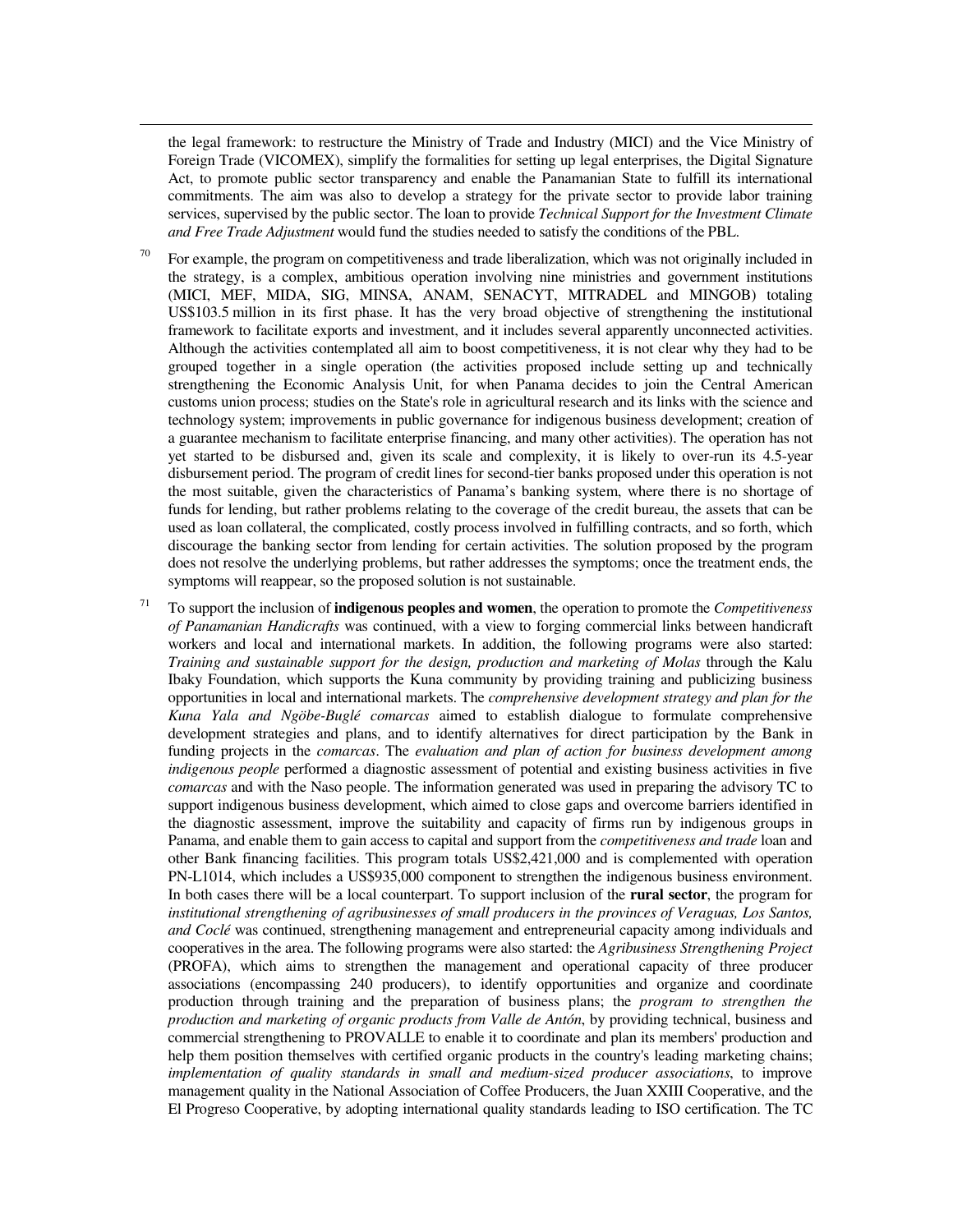to *support the competitive transition of agriculture and the rural economy in Panama*, which financed a consulting service to make specific recommendations for adjusting public policies and programs in the agriculture sector to achieve a competitive transition in response to trade liberalization; and *strengthening of local capacities and self-managing tourism activities in Darién*, which aimed to support the Tourism Committees of El Real and La Palma in promoting ecotourism development in the region. All of these operations in the rural sector would be complemented with SDPs.

- $72$  The approved interventions with the greatest potential impact were those aimed at generating public policy recommendations, such as *support for economic inclusion of the informal sector in Panama*, which aimed to design and implement reforms to assist that process among micro and small enterprises. To produce an impact, first the studies must be of high technical quality and the recommendations specific and politically viable; and second, the recommendations need to be implemented.
- $73$  The Bank sought to consolidate financial sector development by improving its transparency, promoting capital market development, strengthening the regulatory framework governing insurance and reinsurance, cooperatives, and financial enterprises; improving access to credit, in particular for MSMEs and women; and making public banks more efficient.
- <sup>74</sup> For that purpose, execution of the *Financial Sector Program* continued, having been restructured in September 2003, with the aim of creating supervisory bodies for the banking system, the stock market, private pension funds (the program's original plan), and also for the insurance and reinsurance market (which were added during restructuring); and giving oversight agencies sufficient powers and resources to perform effective supervision. It was also intended to strengthen the legal and regulatory framework of the Financial Enterprise Division of the Panamanian Autonomous Co-operative Institute; and to help consolidate the system for preventing money laundering and terrorist financing, and strengthen the Financial Coordination Council of the Republic of Panama (these objectives were also added when the loan was reformulated). Nonetheless, the disbursement conditions remained unchanged and were not tied to the fulfillment of these objectives. The PBL was accompanied by two TCs to support the government in the institutional strengthening needed to satisfy the disbursement conditions. In addition to strengthening the regulatory and legal framework of entities responsible for regulating part of the spectrum of microfinance services, execution of the loan to *Support the Expansion of Rural Microcredit in the Central Provinces* continued, strengthening the executing agency, PROCAJA (support for the agriculture sector by improving access to credit was one of the recommendations in the previous CPE). Two MIF operations were also approved: *Expansion of Financial Services to Micro and Small Enterprises through Banco Delta*, mainly targeting the urban sector in Panamá, Santiago and David; and *Implementation of credit scoring tools for micro and small enterprises*, an initiative proposed by the Panamanian Credit Association and initiated by the Country Office, with the aim of centralizing the credit risk analysis process to make it easier for microenterprises and small businesses to obtain credit.
- In 2009, the Bank cofinanced the Financial Stimulus Program to encourage bank lending in response to the global financial crisis, in conjunction with the Andean Development Corporation (CAF) and the National Bank of Panama (BNP). The terms and conditions imposed by the IDB are far more demanding than those of other providers (the rate charged by the CAF is 1.7% above the six-month LIBOR, whereas the BNP and IDB charge 4% and 4.5% above LIBOR respectively. The corresponding maturity terms are: CAF up to 7 years, BNP up to 5 years, and IDB up to 2 years). OVE expects that IDB funds will be used, if at all, once CAF and BNP funds have been exhausted.
- This sought to promote technological innovation by developing a policy adapted to the country's needs, increasing private investment in research and development, strengthening the labor training system, and reducing rigidities in the labor market.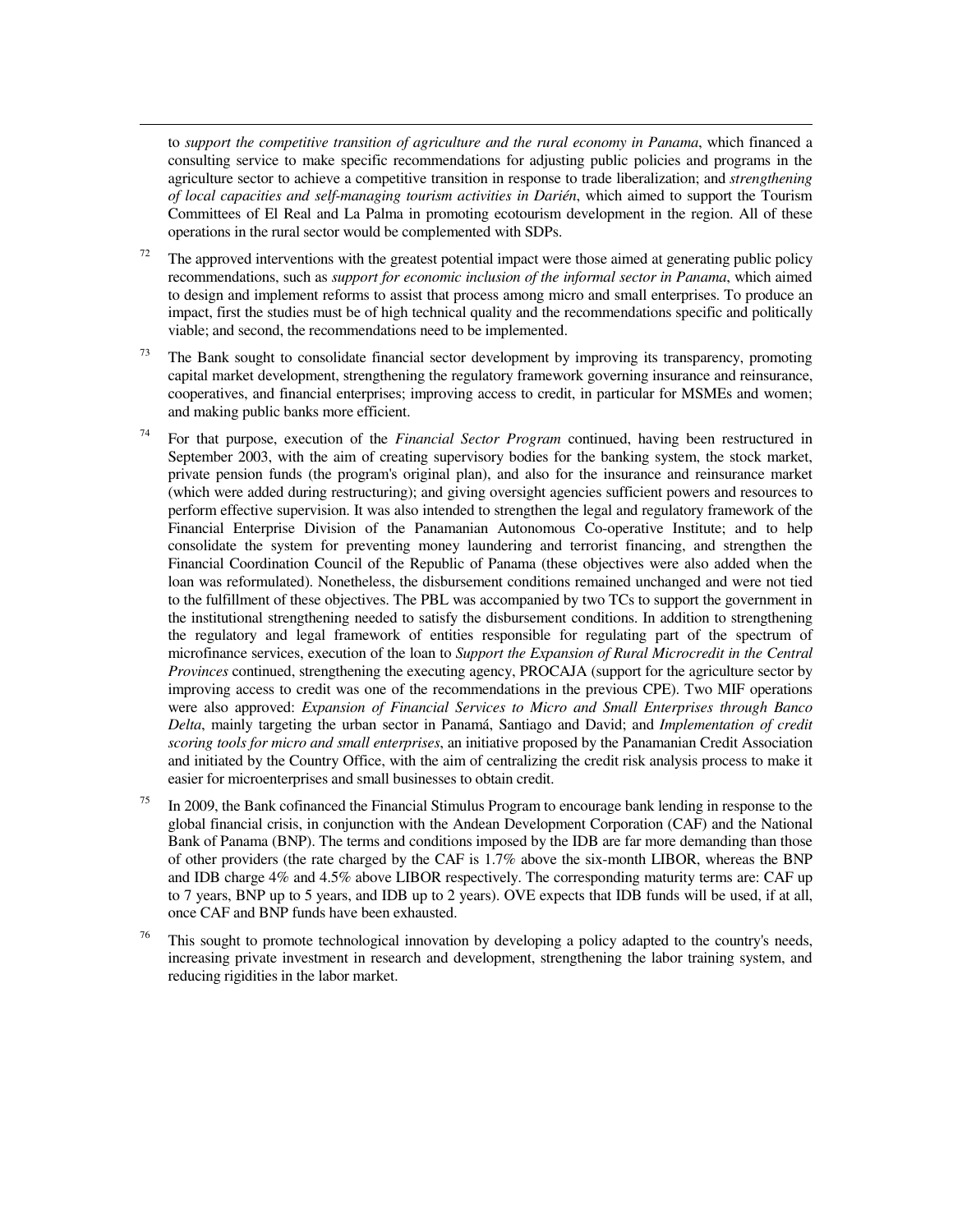$77$  The *project to support the creation of a higher level center of science, technology, and innovation* was continued, seeking to give long-term sustainability to the "Knowledge City" (Ciudad del Saber) through a new organizational structure, a plan for marketing its services, and renewal of information technology facilities (the Knowledge City Foundation is a league of business, technology, research, and education services that operates in one of the areas reverted in 1999 as part of the handover of the Canal to the Panamanian state. Its members enjoy tax and migratory incentives). The Knowledge City Foundation also continued executing the TC to support the Panamanian business technological accelerator, with a view to *promoting the technology business accelerator*. These two operations are too specific to be relevant for the country. In conjunction with the National Science, Technology, and Innovation Department (SENACYT) phase I of the *multiphase technological transformation program* was implemented, which seeks to expand and consolidate the arrangement for cofinancing research and development projects, improving science teaching in primary and secondary schools, and strengthening SENACYT. Institutional strengthening began with the TC to *support SENACYT institutional strengthening*, to improve the technical services and customer support platform; methods for economic evaluation of cofinancing requests and the project execution oversight system. Approval was also given to the TC for the *development and promotion of intellectual property*, to increase knowledge and enforcement of intellectual property laws, and increase the number of requests in the intellectual property register.

- This program does not resolve the underlying problem of shortcomings in the educational system, but it is a short-term solution to address the needs of cohorts currently forming part of the labor force.
- <sup>79</sup>A pilot MIF project to *support job skill development* was also continued, with a view to developing job skill standards and mechanisms for evaluating and certifying skills in four strategic industries: construction, tourism, maritime activities, and information technology.
- <sup>80</sup>In Darién, Bocas del Toro, Chiriquí, Colón, and the central provinces—including supplementary funding for Darién and Bocas del Toro phase II. The Darién and Bocas del Toro phase I programs began before the strategy was formulated.
- <sup>81</sup> Initially these projects were implemented by what is now the MEF; and in 2004, following the change of government, coordination of their execution was transferred to the CONADES Secretariat, attached to the Ministry of the Office of the President (following the Rio Summit on Sustainable Development in 1992, these national commissions were set up in several of the region's countries, with a mandate that included coordinating sustainable development and formulating local sustainable development agendas, among other activities. CONADES was set up in Panama in 1998. Several studies to evaluate progress for Rio+10 found that these commissions had not achieved their expected potential owing to a lack of funding and political will (ECLAC-UNEP, 2001; UNDP, 2001; Rodríguez B., 2001; Vargas, 2001). The original CONADES mandate did not seem to include direct implementation of projects of this type; it was not until 2004 that those efforts were materialized by creating the SDP Coordination and Execution Unit). These programs aim to promote sustainable social and economic development in the various regions, based on natural resource management; and for that purpose, land management was promoted along with improvements in governance, both in line agencies at the regional level and among local government authorities (the provincial SDPs that the Bank has been funding respond to the sustainable development strategies and investment action plans defined by the Panamanian government in conjunction with provincial stakeholders, in most cases with technical cooperation funding to prepare the corresponding loans. These planning tools have been geared towards economic development that is consistent with territorial and environmental management guidelines at the national and provincial levels). The programs aimed to promote pilot projects to demonstrate the viability of improving management practices in productive activities, to reduce their environmental impact and boost productivity. To support competitiveness, both infrastructure and service projects were proposed within the regions; and to encourage participation, both development and infrastructure projects were required to originate from demand in the communities themselves.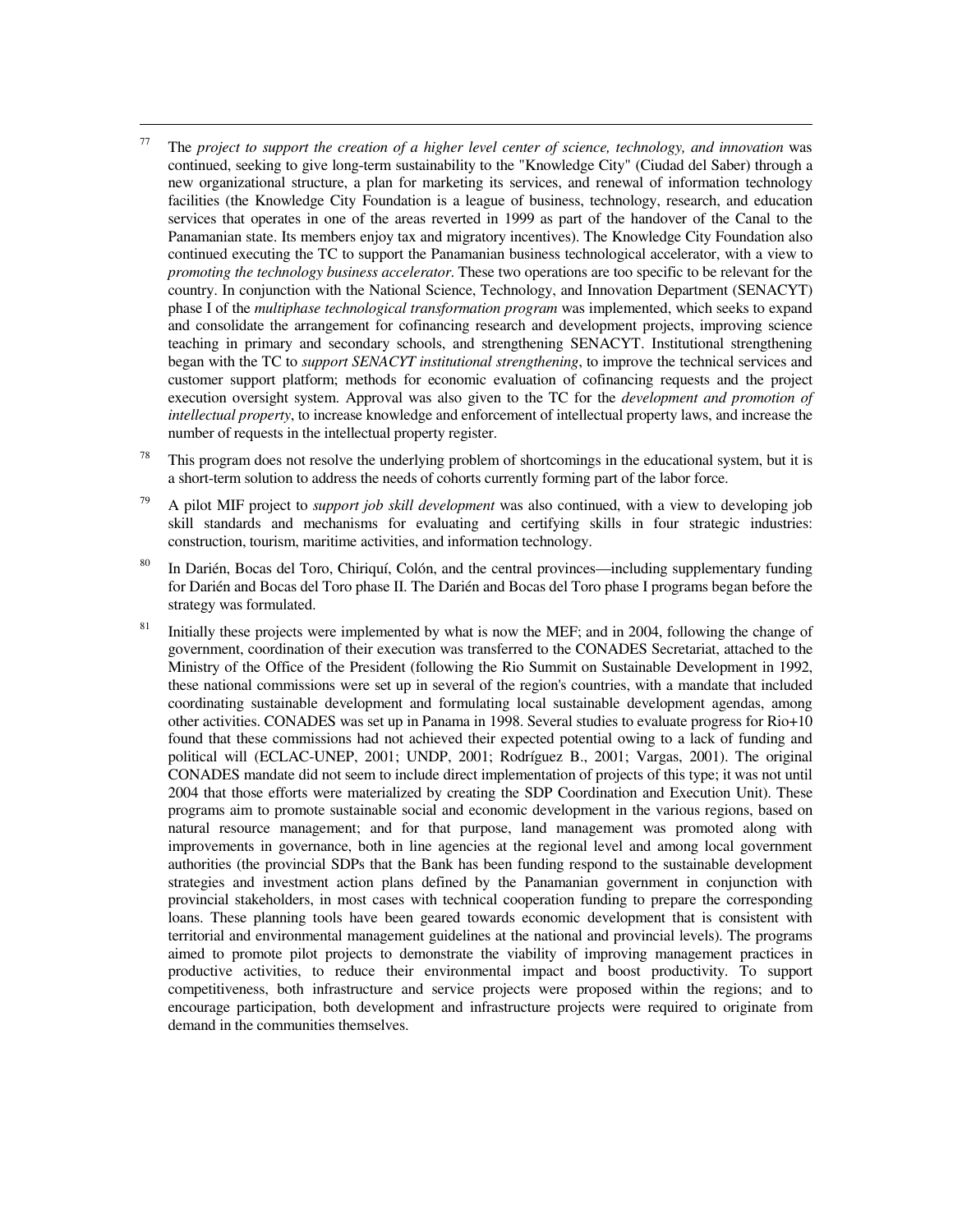$82$  The design of the most recent SDPs in the central provinces and Colón draws on lessons learned from previous SDPs, particularly on institutional issues: consistency between the sector activities of the SDPs and the national policies and strategies of each sector; use of the technical standards by coexecuting agencies (line ministries); participation of coexecuting agencies from the earliest stages to improve project sustainability; and the inclusion of performance targets in institutional strengthening plans, with indicators, responsibilities and clear binding agreements.

- <sup>83</sup> It only approved one nonreimbursable technical cooperation program to help prepare a national *plan of action on climate change*. The Bocas del Toro I SDP proposed actions to reduce flood risk at the community level—totally insufficient unless it ties in with a national plan that coordinates the various actors involved.
- <sup>84</sup>The *National Environmental Program* (December 2000) and its second phase, *Program for Modernization of Environmental Management for Competitiveness* (April 2008), and the *Program for Strengthening the Management Capacity of the Panama Maritime Authority for Integrated Coastal Management* (October 2007). The first program sought to develop capacities in both ANAM and the interagency environmental system, and to improve management capacity and implement environmental management standards, regulations, and tools to implement Law 41 of 1998, which created ANAM as the environmental management body. It also included investment initiatives on environmental management in communities in order to have a demonstration effect. The second phase aims to consolidate several of the *National Environmental Program's* action areas and targets strengthening the framework for environmental management and natural resource stewardship. Both programs are highly relevant given the need to strengthen a young environmental institutional framework (ANAM was created in 1998). The Panama Maritime Authority (AMP) program was transferred to the Panama Aquatic Resources Authority (ARAP), which was created in November 2006, just one month before signing the loan contract (ARAP was created by Law 44 of 23 November 2006, by merging the AMP Marine and Coastal Resources Bureau, the MIDA Aquaculture Bureau, and various other departments which until then had been involved in water concessions). The program seeks to improve capacity for managing marine coastal resources, increase the efficiency of ARAP income generation, and develop integrated coastal management at the national, regional, and local levels, by formulating regional plans and financing pilot schemes to promote management capacity among local stakeholders. This program is considered relevant, given the importance of conserving the country's natural wealth to be used as a resource and to promote tourism and recreation. The strategy also proposed a Program for *Priority Activities in the Panama Canal Watershed*; although this program is not classified as an SDP, it has similar objectives. Other programs were also included, to protect critical areas that guarantee the region's forest cover.
- <sup>85</sup> The *Program for Poverty Alleviation and Community Development* aimed to maximize the impact of investments on conditions in poor communities and encourage their participation in the planning of investments that reflect their priorities. The SIF expanded its menu of investments compared to previous programs. The program also sought to strengthen the deconcentration process by opening at least two additional regional offices.
- <sup>86</sup> The Opportunities Network in the conditional cash transfer program initiated by the Government of Panama in 2006. This program aimed to strengthen the supply of basic health, education, and nutritional services; provide direct support for beneficiary families to boost the demand for these services; and improve program monitoring and evaluation. Although not included in the program, the strategic thrust of the Opportunities Network, which was geared toward improving housing and building capacity through investments in rural development to promote income generation, has been addressed by housing programs and SDPs and by the World Bank's rural productivity and water and sanitation programs. In addition, although not included in the strategy, a TC was approved in December 2008 to prepare studies on poverty in the *comarcas,* to provide support for the design of public policies and investment programs, analysis of social spending on food and nutrition with the aim of reaching the most vulnerable population groups (emphasizing the Ministry of Education's school lunch program ), socioeconomic development of Colón, and an analysis of the determinants of current and future labor supply and demand in the country.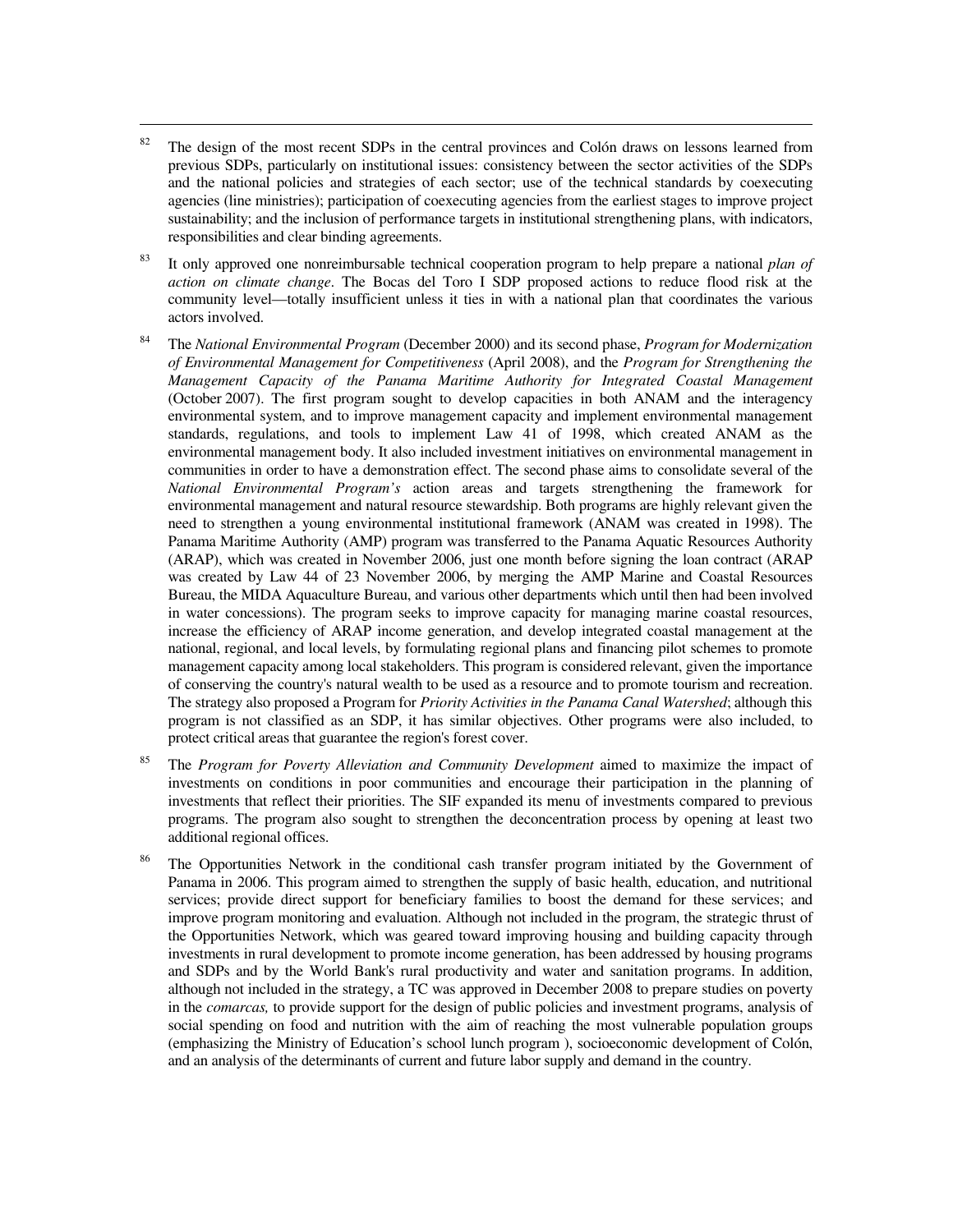<sup>87</sup>*Phase I of the Multiphase Program for Institutional Transformation in the Health Sector*, which began in 2002, aimed to implement radical institutional changes (including certification and accreditation of staff and intrasector coordination between MINSA and the CSS in the procurement of services), and to expand coverage through primary care services provided by outreach organizations in communities where no supply was available. Although the actions were intended to increase interagency coordination, the preparation work done by the Bank on this was very weak, merely considering the risk of 'failure to reach an appropriate understanding with the CSS to implement coordination'; the loan document makes no reference to any consultation process or conversations with institutions that play a key role in developing the project, such as the CSS or professional health associations affected in the certification and recertification process. Phase II, which was included in the strategy, has not materialized, as the Panamanian government decided to work with the World Bank in the health area through the *project to improve equity and performance in health*.

- <sup>88</sup> The *Educational Development Program*, initiated in 1998, is the oldest program in the Bank's portfolio in Panama. In July 2004, it had disbursed just 34% of the expected amount, after six years of operations. Nonetheless, the Bank's monitoring systems have rated execution progress as satisfactory from the outset, and the achievement of development objectives as probable. The program was extremely ambitious: it involved transformation of the academic curriculum, procurement of didactic material, professional development for teachers, performance appraisal of students, and improvements in the operating efficiency of the Ministry of Education (MEDUCA). The only component intended to strengthen MEDUCA's management capacity, the line of action set in the sector strategy, was restructured in 2001 to allow resources to be redirected towards school infrastructure. MEDUCA also worked on operational efficiency with the World Bank through its *Basic Education Project*, which created and implemented an information technology tool for human resource management. The World Bank project was subsequently expanded and needed additional funding (US\$5 million over and above the US\$35 million initially envisaged; the Bank loan amounted to US\$58 million).
- As the strategy correctly notes, "[t]he institutional processes involved in the delivery of basic public services, as well as infrastructure and urban development planning, are in the hands of central government agencies, while the municipios have few specific responsibilities."
- <sup>90</sup> The agreements envisaged in the loan documents between CONADES and the regional offices of the line ministries gave discretionary power to CONADES to determine the degree of participation by these offices in execution.
- <sup>91</sup> The strategy also sought to **set up a system to monitor and evaluate the impact of social programs**. Here the Bank's effort focused on support for the Opportunities Network. Modernization of the public investment system in the *Program to Strengthen and Modernize Economic and Fiscal Management II*, although included in the strategy as a program supporting this line of action, was oriented towards monitoring public investment management, but not evaluating its impact.
- <sup>92</sup> The strategy in this area first aimed to strengthen the legal and institutional structure in the (housing) sector, develop instruments to supplement and deepen the supply of bank financing for lower-middleincome groups, and expand and target existing subsidies to meet the needs of low-income groups, including those living in unregulated, spontaneous settlements. Second, it sought to expedite the regularization of land tenure while promoting private-sector participation in the provision of land to lowincome families; and strengthen the land registry and cadastre system at both the central and local levels.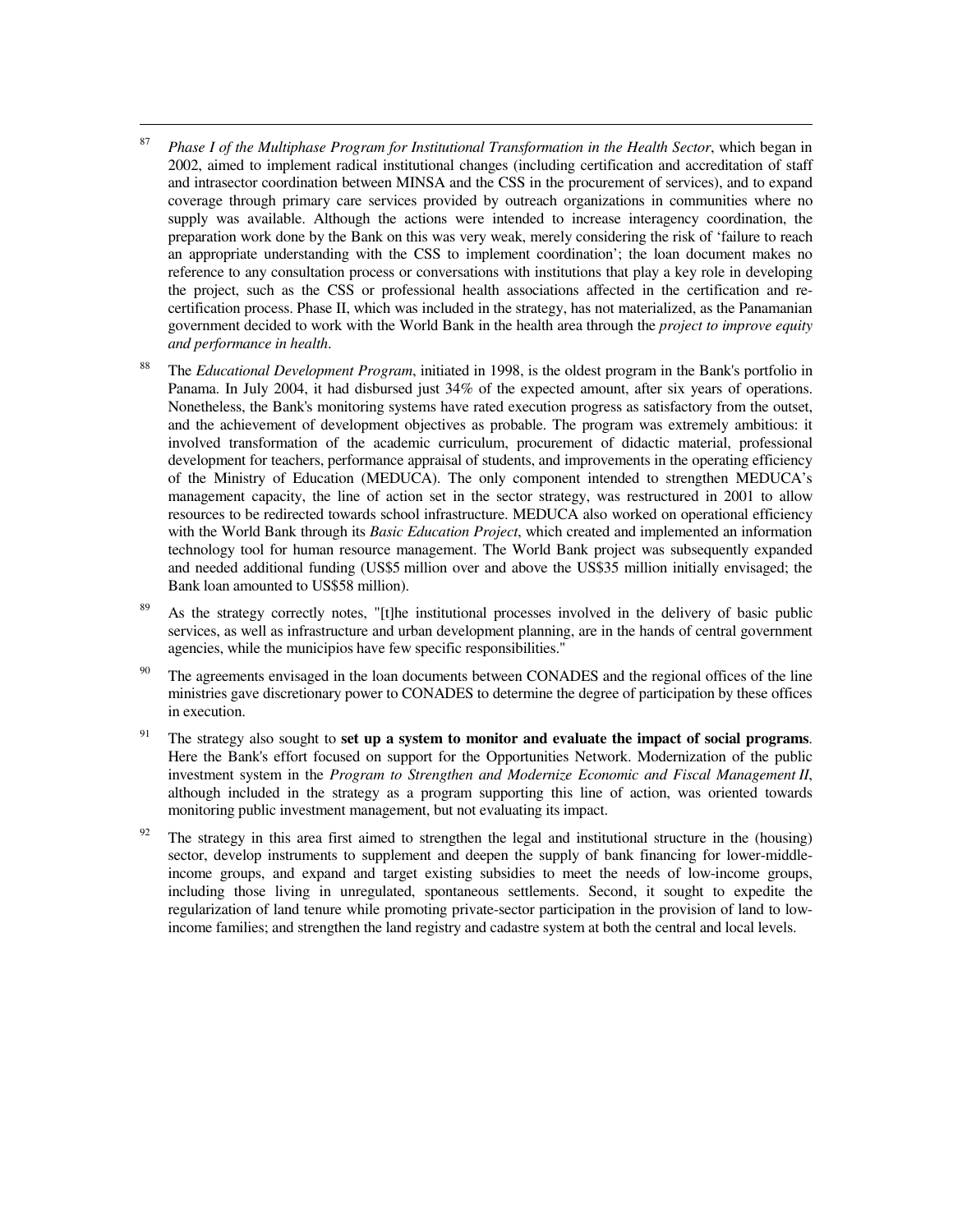<sup>93</sup> The *Housing Program* was intended to develop and implement subsidies targeting middle-low income families, who depended directly on the State to solve their housing problem, to make them eligible for loans from private banks and for homes from the private sector. The program also envisaged radical changes in the institutional framework and the way the State tackles the housing problem among lowincome sectors, which in principle seemed difficult to implement for economic reasons. The component addressing this point was modified in 2002, before the strategy was prepared, owing to a lack of political support. The *Program for the Development of New Operational Instruments for Low-cost Housing* aimed to test new instruments, through pilot programs, to expand access to housing for middle-low-income families, and to consolidate management and monitoring capacity in the Ministry of Housing, by implementing these pilot schemes and ultimately extending them nationwide. The program aimed to work with two modified instruments introduced under the *Housing Program*, and with two new instruments.

- <sup>94</sup> The programs approved under the strategy included the *Pilot Project for Urban Revitalization and Poverty Relief in Colón*, which is an experiment to test an innovative multisector methodology that proposes close collaboration among the public sector, private sector, and civil society. Local authorities had minimal involvement, focusing on urban refurbishment of buildings scattered throughout the old part of Colón, where overcrowding and physical deterioration of houses translates into social segregation and very low quality of life for residents living in condemned buildings, declared uninhabitable, without formally provided basic utilities (most of the inhabitants of the intervention area are squatters; they do not pay rent or own their property). Although the loan document acknowledges that the scope of action is quite small to have any impact on the city—apart from the direct impact on the residents of the properties chosen for rehabilitation because of their historical value—the indicators chosen to monitor and evaluate the project, and even the name of the project, reflect overly ambitious objectives and little mastery of the implicit model and assumptions underlying the intervention. To imagine that the project would improve health and overcrowding conditions among families in the old part of Colón, or increase economic activity, is naive, considering that this is one of the most violent cities in the Hemisphere, and no action was being taken to deal with that problem at the time of project approval. Although the experiment is praiseworthy in itself, the fact that the project is an experiment would require an additional monitoring effort from the Bank, in terms of facilitating collaboration between the sectors involved and ensuring monitoring. As stated in the loan document, the aim was to test this solution and strengthen capacities before undertaking larger-scale programs, and it was known, ex ante, that the executing agency had a low institutional capacity and shortage of staff.
- <sup>95</sup> The problem is the ownership papers and the quality of the home, particularly among the poor population: while 94.4% of the highest decile has ownership papers for the home in which they live, the figure is only 10.2% in the lowest decile (56.2% of the lowest decile lived in a hut or cabin versus 0% in the top decile).
- <sup>96</sup> The *Program to Improve Housing Conditions* seeks to improve marginal urban neighborhoods through integrated urban development, including the provision of physical infrastructure (water and sanitation networks, road system, street lighting, etc.), urban services and social facilities (parks, sports fields, community centers) and support for the regularization of land ownership. It also proposes providing lowincome housing to families on very low incomes in the outlying areas of the largest urban centers, outsourced to private builders. In addition, it focuses on restoring properties for low-income housing in the old part of Panama City.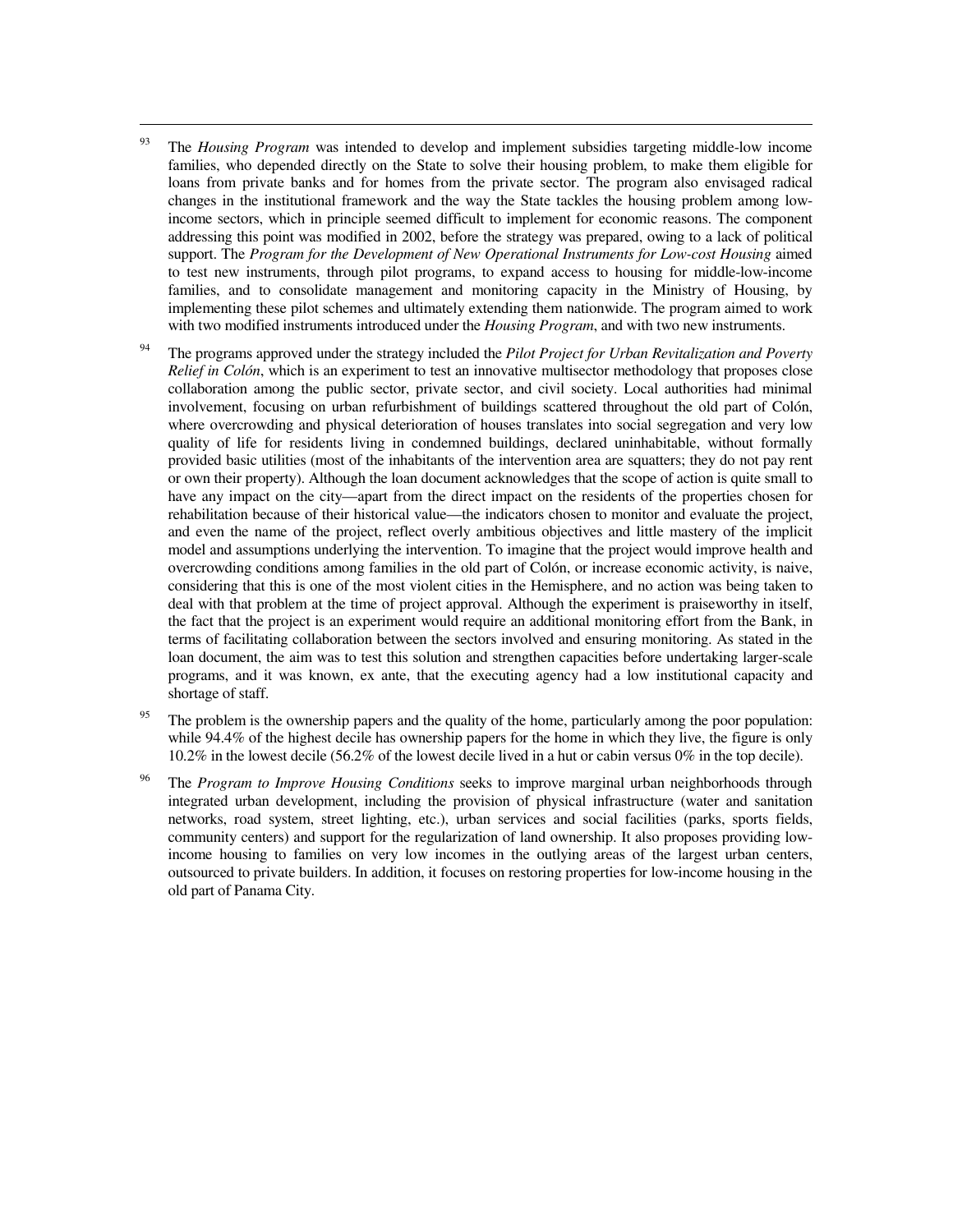<sup>97</sup> Under the *land management and regularization program*, the Bank implemented a land management project through the *National Land Improvement Program* (PRONAT), in conjunction with the World Bank, in various non-overlapping zones of the country. Although the land regularization activities and methodology were the same in both institutions, the objectives proposed by each one were significantly different—both programs were targeted on selected rural, periurban and urban areas. (In the case of the World Bank loan for PRONAT, the objectives were limited to improving legal certainty in landholding and improving natural resource conservation by consolidating the National Protected Areas System (SINAP) and indigenous territories. Rural development issues were addressed through other projects, without reducing assistance to the beneficiaries of PRONAT-WB). Although secure landholding is a necessary condition for the growth of agricultural activity and, hence, rural economic activity generally, other factors also affect that growth (adequate infrastructure, access to product markets, availability of credit) on which the Bank did not take action apart from one of the components of the program, the SDP or the PROCAJA program, which was confined to the central provinces. There is no evidence in the loan document that other multilateral organizations or the country itself are working extensively in these areas. Without a comprehensive rural development policy, land titling is unlikely to improve access to credit or investment in land—the objectives proposed by PRONAT-IDB. This program illustrates the unrealistic assumptions on which some Bank programs are based, reflecting shallow diagnostic studies and a lack of mastery of the underlying intervention model. This results in overambitious objectives and inadequate indicators for monitoring and evaluating program interventions. With the *Metropolitan Region Cadastre and Land Administration Modernization Program* (PRONAT-CRM), in addition to regularizing landholding in the metropolitan area of Panama City, the aim was to integrate the Metropolitan Region Cadastre with other public and private databases that make it possible to perform mass valuations (geographically the program encompasses the municipios of Arraiján, La Chorrera, Capira, Panamá, San Miguelito, and Colón. The largest of these is Panamá, although Colón has the highest level of informality). It also aims to support municipal land management by strengthening municipal capacity to develop and implement land management plans and operate a modern institutional structure that ensures better governance of land management in Panama and makes the progress achieved by PRONAT sustainable. Nonetheless, the institutional framework to implement these objectives remains inadequate and puts the relevance of the project at risk.

- These two loans consolidate the Bank's strategic positioning with respect to activities to regularize landholding in the country. These began with a pilot project in the province of Veraguas, through the *agriculture modernization* loan approved in 1996, which was the first program with a land regularization component in the country. Both loans are relevant for achieving the strategy's objectives for this sector.
- <sup>99</sup> Nonetheless, OVE was unable to identify how the Bank planned to promote private sector participation in supplying land for low-income families, as proposed in the strategy, or operations pursuing this aim; nor was there any action aimed at strengthening the legal framework in the housing sector.
- <sup>100</sup> The improvements achieved in the judicial sector will have an impact on achievements in the security program, just as municipal investments in leisure areas for young people, implemented through the municipal development program, can contribute to positive use of free time by at-risk youth. These institutional strengthening activities in the municipios, promoted by the various programs, can support each other provided the municipios have resources to manage the activities simultaneously.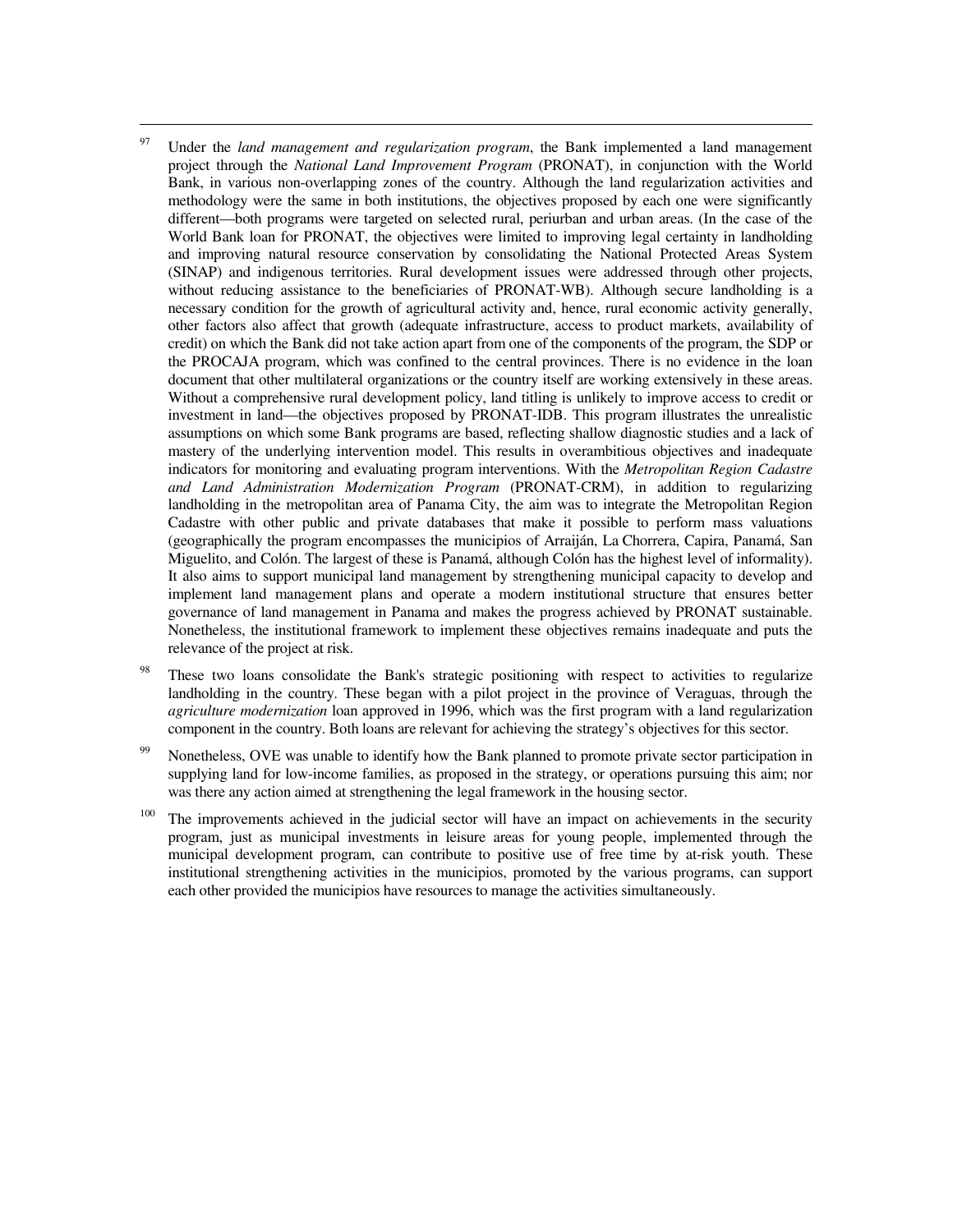<sup>101</sup> The aim was to **promote democratic deepening, by supporting the modernization and strengthening of legislative and judiciary institutions**. Here, the Bank approved the second stage of the *Justice Administration Improvement Program*, with a view to strengthening the rule of law in Panama by implementing and consolidating reforms. During the strategy implementation period, no operations were approved targeting the legislature, as proposed in the sector strategy. In terms of **support for strengthening of the regulatory framework for transparency in public governance, including the government procurement system**, OVE was unable to identify any operation approved by the Bank in this area. The only operation that could be included is a nonreimbursable TC program to fund feasibility studies for introducing an electronic purse system *(monedero electrónico),* which would help to extend financial services to disadvantaged population groups, reducing costs and making it easier to pay for public utilities. The TC document claims that, under certain circumstances, the system, if implemented, could help to improve the efficiency and transparency of public administration, but it does not explain how this would be done. The proposal was not implemented, however. To **promote citizen safety and civic coexistence**, the Bank approved the *Comprehensive Security Program* in 2007, but it had already been working on the ground through the TC to prepare that operation. The fact that the operation addresses the problem holistically makes it operationally very complex from an interagency coordination standpoint, by involving the Ministry of Interior and Justice, the Ministry of Social Development, the Ministry of Education, four mayoralties, and the national police. It targets vulnerable groups in municipios reporting the highest levels of violence, namely Colón, David, Panamá, and San Miguelito. The operation's complexity poses a challenge to the Bank and requires permanent monitoring. The Bank approved the *Municipal Development and Decentralization Support Program* **to improve public governance at the central and local levels, and to strengthen the decentralization and municipal development process, through the transfer of competencies, modernization of local public administration, improvement of the management capacity of municipal governments, strengthening of civil society capacities, and promotion of local economic development**. This program also aimed to make simultaneous progress in strengthening municipal capacities and modernizing the institutional and policy framework. It created a scheme of incentives for access to investment funds in areas of municipal jurisdiction, for municipios that attained the targets agreed upon in the municipal action plans. These were defined on an ad hoc basis and could include activities such as financial and administrative modernization, strengthening of municipal planning functions, and better management of services. The municipal strengthening activities, however, seemed very ambitious compared to the activities projected under the *Program to Strengthen and Modernize Economic and Fiscal Management II* in the MEF, and the progress that had been made at the time of its approval.

- <sup>102</sup> Preparation and execution time for loans approved during the strategy period (2004-2009) and for programs approved earlier but executed during the same period.
- <sup>103</sup> At the end of 2004, debt to the IDB represented 8.41% of total public debt and 55.7% of Panama's debt with public creditors. Actual disbursements that year represented 7.0% of public investment (10.7% in 2008).
- $104$  The projected disbursement level for 2007 was 15.54%, and the MEF "control tower" was never implemented.
- <sup>105</sup> Of the 32 programmed and unprogrammed projects, eight correspond to the private sector—one programmed, for US\$10 million, and seven unprogrammed for a total of US\$577 million.
- <sup>106</sup> The CID country group consists of Belize, Costa Rica, Dominican Republic, El Salvador, Guatemala, Honduras, Nicaragua, Mexico, and Panama. Group C countries, those with insufficient markets, include the Bahamas, Barbados, Costa Rica, Jamaica, Panama, Suriname, Trinidad and Tobago, and Uruguay.
- $107$  The average times between projection and approval, and between approval and full eligibility for the Panama approved portfolio are 12.68 and 7.96 months; for CID countries the corresponding times are 15.49 and 13.25 months; for Group C countries they are 16.80 and 10.60 months; and for the rest of the Bank (excluding Panama) the figures are 15.67 and 11.53 months, respectively.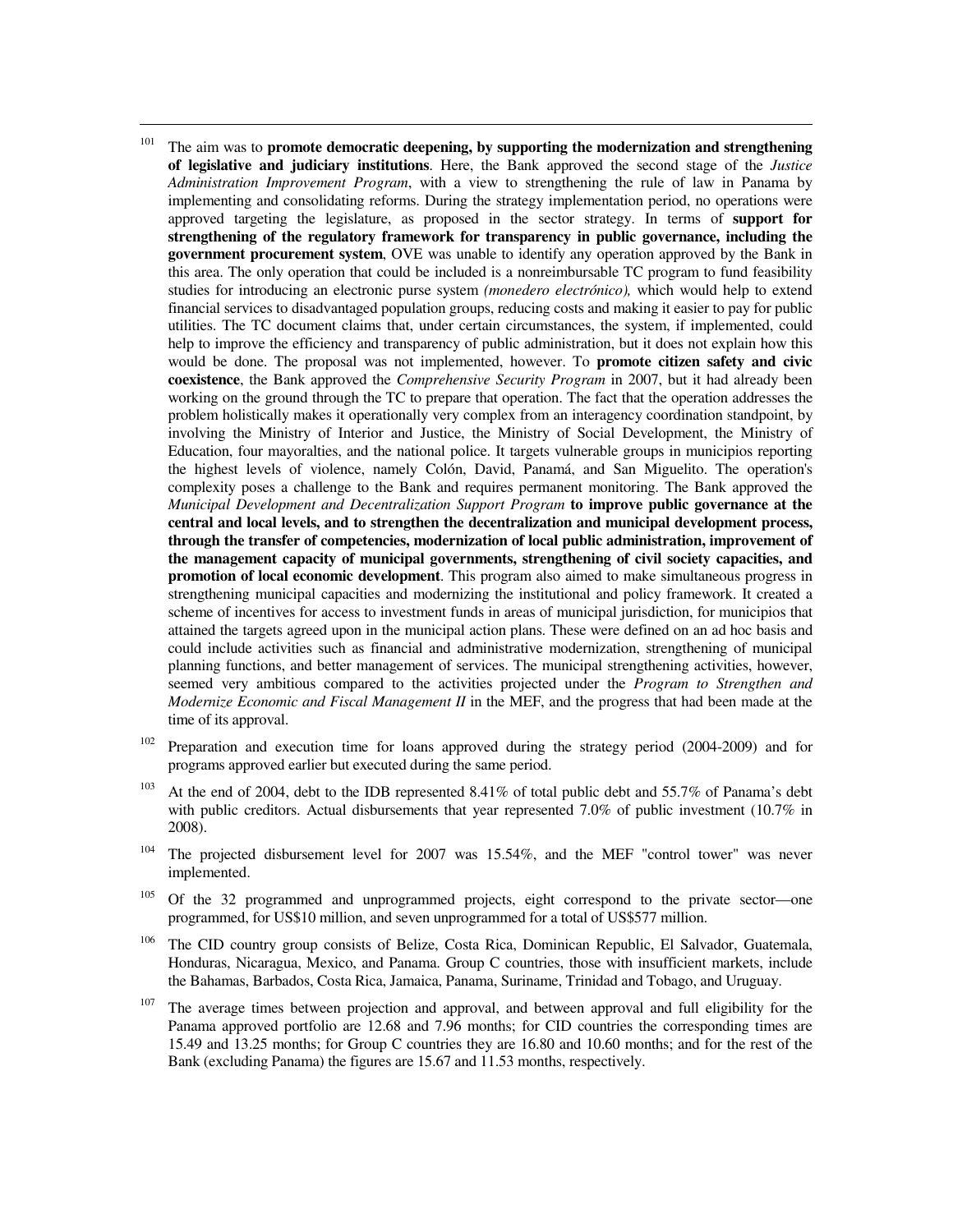<sup>108</sup> In the case of Panama, 0.31 months, compared to negative values for CID countries, Group C countries, and the Bank, excluding Panama (-1.96, -0.38, and - 0.61 months, respectively). Negative values mean that disbursement began before the project had attained full eligibility.

- <sup>109</sup> The average times for the phase from the first to final disbursement are  $45.11$ ,  $37.71$ ,  $40.01$ , and 39.17 months for Panama, CID countries, Group C countries, and the Bank, excluding Panama, respectively.
- <sup>110</sup> The guidelines state that a project should be rated satisfactory if implementation of most significant components (critical to achieving the development objectives) is on schedule as envisaged in the original or revised Project Execution Plan and the quality is adequate. Some components may require remedial actions, but they will not seriously affect or delay overall project implementation (IDB, 2007. *Quick Reference Guide for the Project Performance Monitoring Report.* Internal document).
- <sup>111</sup> The 2002 law set a limit of 2% of GDP, which was reduced to 1% in June 2008. In June 2009, this limit was relaxed, and the permissible deficit was increased from 1% to 3% of GDP under certain conditions, including if the government declares a national emergency or when the economy grows by less than  $1\%$ for two consecutive quarters.
- <sup>112</sup> Service agreements were signed between the Public Registry, the General Property Registry Directorate, PRONAT, and the General Revenue Directorate (DGI) to develop computerized procedures to resolve problems of double identification and discrepancies in existing information. A single universal property identification code was created, along with communication channels to periodically access information in the public property registry and computerized processes to update the cadastral base and the current account of taxpayers liable for the property tax. In addition to creating a basis for increasing the property tax, procedures for individual citizens were simplified and some were eliminated, and the administrative burden for institutions was eased. Properties were included on the cadastral base and current accounts were generated for the property taxes in some cases.
- <sup>113</sup> The objective of these pilot schemes was to anticipate benefits and help the institution adapt to the new process, based heavily on the information technology sector. Institutional communication policies were established and efforts were made to professionalize the DGI and improve its operating capacity, supported also by the United States Agency for International Development (USAID). Although an effort was made to select personnel in the Large-scale Inspection Unit, the institution has not succeeded in retaining staff owing to a lack of suitable incentives (OVE studies show that human resources are the most important factor for sustaining the achievements frequently reached in tax administration modernization programs).
- <sup>114</sup> The productivity index was calculated as the quotient between the ratio of ITBMS revenue as a percentage of final consumption and the ITBMS rate. The index serves as a proxy variable for the ITBMS noncompliance rate, it has a correlation close to -1. If all goods and services are subject to the ITBMS and that there is zero evasion and avoidance, the index should be equal to 1. Nonetheless, even in the absence of evasion and avoidance, the index is less than one, because not all goods and services consumed in the country pay ITBMS. Increases in this indicator can be attributed wholly to DGI efficiency gains if there are no changes in the tax base.
- <sup>115</sup> Import and export transaction costs, measured in dollars per container, rose from US\$650 to US\$729 for exports and from US\$850 to US\$879 for imports between 2005 and 2008 (*Doing Business*). This is the indicator chosen in the loan document to measure progress in this area.
- <sup>116</sup> It required integration of the information technology systems of the National Budget Directorate, the General Treasury Directorate, the Public Credit Directorate, the National Accounting Directorate and the *Integrated Financial Management System of Panama* (SIAFPA)—all on a Web platform, with the aim of maintaining timely consolidated information.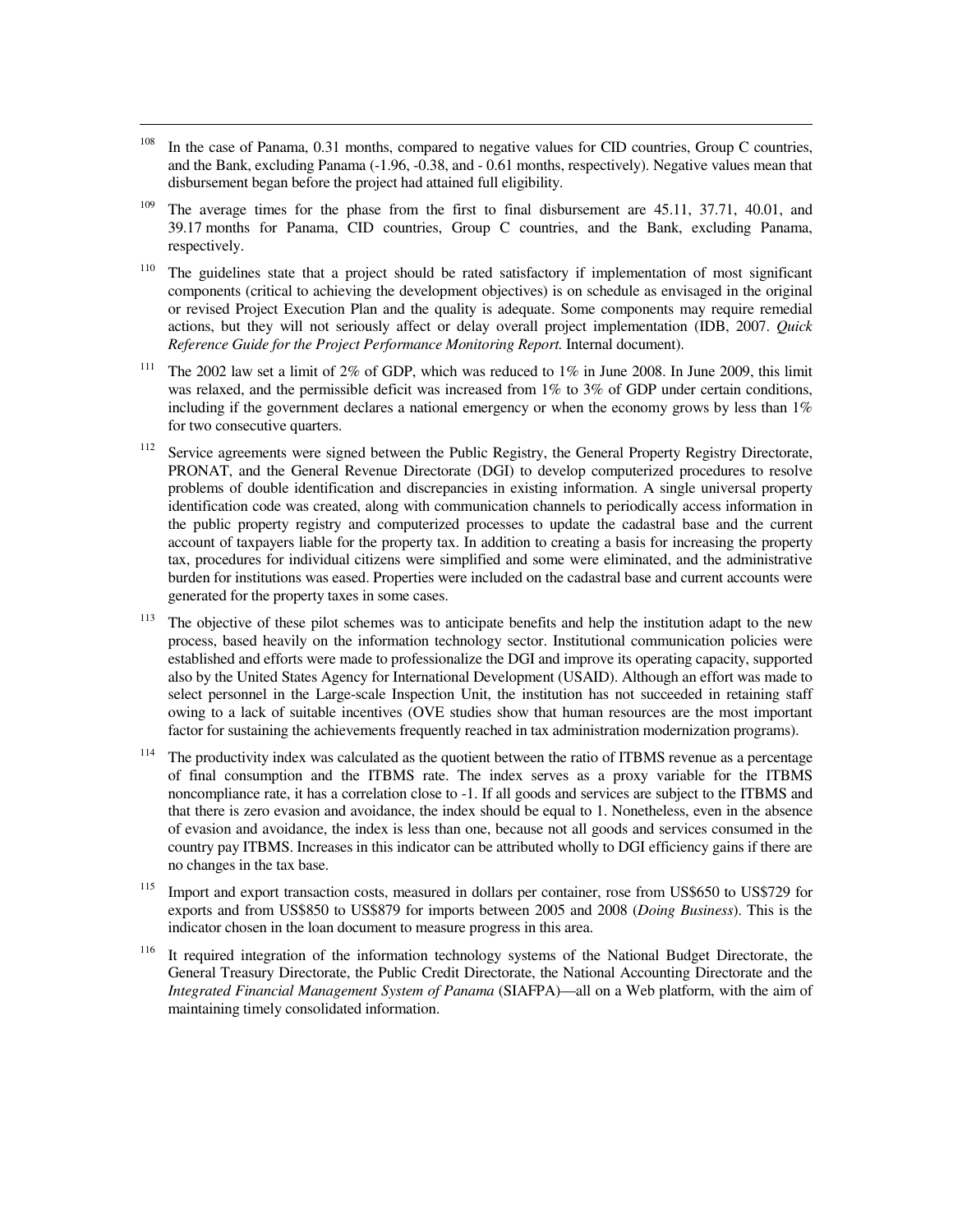<sup>117</sup> For example, although the IT development of the Single Treasury Account (CUT) was completed, only one of the four modules (payments) is operational, because the information systems that generate revenue data and feed into the CUT system have not been implemented, and the two other CUT modules are maintained by the revenue model (implementation problems are political and not technical. The DGI has information systems capable of communicating with the CUT, but revenues are recorded manually through the Office of the Comptroller General of the Republic). In terms of budgetary management, there are 69 public sector entities with capacity to generate their draft budget through the budget information system under a Web platform (SIPRES-WEB), but one incorporating a large number of municipios into information systems is a challenge because they lack equipment and qualified staff (the number of institutions originally considered in the loan document was surpassed, and technological advances were included that had not been initially envisaged, such as system development on a Web platform). SIAFPA is operating in central government institutions and communicates with the Treasury and the operating module of the CUT, the *debt management and analysis system* (SIGADE), e-Tax (revenue), PanamáCompra, and the *National Public Investment System* (SINIP). The system is developed on a Web platform but is only being used in pilot form (the new system, which is expected to begin production in June, will facilitate the granting of credit to support factoring through the sale of suppliers' accounts receivable and improving their cash flow management. A total of US\$480 million was managed in this category in 2008). With regard to payment of the public debt, information technology development exists and the procedure has been made official, but record keeping and payment continue to be done by the Office of the Comptroller General of the Republic.

- <sup>118</sup> The number of days corresponds to the period between invoicing and payment, and involves procedures in the Office of the Comptroller General of Republic and the entities themselves.
- <sup>119</sup> There is still no communication between the National Public Investment System (SINIP), in which the project bank has to record the investment initiatives undertaken by State institutions, and the budget system (SIPRES).
- <sup>120</sup> The deliberate replacement of the "control tower" with the "integrated project bank" resulting from the reformulation of the loan in 2006 caused this delay. The Investment Programming Division currently does not have a tool that allows it to monitor outcome and public investment project management indicators.
- $121$  The administrative career has not been accredited, and this has affected the stability of ministry staff, particularly in the information technology area. Many staff involved with the program have left, turnover is high, and the information technology training effort could be lost.
- <sup>122</sup> Whereas the average annual growth rate of active contributors between 2000 and 2004 was 1.07%; from 2004 to 2008 it was 7.32%.
- $123$  The baseline for this indicator does not agree with the figures reported by the National Public Utility Authority (ASEP) for 2004.
- <sup>124</sup> OVE assumes that the indicator refers to outlying neighborhoods in Panama City. The indicator was not properly defined. Although there are no data on new connections, there are figures showing the trend in sewerage connections for the country as a whole.
- <sup>125</sup> Because of difficulties in signing the framework agreement between the Government of Panama and the distributors and the resulting delays in executing the project with the Bank, the country itself continued to make progress in expanding coverage, presumably in unfavorable conditions for the government (at an average cost of US\$1,236 per connection). Between 2000 and 2008, 24,700 homes were connected to the electricity grid, serving more than 123,000 inhabitants. To achieve this, the Rural Electrification Office signed contracts with distributors and executed an investment of over US\$30 million.
- $126$  The Bank provided assistance by conducting studies and holding discussion workshops, making it possible to promote and direct the second-generation reforms needed to restore confidence in the electric power model and market.
- $127$  The sector strategy was aimed at creating incentives for hydropower generation.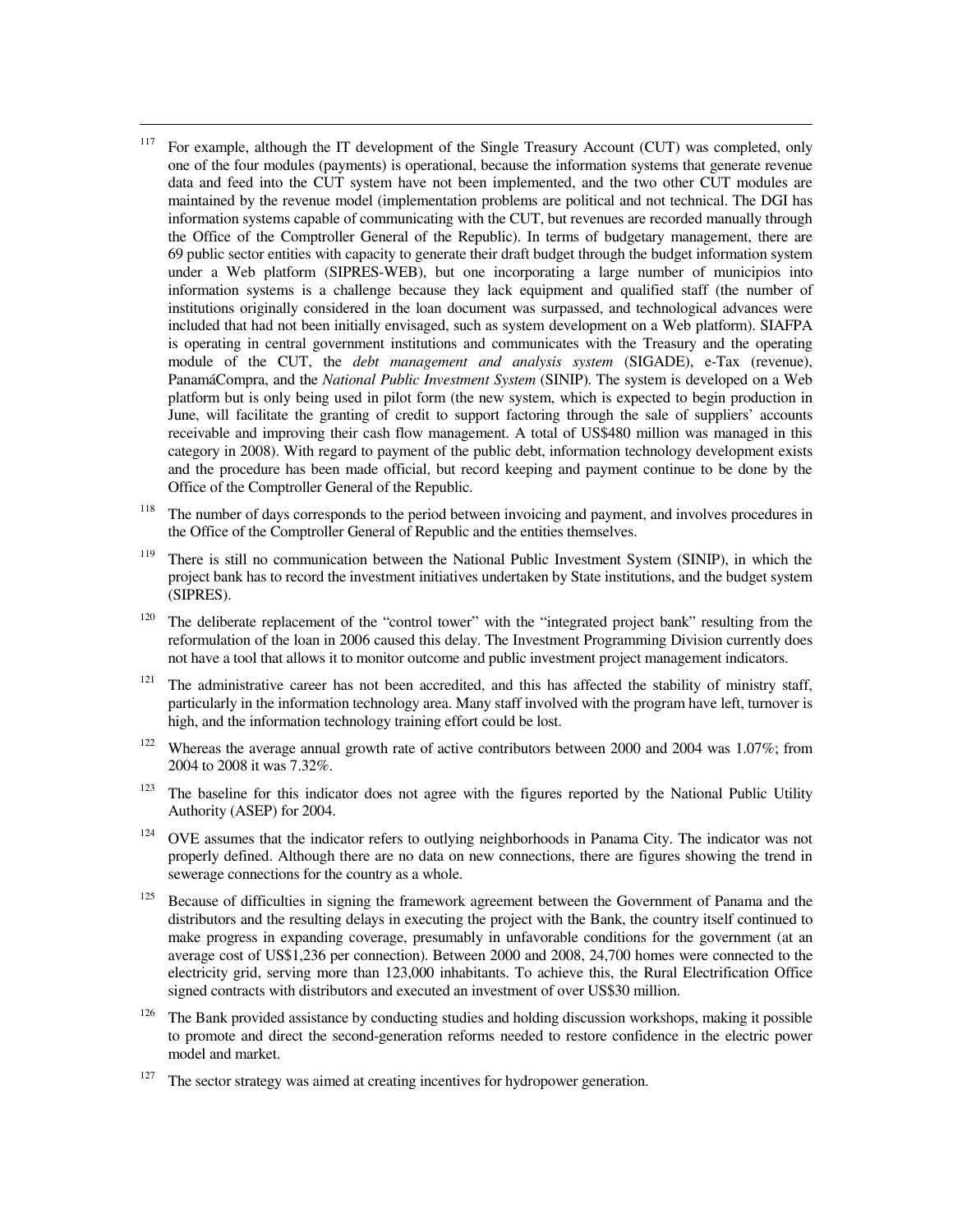<sup>128</sup> The additions were 0.5 km of 115-kV line between Caldera and Paja de Sombrero in Chiriquí, and 390 km of 230-kV line Llano Sánchez-Panamá II between Panamá and Coclé, the latter being financed by the project. The 230-kV Guasquitas-Veladero and Veladero-Llano Sánchez transmission lines were financed by the project between 2001 and 2004. These investments represent 100% of the growth in the electric power grid from 2000 to 2004.

- <sup>129</sup> With regard to regional electric power interconnection, through the *Central American Electric Interconnection System*, contracts for building the transmission line were signed in 2006. Nonetheless, the multiple problems that have arisen over easements, municipal and environmental permits, building permits, and changes in the route to be taken by the line have delayed its completion. In 2009, progress on the works was about 80%, and completion is expected by 2010, when it will be possible to exchange up to 300 MW among the countries of the region.
- <sup>130</sup> As a result of the restructuring and cancellation of over 78% of the original loan amount, the *program to support restructuring of the IDAAN* was converted into a reimbursable technical cooperation program which funded part of the preparation of the *Panama City and Bay Sanitation Project I*. The PCR notes the success of the program's MINSA strengthening component, by providing equipment and systems for fulfilling its functions; but OVE was unable to verify the effectiveness of this strengthening during its visit to the executing agency, since there was no institutional memory of it. No infrastructure investment was envisaged.
- <sup>131</sup> The initial targets were surpassed: 781 km of secondary roads were rehabilitated and 561 linear meters of bridges were replaced (the original targets were 670 km and 490 m, respectively). The program was modified to widen the Aguadulce-Santiago highway to four lanes, as part of the PPP. Nonetheless, the sustainability of these achievements is questionable. The objective of setting up a mechanism to provide sustainable maintenance was not achieved. Five-year routine maintenance contracts signed with private enterprises were not executed owing to contractual problems relating to prices and very small performance bonds. Maintenance activities never began, and when they did they were suspended; the firms in question preferred to pay the bonds than finance maintenance activities, since this was cheaper for them (communication sent by the Planning Directorate, June 2009).
- <sup>132</sup> As of December 2005, only 42% of the works between Divisa and Santiago had been completed, and works on the Santiago-El Pajal segment had not yet started. The 39 km Divisa-Santiago segment has now been expanded and rehabilitated; but the Santiago-El Pajal segment has not yet been fully completed. Institutional changes associated with road maintenance, through the creation of the Road Maintenance Fund (FOMAVI), have not been achieved.
- $133$  The index had to be "adjusted," because not all the variables forming the index as initially proposed were collected by the WEF in 2008. OVE used figures from 2004 rather than 2005, which reflected a deterioration in the index's score compared to 2005.
- <sup>134</sup> Ten were proposed, and 18 were formed: seven agroindustrial, four in logistics and transport, six in tourism, and one in information technology.
- <sup>135</sup> Support was also provided for restructuring of the Ministry of Trade and Industry (MICI) and the National Institute of Education and Training for Human Development (INADEH). The Consumer Protection and Defense of Competition Authority (ACODECO) was created.
- <sup>136</sup> Nonetheless, OVE does not have the tools to determine to what extent these results can be attributed to the program.
- $137$  According to the PCR, the strategic market study and planning process enabled the Panamanian Tourism Institute to obtain US\$10 million from the government for promotion abroad. The results of this promotion are a larger number of visitors, and foreign exchange inflows that almost doubled from 1999 to 2005. Although Panama has experienced exponential growth in the number of visitors, this increase cannot be attributed to the promotion effort without a detailed study. The program also helped develop the tourism satellite account and finance the tourism expenditure survey, which are fundamental tools for designing and evaluating policies in this area. It also laid foundations for developing the TC for the *2007-2020 Tourism Master Plan*.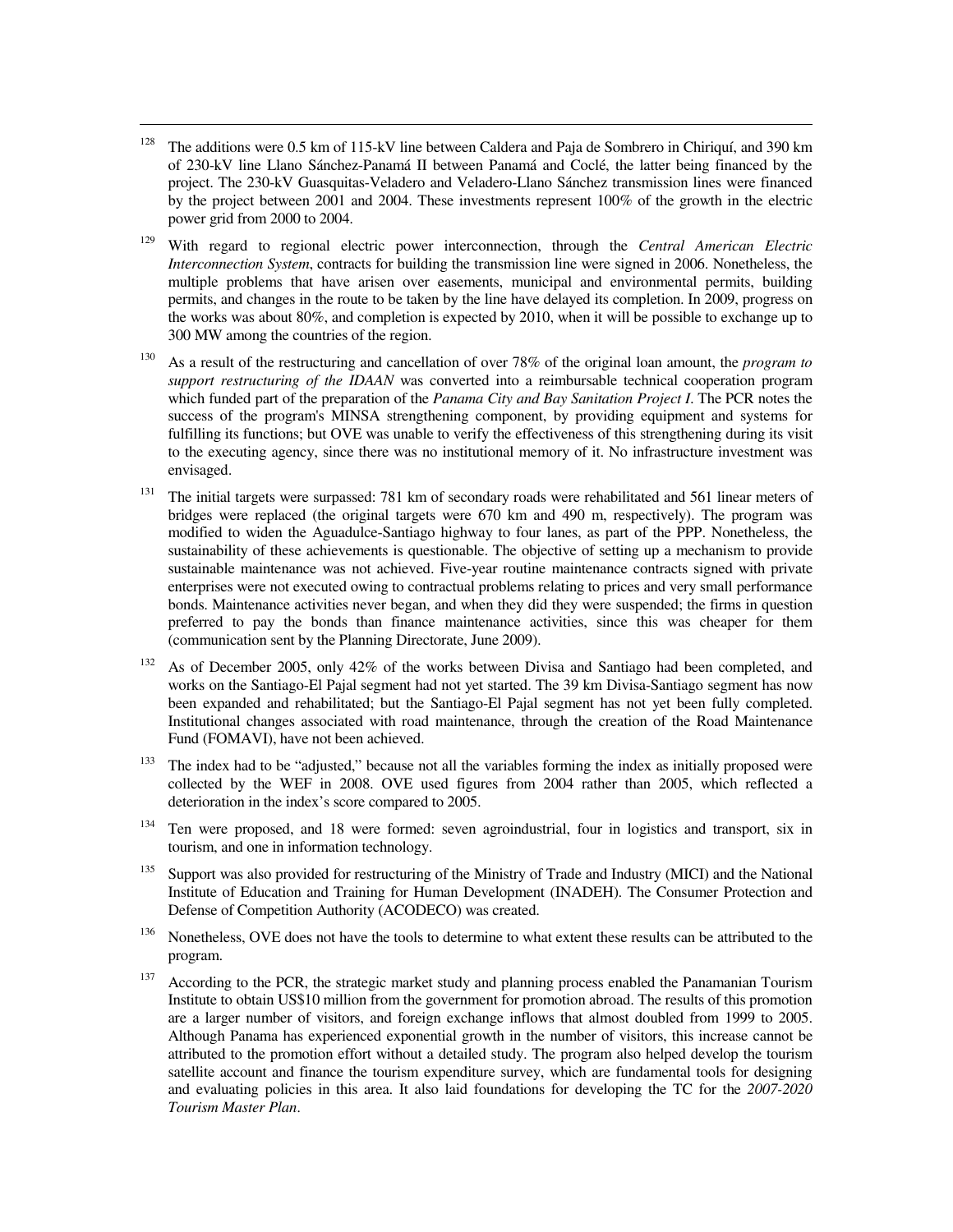- <sup>138</sup> In other areas where the program had proposed progress, achievements were very limited, particularly in terms of strengthening the regulatory framework governing the insurance and reinsurance sectors, and financial cooperatives and firms. These objectives were added when the program was reformulated, but progress was not considered a condition for disbursement. As was to be expected, the objectives became no more than a wish list.
- $139$  In all, 76% of PROCAJA members have family income of less than US\$2,000 per year; and while the beneficiaries are highly diverse, the farmers receiving assistance mostly own less than 5 ha of land. Moreover, 49.1% of the active loan portfolio in February 2009 was in the hands of women.
- <sup>140</sup> One of the points to be highlighted about this project, however, is how PROCAJA's image deteriorated, when in June 2008 the Agricultural Development Bank (BDA) started its *Agrocompite* program offering rural credit at 2% per year. Since then, PROCAJA members have complained that the interest PROCAJA charges is very high compared to the BDA, although the conditions are such that only relatively large-scale farming enterprises have access to these subsidized loans. This point is important because it reflects how a failure by the Bank in areas of potential synergy affects not just one project but an entire sector: by failing to complete the proposal for modernization of financial services in the rural area, the Bank to some extent weakened PROCAJA's success and restricted the scope of land titling programs—poor campesinos with land titles but no access to credit.
- <sup>141</sup> Banco Delta competes with PROCAJA in semirural areas of Santiago de Veraguas.

- $142$  The number of beneficiaries is below target, however, which suggests that the companies being served are larger than initially envisaged in the project. Portfolio risk problems have also arisen, although this seems to be a short-term situation arising from specific problems with two analysts.
- <sup>143</sup> Although legislative changes—Law 24 of 2002 and Law 14 of 2006—made it possible to incorporate information from public utilities into the Credit Bureau to create the population's credit history, users must provide written authorization before the utilities can share their service payment history. This step makes it unfeasible to incorporate the population (and SMEs) en masse into the bureau and restricts access to credit.
- <sup>144</sup> The program started out as a project to rehabilitate and modernize the highway that links the nation's capital to the province of Darién. Nonetheless, as it included land and environmental management components in its design, the rehabilitation of the Pan American Highway became just one more component of the program. For this reason, it has been considered a pioneer in Panama, by including, from the design stage, strategic elements to guide its execution, combining activities on zoning, natural resource management, strengthening of institutions responsible for environmental and productive management in the region, support for sustainable production and protected zones, and an improvement of basic services and promotion of intermodal transport.
- <sup>145</sup> The crisis in the banana sector that originated in 2000 created social tensions in the province of Bocas del Toro, which is heavily dependent on this product; this occurred because it was the main banana company in the region that provided most public utilities. The Bank financed preparation of a Sustainable Development Strategy (SDS) for the province in 2001, and it subsequently approved an SDP to finance some of the strategic projects previously prioritized in the SDS.
- <sup>146</sup> Although the Land Management Indicative Plan was approved in 1999, a framework law for land management in Darién has yet to be passed, as was intended. The fishing and foresty regulations were approved. However, the ANAM and the AMP still have serious difficulties controlling logging and fishing in the region. Implementation of the Integrated Coastal Management Plan is being financed through the Program to Strengthen the Management Capacity of the ARAP for Integrated Coastal Management, since the SDP did not provide resource other than for preparation of the plan.
- 147 In all, 559.5 km were demarcated and signposted as *comarca* perimeters, protected areas and collective lands. Also, 383,326 ha (20 *corregimientos*); and 10,434 land plots were registered, surpassing the target of 350,000 ha and 5,500 plots. A total of 3,058 property titles were awarded, corresponding to 107,030 ha (the target was 2,500 titles).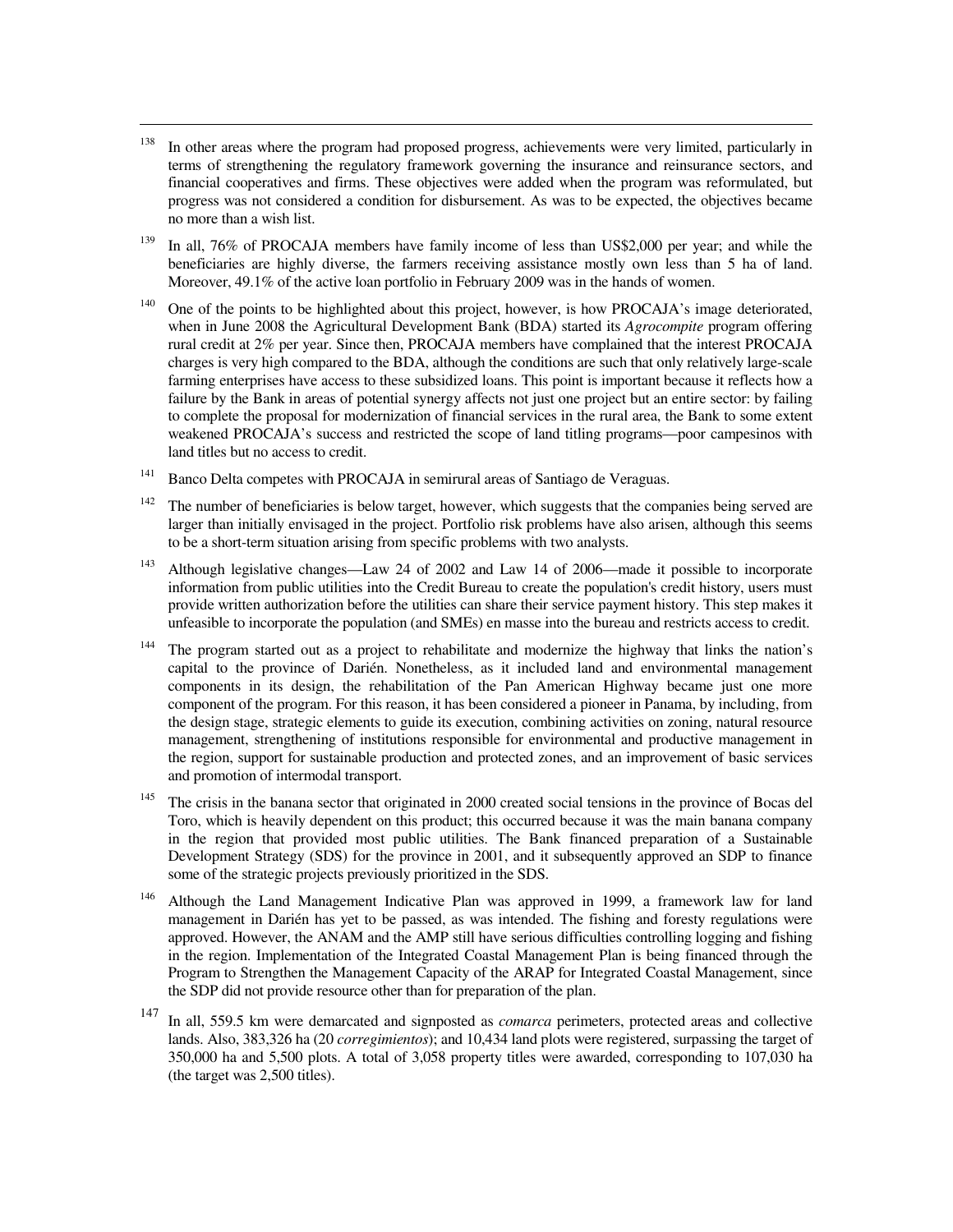- <sup>148</sup> ANAM, 2009. Informe Final de Análisis y Actualización de la Cobertura Boscosa en la República de Panamá [Final Report Analyzing and Updating Forest Cover in the Republic of Panama], 2008.
- <sup>149</sup> The activities associated with the sustainable use and conservation of coastal-marine ecosystems in the Gulf of Chiriquí, under the Chiriquí SDP, have not begun to be executed because they were contingent on GEF financing that was not approved. There is no strategy for reformulating this subcomponent or for seeking alternative financing. Although management and monitoring plans for protected areas were prepared, there are not the necessary funds to tackle the priority activities indicated in the Plan by the municipios or the ministries responsible for implementing those plans.
- <sup>150</sup>For example, 20 pilot agricultural environmental restructuring farms were created in the buffer zones of protected areas, and work was done on 67 farms to disseminate technology.
- <sup>151</sup> The key activities to achieve the objective of improving sustainable productive practices involved community forestry management, where previous experiences had been implemented successfully by UNDP and USAID. The target for hectares of forest with community co-management plans was surpassed. As of late 2006, 26,000 ha of forest with such plans were reported, compared to a target of 2,000 ha. None of these pilot programs was designed to be evaluated; nor is there any mechanism for studying replicability conditions. In fact there is no guarantee that they can actually be reproduced.
- <sup>152</sup> In Bocas del Toro, neither the technical assistance project for strengthening campesino business management capacity, nor the pilot project on sustainable forest production that was expected to be implemented in two areas of the province was executed. Regarding sustainable tourism activities, the training modules on tourism culture were carried out, although no projects were received for sustainable tourism or recovery of critical areas and co-management of protected areas that were requested through the district committees. Regarding activities related to artesanal fishing, only the objectives related to the pilot projects have been fulfilled, and the Coastal-Marine Management Plan for the Bocas del Toro Archipelago was prepared through a US\$500,000 consulting assignment.
- <sup>153</sup> Two groups of banana producers—a cooperative and an association. Training has been provided on integrated crop management, business registration, and organic management.
- <sup>154</sup> Another issue raised as an obstacle to the replicability of projects is the length of the program, which is very short for the producers to assimilate the advantages of the productive changes made. The executing agencies also mentioned the lack of credit program that provide this type of activity and stressed the advantage of working with cooperatives and not associations, because it gave them greater control over repayment of the shared revolving funds.
- $^{155}$  Nonetheless, as of August 2009, work was still ongoing to refurbish critical points and rehabilitate certain segments with supplemental loan funds.
- 156 Before beginning the highway rehabilitation works (2004), the Darién SDP financed an environmental assessment of the potential effects of rehabilitation of the road on timber extraction. The study yielded low estimates for the expansion of the extraction area, because the greatest effect was produced when the road was initially opened. This exercise has not been replicated to analyze the effects of the road rehabilitation. With funds from the Darién SDP, a number of secondary roads have also been rehabilitated, but the ports at Quimba and La Palma have not been completed as of the date of this report.
- <sup>157</sup> Solar panel projects for 178 homes were carried out.

 $\overline{a}$ 

<sup>158</sup> The data contained in the Bank's monitoring reports, obtained from the executing unit during the OVE visit, and those published in the integrated analysis document quoted in the 2008 update to the Sustainable Development Strategy (SDS), are all different with regard to the total number of homes that benefitted from water service. In its December 2008 monitoring report, the Bank refers to rehabilitation and construction of drinking water supply systems for 3,289 homes, compared to the 965 homes reported in the 2008 SDS and the 1,576 reported by the executing unit. Reports by the executing unit state that activities in this sector were confined to the design, improvement, and rehabilitation of water supply systems for over US\$500,000, and a feasibility study for supplying drinking water in communities surrounding the highway, to be financed with funds from the supplemental loan.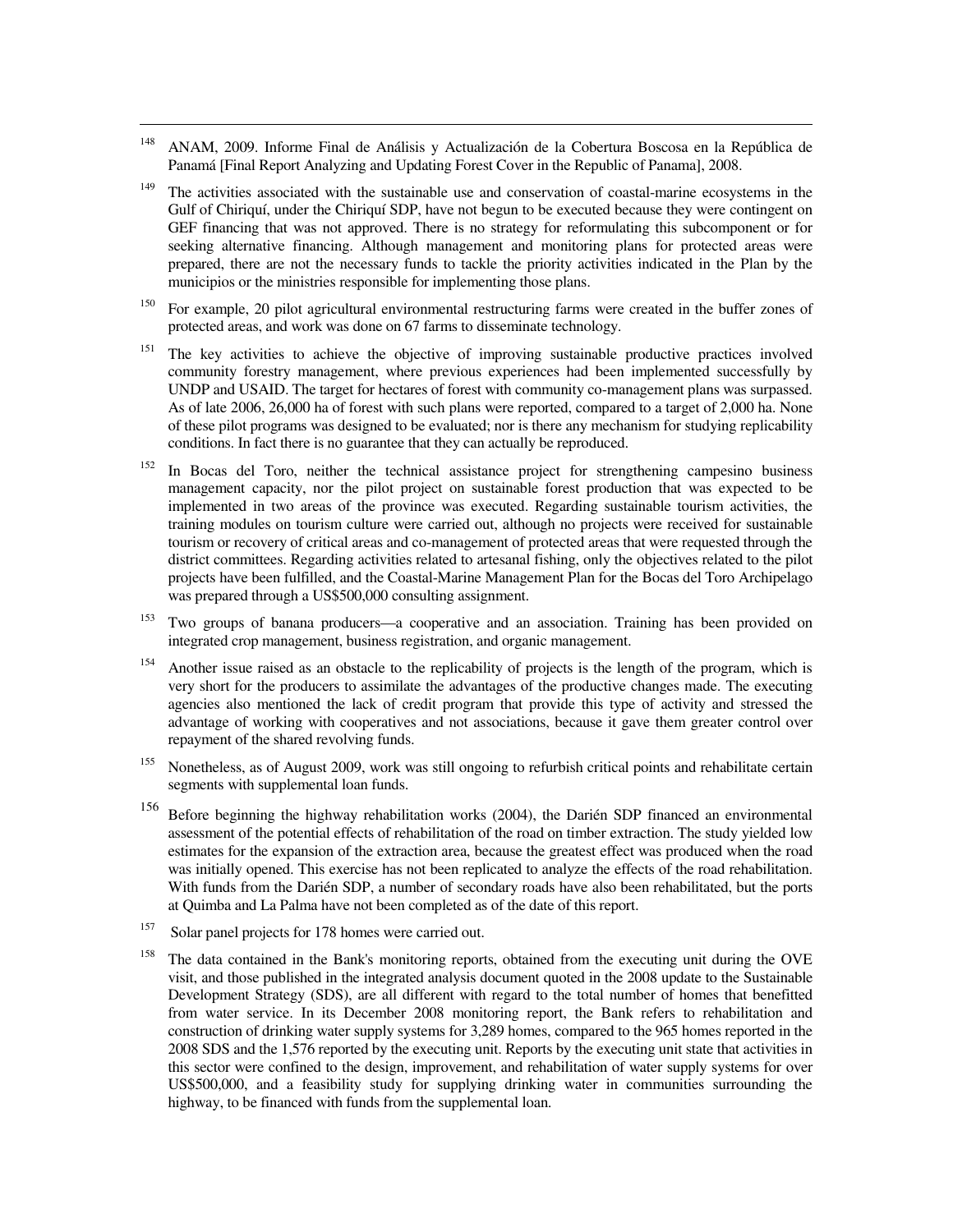<sup>159</sup> Progress on sanitation funded by the SDP is limited to two local sewerage systems benefiting 410 homes and a small latrine building project.

- <sup>160</sup> There was also insufficient action on improving solid waste collection and disposal. Only a few localities were provided with equipment for this.
- <sup>161</sup> Nonetheless, these data reveal a reduction in the number of days of the month on which this household service is available. Whereas 84.33% of homes had water every day in 2003, the figure had dropped to 54% in 2008.
- $162$  There was also support during the transfer of public utility service delivery (particularly water service) from the banana company to the line ministries like the IDAAN for example.
- $163$  The reforestation target was 150 ha by the end of the third year of the project in five communities of Río Indio, 12 in Toabré, 3 in Coclé del Norte, and 8 in Caño Sucio. In all, 146.6 ha have been reforested in 14 communities, and 76.75 ha have been designated as agroforestry land.
- <sup>164</sup> Rehabilitation or expansion work has been completed in 29 of the 30 schools envisaged; and the target for construction, rehabilitation or expansion of 20 water supply systems at the end of the fifth year of execution was fulfilled. CONADES reports the construction of water supply systems in 42 communities benefiting 1,072 people; but only 625 of the 2,000 latrines have been built in 23 of the 60 communities. Progress is also being made in the construction, rehabilitation, or expansion of health facilities—13 of the 15 originally anticipated: health posts, subcenters, and health centers. The objective of rehabilitating 10 rural roads has been met: 11 roads, 69.43 km, but coordination is needed with the MOP or the municipios to implement the works maintenance plan to ensure project sustainability. The target of constructing or rehabilitating 10 fords or footbridges by the end of the fourth year has not yet been met. Electric lighting has thus far been provided to one community (70 homes) out of the six planned by the end of the project.
- <sup>165</sup> For example, although the Environmental Complaints Office was opened in 2005, its response capacity has deteriorated: in 2005, 892 environmental complaints were received and 72.5% of them were resolved; in 2006, 610 complaints were received of which 52.1% were resolved; and in 2007, 774 complaints were received but only 31.9% were resolved. These figures show that the environmental justice program still has serious shortcomings.
- <sup>166</sup> OVE found that the pilot decentralization plan to strengthen governance capacity at various levels (provincial, municipal, and *comarca*), which prepared land management plans, did not coordinate its activities either with the SDPs or with the *Municipal Development and Decentralization Support Program*, which has a strategy for strengthening municipal environmental units. CONADES has made progress, through the SDPs, on sustainable development planning schemes by province in accordance with the National Environmental Land Management System. Nonetheless, greater effort must be made to harmonize and coordinate methodologies for local environmental land management through land management plans at various levels.
- <sup>167</sup> Following the approval of Executive Decree 209 of 5 September 2006, regulations were issued for Law 41 of 1998 on the environmental impact assessment process.
- <sup>168</sup> A total of 22 of the 30 projects envisaged were executed, mostly in the sanitation area. Nonetheless, the lack of monitoring and institutional weakness among local governments to serve as executing agencies diminish their potential long-term impact because they limit themselves to specific activities, in which it is unclear whether the new form of intervention will be replicated and adopted in the future.
- <sup>169</sup> Ricardo Paes de Barros, presentation on the Opportunities Network.
- <sup>170</sup> Based on the provisions of the loan document, the IDB and the World Bank are expected to finance the impact assessment for the Opportunities Network program through an international competition.
- $171$  The social services category covers a wide range of projects, including distance education by radio, library modernization, children's canteens, school nutrition, and nonreimbursable financial assistance.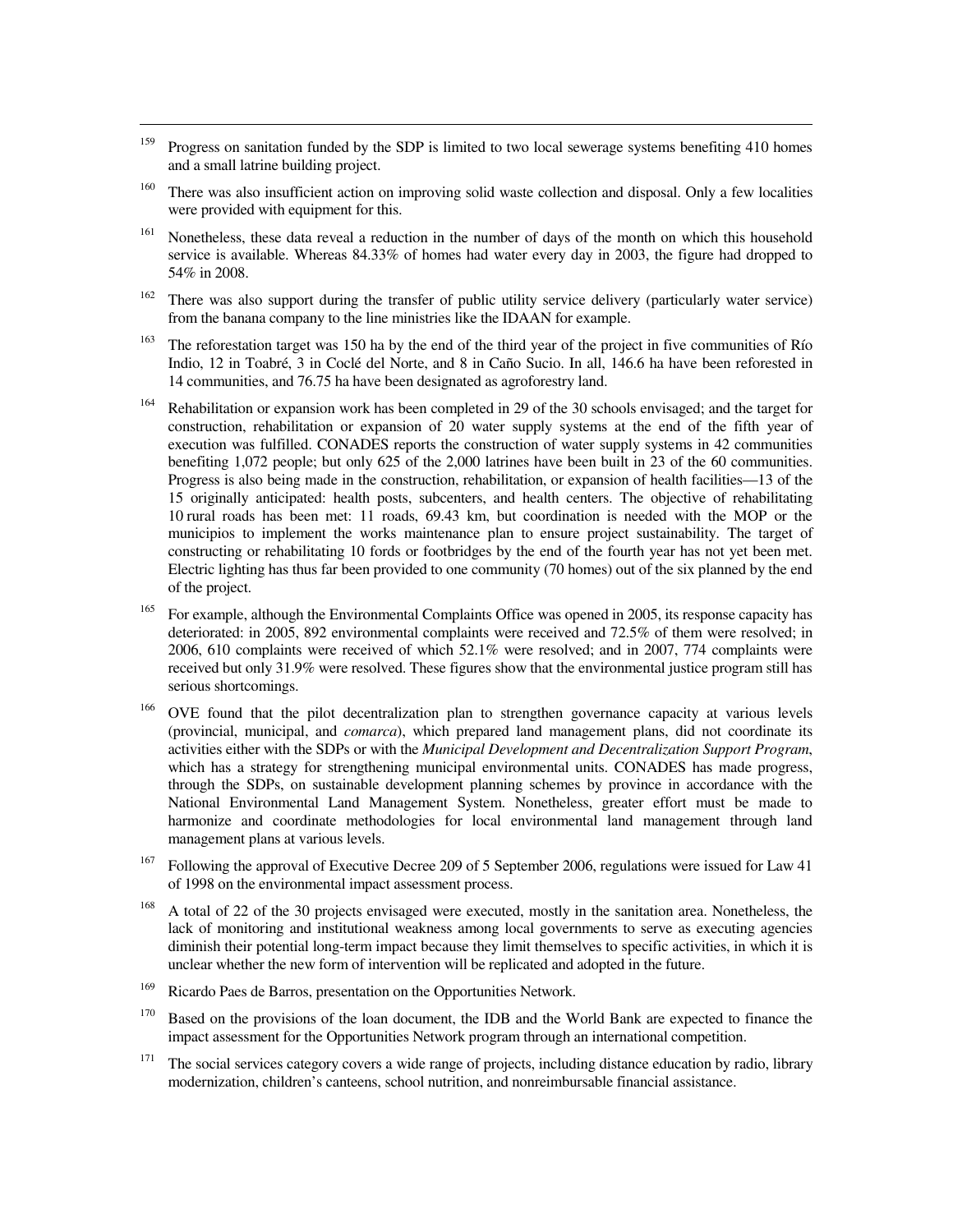<sup>172</sup> Although several consulting assignments were funded, it has not been possible to certify doctors and nurses or effectively regulate the pharmaceutical sector, for example.

- The target in this case was at least 66.5%, but the coverage achieved was 63%. Other indicators that were satisfied are: % of children under 1 who have completed the immunization schedule for their age (95%); % of children ages 1 to 4 who have completed the full immunization schedule for their age (96%); % of children under 1 who have attended five growth and development checkups (76%); % of children of ages 1 to 4 who have gone to at least two growth and development checkups for each year of life (85%); % of expectant mothers who have had at least three prenatal checkups by their third trimester (66%); % of women ages 15 and up with pap smear results (70%); % of women of childbearing age (15-49 years old) who receive some form of contraception (68%); % of pregnant women who receive iron and folic acid supplements at each prenatal checkup (95%); % of deliveries assisted by trained personnel (83%).
- <sup>174</sup> The Comprehensive Package of Health Services (PAISS) contains health activities grouped in three categories: (i) health promotion; (ii) health prevention; and (iii) health care. PAISS services emphasize care for girls and women in communities chosen because of their low human development index, the high percentage of families living in poverty, high rates of infant mortality, high percentage of first graders with growth delays (height), high percentage of homes affected by the 2001 earthquakes, large presence of indigenous people, and the absence of other health projects.
- <sup>175</sup> A portion of the financial appropriation was transferred to the five regions covered by the program, and self-management funds were increased; but the supply of health services has not been reorganized as expected.
- <sup>176</sup> Alfredo Privado, Informe de Evaluación Final del Programa Multifase de Transformación Institucional del Sector Salud. [Final Evaluation Report on the Multiphase Program for Institutional Transformation in the Health Sector] January 2009.
- <sup>177</sup> The coverage of immunization against polio and measles has increased, which helped close the gap between the various situations or groups (defined by ethnic, social, regional, gender, and other differences). In the case of measles, coverage has increased more than proportionately among children in these vulnerable groups. The prevalence of diarrhea and respiratory infections also decreased more than proportionately among children in vulnerable groups from 2003 to 2008.
- <sup>178</sup> These figures correspond to land plots included in the cadastre but not necessarily registered and titled. The Bank considers that the greatest constraints on the regularization process are in the public registry.
- <sup>179</sup> Nonetheless, it was found that 14.6% of beneficiaries had not finished building their home by December 2004.
- <sup>180</sup> The instruments consisted of urban development of public land, to be sold as land plots for the construction of low-income housing; and modification of the direct subsidy instrument used in the previous program, but this time without the constraint imposed by the Prime Rate Act.
- $181$  In the case of the direct subsidy, the reason seems to be the constraints imposed by home prices in the design of the instruments.
- <sup>182</sup> Progress has been very slow in the rehabilitation of buildings and social support; and collaboration between the interested parties never materialized. Only 78 families have been resettled, out of the 250 expected.
- <sup>183</sup> In terms of modernization of national and municipal land management services, a number of laws and instruments were presented to streamline regularization processes, but neither the Agrarian Code reform nor the new Agrarian Law has been approved: Law 24 on Large-scale Land Titling, presentation of the Draft Bill on the Agrarian Reform Jurisdiction of the Agrarian Code, preparation of the Procedural Manual for the Management of Municipal Land, implementation of the Pilot Regularization Project in Coastal Zones of Bocas del Toro, and the system for compiling statistics on land disputes, among others.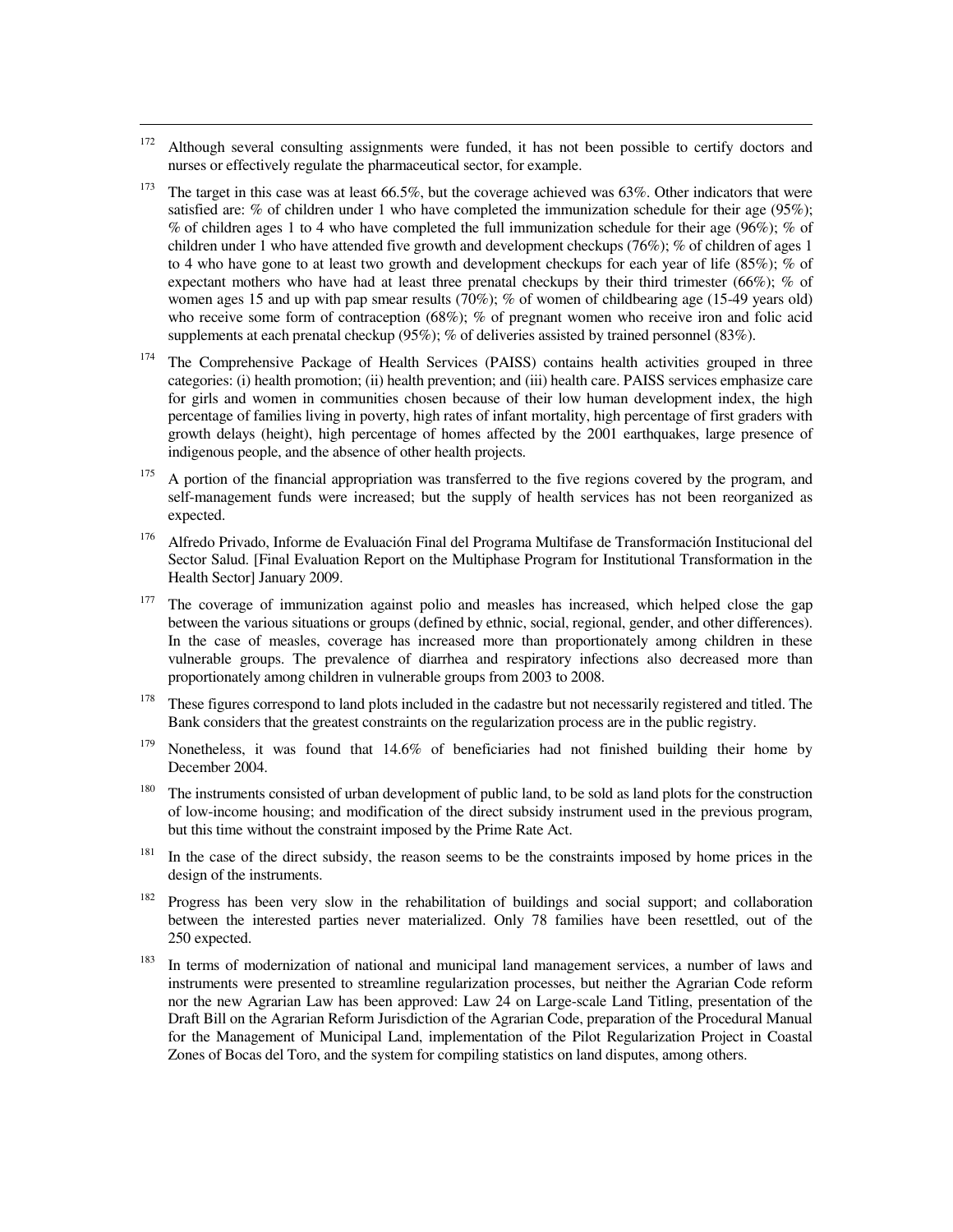<sup>184</sup> A further 30,741 land plots were titled inherited from the *Agricultural Modernization Project*, which in the design of PRONAT had not been considered in the budget. PRONAT-IDB also acquired case dossiers from other IDB loans that had land titling components (Darién SDP, Priority Activities in the Panama Canal Watershed), but these were ultimately rejected owing to a lack of budget and time.

- $185$  As no baseline was established, it is impossible to judge whether these figures represent an improvement over the initial situation among the project beneficiaries.
- <sup>186</sup> Although the figures do not seem very high, the way in which the program has handled the issue is weak: just 13.3% of beneficiaries received training before receiving title, and 3.3% received some type of training and guidance afterwards; 56.1% claimed that the training lasted less than one hour. The beneficiaries interviewed claimed to need training on obtaining loans (21.9%), the titling process (16.0%), beneficiary rights (15.6%), and agricultural techniques (12.9%), but these topics were not addressed by the program.
- <sup>187</sup> As of June 2009, the programs in execution under the crosscutting element of *strengthening governance and transparency* had disbursed under 50% of the amounts approved and cannot yet be fully evaluated. Nonetheless, OVE was able to review the partial results.
- <sup>188</sup> The *Public Institutions Index* had to be "adjusted*."* In 2008, the WEF did not collect all of the variables comprising the index as initially proposed. To be able to compare the trend, account was taken only of variables that had been collected in 2004 and 2008, and were related to the quality of public institutions. These included: property rights, protection of intellectual property, misappropriation of public funds, public confidence in politicians, judicial independence, favoritism in decisions made by civil servants, squandering of public expenditure, the burden of government regulation, the efficiency of the legal framework, the transparency of government policies, the cost of crime and violence for business, organized crime, and the reliability of police services. The adjusted index for the top-ranked countries in 2004 moved as follows between 2004 and 2008: Singapore rose from 6 to 6.2; and Finland from 6 to 6.1.
- <sup>189</sup> Studies commissioned for the component to support the creation of local development and decentralization policies were completed; nonetheless, the Decentralization Bill presented to the Assembly in December 2008, and which, according to the executing agency, is the program's major contribution, was not approved, owing to a lack of support outside the local governments.
- <sup>190</sup> The executing agency told OVE that investments had been made in all of the municipios participating in the program, but progress in terms of strengthening had been made only in a few cases.
- <sup>191</sup> There were weaknesses in the design of loans that include components for modernizing information technology systems, such as the *Program to Strengthen and Modernize Economic and Fiscal Management II* or the *Municipal Development and Decentralization Support Program*. In many cases, the objectives to be achieved in the information technology area do not stem from general project objectives and are addressed in haphazard fashion by the different entities. First, the general objective of the project needs to be defined, and information technology experts should be left to decide how to achieve those objectives. At the technical level, requirements emerging from the general objectives need to be interpreted, and programs of action need to be defined, based on these, after studying both the status of the systems within the agencies and the technologies available on the market. This is highly specialized work, and experts should be the ones to propose global and coordinated solutions consistent with the general guidelines defined in the project. This scenario could resolve the logistical problems of implementing the systems. When details are imposed on how to achieve objectives, the success of programs can be compromised, as a result of the coexistence of information systems, a multiplicity of geographically dispersed databases without adequate communication, problems of compatibility between systems, etc.
- <sup>192</sup> Achieving this objective is a necessary condition for strengthening governance, promoting deconcentraion and decentralization, and resolving the duality of the Panamanian economy—a problem that is exacerbated by the State's inability to reach the rest of the country with the same effectiveness as it does Panama City.